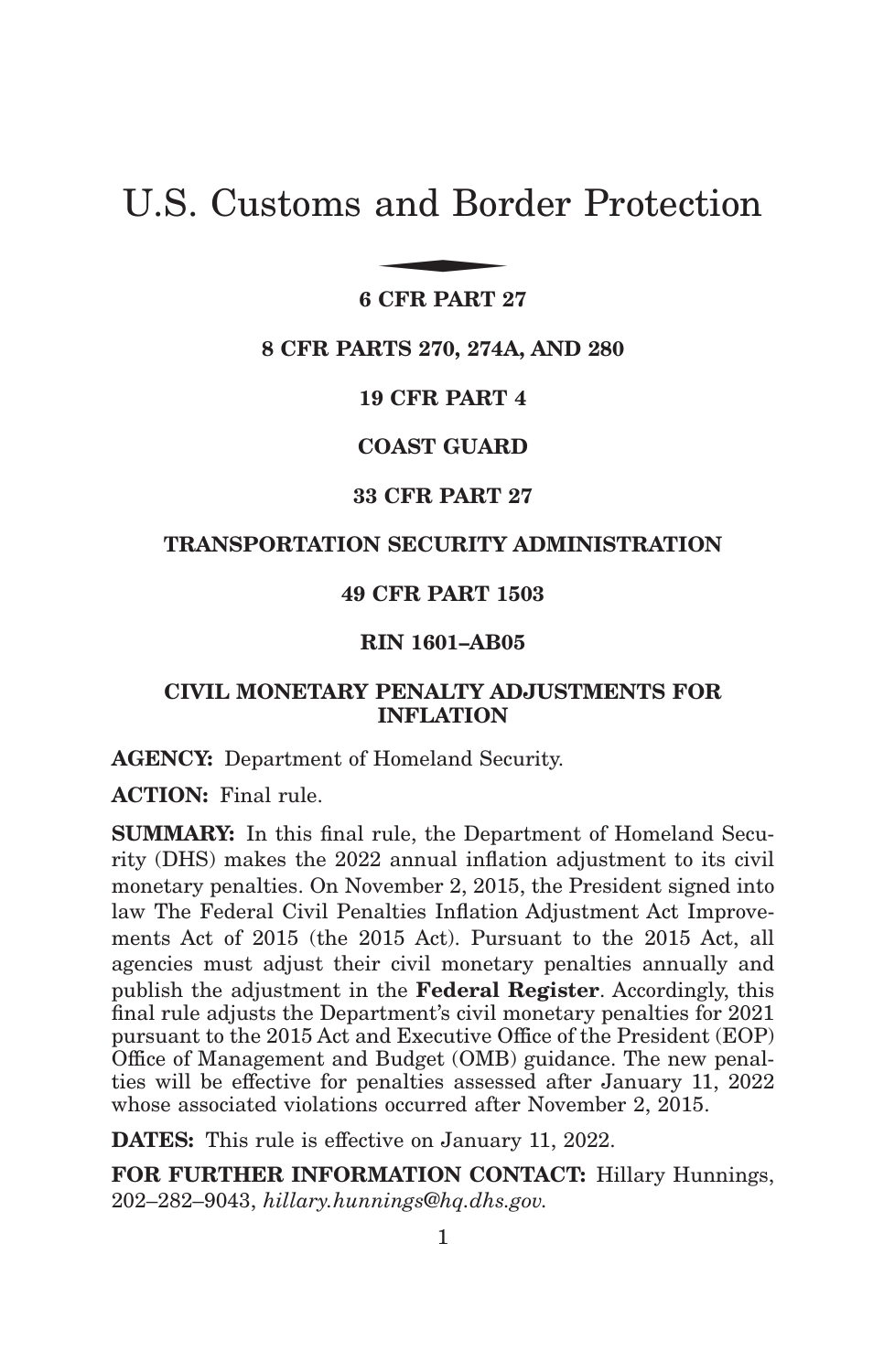# **SUPPLEMENTARY INFORMATION:**

# **Table of Contents**

- I. Statutory and Regulatory Background
- II. Overview of Final Rule
- III. Adjustments by Component
	- A. Cybersecurity and Infrastructure Security Agency
	- B. U.S. Customs and Border Protection
	- C. U.S. Immigration and Customs Enforcement
	- D. U.S. Coast Guard
	- E. Transportation Security Administration

IV. Administrative Procedure Act

V. Regulatory Analyses

- A. Executive Orders 12866 and 13563
- B. Regulatory Flexibility Act
- C. Unfunded Mandates Reform Act
- D. Paperwork Reduction Act

VI. Signing Authority

## **I. Statutory and Regulatory Background**

On November 2, 2015, the President signed into law the Federal Civil Penalties Inflation Adjustment Act Improvements Act of 2015 (Pub. L. 114–74 section 701 (Nov. 2, 2015)) (2015 Act).<sup>1</sup> The 2015 Act amended the Federal Civil Penalties Inflation Adjustment Act of 1990 (28 U.S.C. 2461 note) to improve the effectiveness of civil monetary penalties and to maintain their deterrent effect. The 2015 Act required agencies to: (1) Adjust the level of civil monetary penalties with an initial "catch-up" adjustment through issuance of an interim final rule (IFR) and (2) make subsequent annual adjustments for inflation. Through the "catch-up" adjustment, agencies were required to adjust the maximum amounts of civil monetary penalties to more accurately reflect inflation rates.

For the subsequent annual adjustments, the 2015 Act requires agencies to increase the penalty amounts by a cost-of-living adjustment. The 2015 Act directs OMB to provide guidance to agencies each year to assist agencies in making the annual adjustments. The 2015 Act requires agencies to make the annual adjustments no later than January 15 of each year and to publish the adjustments in the **Federal Register**.

 $^{\rm 1}$  The 2015 Act was part of the Bipartisan Budget Act of 2015, Public Law 114–74 (Nov. 2, 2015).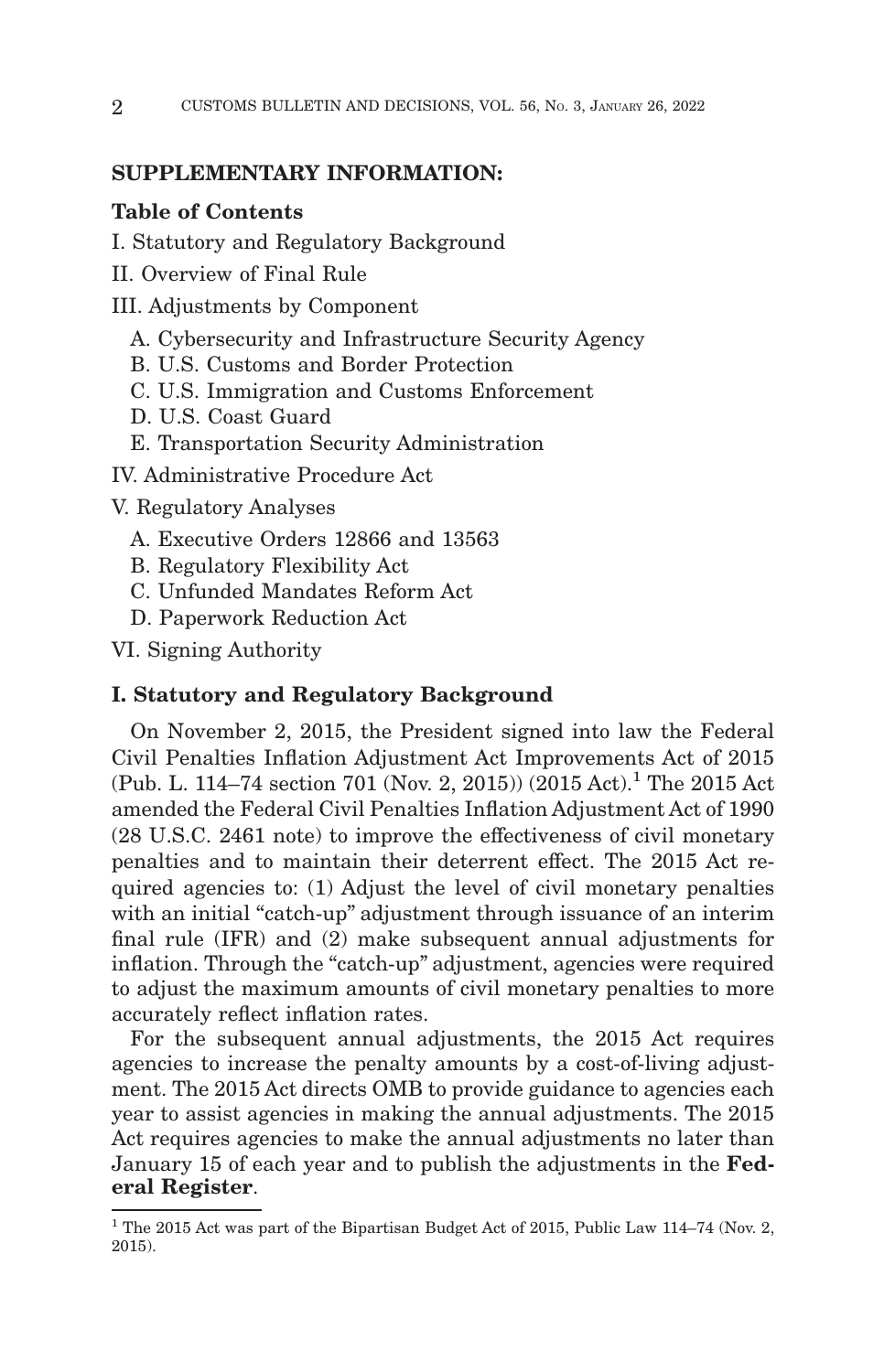Pursuant to the 2015 Act, DHS undertook a review of the civil penalties that DHS and its components administer.2 On July 1, 2016, DHS published an IFR adjusting the maximum civil monetary penalties with an initial "catch-up" adjustment, as required by the 2015 Act.<sup>3</sup> DHS calculated the adjusted penalties based upon nondiscretionary provisions in the 2015 Act and upon guidance that OMB issued to agencies on February 24,  $2016<sup>4</sup>$  The adjusted penalties were effective for civil penalties assessed after August 1, 2016 (the effective date of the IFR), whose associated violations occurred after November 2, 2015 (the date of enactment of the 2015 Act). On January 27, 2017, DHS published a final rule making the annual adjustment for 2017.5 On April 2, 2018, DHS made the 2018 annual inflation adjustment.6 On April 5, 2019, DHS made the 2019 annual inflation adjustment.7 On June 17, 2020, DHS made the 2020 annual inflation adjustment.8 On October 18, 2021, DHS made the 2021 annual inflation adjustment.<sup>9</sup>

# **II. Overview of the Final Rule**

This final rule makes the 2022 annual inflation adjustments to civil monetary penalties pursuant to the 2015 Act and pursuant to guidance OMB issued to agencies on December 15,  $2021$ .<sup>10</sup> The penalty amounts in this final rule will be effective for penalties assessed after January 11, 2022 where the associated violation occurred after November 2, 2015. Consistent with OMB guidance, the 2015 Act does not change previously assessed penalties that the agency is actively collecting or has collected.

<sup>9</sup>*See* 86 FR 57532.

 $2$ <sup>2</sup> The 2015 Act applies to all agency civil penalties except for any penalty (including any addition to tax and additional amount) under the Internal Revenue Code of 1986 (26 U.S.C. 1 *et seq.*) and the Tariff Act of 1930 (19 U.S.C. 1202 *et seq.*). *See* sec. 4(a)(1) of the 2015 Act. In the case of DHS, several civil penalties that are assessed by U.S. Customs and Border Protection (CBP) and the U.S. Coast Guard (USCG) fall under the Tariff Act of 1930, and therefore DHS did not adjust those civil penalties in this rulemaking.

<sup>3</sup>*See* 81 FR 42987.

<sup>4</sup> Office of Mgmt. & Budget, Exec. Office of The President, M–16–06, Implementation of the Federal Civil Penalties Inflation Adjustment Act Improvements Act of 2015, Table A: 2016 Civil Monetary Penalty Catch-Up Adjustment Multiplier by Calendar Year, (Feb. 24, 2016) (*https://www.whitehouse.gov/sites/whitehouse.gov/files/omb/memoranda/2016/ m-16–06.pdf*).

<sup>5</sup>*See* 82 FR 8571.

<sup>6</sup>*See* 83 FR 13826.

<sup>7</sup>*See* 84 FR 13499.

<sup>8</sup>*See* 85 FR 36469.

<sup>10</sup> Office of Mgmt. and Budget, Exec. Office of the President, M–22–07, Implementation of Penalty Inflation Adjustments for 2022, Pursuant to the Federal Civil Penalties Inflation Adjustment Act Improvements Act of 2015 (Dec. 15, 2021) (*https://www.whitehouse.gov/ wp-content/uploads/2021/12/M-22–07.pdf*).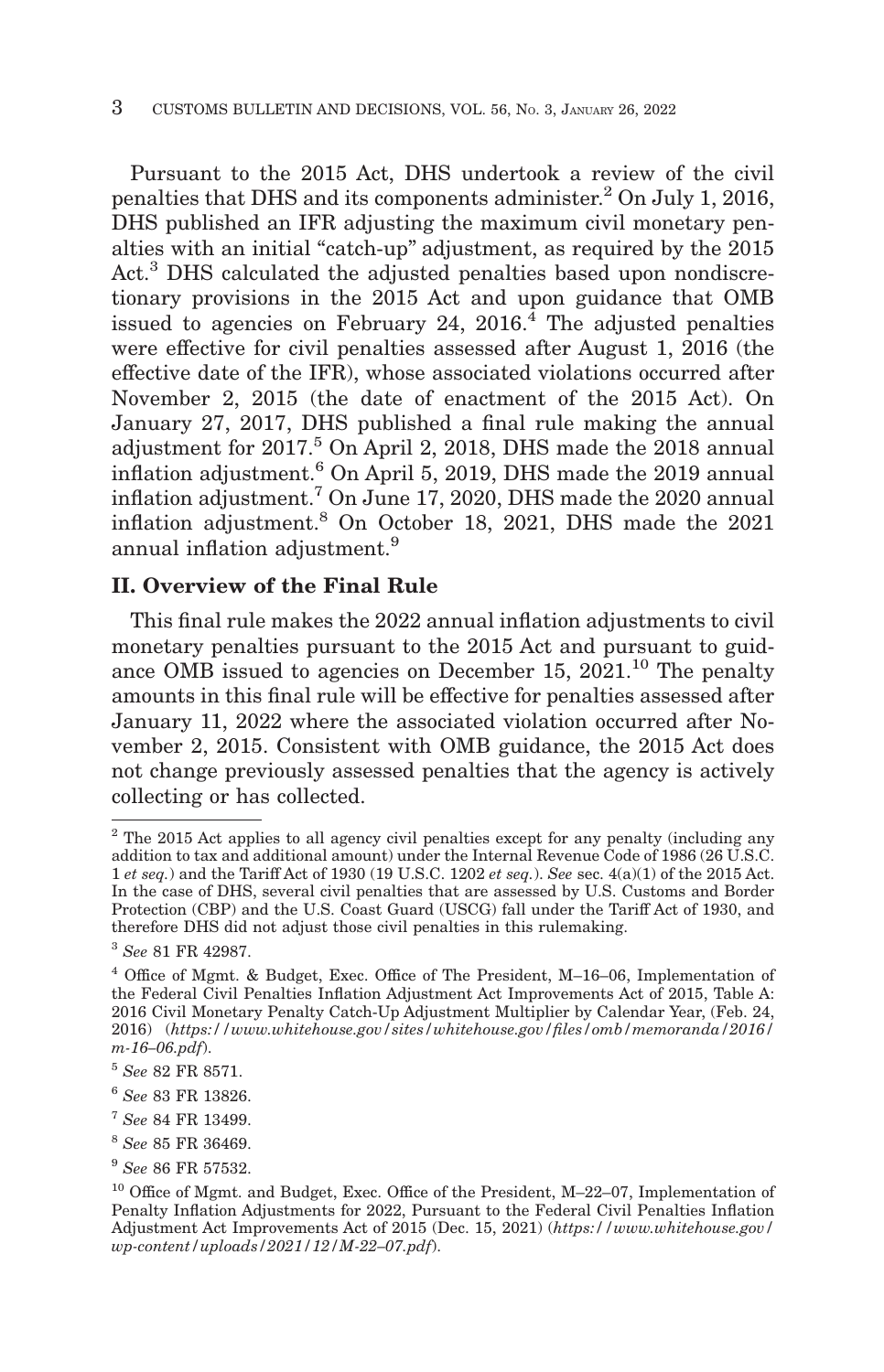The adjusted penalty amounts will apply to penalties assessed after the effective date of this final rule. We discuss civil penalties by DHS component in Section III below. For each component identified in Section III, below, we briefly describe the relevant civil penalty (or penalties), and we provide a table showing the increase in the penalties for 2022. In the table for each component, we show (1) the penalty name, (2) the penalty statutory and or regulatory citation, (3) the penalty amount as adjusted in the 2021 final rule, (4) the costof-living adjustment multiplier for 2022 that OMB provided in its December 15, 2021, guidance, and (5) the new 2022 adjusted penalty. The 2015 Act instructs agencies to round penalties to the nearest \$1. For a more complete discussion of the method used for calculating the initial "catch-up" inflation adjustments and a component-bycomponent breakdown to the nature of the civil penalties and relevant legal authorities, please see the IFR preamble at 81 FR 42987–43000.

## **III. Adjustments by Component**

In the following sections, we briefly describe the civil penalties that DHS and its components, the Cybersecurity and Infrastructure Security Agency (CISA), the U.S. Customs and Border Protection (CBP), the U.S. Immigration and Customs Enforcement (ICE), the U.S. Coast Guard (USCG), and the Transportation Security Administration (TSA), assess. Other components not mentioned do not impose any civil monetary penalties. We include tables at the end of each section, which list the individual adjustments for each penalty.

# *A. Cybersecurity and Infrastructure Security Agency*

The Cybersecurity and Infrastructure Security Agency (CISA) administers only one civil penalty that the 2015 Act affects. That penalty assesses fines for violations of the Chemical Facility Anti-Terrorism Standards (CFATS). CFATS is a program that regulates the security of chemical facilities that, in the discretion of the Secretary, present high levels of security risk. DHS established the CFATS program in 2007 pursuant to section 550 of the Department of Homeland Security Appropriations Act of 2007 (Pub. L.  $109-295$ ).<sup>11</sup> The CFATS regulation is located in part 27 of title 6 of the Code of Federal

 $11$  Section 550 has since been superseded by the Protecting and Securing Chemical Facilities from Terrorist Attacks Act of 2014 (Pub. L. 113–254). The new legislation codified the statutory authority for the CFATS program within Title XXI of the Homeland Security Act of 2002, as amended. *See* 6 U.S.C. 621 *et seq*. Public Law 113–254 authorized the CFATS program from January 18, 2015, to January 17, 2019. Public Law 116–150 extends the CFATS program authorization to July 27, 2023.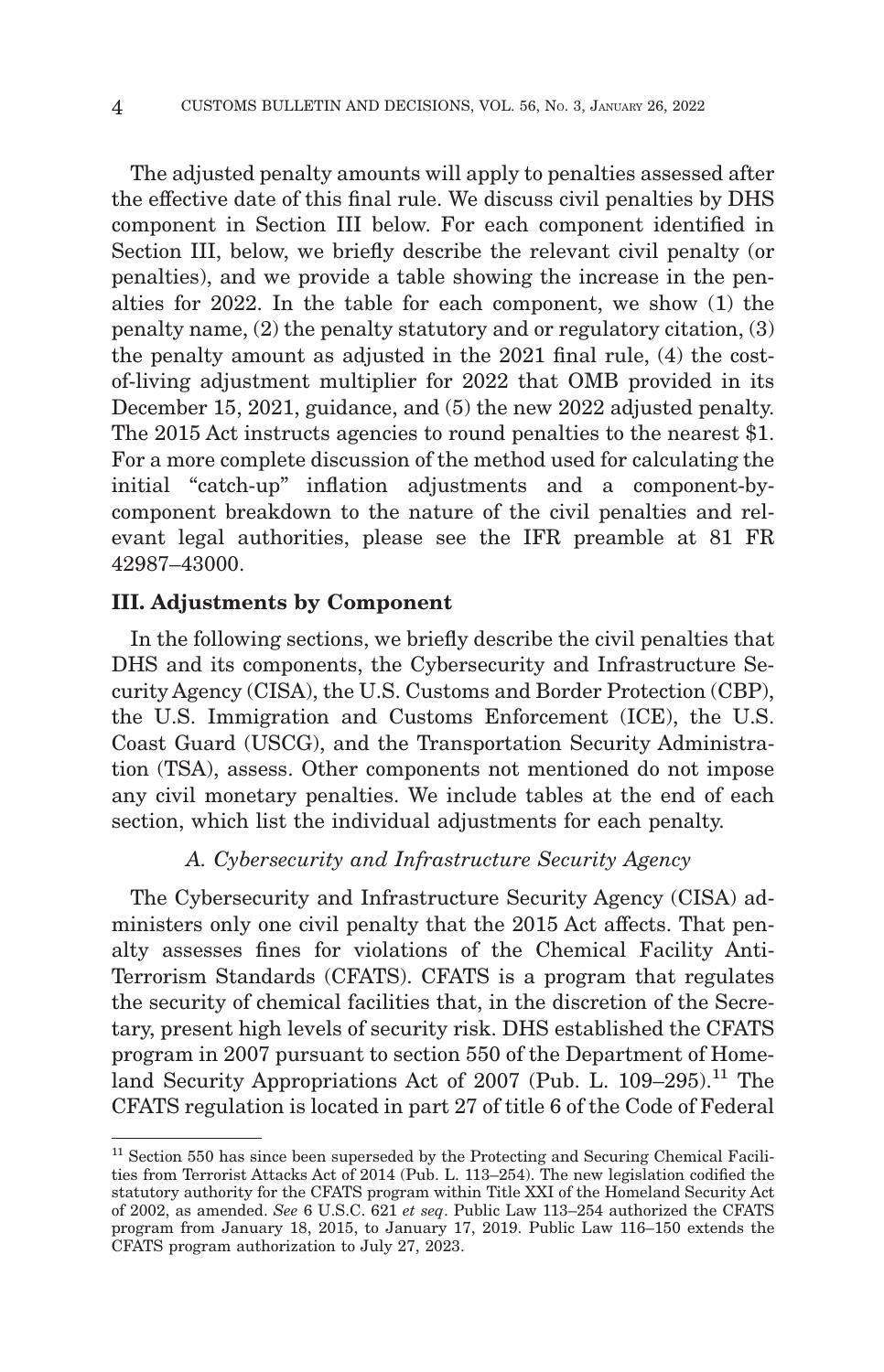Regulations (CFR). Below is a table showing the 2022 adjustment for the CFATS penalty that CISA administers.

| Penalty name                                                 | Citation                                            | Penalty<br>amount as<br>adjusted<br>in the<br>2021 FR | Multiplier <sup>*</sup> | New penalty<br>as adjusted<br>by this final<br>rule |
|--------------------------------------------------------------|-----------------------------------------------------|-------------------------------------------------------|-------------------------|-----------------------------------------------------|
| Penalty for non-<br>compliance<br>with CFATS<br>regulations. | 6 U.S.C.<br>624(b)(1); 6<br>CFR<br>$27.300(b)(3)$ . | \$35,905<br>per day                                   | 1.06222                 | $$38,139$ per<br>day.                               |

TABLE 1—CFATS CIVIL PENALTY ADJUSTMENT

\* Office of Mgmt. and Budget, Exec. Office of the President, M–22–07, Implementation of Penalty Inflation Adjustments for 2022, Pursuant to the Federal Civil Penalties Inflation Adjustment Act Improvements Act of 2015 (Dec. 15, 2021) (*https://www.whitehouse.gov/wp-content/uploads/2021/12/ M-22–07.pdf).*

# *B. U.S. Customs and Border Protection*

The U.S. Customs and Border Protection (CBP) assesses civil monetary penalties under various titles of the United States Code (U.S.C.) and the CFR. These include penalties for certain violations of title 8 of the CFR regarding the Immigration and Nationality Act of 1952 (Pub. L. 82–414, as amended) (INA). The INA contains provisions that impose penalties on persons, including carriers and aliens, who violate specified provisions of the INA. The relevant penalty provisions appear in numerous sections of the INA; however, CBP has enumerated these penalties in regulation in one location—8 CFR 280.53. For a complete list of the INA sections for which penalties are assessed, in addition to a brief description of each violation, see the 2016 IFR preamble at 81 FR 42989–42990. For a complete list and brief description of the non-INA civil monetary penalties assessed by CBP subject to adjustment and a discussion of the history of the DHS and CBP adjustments to the non-INA penalties, see the 2019 annual inflation adjustment final rule preamble at 84 FR 13499, 13500 (April 5, 2019).

Below is a table showing the 2022 adjustment for the penalties that CBP administers.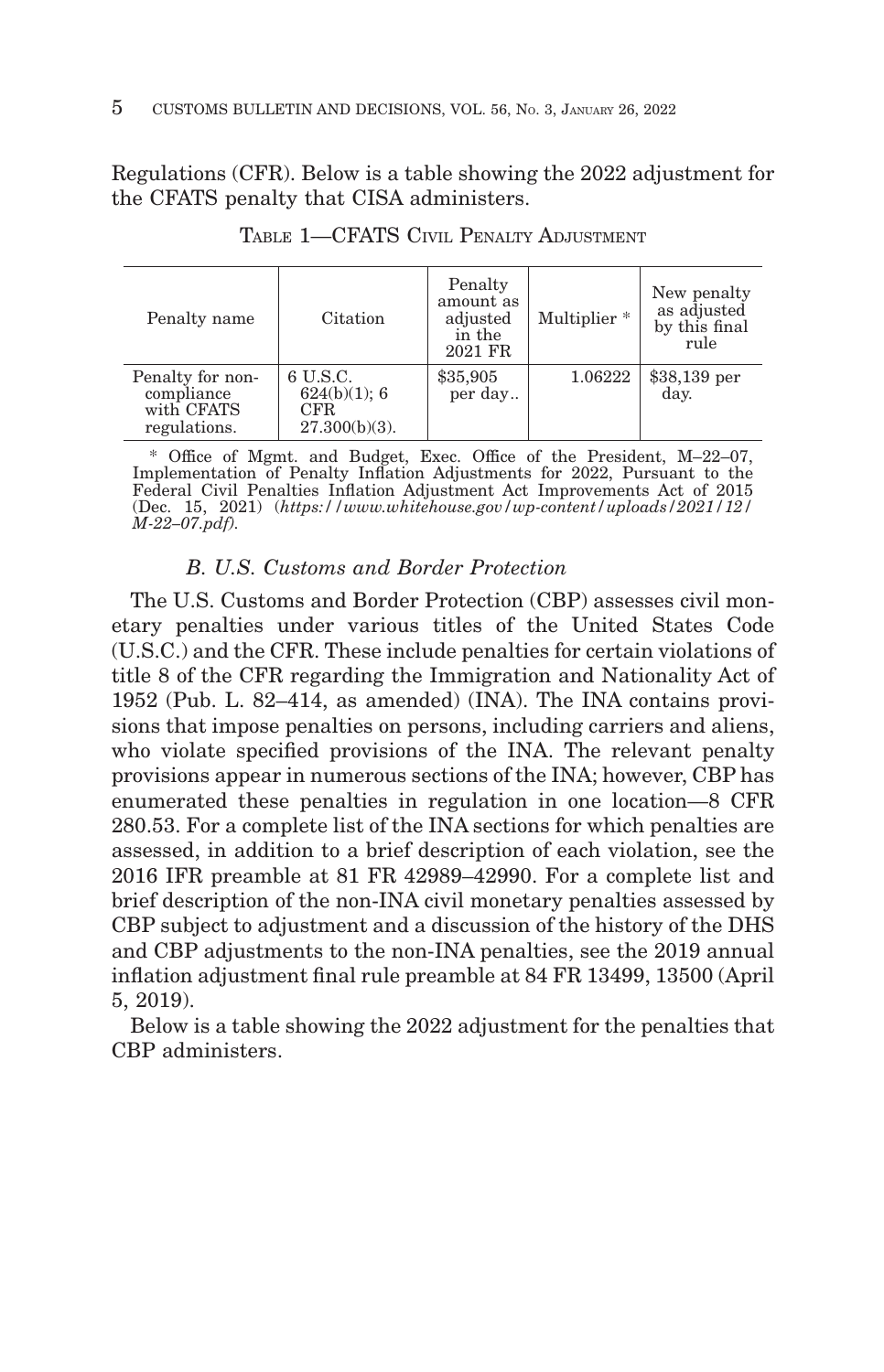| Penalty name                                                                                                                                                                                                                                                            | Citation                                                                                 | Penalty<br>amount as<br>adjusted<br>in the<br>2021 FR | Multiplier <sup>*</sup> | New penalty<br>as adjusted<br>by this final<br>rule |
|-------------------------------------------------------------------------------------------------------------------------------------------------------------------------------------------------------------------------------------------------------------------------|------------------------------------------------------------------------------------------|-------------------------------------------------------|-------------------------|-----------------------------------------------------|
| Penalties for<br>non-compliance<br>with arrival<br>and departure<br>manifest re-<br>quirements for<br>passengers,<br>crewmembers,<br>or occupants<br>transported on<br>commercial<br>vessels or air-<br>craft arriving<br>to or departing<br>from the<br>United States. | 8 U.S.C.<br>$1221(g)$ ; 8 CFR<br>280.53(b)(1)<br>(INA section)<br>$231(g)$ ).            | $$1,436$                                              | 1.06222                 | \$1,525.                                            |
| Penalties for<br>non-compliance<br>with landing<br>requirements<br>at designated<br>ports of entry<br>for aircraft<br>transporting<br>aliens.                                                                                                                           | 8 U.S.C. 1224; 8<br>CFR.<br>280.53(b)(2)<br>(INA section)<br>234).                       | $\$3,901$                                             | 1.06222                 | \$4,144.                                            |
| Penalties for fail-<br>ure to depart<br>voluntarily                                                                                                                                                                                                                     | 8 U.S.C.<br>1229c(d); 8<br>$_{\rm CFR}$<br>280.53(b)(3)<br>(INA section)<br>$240B(d)$ ). | $$1,644-$<br>$$8,224$                                 | 1.06222                 | \$1,746-\$8,736.                                    |
| Penalties for vio-<br>lations of re-<br>moval orders<br>relating to<br>aliens trans-<br>ported on ves-<br>sels or aircraft<br>under section<br>$241(d)$ of the<br>INA, or for<br>costs associated<br>with removal<br>under section<br>$241(e)$ of the<br>INA.           | 8 U.S.C.<br>1253(c)(1)(A);<br>8 CFR<br>280.53(b)(4)<br>(INA section)<br>243(c)(1)(A)).   | $$3,289$                                              | 1.06222                 | \$3,494.                                            |

| TABLE 2-U.S. CUSTOMS AND BORDER PROTECTION CIVIL |                       |  |  |
|--------------------------------------------------|-----------------------|--|--|
|                                                  | PENALTIES ADJUSTMENTS |  |  |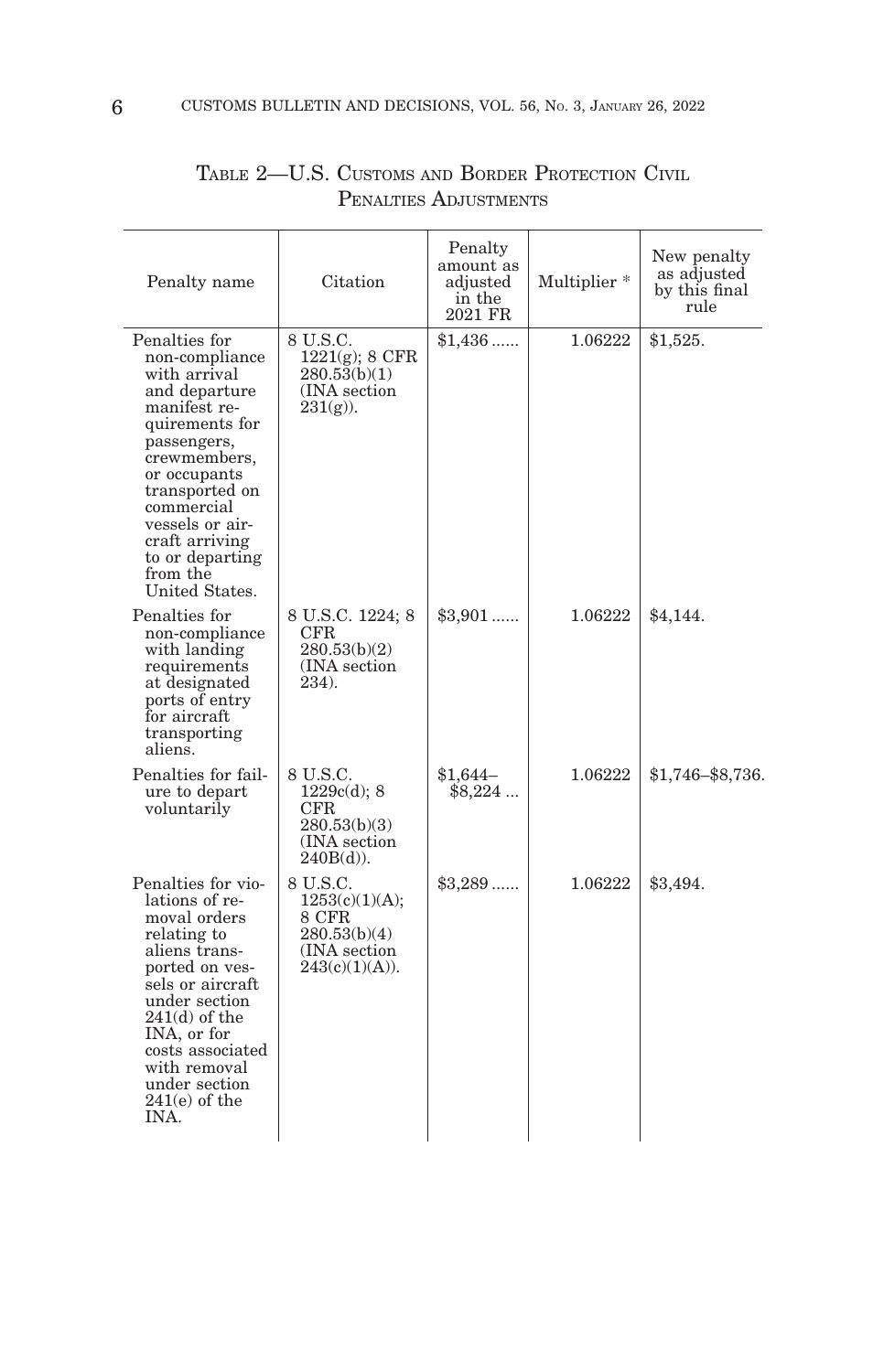| Penalty name                                                                                                                                                                                                                                                              | Citation                                                                                 | Penalty<br>amount as<br>adjusted<br>in the<br>2021 FR | Multiplier <sup>*</sup> | New penalty<br>as adjusted<br>by this final<br>rule |
|---------------------------------------------------------------------------------------------------------------------------------------------------------------------------------------------------------------------------------------------------------------------------|------------------------------------------------------------------------------------------|-------------------------------------------------------|-------------------------|-----------------------------------------------------|
| Penalties for fail-<br>ure to remove<br>alien stow-<br>aways under<br>section<br>$241(d)(2)$ of the<br>INA.                                                                                                                                                               | 8 U.S.C.<br>1253(c)(1)(B);<br>8 CFR<br>280.53(b)(5)<br>(INA section)<br>$243(c)(1)(B)$ . | $$8,224$                                              | 1.06222                 | \$8,736.                                            |
| Penalties for fail-<br>ure to report<br>an illegal land-<br>ing or desertion<br>of alien crew-<br>men, and for<br>each alien not<br>reported on ar-<br>rival or depar-<br>ture manifest<br>or lists re-<br>quired in accor-<br>dance with sec-<br>tion 251 of the<br>INA. | 8 U.S.C.<br>1281(d); 8 CFR<br>280.53(b)(6)<br>(INA section)<br>$251(d)$ ).               | \$390 for<br>each<br>alien                            | 1.06222                 | \$414 for<br>each alien.                            |
| Penalties for use<br>of alien crew-<br>men for long-<br>shore work in<br>violation of sec-<br>tion $251(d)$ of<br>the INA.                                                                                                                                                | 8 U.S.C.<br>$1281(d)$ ; 8 CFR<br>280.53(b)(6)<br>(INA section)<br>$251(d)$ ).            | $$9,753$                                              | 1.06222                 | \$10,360.                                           |
| Penalties for fail-<br>ure to control,<br>detain, or re-<br>move alien<br>crewmen.                                                                                                                                                                                        | 8 U.S.C.<br>1284(a); 8 CFR<br>280.53(b)(7)<br>(INA section)<br>$254(a)$ ).               | $$975-$<br>\$5,851                                    | 1.06222                 | $$1,036 - $6,215.$                                  |
| Penalties for em-<br>ployment on<br>passenger ves-<br>sels of aliens<br>afflicted with<br>certain disabili-<br>ties.                                                                                                                                                      | 8 U.S.C. 1285; 8<br>CFR.<br>280.53(b)(8)<br>(INA section)<br>255).                       | $$1,951$                                              | 1.06222                 | \$2,072.                                            |
| Penalties for dis-<br>charge of alien<br>crewmen.                                                                                                                                                                                                                         | 8 U.S.C. 1286; 8<br>CFR<br>280.53(b)(9)<br>(INA section)<br>256).                        | $$2,925-$<br>\$5,851                                  | 1.06222                 | $$3,107 - $6,215$                                   |
| Penalties for<br>bringing into<br>the United<br>States alien<br>crewmen with<br>intent to evade<br>immigration<br>laws.                                                                                                                                                   | 8 U.S.C. 1287; 8<br>${\rm CFR}$<br>280.53(b)(10)<br>(INA section)<br>257).               | \$19,505                                              | 1.06222                 | \$20,719.                                           |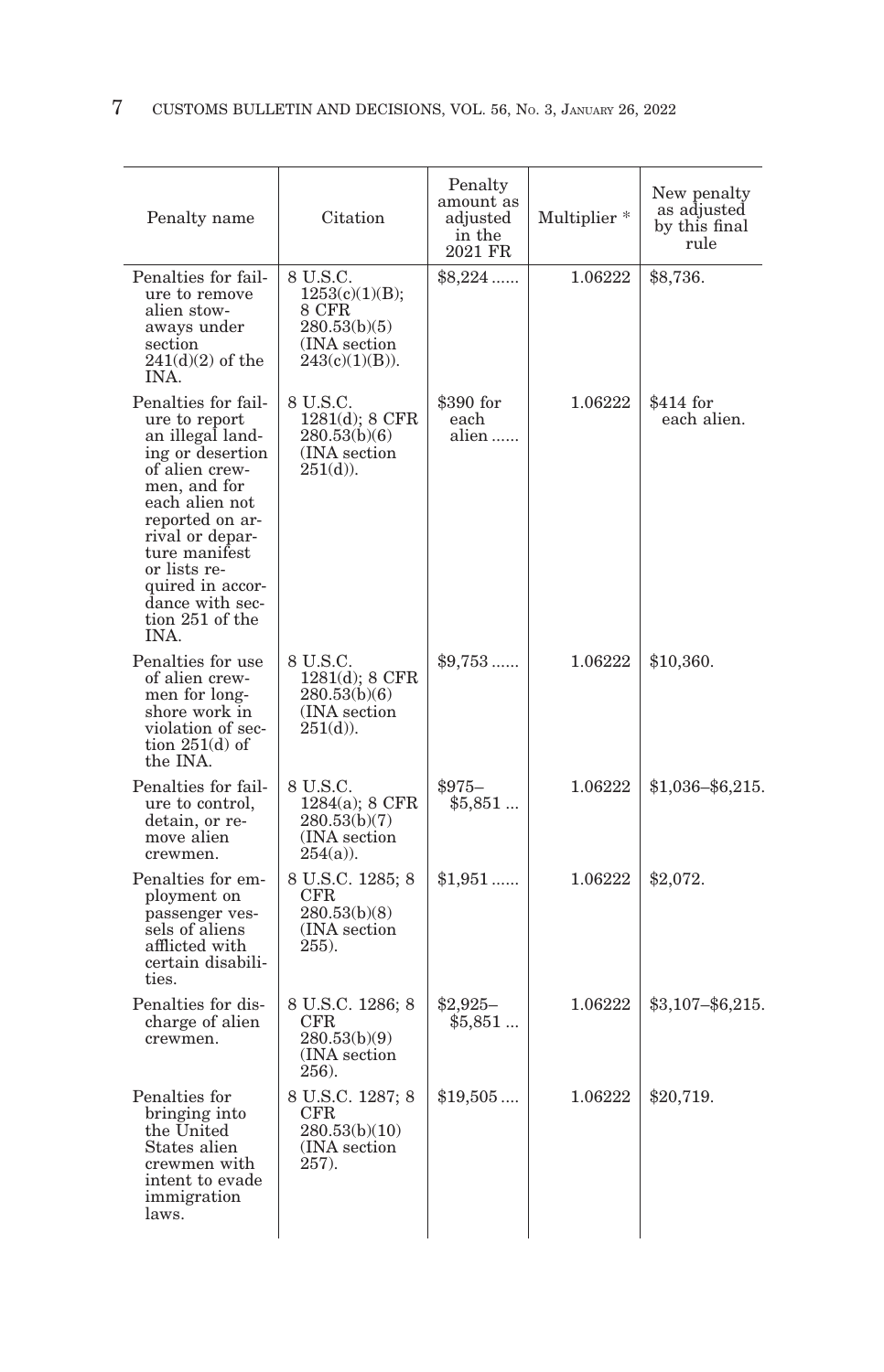| Penalty name                                                                                                                                                              | Citation                                                                      | Penalty<br>amount as<br>adjusted<br>in the<br>2021 FR | Multiplier * | New penalty<br>as adjusted<br>by this final<br>rule |
|---------------------------------------------------------------------------------------------------------------------------------------------------------------------------|-------------------------------------------------------------------------------|-------------------------------------------------------|--------------|-----------------------------------------------------|
| Penalties for fail-<br>ure to prevent<br>the unauthor-<br>ized landing of<br>aliens.                                                                                      | 8 U.S.C.<br>$1321(a)$ ; 8 CFR<br>280.53(b)(11)<br>(INA section<br>$271(a)$ ). | $$5,851$                                              | 1.06222      | \$6,215.                                            |
| Penalties for<br>bringing to the<br><b>United States</b><br>aliens subject<br>to denial of ad-<br>mission on a<br>health-related<br>ground.                               | 8 U.S.C.<br>1322(a); 8 CFR<br>280.53(b)(12)<br>(INA section<br>$272(a)$ ).    | $$5,851$                                              | 1.06222      | \$6,215.                                            |
| Penalties for<br>bringing to the<br>United States<br>aliens without<br>required docu-<br>mentation.                                                                       | 8 U.S.C.<br>1323(b); 8 CFR<br>280.53(b)(13)<br>(INA section)<br>$273(b)$ ).   | $$5,851$                                              | 1.06222      | \$6,215.                                            |
| Penalties for fail-<br>ure to depart                                                                                                                                      | 8 U.S.C. 1324d;<br>8 CFR<br>280.53(b)(14)<br>(INA section)<br>$274D$ ).       | $$823$                                                | 1.06222      | \$874.                                              |
| Penalties for im-<br>proper entry                                                                                                                                         | 8 U.S.C.<br>1325(b); 8 CFR<br>280.53(b)(15)<br>(INA section)<br>$275(b)$ ).   | $$82 - $412$ .                                        | 1.06222      | $$87 - $438.$                                       |
| Penalty for deal-<br>ing in or using<br>empty stamped<br>imported liquor<br>containers.                                                                                   | 19 U.S.C. 469                                                                 | $$546$                                                | 1.06222      | $**$ \$580.                                         |
| Penalty for em-<br>ploying a vessel<br>in a trade with-<br>out a required<br>Certificate of<br>Documentation.                                                             | 19 U.S.C. 1706a;<br>19 CFR 4.80(i).                                           | $$1,368$                                              | 1.06222      | \$1,453.                                            |
| Penalty for<br>transporting<br>passengers<br>coastwise for<br>hire by certain<br>vessels (known<br>as Bowaters<br>vessels) that do<br>not meet speci-<br>fied conditions. | 46 U.S.C.<br>$12118(f)(3)$                                                    | $$546$                                                | 1.06222      | ** \$580.                                           |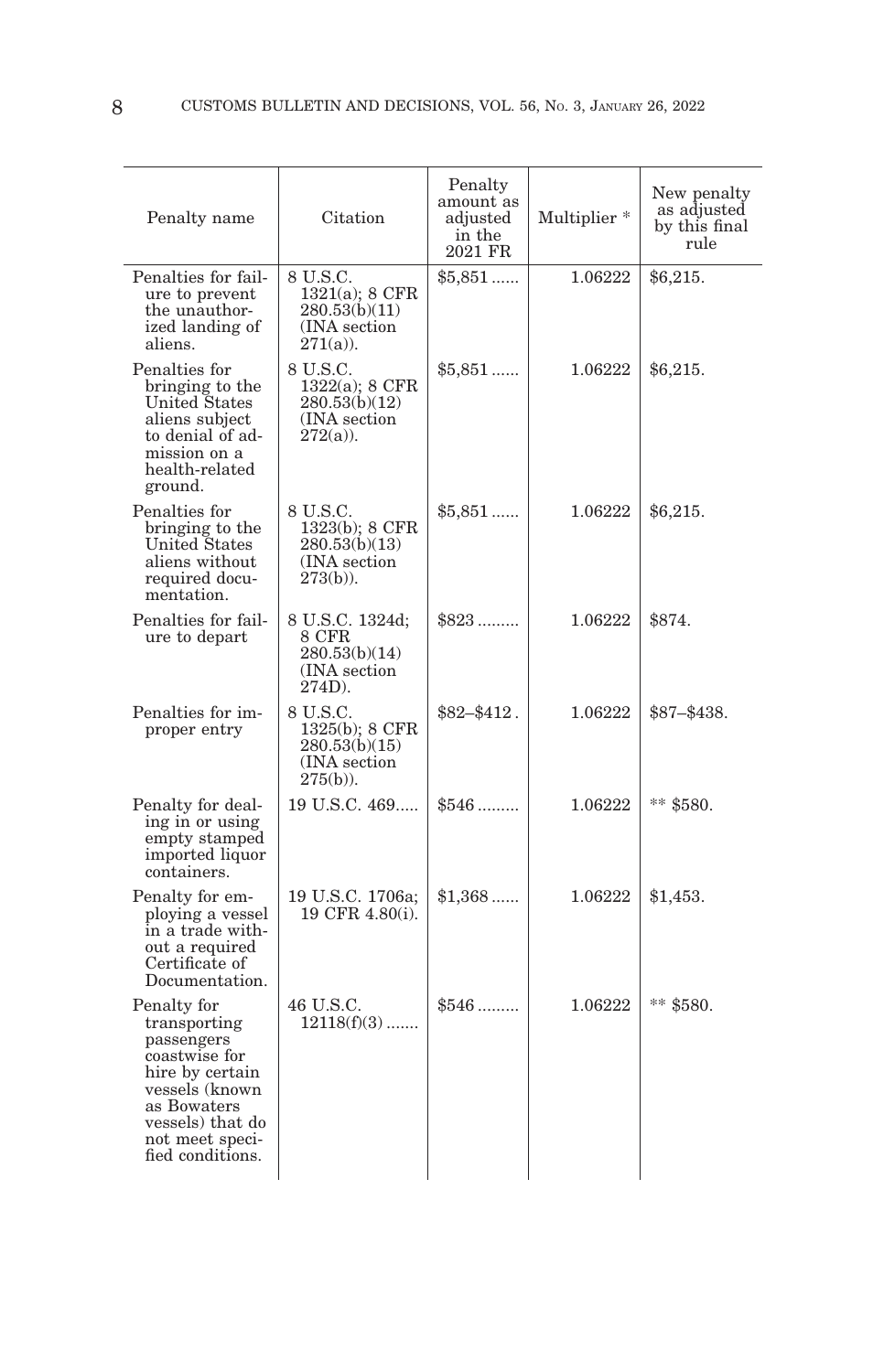| Penalty name                                                                                                                                       | Citation                                           | Penalty<br>amount as<br>adjusted<br>in the<br>2021 FR | Multiplier <sup>*</sup> | New penalty<br>as adjusted<br>by this final<br>rule |
|----------------------------------------------------------------------------------------------------------------------------------------------------|----------------------------------------------------|-------------------------------------------------------|-------------------------|-----------------------------------------------------|
| Penalty for<br>transporting<br>passengers be-<br>tween coast-<br>wise points in<br>the United<br>States by a<br>non-coastwise<br>qualified vessel. | 46 U.S.C.<br>55103(b); 19<br>CFR<br>$4.80(b)(2)$ . | $$822$                                                | 1.06222                 | \$873.                                              |
| Penalty for tow-<br>ing a vessel<br>between coast-<br>wise points in<br>the United<br>States by a<br>non-coastwise<br>qualified vessel.            | 46 U.S.C.<br>$55111(c)$ ; 19<br>CFR 4.92.          | $$957-$<br>\$3,011,<br>plus<br>$$164$ per<br>ton.     | 1.06222                 | $$1,017 - $3,198$<br>plus \$174<br>per ton.         |

 \* Office of Mgmt. and Budget, Exec. Office of the President, M–22–07, Implementation of Penalty Inflation Adjustments for 2022, Pursuant to the Federal Civil Penalties Inflation Adjustment Act Improvements Act of 2015 (Dec. 15, 2021) (*https://www.whitehouse.gov/wp-content/uploads/2021/12/ M-22–07.pdf). \*\* No applicable conforming edit to regulatory text.*

#### *C. U.S. Immigration and Customs Enforcement*

U.S. Immigration and Customs Enforcement (ICE) assesses civil monetary penalties for certain employment-related violations arising from the INA. ICE's civil penalties are located in title 8 of the CFR.

There are three different sections in the INA that impose civil monetary penalties for violations of the laws that relate to employment actions: Sections 274A, 274B, and 274C. ICE has primary enforcement responsibilities for two of these civil penalty provisions (sections 274A and 274C), and the Department of Justice (DOJ) has enforcement responsibilities for one of these civil penalty provisions (section 274B). The INA, in sections 274A and 274C, provides for imposition of civil penalties for various specified unlawful acts pertaining to the employment eligibility verification process (Form I–9, Employment Eligibility Verification), the employment of unauthorized aliens, and document fraud.

Because both DHS and DOJ implement the three employmentrelated penalty sections in the INA, both Departments' implementing regulations reflect the civil penalty amounts. For a complete description of the civil money penalties assessed and a discussion of DHS's and DOJ's efforts to update the penalties in years past, see the IFR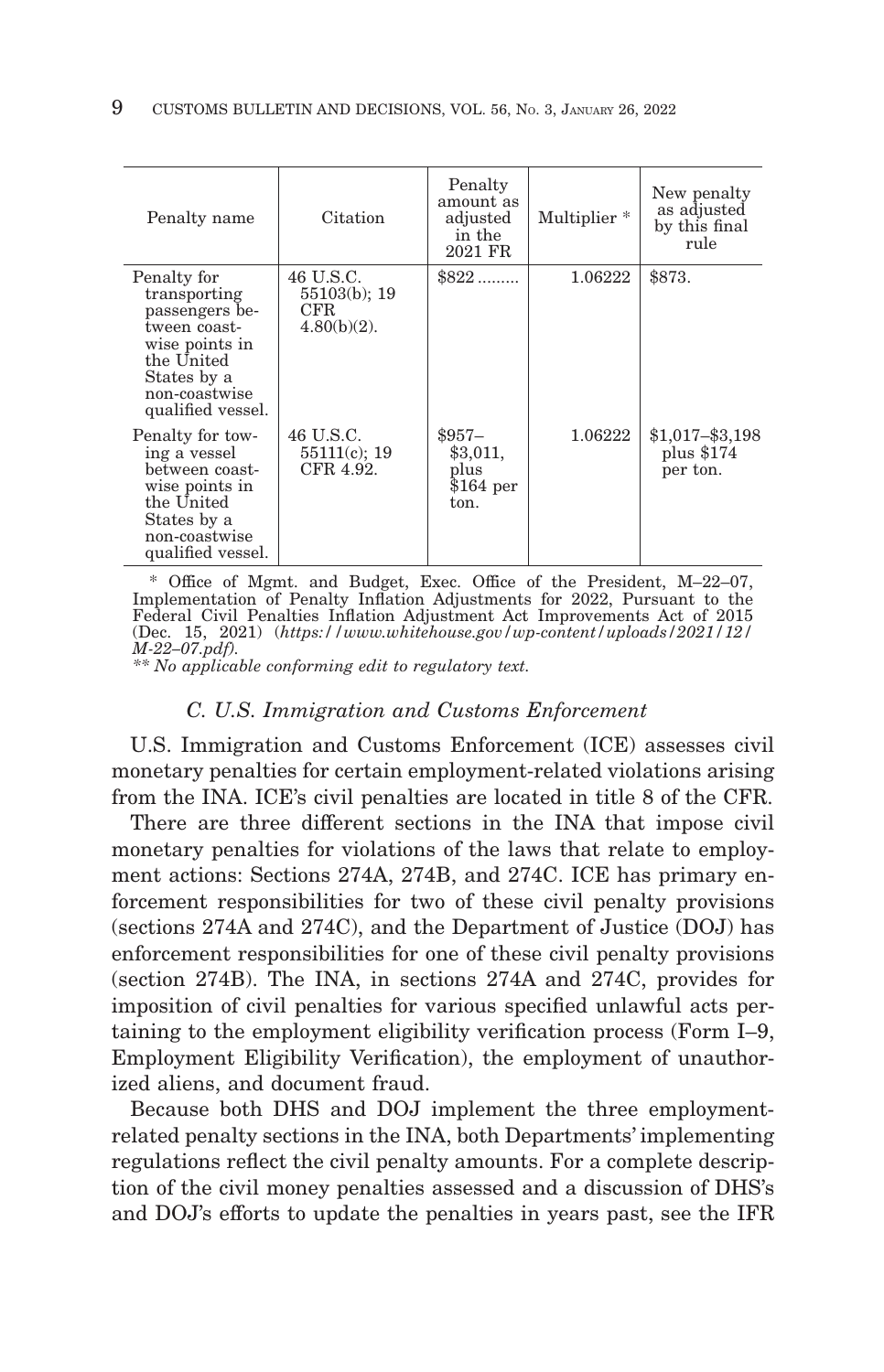preamble at 81 FR 42991. Below is a table showing the 2022 adjustment for the penalties that ICE administers.<sup>12</sup>

| Penalty name                                                                                                                             | Citation                                     | Penalty<br>amount as<br>adjusted<br>in the<br>2021 FR | Multiplier <sup>*</sup> | New<br>penalty as<br>adjusted by<br>this final<br>rule |
|------------------------------------------------------------------------------------------------------------------------------------------|----------------------------------------------|-------------------------------------------------------|-------------------------|--------------------------------------------------------|
| Civil penalties<br>for failure to<br>depart vol-<br>untarily,<br><b>INA</b> section<br>$240B(d)$ .                                       | 8 U.S.C. 1229c(d); 8<br>CFR $280.53(b)(3)$ . | $$1,644-$<br>$$8,224$                                 | 1.06222                 | $$1,746-$<br>\$8,736.                                  |
| Civil penalties<br>for violation<br>of INA sec-<br>tions<br>274C(a)(1)<br>$(a)(4)$ , pen-<br>alty for first<br>offense.                  | 8 CFR<br>$270.3(b)(1)(ii)(A)$                | $$487-$<br>\$3,901                                    | 1.06222                 | $$517 - $4,144.$                                       |
| Civil penalties<br>for violation<br>of INA sec-<br>tions<br>$274C(a)(5) -$<br>$(a)(6)$ , pen-<br>alty for first<br>offense.              | 8 CFR<br>$270.3(b)(1)(ii)(B)$                | $$412-$<br>\$3,289                                    | 1.06222                 | \$438-\$3,494.                                         |
| Civil penalties<br>for violation<br>of INA sec-<br>tions<br>$274C(a)(1) -$<br>$(a)(4)$ , pen-<br>alty for sub-<br>sequent of-<br>fenses. | 8 CFR<br>$270.3(b)(1)(ii)(C)$                | $$3,901-$<br>\$9,753                                  | 1.06222                 | $$4,144-$<br>\$10,360.                                 |
| Civil penalties<br>for violation<br>of INA sec-<br>tions<br>274C(a)(5)<br>$(a)(6)$ , pen-<br>alty for sub-<br>sequent of-<br>fenses.     | 8 CFR<br>270.3(b)(1)(ii)(D)                  | \$3,289-<br>$$8,224$                                  | 1.06222                 | $$3,494-$<br>\$8,736.                                  |

TABLE 3—U.S. IMMIGRATION AND CUSTOMS ENFORCEMENT CIVIL PENALTIES ADJUSTMENTS

 $12$  Table 3 also includes two civil penalties that are also listed as penalties administered by CBP. These are penalties for failure to depart voluntarily, INA section 240B(d), and failure to depart after a final order of removal, INA section 274D. Both CBP and ICE may administer these penalties, but as ICE is the DHS component primarily responsible for assessing and collecting them, they are also listed among the penalties ICE administers.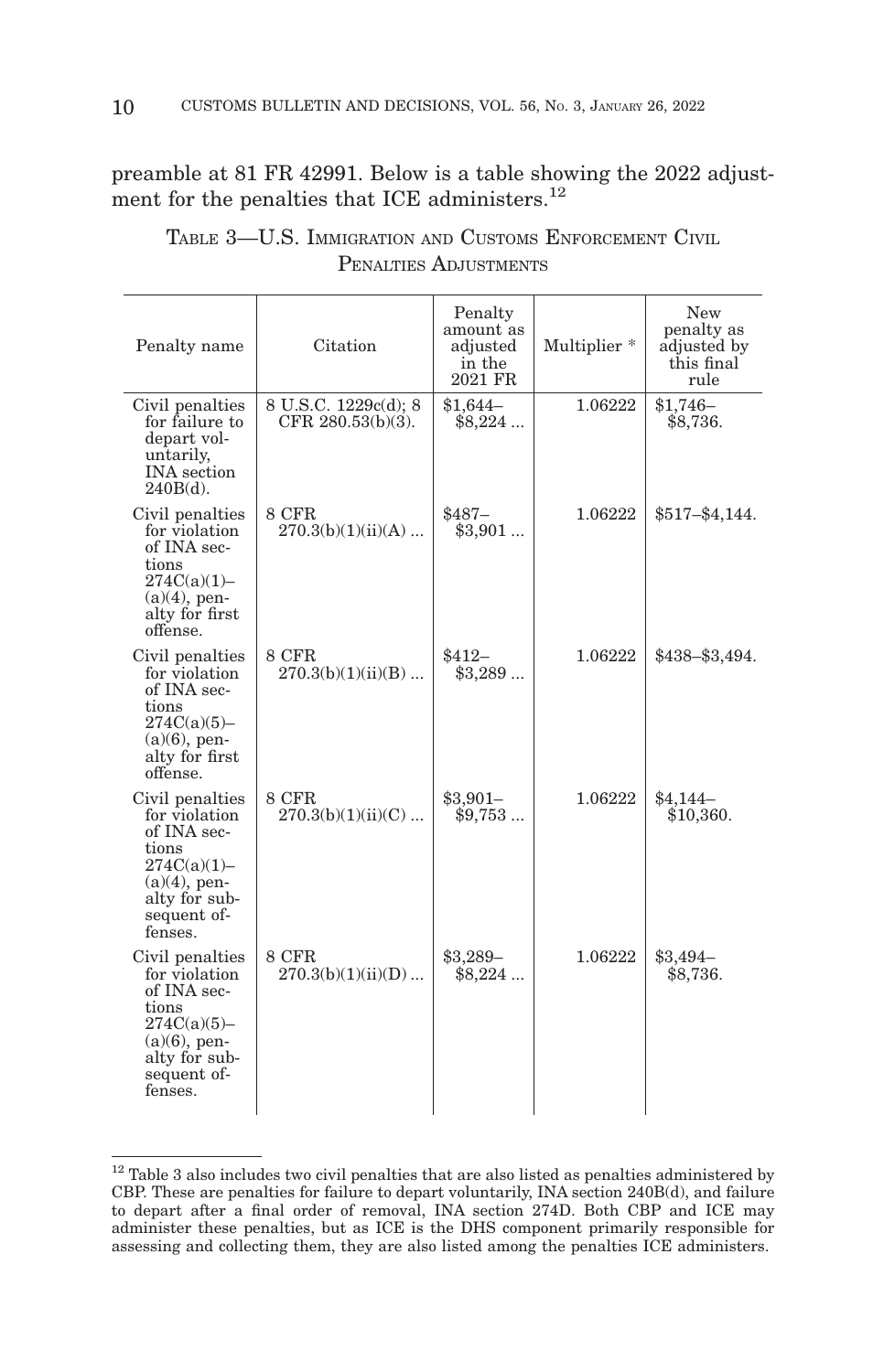| Penalty name                                                                                                                                                                                   | Citation                                             | Penalty<br>amount as<br>adjusted<br>in the<br>2021 FR | Multiplier <sup>*</sup> | <b>New</b><br>penalty as<br>adjusted by<br>this final<br>rule |
|------------------------------------------------------------------------------------------------------------------------------------------------------------------------------------------------|------------------------------------------------------|-------------------------------------------------------|-------------------------|---------------------------------------------------------------|
| Violation/<br>prohibition<br>of indemnity<br>bonds                                                                                                                                             | 8 CFR 274a.8(b)                                      | $$2,360$                                              | 1.06222                 | \$2,507.                                                      |
| Civil penalties<br>for know-<br>ingly hiring,<br>recruiting,<br>referral, or<br>retention of<br>unauthor-<br>ized aliens-<br>Penalty for<br>first offense<br>(per unau-<br>thorized<br>alien). | 8 CFR<br>274a.10(b)(1)(ii)(A)                        | $$590-$<br>\$4,722                                    | 1.06222                 | $$627 - $5,016.$                                              |
| Penalty for<br>second of-<br>fense (per<br>unauthor-<br>ized alien).                                                                                                                           | 8 CFR<br>274a.10(b)(1)(ii)(B)                        | $$4,722-$<br>\$11,803.                                | 1.06222                 | $$5,016-$<br>\$12,537.                                        |
| Penalty for<br>third or sub-<br>sequent of-<br>fense (per<br>unauthor-<br>ized alien).                                                                                                         | 8 CFR<br>274a.10(b)(1)(ii)(C)                        | $$7,082-$<br>$$23,607$ .                              | 1.06222                 | $$7,523-$<br>\$25,076.                                        |
| Civil penalties<br>for $I-9$ pa-<br>perwork vio-<br>lations.                                                                                                                                   | 8 CFR<br>$274a.10(b)(2)$                             | $$237-$<br>\$2,360                                    | 1.06222                 | $$252 - $2,507.$                                              |
| Civil penalties<br>for failure to<br>depart, INA<br>section<br>274D.                                                                                                                           | 8 U.S.C. 1324d; 8<br><b>CFR</b><br>$280.53(b)(14)$ . | $$823$                                                | 1.06222                 | \$874.                                                        |

 \* Office of Mgmt. and Budget, Exec. Office of the President, M–22–07, Implementation of Penalty Inflation Adjustments for 2022, Pursuant to the Federal Civil Penalties Inflation Adjustment Act Improvements Act of 2015 (Dec. 15, 2021) (*https://www.whitehouse.gov/wp-content/uploads/2021/12/ M-22–07.pdf).*

# *D. U.S. Coast Guard*

The Coast Guard is authorized to assess close to 150 penalties involving maritime safety and security and environmental stewardship that are critical to the continued success of Coast Guard missions. Various statutes in titles 14, 16, 19, 33, 42, 46, and 49 of the U.S.C. authorize these penalties. Titles 33 and 46 authorize the vast majority of these penalties as these statutes deal with navigation,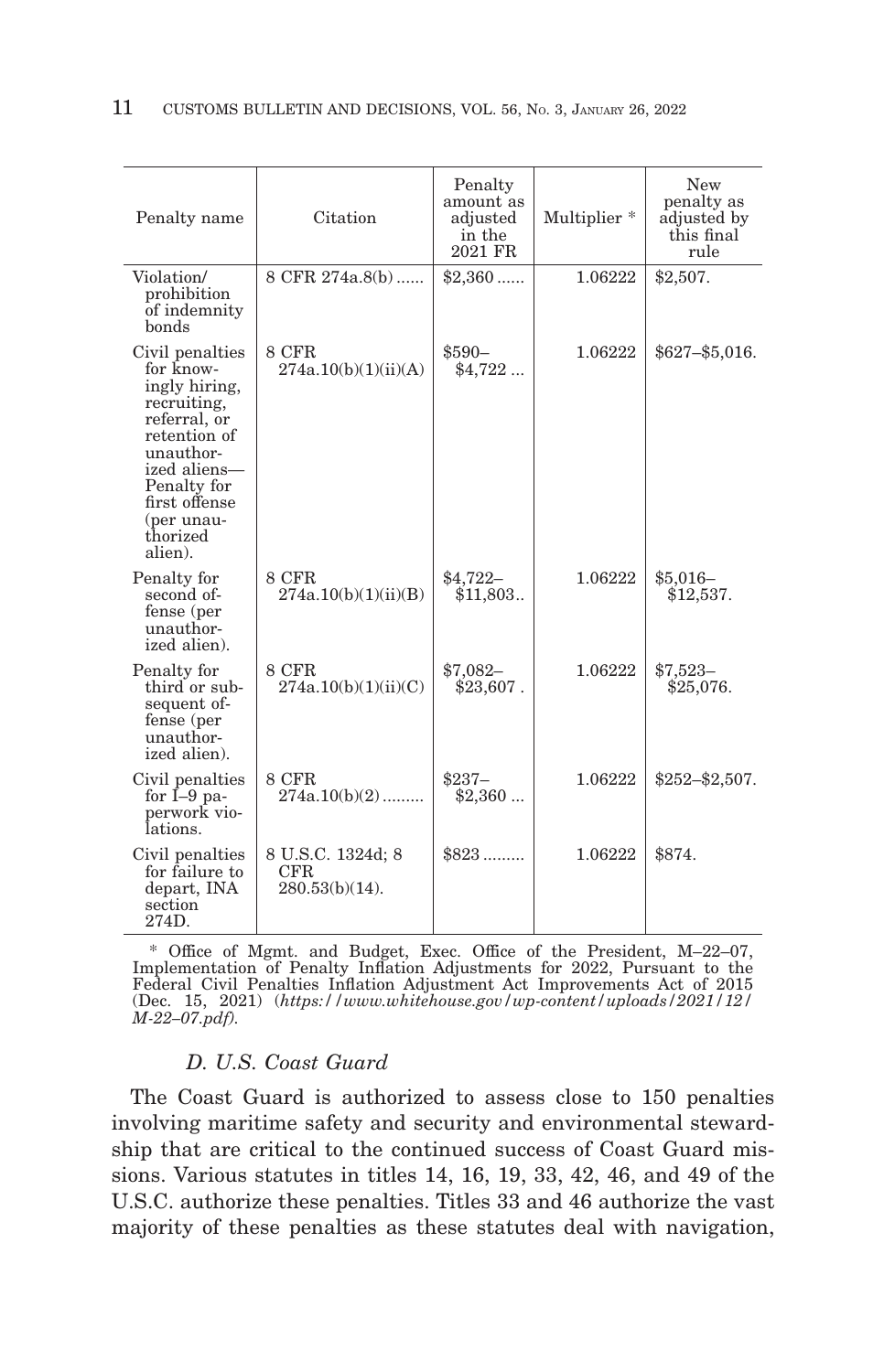navigable waters, and shipping. For a complete discussion of the civil monetary penalties assessed by the Coast Guard, see the 2016 IFR preamble at 81 FR 42992.

The Coast Guard has identified the penalties it administers, adjusted those penalties for inflation, and is listing those new penalties in a table located in the CFR—specifically, Table 1 in 33 CFR 27.3. Table 1 in 33 CFR 27.3 identifies the statutes that provide the Coast Guard with civil monetary penalty authority and sets out the inflation-adjusted maximum penalty that the Coast Guard may impose pursuant to each statutory provision. Table 1 in 33 CFR 27.3 provides the current maximum penalty for violations that occurred after November 2, 2015.

The applicable civil penalty amounts for violations occurring on or before November 2, 2015, are set forth in previously published regulations amending 33 CFR part 27. To find the applicable penalty amount for a violation that occurred on or before November 2, 2015, look to the prior versions of the CFR that pertain to the date on which the violation occurred.

Table 4 below shows the 2022 adjustment for the penalties that the Coast Guard administers.

| Penalty name                                                                                     | Citation                         | Penalty<br>amount<br>as<br>adjusted<br>in the<br>2021 FR | Multiplier <sup>*</sup> | New<br>penalty as<br>adjusted<br>by this<br>final rule |
|--------------------------------------------------------------------------------------------------|----------------------------------|----------------------------------------------------------|-------------------------|--------------------------------------------------------|
| Saving Life and<br>Property                                                                      | 14 U.S.C. 521(c)                 | \$10,967                                                 | 1.06222                 | \$11,649                                               |
| Saving Life and<br>Property; Inten-<br>tional Interference<br>with Broadcast.                    | 14 U.S.C. 521(e)                 | 1,125                                                    | 1.06222                 | 1,195                                                  |
| Confidentiality of<br><b>Medical Quality</b><br>Assurance Re-<br>cords (first of-<br>fense).     | 14 U.S.C. 936(i);<br>33 CFR 27.3 | 5,508                                                    | 1.06222                 | 5,851                                                  |
| Confidentiality of<br><b>Medical Quality</b><br>Assurance Re-<br>cords (subsequent<br>offenses). | 14 U.S.C. 936(i);<br>33 CFR 27.3 | 36,726                                                   | 1.06222                 | 39,011                                                 |
| Obstruction of Rev-<br>enue Officers by<br>Masters of Ves-<br>sels.                              | 19 U.S.C. 70; 33<br>CFR 27.3     | 8,212                                                    | 1.06222                 | 8,723                                                  |

TABLE 4—U.S. COAST GUARD CIVIL PENALTIES ADJUSTMENTS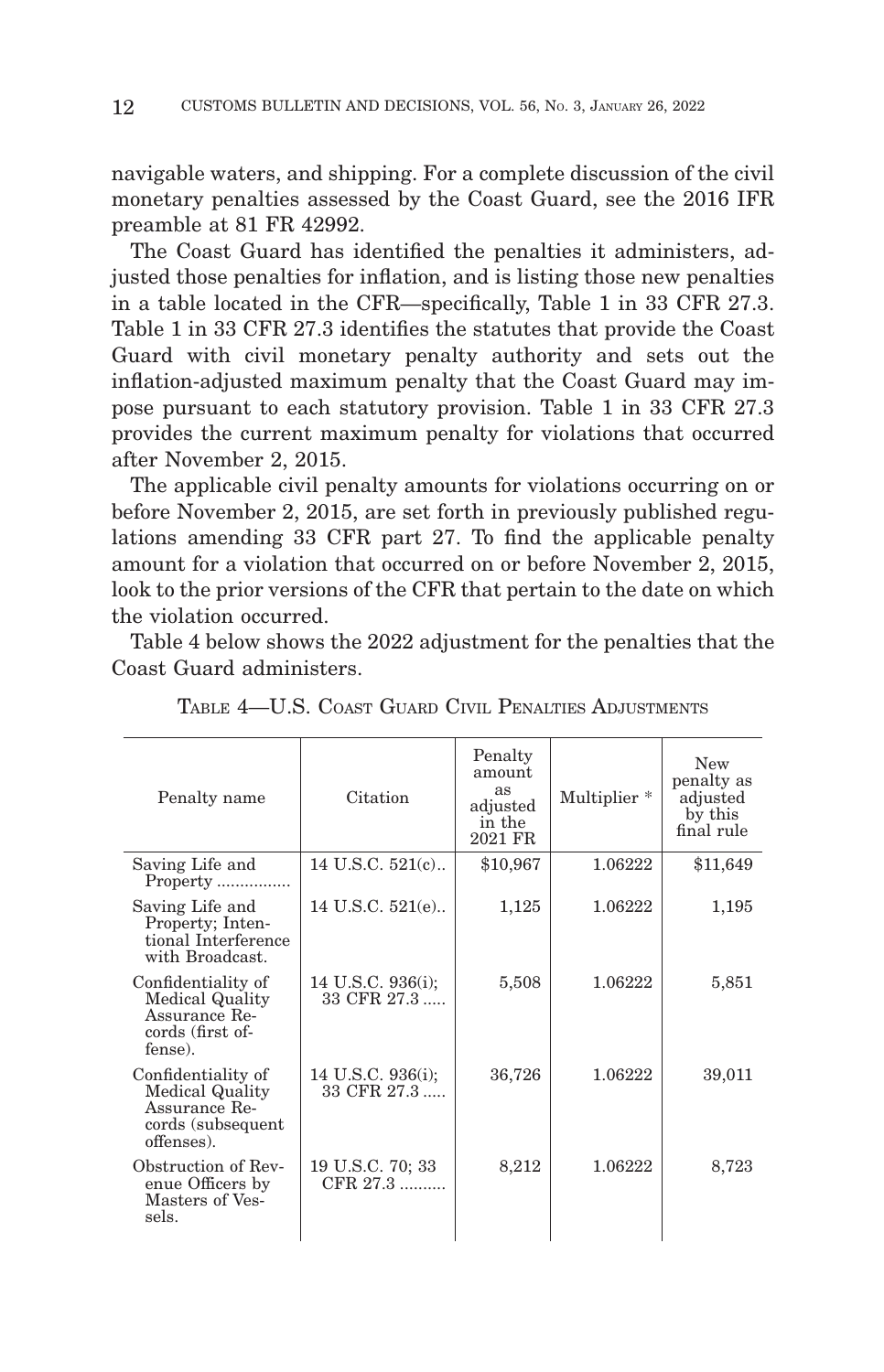| Penalty name                                                                                                             | Citation                                       | Penalty<br>amount<br>as<br>adjusted<br>in the<br>2021 FR | Multiplier * | New<br>penalty as<br>adjusted<br>by this<br>final rule |
|--------------------------------------------------------------------------------------------------------------------------|------------------------------------------------|----------------------------------------------------------|--------------|--------------------------------------------------------|
| Obstruction of Rev-<br>enue Officers by<br>Masters of<br>Vessels-Minimum<br>Penalty.                                     | 19 U.S.C. 70; 33<br>CFR 27.3                   | 1,916                                                    | 1.06222      | 2,035                                                  |
| Failure to Stop Ves-<br>sel When Di-<br>rected; Master,<br>Owner, Operator<br>or Person in<br>Charge.                    | 19 U.S.C.<br>$1581(d)$                         | ** $5,000$                                               | N/A          | $** 5,000$                                             |
| Failure to Stop Ves-<br>sel When Di-<br>rected; Master,<br>Owner, Operator<br>or Person in<br>Charge-Minimum<br>Penalty. | 19 U.S.C.<br>$1581(d)$                         | ** $1,000$                                               | N/A          | $** 1,000$                                             |
| Anchorage Ground/<br>Harbor Regula-<br>tions General                                                                     | 33 U.S.C. 471; 33<br>CFR 27.3                  | 11,906                                                   | 1.06222      | 12,647                                                 |
| Anchorage Ground/<br>Harbor Regula-<br>tions St. Mary's<br>river.                                                        | 33 U.S.C. 474; 33<br>CFR 27.3                  | 822                                                      | 1.06222      | 873                                                    |
| Bridges/Failure to<br>Comply with<br>Regulations                                                                         | 33 U.S.C. 495(b);<br>33 CFR 27.3               | 30,058                                                   | 1.06222      | 31,928                                                 |
| Bridges/<br>Drawbridges                                                                                                  | 33 U.S.C. 499(c);<br>33 CFR 27.3               | 30,058                                                   | 1.06222      | 31,928                                                 |
| Bridges/Failure to<br>Alter Bridge Ob-<br>structing Naviga-<br>tion.                                                     | 33 U.S.C. 502(c);<br>33 CFR 27.3               | 30,058                                                   | 1.06222      | 31,928                                                 |
| Bridges/<br>Maintenance and<br>Operation                                                                                 | 33 U.S.C. 533(b);<br>33 CFR 27.3               | 30,058                                                   | 1.06222      | 31,928                                                 |
| Bridge to Bridge<br>Communication;<br>Master, Person in<br>Charge or Pilot.                                              | 33 U.S.C.<br>$1208(a)$ ; 33<br>CFR 27.3        | 2,190                                                    | 1.06222      | 2,326                                                  |
| Bridge to Bridge<br>Communication;<br>Vessel                                                                             | 33 U.S.C.<br>$1208(b)$ ; 33<br>CFR 27.3        | 2,190                                                    | 1.06222      | 2,326                                                  |
| Oil/Hazardous Sub-<br>stances: Dis-<br>charges (Class I<br>per violation).                                               | 33 U.S.C.<br>1321(b)(6)(B)(i);<br>33 CFR 27.3. | 19,505                                                   | 1.06222      | 20,719                                                 |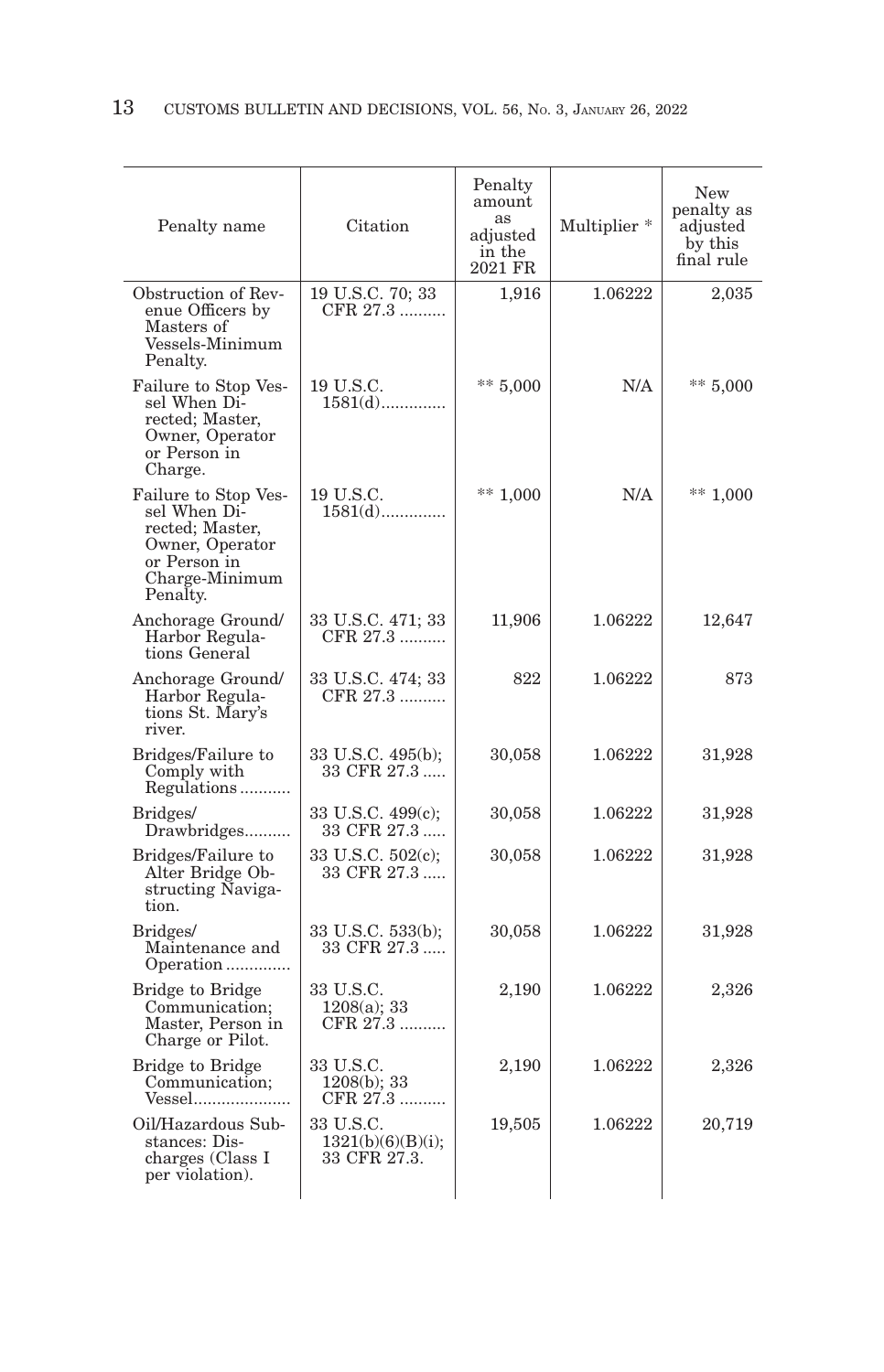| Penalty name                                                                                                                                  | Citation                                        | Penalty<br>amount<br>as<br>adjusted<br>in the<br>2021 FR | Multiplier * | <b>New</b><br>penalty as<br>adjusted<br>by this<br>final rule |
|-----------------------------------------------------------------------------------------------------------------------------------------------|-------------------------------------------------|----------------------------------------------------------|--------------|---------------------------------------------------------------|
| Oil/Hazardous Sub-<br>stances: Dis-<br>charges (Class I<br>total under para-<br>graph).                                                       | 33 U.S.C.<br>1321(b)(6)(B)(i);<br>33 CFR 27.3.  | 48,762                                                   | 1.06222      | 51,796                                                        |
| Oil/Hazardous Sub-<br>stances: Dis-<br>charges (Class II<br>per day of viola-<br>tion).                                                       | 33 U.S.C.<br>1321(b)(6)(B)(ii);<br>33 CFR 27.3. | 19,505                                                   | 1.06222      | 20,719                                                        |
| Oil/Hazardous Sub-<br>stances: Dis-<br>charges (Class II<br>total under para-<br>graph).                                                      | 33 U.S.C.<br>1321(b)(6)(B)(ii);<br>33 CFR 27.3. | 243,808                                                  | 1.06222      | 258,978                                                       |
| Oil/Hazardous Sub-<br>stances: Dis-<br>charges (per day<br>of violation) Judi-<br>cial Assessment.                                            | 33 U.S.C.<br>1321(b)(7)(A);<br>33 CFR 27.3.     | 48,762                                                   | 1.06222      | 51,796                                                        |
| Oil/Hazardous Sub-<br>stances: Dis-<br>charges (per bar-<br>rel of oil or unit<br>discharged) Judi-<br>cial Assessment.                       | 33 U.S.C.<br>1321(b)(7)(A);<br>33 CFR 27.3.     | 1,951                                                    | 1.06222      | 2,072                                                         |
| Oil/Hazardous Sub-<br>stances: Failure to<br>Carry Out<br>Removal/Comply<br>With Order (Judi-<br>cial Assessment).                            | 33 U.S.C.<br>1321(b)(7)(B);<br>33 CFR 27.3.     | 48,762                                                   | 1.06222      | 51,796                                                        |
| Oil/Hazardous Sub-<br>stances: Failure to<br>Comply with<br>Regulation Issued<br>Under $1321(j)$ (Ju-<br>dicial Assess-<br>ment).             | 33 U.S.C.<br>1321(b)(7)(C);<br>33 CFR 27.3.     | 48,762                                                   | 1.06222      | 51,796                                                        |
| Oil/Hazardous Sub-<br>stances: Dis-<br>charges, Gross<br>Negligence (per<br>barrel of oil or<br>unit discharged)<br>Judicial Assess-<br>ment. | 33 U.S.C.<br>1321(b)(7)(D);<br>33 CFR 27.3.     | 5,851                                                    | 1.06222      | 6,215                                                         |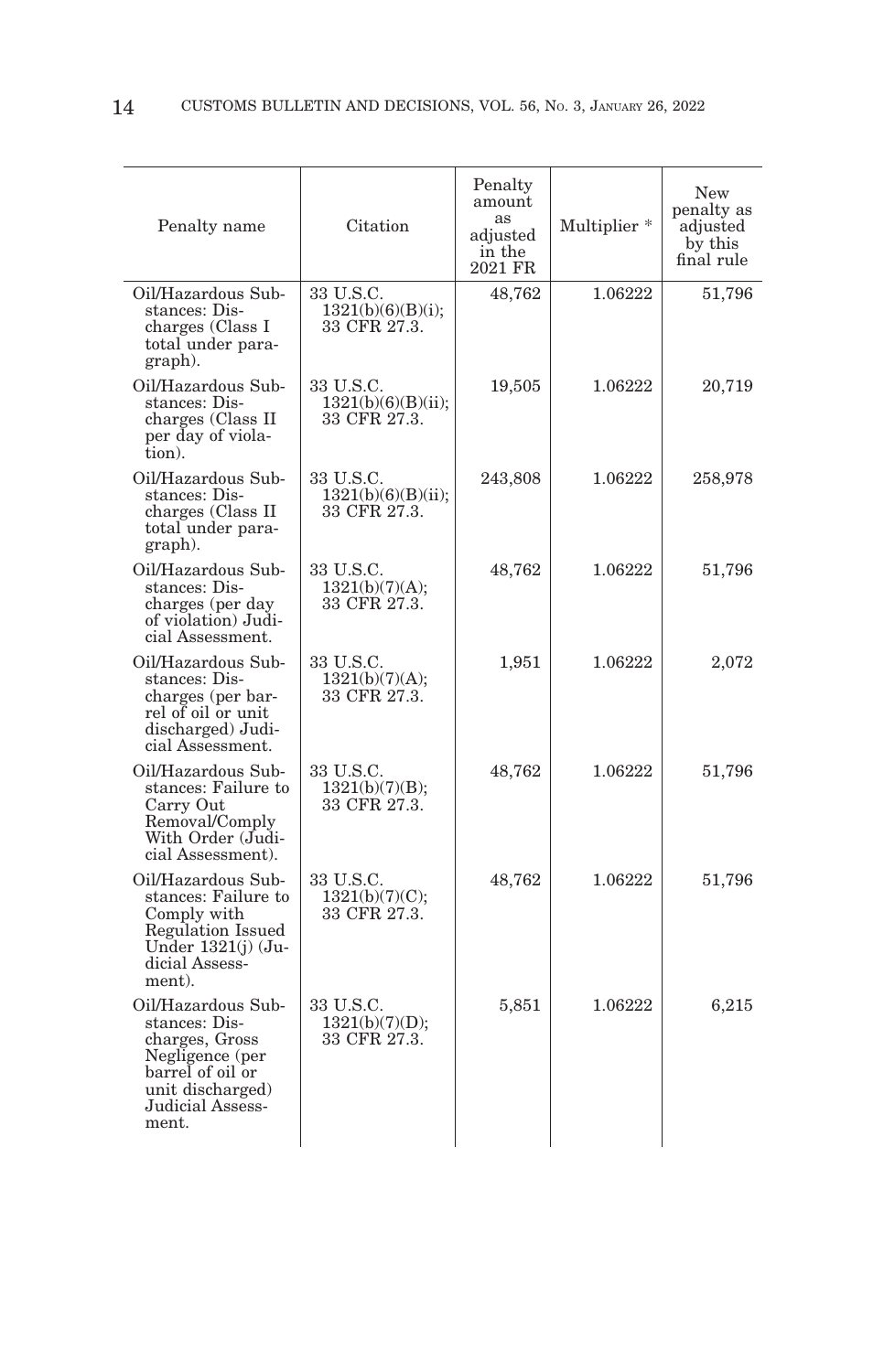| Citation                                    | Penalty<br>amount<br>as<br>adjusted<br>in the<br>2021 FR | Multiplier <sup>*</sup> | New<br>penalty as<br>adjusted<br>by this<br>final rule |
|---------------------------------------------|----------------------------------------------------------|-------------------------|--------------------------------------------------------|
| 33 U.S.C.<br>1321(b)(7)(D);<br>33 CFR 27.3. | 195,047                                                  | 1.06222                 | 207,183                                                |
| 33 U.S.C.<br>1322(j); 33 CFR<br>27.3        | 8,212                                                    | 1.06222                 | 8,723                                                  |
| 33 U.S.C.<br>1322(j); 33 CFR                | 21,896                                                   | 1.06222                 | 23,258                                                 |
| 33 U.S.C.<br>$1608(a)$ ; 33<br>CFR 27.3     | 15,352                                                   | 1.06222                 | 16,307                                                 |
| 33 U.S.C.<br>$1608(b)$ ; 33<br>CFR 27.3     | 15,352                                                   | 1.06222                 | 16,307                                                 |
| 33 U.S.C.<br>1908(b)(1); 33<br>CFR 27.3     | 76,764                                                   | 1.06222                 | 81,540                                                 |
| 33 U.S.C.<br>$1908(b)(2)$ ; 33<br>CFR 27.3  | 15,352                                                   | 1.06222                 | 16,307                                                 |
| 33 U.S.C.<br>$2072(a); 33$<br>CFR 27.3      | 15,352                                                   | 1.06222                 | 16,307                                                 |
| 33 U.S.C.<br>2072(b); 33<br>CFR 27.3        | 15,352                                                   | 1.06222                 | 16,307                                                 |
| 33 U.S.C.<br>2609(a); 33<br>CFR 27.3        | 54,157                                                   | 1.06222                 | 57,527                                                 |
| 33 U.S.C.<br>2609(b); 33<br>CFR 27.3        | 21,663                                                   | 1.06222                 | 23,011                                                 |
| 33 U.S.C.<br>2716a(a); 33<br>CFR 27.3       | 48,762                                                   | 1.06222                 | 51,796                                                 |
| 33 U.S.C.<br>3852(a)(1)(A);<br>33 CFR 27.3. | 44,646                                                   | 1.06222                 | 47,424                                                 |
| 33 U.S.C.<br>3852(a)(1)(A);<br>33 CFR 27.3. | 59,528                                                   | 1.06222                 | 63,232                                                 |
| 33 U.S.C.<br>$3852(c)$ ; 33<br>CFR 27.3     | 5,953                                                    | 1.06222                 | 6,323                                                  |
|                                             |                                                          |                         |                                                        |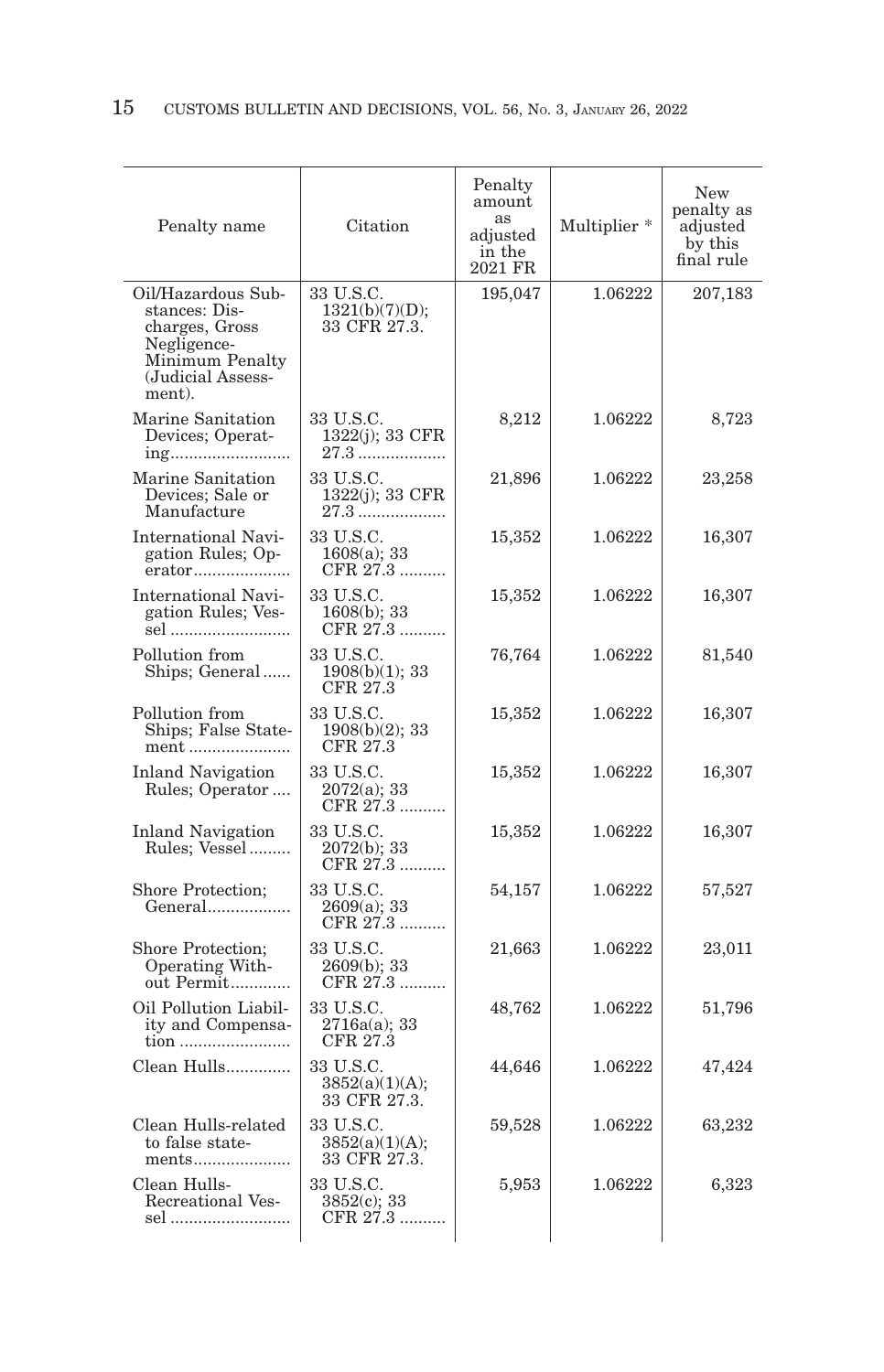| Penalty name                                                                                                           | Citation                                | Penalty<br>amount<br>as<br>adjusted<br>in the<br>2021 FR | Multiplier * | New<br>penalty as<br>adjusted<br>by this<br>final rule |
|------------------------------------------------------------------------------------------------------------------------|-----------------------------------------|----------------------------------------------------------|--------------|--------------------------------------------------------|
| Hazardous Sub-<br>stances, Releases,<br>Liability, Compen-<br>sation (Class I).                                        | 42 U.S.C.<br>9609(a); 33<br>CFR 27.3    | 59,017                                                   | 1.06222      | 62,689                                                 |
| Hazardous Sub-<br>stances, Releases,<br>Liability, Compen-<br>sation (Class II).                                       | 42 U.S.C.<br>9609(b): 33<br>CFR 27.3    | 59,017                                                   | 1.06222      | 62,689                                                 |
| Hazardous Sub-<br>stances, Releases,<br>Liability, Compen-<br>sation (Class II<br>subsequent of-<br>fense).            | 42 U.S.C.<br>9609(b); 33<br>CFR 27.3    | 177,053                                                  | 1.06222      | 188,069                                                |
| Hazardous Sub-<br>stances, Releases,<br>Liability, Compen-<br>sation (Judicial<br>Assessment).                         | 42 U.S.C.<br>$9609(c)$ ; 33<br>CFR 27.3 | 59,017                                                   | 1.06222      | 62,689                                                 |
| Hazardous Sub-<br>stances, Releases,<br>Liability, Compen-<br>sation (Judicial<br>Assessment subse-<br>quent offense). | 42 U.S.C.<br>9609(c); 33<br>CFR 27.3    | 177,053                                                  | 1.06222      | 188,069                                                |
| Safe Containers for<br>International                                                                                   | 46 U.S.C. 80509;<br>33 CFR 27.3         | 6,451                                                    | 1.06222      | 6,852                                                  |
| Suspension of Pas-<br>senger Service                                                                                   | 46 U.S.C. 70305;<br>33 CFR 27.3         | 64,515                                                   | 1.06222      | 68,529                                                 |
| Vessel Inspection or<br>Examination Fees.                                                                              | 46 U.S.C.<br>$2110(e)$ ; 33<br>CFR 27.3 | 9,753                                                    | 1.06222      | 10,360                                                 |
| Alcohol and Dan-<br>gerous Drug Test-                                                                                  | 46 U.S.C. 2115:<br>33 CFR 27.3          | 7,939                                                    | 1.06222      | 8,433                                                  |
| Negligent Opera-<br>tions: Recre-<br>ational Vessels                                                                   | 46 U.S.C.<br>$2302(a)$ ; 33<br>CFR 27.3 | 7,181                                                    | 1.06222      | 7,628                                                  |
| Negligent Opera-<br>tions: Other Ves-<br>sels                                                                          | 46 U.S.C.<br>2302(a); 33<br>CFR 27.3    | 35,905                                                   | 1.06222      | 38,139                                                 |
| Operating a Vessel<br>While Under the<br>Influence of Alco-<br>hol or a Danger-<br>ous Drug.                           | 46 U.S.C.<br>2302(c)(1); 33<br>CFR 27.3 | 7,939                                                    | 1.06222      | 8,433                                                  |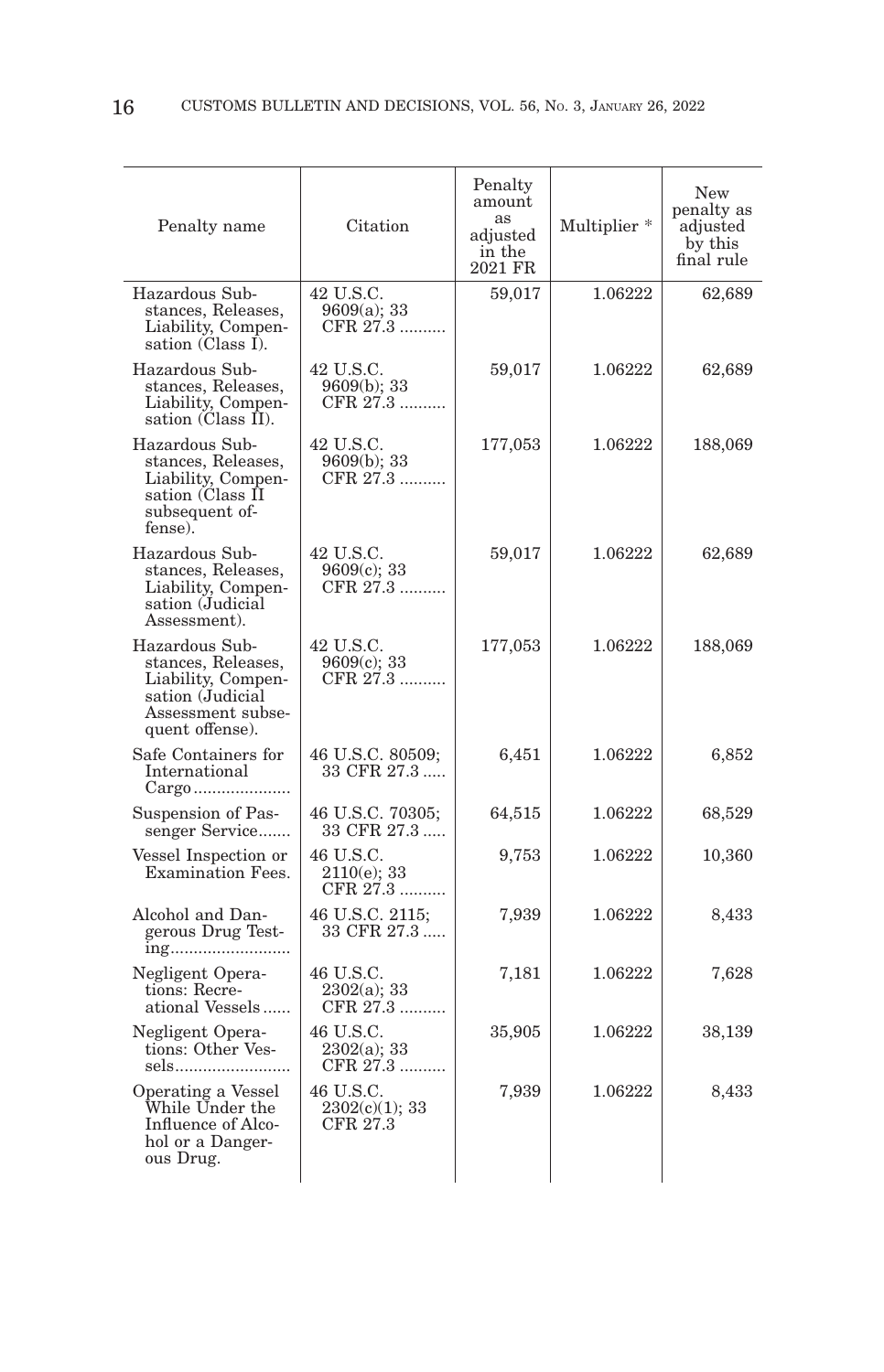| Penalty name                                                                                       | Citation                                   | Penalty<br>amount<br>as<br>adjusted<br>in the<br>2021 FR | Multiplier * | New<br>penalty as<br>adjusted<br>by this<br>final rule |
|----------------------------------------------------------------------------------------------------|--------------------------------------------|----------------------------------------------------------|--------------|--------------------------------------------------------|
| <b>Vessel Reporting</b><br>Requirements:<br>Owner, Charterer,<br>Managing Opera-<br>tor, or Agent. | 46 U.S.C.<br>2306(a)(4); 33<br>CFR 27.3    | 12,363                                                   | 1.06222      | 13,132                                                 |
| <b>Vessel Reporting</b><br>Requirements:                                                           | 46 U.S.C.<br>$2306(b)(2)$ ; 33<br>CFR 27.3 | 2,473                                                    | 1.06222      | 2,627                                                  |
| Immersion Suits                                                                                    | 46 U.S.C.<br>$3102(c)(1)$ ; 33<br>CFR 27.3 | 12,363                                                   | 1.06222      | 13,132                                                 |
| Inspection Permit                                                                                  | 46 U.S.C.<br>3302(i)(5); 33<br>CFR 27.3    | 2,579                                                    | 1.06222      | 2,739                                                  |
| Vessel Inspection;<br>General                                                                      | 46 U.S.C.<br>3318(a); 33<br>CFR 27.3       | 12,363                                                   | 1.06222      | 13,132                                                 |
| Vessel Inspection;<br>Nautical School<br>Vessel                                                    | 46 U.S.C.<br>$3318(g)$ ; 33<br>CFR 27.3    | 12,363                                                   | 1.06222      | 13,132                                                 |
| Vessel Inspection;<br>Failure to Give<br>Notice in accor-<br>dance with (IAW)<br>$3304(b)$ .       | 46 U.S.C.<br>3318(h); 33<br>CFR 27.3       | 2,473                                                    | 1.06222      | 2,627                                                  |
| Vessel Inspection;<br>Failure to Give<br>Notice IAW<br>$3309(c)$ .                                 | 46 U.S.C.<br>3318(i); 33 CFR<br>27.3       | 2,473                                                    | 1.06222      | 2,627                                                  |
| Vessel Inspection;<br>$Vessel \ge 1600$<br>Gross Tons                                              | 46 U.S.C.<br>3318(j)(1); 33<br>CFR 27.3    | 24,730                                                   | 1.06222      | 26,269                                                 |
| Vessel Inspection;<br>Vessel < 1600<br>Gross Tons (GT).                                            | 46 U.S.C.<br>3318(j)(1); 33<br>CFR 27.3    | 4,946                                                    | 1.06222      | 5,254                                                  |
| Vessel Inspection;<br>Failure to Comply<br>with 3311(b).                                           | 46 U.S.C.<br>3318(k); 33<br>CFR 27.3       | 24,730                                                   | 1.06222      | 26,269                                                 |
| Vessel Inspection;<br>Violation of<br>$3318(b) - 3318(f)$                                          | 46 U.S.C.<br>3318(1); 33 CFR<br>27.3       | 12,363                                                   | 1.06222      | 13,132                                                 |
| List/count of Pas-<br>sengers                                                                      | 46 U.S.C.<br>3502(e); 33<br>CFR 27.3       | 257                                                      | 1.06222      | 273                                                    |
| Notification to Pas-<br>sengers                                                                    | 46 U.S.C.<br>3504(c); 33<br>CFR 27.3       | 25,780                                                   | 1.06222      | 27,384                                                 |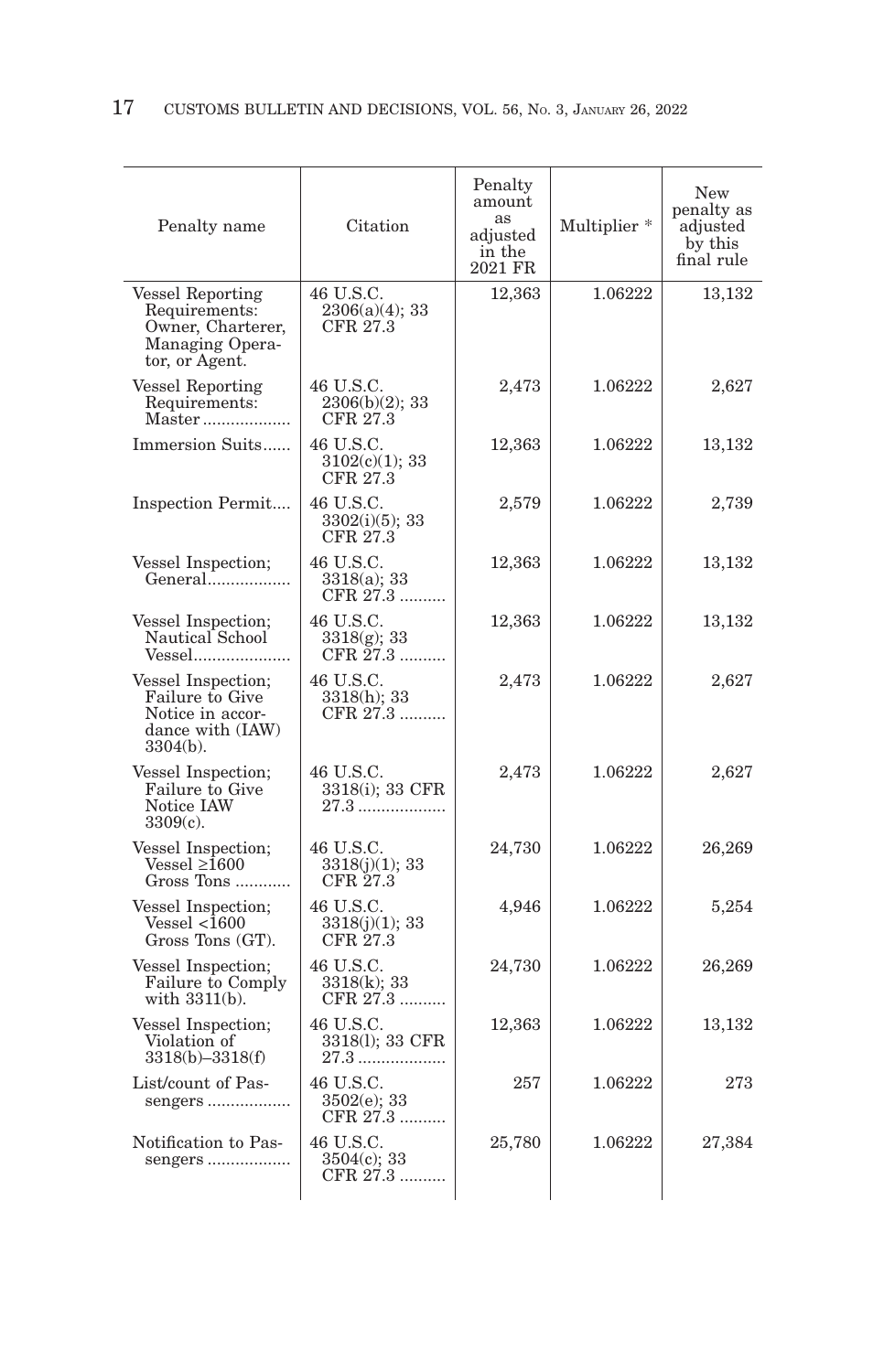| Penalty name                                                                                     | Citation                                | Penalty<br>amount<br>as<br>adjusted<br>in the<br>2021 FR | Multiplier <sup>*</sup> | <b>New</b><br>penalty as<br>adjusted<br>by this<br>final rule |
|--------------------------------------------------------------------------------------------------|-----------------------------------------|----------------------------------------------------------|-------------------------|---------------------------------------------------------------|
| Notification to Pas-<br>sengers; Sale of<br>Tickets                                              | 46 U.S.C.<br>$3504(c)$ ; 33<br>CFR 27.3 | 1,288                                                    | 1.06222                 | 1,368                                                         |
| Copies of Laws on<br>Passenger Vessels;<br>Master                                                | 46 U.S.C. 3506;<br>33 CFR 27.3          | 516                                                      | 1.06222                 | 548                                                           |
| Liquid Bulk/<br>Dangerous Cargo                                                                  | 46 U.S.C.<br>3718(a)(1); 33<br>CFR 27.3 | 64,452                                                   | 1.06222                 | 68,462                                                        |
| Uninspected Ves-                                                                                 | 46 U.S.C. 4106;<br>33 CFR 27.3          | 10,832                                                   | 1.06222                 | 11,506                                                        |
| Recreational Ves-<br>sels (maximum for<br>related series of<br>violations).                      | 46 U.S.C.<br>4311(b)(1); 33<br>CFR 27.3 | 341,000                                                  | 1.06222                 | 362,217                                                       |
| Recreational Ves-<br>sels; Violation of                                                          | 46 U.S.C.<br>4311(b)(1); 33<br>CFR 27.3 | 6,820                                                    | 1.06222                 | 7,244                                                         |
| Recreational ves-<br>sels                                                                        | 46 U.S.C.<br>$4311(c)$ ; 33<br>CFR 27.3 | 2,579                                                    | 1.06222                 | 2,739                                                         |
| Uninspected Com-<br>mercial Fishing<br>Industry Vessels.                                         | 46 U.S.C. 4507;<br>33 CFR 27.3          | 10,832                                                   | 1.06222                 | 11,506                                                        |
| Abandonment of<br>Barges                                                                         | 46 U.S.C. 4703;<br>33 CFR 27.3          | 1,835                                                    | 1.06222                 | 1,949                                                         |
| Load Lines<br>46 U.S.C.<br>5116(a); 33<br>CFR 27.3                                               |                                         | 11,803                                                   | 1.06222                 | 12,537                                                        |
| Load Lines; Viola-<br>tion of $5112(a)$                                                          | 46 U.S.C.<br>5116(b); 33<br>CFR 27.3    | 23,607                                                   | 1.06222                 | 25,076                                                        |
| Load Lines; Viola-<br>tion of $5112(b)$                                                          | 46 U.S.C.<br>$5116(c)$ ; 33<br>CFR 27.3 | 11,803                                                   | 1.06222                 | 12,537                                                        |
| <b>Reporting Marine</b><br>Casualties                                                            | 46 U.S.C.<br>6103(a); 33<br>CFR 27.3    | 41,120                                                   | 1.06222                 | 43,678                                                        |
| Reporting Marine<br>Casualties; Viola-<br>tion of 6104                                           | 46 U.S.C.<br>6103(b); 33<br>CFR 27.3    | 10,832                                                   | 1.06222                 | 11,506                                                        |
| Manning of In-<br>spected Vessels;<br>Failure to Report<br>Deficiency in Ves-<br>sel Complement. | 46 U.S.C.<br>8101(e); 33<br>CFR 27.3    | 1,951                                                    | 1.06222                 | 2,072                                                         |
| Manning of In-<br>spected Vessels                                                                | 46 U.S.C.<br>8101(f); 33 CFR<br>27.3    | 19,505                                                   | 1.06222                 | 20,719                                                        |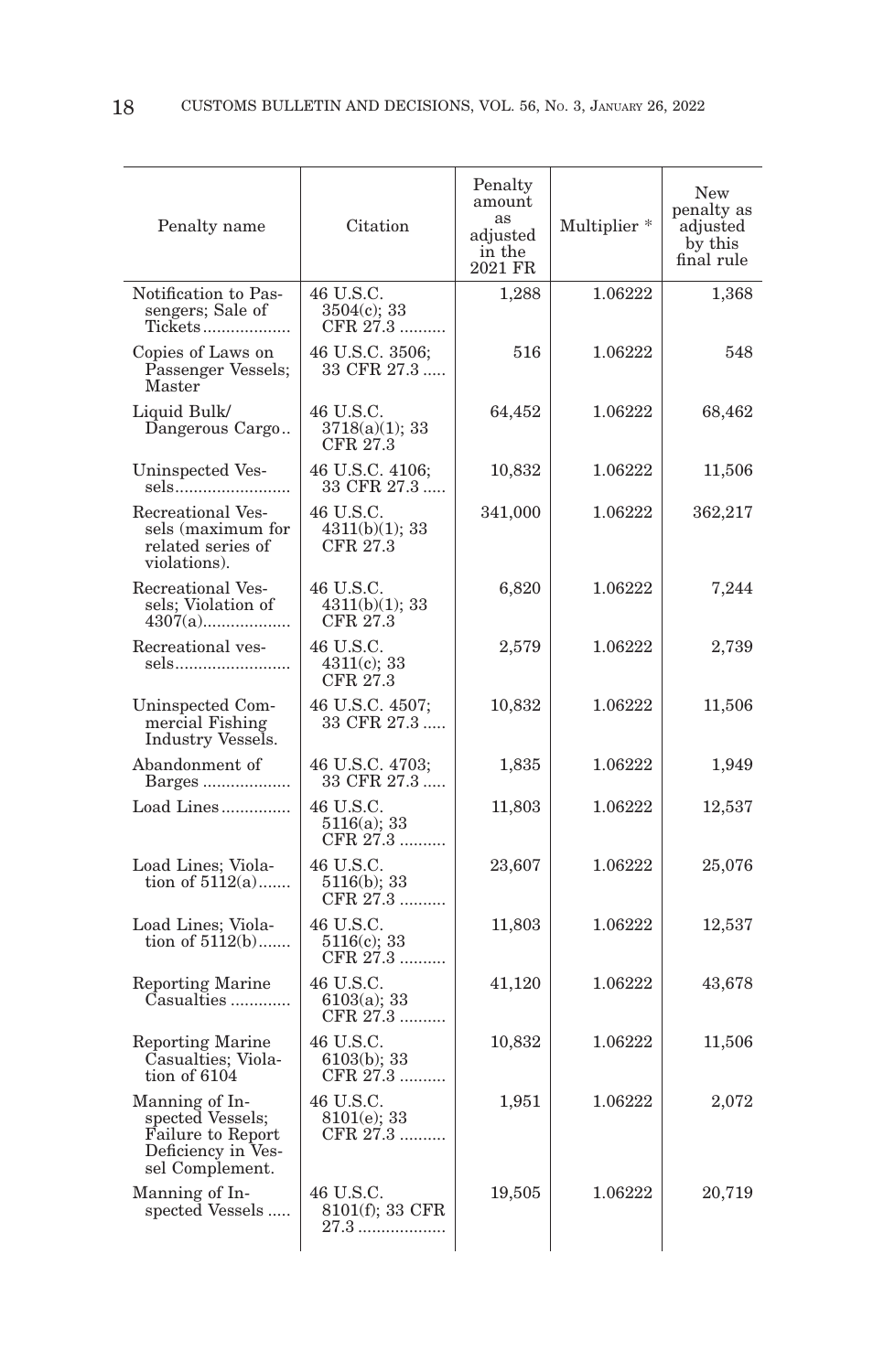| Penalty name                                                                                                                         | Citation                                | Penalty<br>amount<br><b>as</b><br>adjusted<br>in the<br>2021 FR | Multiplier * | New<br>penalty as<br>adjusted<br>by this<br>final rule |
|--------------------------------------------------------------------------------------------------------------------------------------|-----------------------------------------|-----------------------------------------------------------------|--------------|--------------------------------------------------------|
| Manning of In-<br>spected Vessels;<br>Employing or<br>Serving in Capacity not Licensed<br>by USCG.                                   | 46 U.S.C.<br>$8101(g)$ ; 33<br>CFR 27.3 | 19,505                                                          | 1.06222      | 20,719                                                 |
| Manning of In-<br>spected Vessels;<br>Freight Vessel<br>$<$ 100 GT, Small<br>Passenger Vessel,<br>or Sailing School<br><b>Vessel</b> | 46 U.S.C.<br>8101(h); 33<br>CFR 27.3    | 2,579                                                           | 1.06222      | 2,739                                                  |
| Watchmen on Pas-<br>senger Vessels                                                                                                   | 46 U.S.C.<br>$8102(a)$                  | 2,579                                                           | 1.06222      | 2,739                                                  |
| Citizenship Re-<br>quirements                                                                                                        | 46 U.S.C. 8103(f).                      | 1,288                                                           | 1.06222      | 1,368                                                  |
| Watches on Vessels;<br>Violation of<br>$8104(a)$ or $(b)$                                                                            | 46 U.S.C. 8104(i).                      | 19,505                                                          | 1.06222      | 20,719                                                 |
| Watches on Vessels;<br>Violation of<br>$8104(c)$ , (d), (e), or<br>$(h)$ .                                                           | 46 U.S.C. 8104(j).                      | 19,505                                                          | 1.06222      | 20,719                                                 |
| <b>Staff Department</b><br>on Vessels                                                                                                | 46 U.S.C.<br>$8302(e)$                  | 257                                                             | 1.06222      | 273                                                    |
| Officer's Compe-<br>tency Certificates                                                                                               | 46 U.S.C.<br>$8304(d)$                  | 257                                                             | 1.06222      | 273                                                    |
| Coastwise Pilotage;<br>Owner, Charterer,<br>Managing Opera-<br>tor, Agent, Master<br>or Individual in<br>Charge.                     | 46 U.S.C.<br>$8502(e)$                  | 19,505                                                          | 1.06222      | 20,719                                                 |
| Coastwise Pilotage;<br>Individual                                                                                                    | 46 U.S.C. 8502(f).                      | 19,505                                                          | 1.06222      | 20,719                                                 |
| Federal Pilots                                                                                                                       | 46 U.S.C. 8503                          | 61,820                                                          | 1.06222      | 65,666                                                 |
| Merchant Mariners<br>Documents                                                                                                       | 46 U.S.C.<br>$8701(d)$                  | 1,288                                                           | 1.06222      | 1,368                                                  |
| Crew Requirements.                                                                                                                   | 46 U.S.C.<br>$8702(e)$                  | 19,505                                                          | 1.06222      | 20,719                                                 |
| Small Vessel Man-                                                                                                                    | 46 U.S.C. 8906                          | 41,120                                                          | 1.06222      | 43,678                                                 |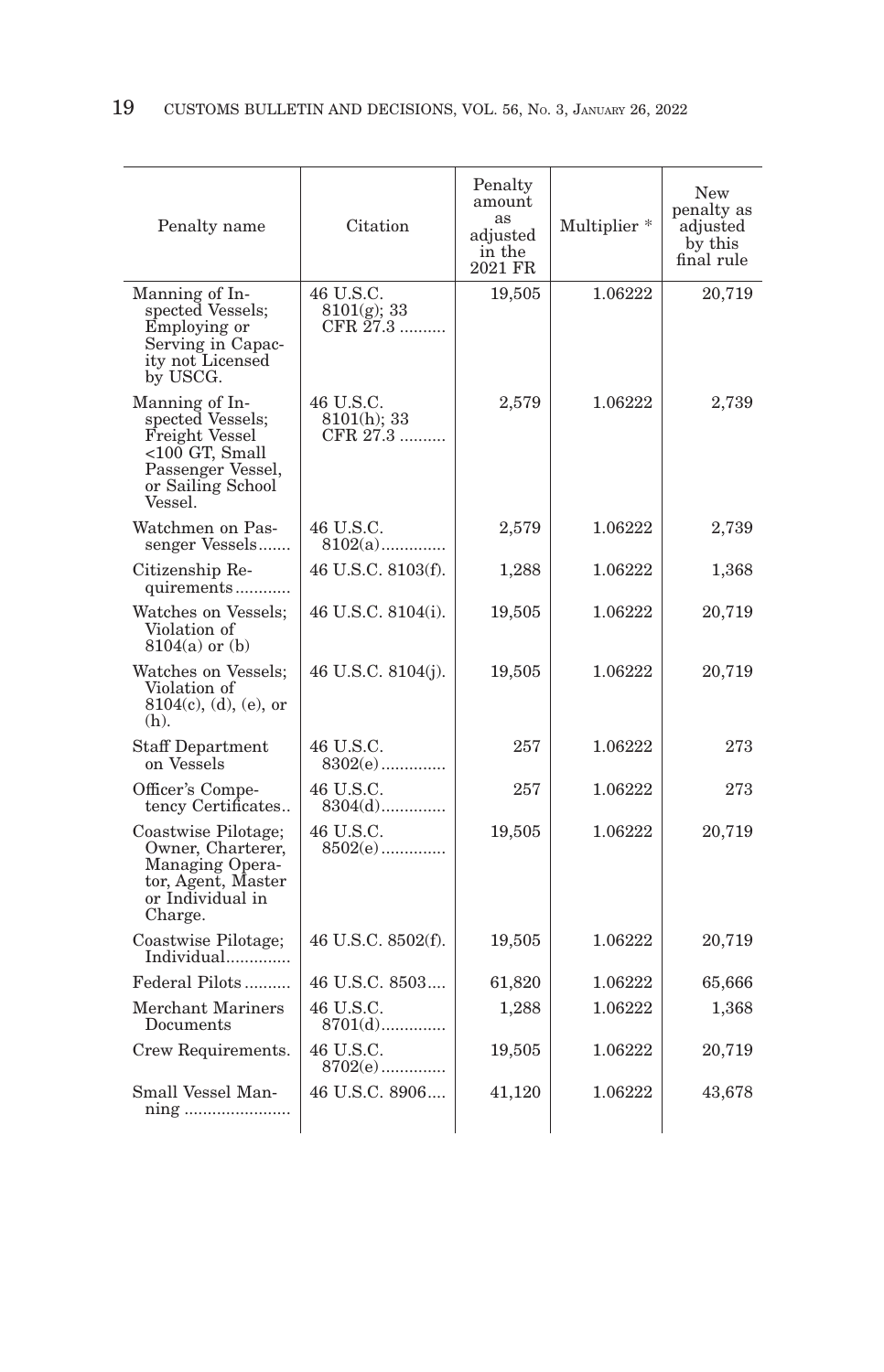| Penalty name                                                                                                           | Citation                   | Penalty<br>amount<br>as<br>adjusted<br>in the<br>2021 FR | Multiplier <sup>*</sup> | New<br>penalty as<br>adjusted<br>by this<br>final rule |
|------------------------------------------------------------------------------------------------------------------------|----------------------------|----------------------------------------------------------|-------------------------|--------------------------------------------------------|
| Pilotage: Great<br>Lakes; Owner,<br>Charterer, Manag-<br>ing Operator,<br>Agent, Master or<br>Individual in<br>Charge. | 46 U.S.C.<br>$9308(a)$     | 19,505                                                   | 1.06222                 | 20,719                                                 |
| Pilotage: Great<br>Lakes; Individual.                                                                                  | 46 U.S.C.<br>$9308(b)$     | 19,505                                                   | 1.06222                 | 20,719                                                 |
| Pilotage: Great<br>Lakes; Violation of<br>9303                                                                         | 46 U.S.C. 9308(c).         | 19,505                                                   | 1.06222                 | $20{,}719$                                             |
| Failure to Report<br>Sexual Offense                                                                                    | 46 U.S.C.<br>$10104(b)$    | 10,366                                                   | 1.06222                 | 11,011                                                 |
| Pay Advances to<br>Seamen                                                                                              | 46 U.S.C.<br>$10314(a)(2)$ | 1,288                                                    | 1.06222                 | 1,368                                                  |
| Pay Advances to<br>Seamen; Remu-<br>neration for Em-<br>ployment.                                                      | 46 U.S.C.<br>$10314(b)$    | 1,288                                                    | 1.06222                 | 1,368                                                  |
| Allotment to Sea-<br>men                                                                                               | 46 U.S.C.<br>$10315(c)$    | 1,288                                                    | 1.06222                 | 1,368                                                  |
| Seamen Protection;<br>General                                                                                          | 46 U.S.C. 10321            | 8,935                                                    | 1.06222                 | 9,491                                                  |
| Coastwise Voyages:<br>Advances                                                                                         | 46 U.S.C.<br>$10505(a)(2)$ | 8,935                                                    | 1.06222                 | 9,491                                                  |
| Coastwise Voyages:<br>Advances; Remu-<br>neration for Em-<br>ployment.                                                 | 46 U.S.C.<br>$10505(b)$    | 8,935                                                    | 1.06222                 | 9,491                                                  |
| Coastwise Voyages:<br>Seamen Protec-<br>tion; General.                                                                 | 46 U.S.C.<br>$10508(b)$    | 8,935                                                    | 1.06222                 | 9,491                                                  |
| <b>Effects of Deceased</b><br>Seamen                                                                                   | 46 U.S.C. 10711            | 516                                                      | 1.06222                 | 548                                                    |
| Complaints of Unfit-<br>ness                                                                                           | 46 U.S.C.<br>$10902(a)(2)$ | 1,288                                                    | 1.06222                 | 1,368                                                  |
| Proceedings on Ex-<br>amination of Ves-<br>sel                                                                         | 46 U.S.C.<br>$10903(d)$    | 257                                                      | 1.06222                 | 273                                                    |
| Permission to Make<br>Complaint                                                                                        | 46 U.S.C.<br>$10907(b)$    | 1,288                                                    | 1.06222                 | 1,368                                                  |
| Accommodations for<br>Seamen                                                                                           | 46 U.S.C.<br>$11101(f)$    | 1,288                                                    | 1.06222                 | 1,368                                                  |
| Medicine Chests on<br>Vessels                                                                                          | 46 U.S.C.<br>$11102(b)$    | 1,288                                                    | 1.06222                 | 1,368                                                  |
| Destitute Seamen                                                                                                       | 46 U.S.C.<br>$11104(b)$    | 257                                                      | 1.06222                 | 273                                                    |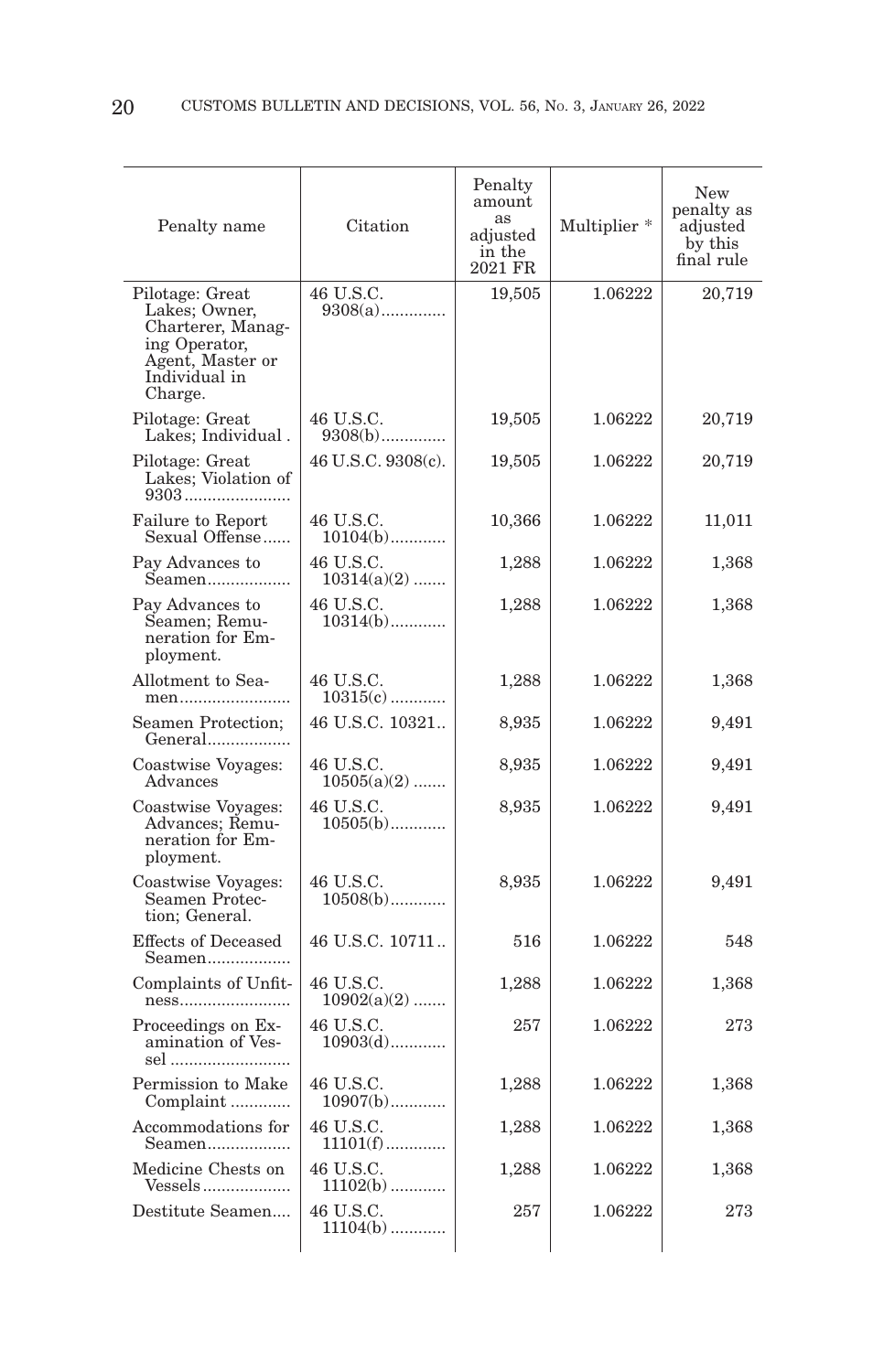| Penalty name                                                                                              | Citation                   | Penalty<br>amount<br>as<br>adjusted<br>in the<br>2021 FR | Multiplier <sup>*</sup> | New<br>penalty as<br>adjusted<br>by this<br>final rule |
|-----------------------------------------------------------------------------------------------------------|----------------------------|----------------------------------------------------------|-------------------------|--------------------------------------------------------|
| Wages on Discharge.                                                                                       | 46 U.S.C.<br>$11105(c)$    | 1,288                                                    | 1.06222                 | 1,368                                                  |
| Log Books; Master<br>Failing to Main-<br>tain                                                             | 46 U.S.C.<br>$11303(a)$    | 516                                                      | 1.06222                 | 548                                                    |
| Log Books; Master<br><b>Failing to Make</b>                                                               | 46 U.S.C.<br>$11303(b)$    | 516                                                      | 1.06222                 | 548                                                    |
| Log Books; Late En-                                                                                       | 46 U.S.C.<br>$11303(c)$    | 387                                                      | 1.06222                 | 411                                                    |
| Carrying of Sheath<br>Knives                                                                              | 46 U.S.C. 11506            | 129                                                      | 1.06222                 | 137                                                    |
| Vessel Documenta-<br>tion                                                                                 | 46 U.S.C.<br>$12151(a)(1)$ | 16,884                                                   | 1.06222                 | 17,935                                                 |
| Documentation of<br>Vessels-Related<br>to Activities in-<br>volving mobile<br>offshore drilling<br>units. | 46 U.S.C. 12151            | 28,142                                                   | 1.06222                 | 29,893                                                 |
| Vessel Documenta-<br>tion; Fishery En-<br>dorsement                                                       | 46 U.S.C.<br>$12151(c)$    | 129,032                                                  | 1.06222                 | 137,060                                                |
| Numbering of Un-<br>documented<br>Vessels-Willful<br>violation.                                           | 46 U.S.C.<br>$12309(a)$    | 12,891                                                   | 1.06222                 | 13,693                                                 |
| Numbering of Un-<br>documented Ves-<br>sels                                                               | 46 U.S.C.<br>$12309(b)$    | 2,579                                                    | 1.06222                 | 2,739                                                  |
| Vessel Identification<br>System                                                                           | 46 U.S.C.<br>$12507(b)$    | 21,663                                                   | 1.06222                 | 23,011                                                 |
| Measurement of<br>Vessels                                                                                 | 46 U.S.C. 14701            | 47,216                                                   | 1.06222                 | 50,154                                                 |
| Measurement;<br>False Statements                                                                          | 46 U.S.C. 14702            | 47,216                                                   | 1.06222                 | 50,154                                                 |
| Commercial Instru-<br>ments and Mari-<br>time Liens                                                       | 46 U.S.C. 31309            | 21,663                                                   | 1.06222                 | 23,011                                                 |
| Commercial Instru-<br>ments and Mari-<br>time Liens; Mort-<br>gagor                                       | 46 U.S.C.<br>$31330(a)(2)$ | 21,663                                                   | 1.06222                 | 23,011                                                 |
| Commercial Instru-<br>ments and Mari-<br>time Liens; Viola-<br>tion of 31329.                             | 46 U.S.C.<br>$31330(b)(2)$ | 54,157                                                   | 1.06222                 | 57,527                                                 |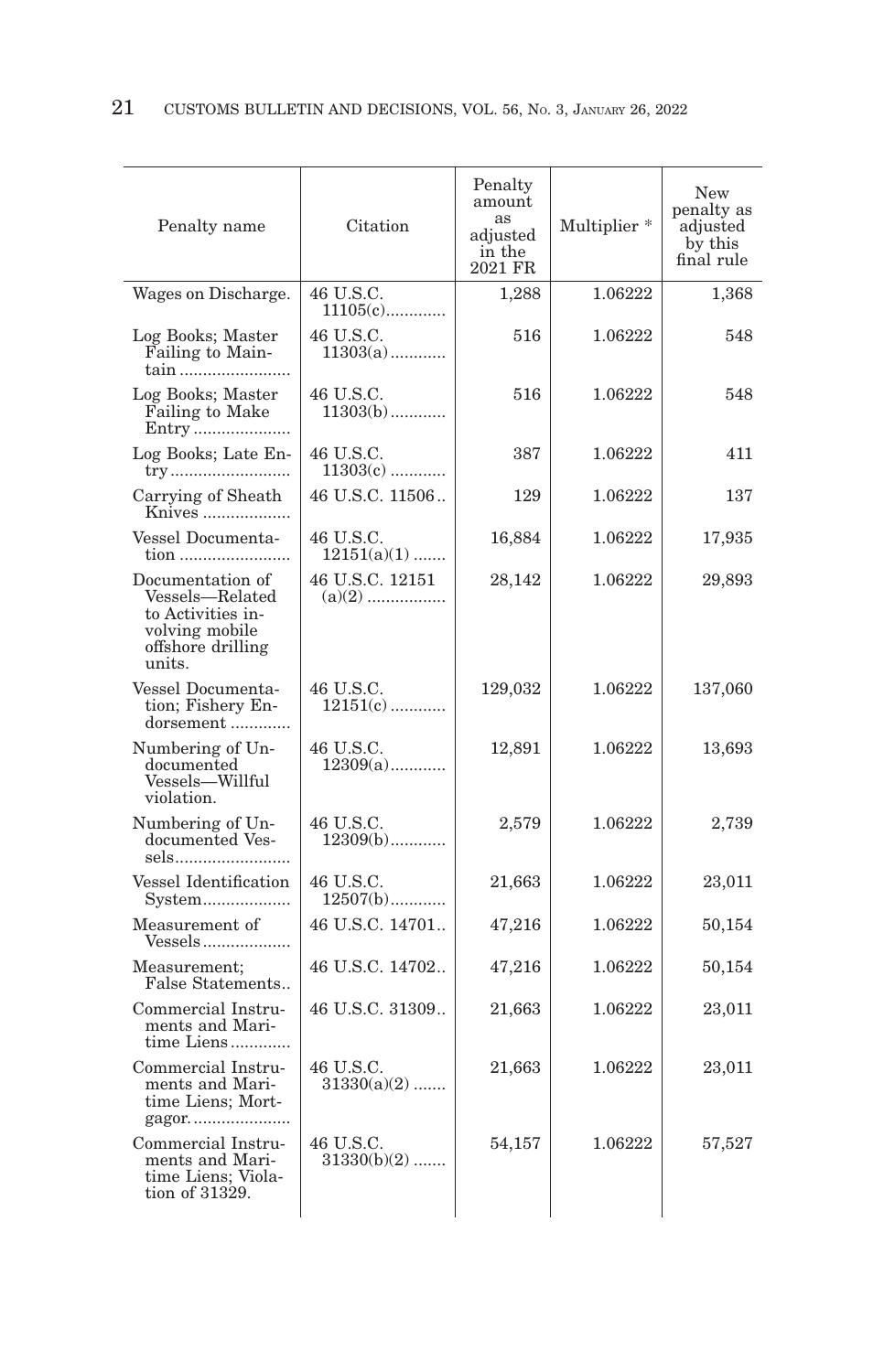| Penalty name                                                                                                                                          | Citation                                     | Penalty<br>amount<br>as<br>adjusted<br>in the<br>2021 FR | Multiplier * | New<br>penalty as<br>adjusted<br>by this<br>final rule |
|-------------------------------------------------------------------------------------------------------------------------------------------------------|----------------------------------------------|----------------------------------------------------------|--------------|--------------------------------------------------------|
| Ports and Water-<br>way Safety Regu-<br>lations                                                                                                       | 46 U.S.C.<br>70036(a); 33<br>CFR 27.3        | 97,014                                                   | 1.06222      | 103,050                                                |
| Vessel Navigation:<br>Regattas or Ma-<br>rine Parades; Un-<br>licensed Person in<br>Charge.                                                           | 46 U.S.C.<br>70041(d)(1)(B);<br>33 CFR 27.3. | 9,753                                                    | 1.06222      | 10,360                                                 |
| Vessel Navigation:<br>Regattas or Ma-<br>rine Parades;<br>Owner Onboard<br>Vessel.                                                                    | 46 U.S.C.<br>70041(d)(1)(C);<br>33 CFR 27.3. | 9,753                                                    | 1.06222      | 10,360                                                 |
| Vessel Navigation:<br>Regattas or Ma-<br>rine Parades:<br>Other Persons.                                                                              | 46 U.S.C.<br>70041(d)(1)(D);<br>33 CFR 27.3. | 4,876                                                    | 1.06222      | 5,179                                                  |
| Port Security                                                                                                                                         | 46 U.S.C.<br>$70119(a)$                      | 35,905                                                   | 1.06222      | 38,139                                                 |
| Port Security-<br>Continuing Viola-<br>tions                                                                                                          | 46 U.S.C.<br>$70119(b)$                      | 64,515                                                   | 1.06222      | 68,529                                                 |
| Maritime Drug Law<br>Enforcement                                                                                                                      | 46 U.S.C.<br>$70506(c)$                      | 5,953                                                    | 1.06222      | 6,323                                                  |
| Hazardous Materi-<br>als: Related to Ves-<br>sels                                                                                                     | 49 U.S.C.<br>$5123(a)(1)$                    | 84,425                                                   | 1.06222      | 89,678                                                 |
| Hazardous Materi-<br>als: Related to<br>Vessels-Penalty<br>from Fatalities,<br>Serious Injuries<br>Illness or substan-<br>tial Damage to<br>Property. | 49 U.S.C.<br>$5123(a)(2)$                    | 196,992                                                  | 1.06222      | 209,249                                                |
| Hazardous Materi-<br>als: Related to<br>Vessels; Training.                                                                                            | 49 U.S.C.<br>$5123(a)(3)$                    | 508                                                      | 1.06222      | 540                                                    |

 \* Office of Mgmt. and Budget, Exec. Office of the President, M–22–07, Implementation of Penalty Inflation Adjustments for 2022, Pursuant to the Federal Civil Penalties Inflation Adjustment Act Improvements Act of 2015 (Dec. 15, 2021) (*https://www.whitehouse.gov/wp-content/uploads/2021/12/ M-22–07.pdf).*

 *\*\* Enacted under the Tariff Act; exempt from inflation adjustments.*

# *E. Transportation Security*

The Transportation Security Administration (TSA) is updating its civil penalties regulation in accordance with the 2015 Act. Pursuant to its statutory authority in 49 U.S.C.  $46301(a)(1)$ ,  $(4)$ ,  $(5)$ ,  $(6)$ ,  $49$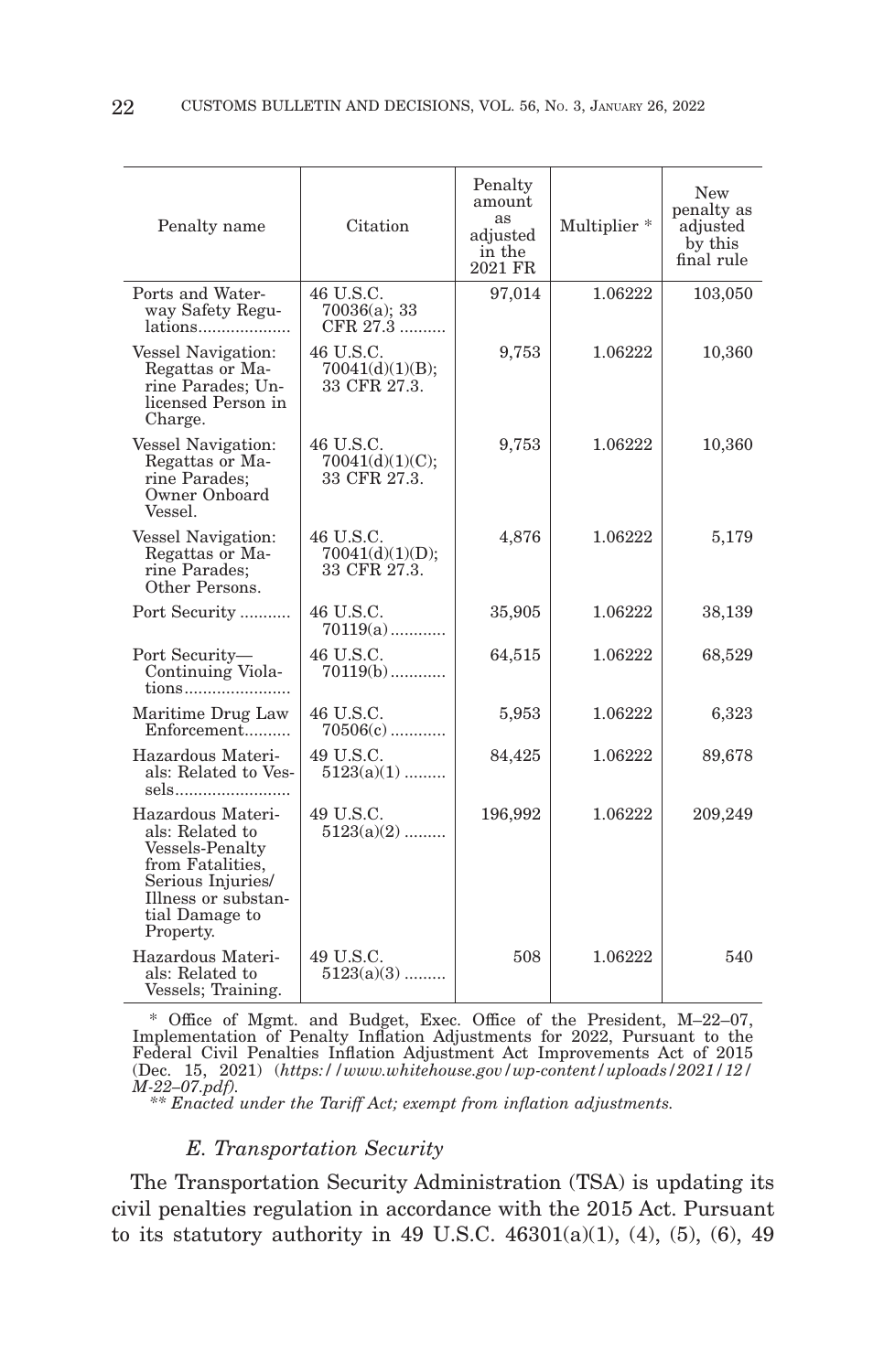U.S.C. 46301(d)(2), (8), and 49 U.S.C. 114(u), TSA may impose penalties for violations of statutes that TSA administers, including penalties for violations of implementing regulations or orders. Note that pursuant to division K, title I, sec.  $1904(b)(1)(I)$ , of Public Law 115–254, 132 Stat. 3186, 3545 (Oct. 5, 2018), the TSA Modernization Act—part of the FAA Reauthorization Act of 2018—the former 49 U.S.C. 114(v), which relates to penalties, was redesignated as 49 U.S.C. 114(u).

TSA assesses these penalties for a wide variety of aviation and surface security requirements, including violations of TSA's requirements applicable to Transportation Worker Identification Credentials  $(TWIC),<sup>13</sup>$  as well as violations of requirements described in chapter 449 of title 49 of the U.S.C. These penalties can apply to a wide variety of situations, as described in the statutory and regulatory provisions, as well as in guidance that TSA publishes. Below is a table showing the 2022 adjustment for the penalties that TSA administers.

| Penalty name                                                                                                                                                                                                                                                                                                                                                                                     | Citation                                                                                                                  | Penalty<br>amount as<br>adjusted in<br>the $2021$<br>FR.                          | Multiplier <sup>*</sup> | New penalty<br>as adjusted<br>by this final<br>rule                             |
|--------------------------------------------------------------------------------------------------------------------------------------------------------------------------------------------------------------------------------------------------------------------------------------------------------------------------------------------------------------------------------------------------|---------------------------------------------------------------------------------------------------------------------------|-----------------------------------------------------------------------------------|-------------------------|---------------------------------------------------------------------------------|
| Violation of 49<br>U.S.C. ch. 449<br>(except secs.<br>44902,<br>44903(d),<br>44907(a)<br>(d)(1)(A),<br>44907(d)(1)(C)<br>$(f)$ , 44908, and<br>44909), or 49<br>U.S.C. 46302 or<br>$46303$ , a regu-<br>lation pre-<br>scribed, or or-<br>der issued<br>thereunder by<br>a person oper-<br>ating an air-<br>craft for the<br>transportation<br>of passengers<br>or property for<br>compensation. | 49 U.S.C.<br>$46301(a)(1)$ ,<br>$(4), (5), (6)$ ; 49<br>U.S.C.<br>$46301(d)(2)$ ,<br>$(8)$ ; 49 CFR<br>$1503.401(c)(3)$ . | \$35,188<br>(up to a<br>total of<br>\$562,996<br>per civil<br>penalty<br>action). | 1.06222                 | $$37,377$ (up<br>to a total of<br>\$598,026<br>per civil<br>penalty<br>action). |

| TABLE 5-TRANSPORTATION SECURITY ADMINISTRATION CIVIL |  |
|------------------------------------------------------|--|
| PENALTIES ADJUSTMENTS                                |  |

<sup>13</sup>*See, e.g.,* 46 U.S.C. 70105, 49 U.S.C. 46302 and 46303, and 49 U.S.C. chapter 449.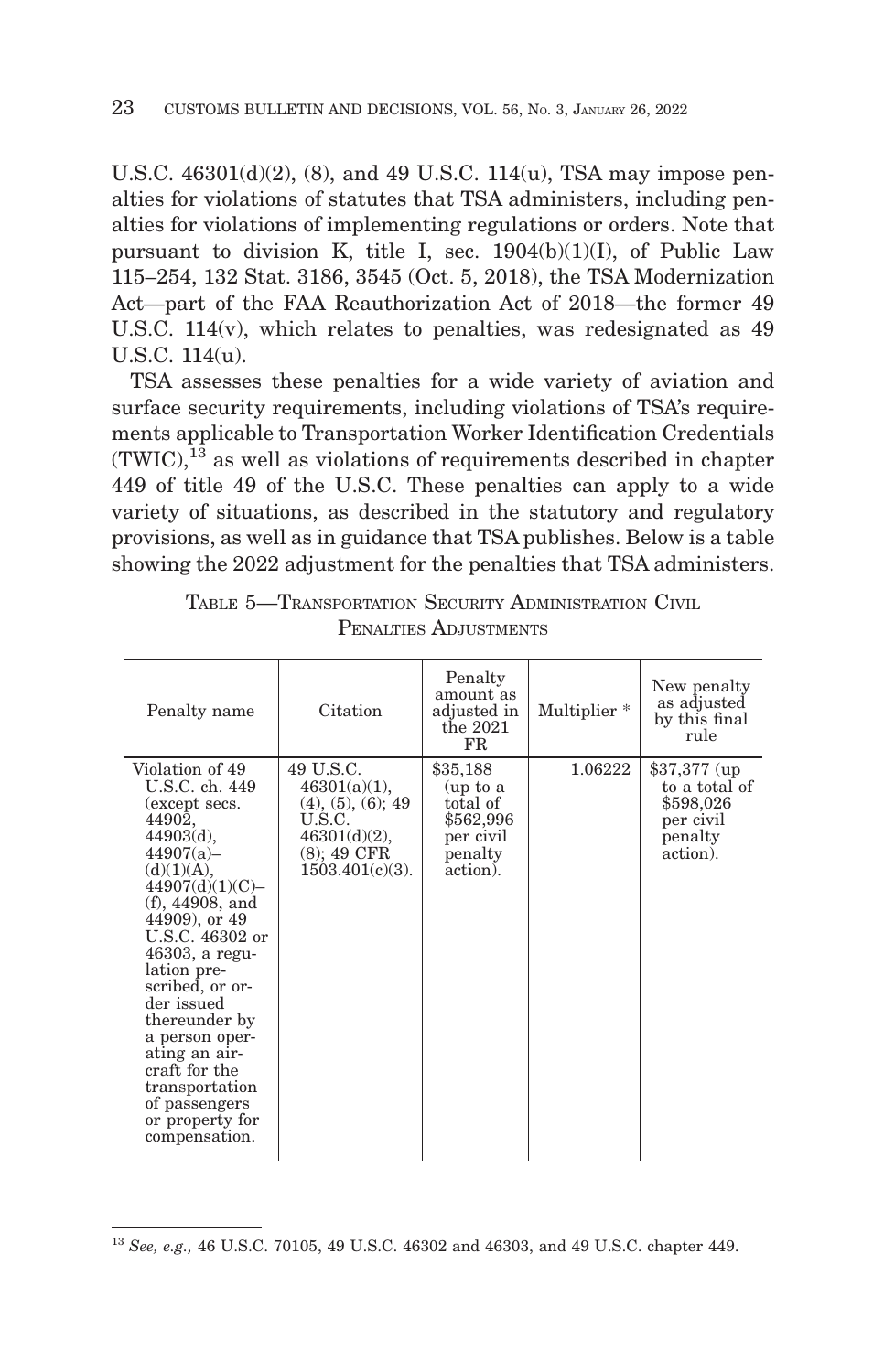| Penalty name                                                                                                                                                                                                                                                                                                                                                                                                                                                                                                 | Citation                                                                                                       | Penalty<br>amount as<br>adjusted in<br>the $2021$<br>FR.                                                                                        | Multiplier <sup>*</sup> | New penalty<br>as adjusted<br>by this final<br>rule                                                                             |
|--------------------------------------------------------------------------------------------------------------------------------------------------------------------------------------------------------------------------------------------------------------------------------------------------------------------------------------------------------------------------------------------------------------------------------------------------------------------------------------------------------------|----------------------------------------------------------------------------------------------------------------|-------------------------------------------------------------------------------------------------------------------------------------------------|-------------------------|---------------------------------------------------------------------------------------------------------------------------------|
| Violation of 49<br>U.S.C. ch. 449<br>(except secs.<br>44902,<br>$44903(d)$ ,<br>44907(a)<br>(d)(1)(A),<br>44907(d)(1)(C)<br>$(f)$ , 44908, and<br>44909), or 49<br>U.S.C. 46302 or<br>46303, a regu-<br>lation pre-<br>scribed, or or-<br>der issued<br>thereunder by<br>an individual<br>(except an air-<br>man serving as<br>an airman),<br>any person not<br>operating an<br>aircraft for the<br>transportation<br>of passengers<br>or property for<br>compensation,<br>or a small busi-<br>ness concern. | 49 U.S.C.<br>46301(a)(1),<br>(4), (5); 49<br>U.S.C.<br>46301(d)(8);<br>49 CFR<br>1503.401(c)(1)<br>and $(2)$ . | \$14,074<br>(up to a<br>total of<br>\$70,375<br>for indi-<br>viduals<br>or small<br>busi-<br>nesses,<br>\$562,996<br>for oth-<br>ers).          | 1.06222                 | $$14,950$ (up)<br>to a total of<br>\$74,754 for<br>individuals<br>or small<br>businesses,<br>\$598,026<br>for others).          |
| Violation of any<br>other provision<br>of title 49<br>U.S.C. or of 46<br>U.S.C. ch. 701,<br>a regulation<br>prescribed, or<br>order issued<br>thereunder.                                                                                                                                                                                                                                                                                                                                                    | 49 U.S.C.<br>114(u); 49<br>$_{\rm CFR}$<br>$1503.401(b)$ .                                                     | \$12,045<br>(up to a<br>total of<br>\$60,226<br>total for<br>individu-<br>als or<br>small<br>busi-<br>nesses,<br>\$481,802<br>for oth-<br>ers). | 1.06222                 | $$12,794$ (up)<br>to a total of<br>\$63,973<br>total for<br>individuals<br>or small<br>businesses.<br>\$511,780<br>for others). |

 \* Office of Mgmt. and Budget, Exec. Office of the President, M–22–07, Implementation of Penalty Inflation Adjustments for 2022, Pursuant to the Federal Civil Penalties Inflation Adjustment Act Improvements Act of 2015<br>(Dec. 15, 2021) (https://www.whitehouse.gov/wp-content/uploads/2021/12/ *M-22–07.pdf).*

## **IV. Administrative Procedure Act**

DHS is promulgating this final rule to ensure that the amount of civil penalties that DHS assesses or enforces reflects the statutorily mandated ranges as adjusted for inflation. The 2015 Act provides a clear formula for adjustment of the civil penalties, leaving DHS and its components with little room for discretion. DHS and its compo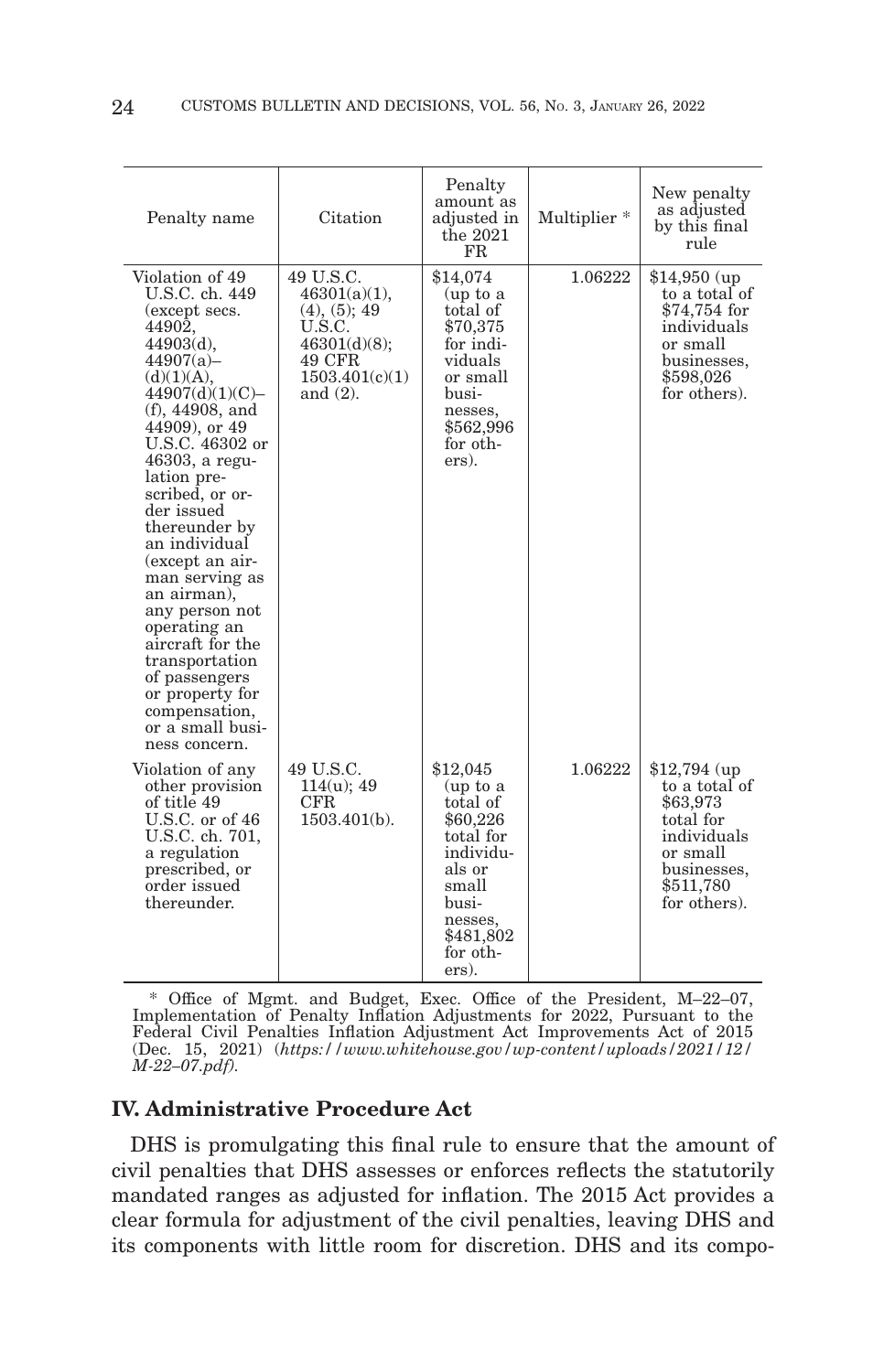nents have been charged only with performing ministerial computations to determine the amounts of adjustments for inflation to civil monetary penalties. In these annual adjustments DHS is merely updating the penalty amounts by applying the cost-of-living adjustment multiplier that OMB has provided to agencies. Furthermore, the 2015 Act specifically instructed that agencies make the required annual adjustments notwithstanding section 553 of title 5 of the U.S.C. Thus, as specified in the 2015 Act, the prior public notice-andcomment procedures and delayed effective date requirements of the Administrative Procedure Act (APA) do not apply to this rule. Further, as described above, this rule makes minor amendments to the regulations to reflect changes required by clear statutory authority, and DHS finds that prior notice and comment procedures and a delayed effective date for these amendments are unnecessary.

# **V. Regulatory Analyses**

# *A. Executive Orders 12866 and 13563*

Executive Orders 12866 (''Regulatory Planning and Review'') and 13563 (''Improving Regulation and Regulatory Review'') direct agencies to assess the costs and benefits of available regulatory alternatives and, if regulation is necessary, to select regulatory approaches that maximize net benefits (including potential economic, environmental, public health and safety effects, distributive impacts, and equity). Executive Order 13563 emphasizes the importance of quantifying both costs and benefits, of reducing costs, of harmonizing rules, and of promoting flexibility.

OMB has not designated this final rule a ''significant regulatory action'' under section 3(f) of Executive Order 12866. Accordingly, OMB has not reviewed this rule.

This final rule makes nondiscretionary adjustments to existing civil monetary penalties in accordance with the 2015 Act and OMB guidance.14 DHS therefore did not consider alternatives and does not have the flexibility to alter the adjustments of the civil monetary penalty amounts as provided in this rule. To the extent this final rule increases civil monetary penalties, it would result in an increase in transfers from persons or entities assessed a civil monetary penalty to the government.

<sup>14</sup> Office of Mgmt. and Budget, Exec. Office of the President, M–22–07, Implementation of Penalty Inflation Adjustments for 2022, Pursuant to the Federal Civil Penalties Inflation Adjustment Act Improvements Act of 2015 (Dec. 15, 2021) (*https://www.whitehouse.gov/ wp-content/uploads/2021/12/M-22–07.pdf*).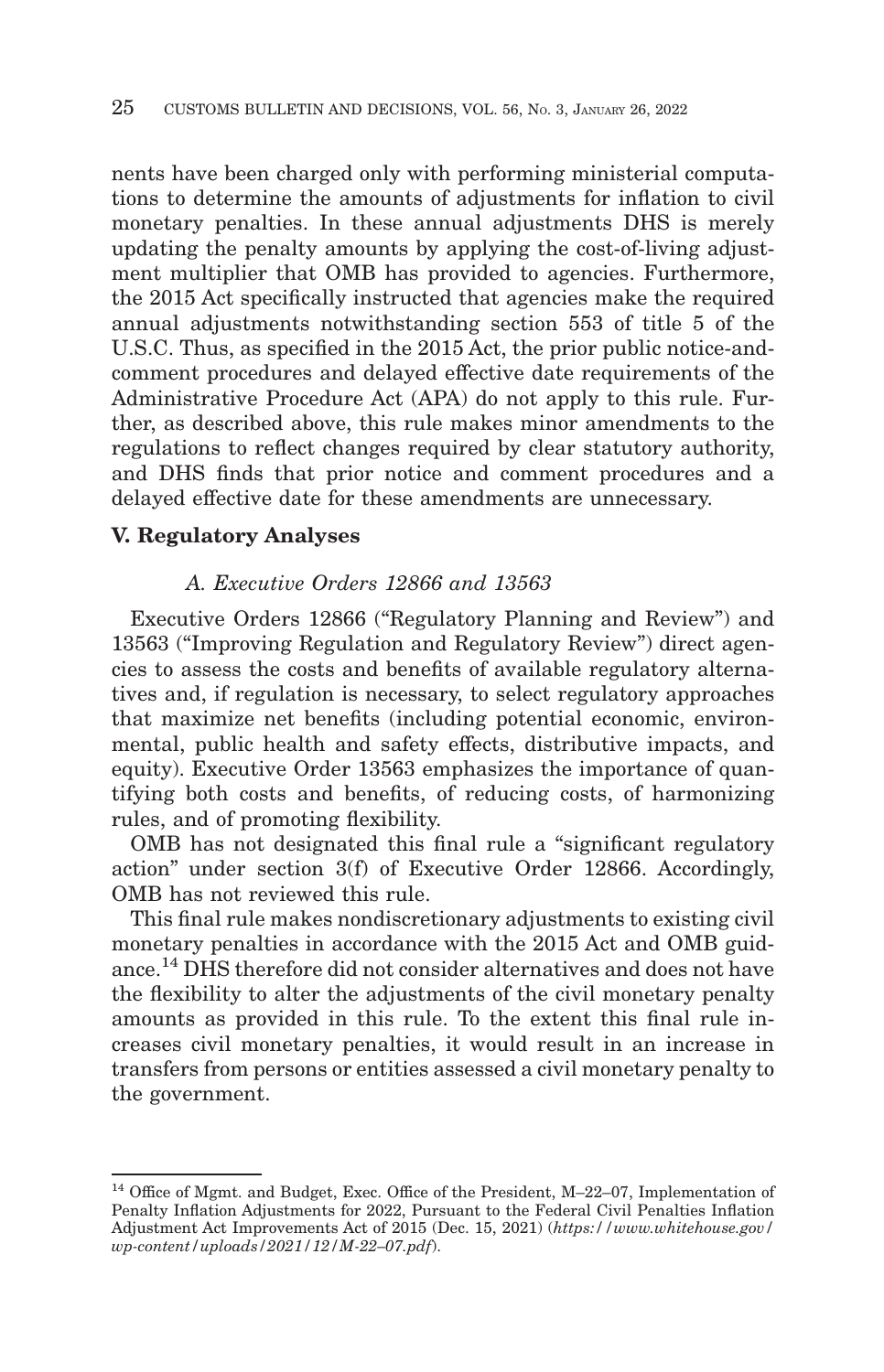#### *B. Regulatory Flexibility Act*

The Regulatory Flexibility Act applies only to rules for which an agency publishes a notice of proposed rulemaking pursuant to 5 U.S.C. 553(b). See 5 U.S.C. 601–612. The Regulatory Flexibility Act does not apply to this final rule because a notice of proposed rulemaking was not required for the reasons stated above.

# *C. Unfunded Mandates Reform Act*

The Unfunded Mandates Reform Act of 1995, 2 U.S.C. 1531–1538, requires Federal agencies to assess the effects of their discretionary regulatory actions. In particular, the Act addresses actions that may result in the expenditure by a State, local, or Tribal government, in the aggregate, or by the private sector of \$100,000,000 (adjusted for inflation) or more in any one year. This final rule will not result in such an expenditure.

#### *D. Paperwork Reduction Act*

The provisions of the Paperwork Reduction Act of 1995, 44 U.S.C. chapter 35, and its implementing regulations, 5 CFR part 1320, do not apply to this final rule, because this final rule does not trigger any new or revised recordkeeping or reporting.

# **VI. Signing Authorities**

The amendments to 19 CFR part 4 in this document are issued in accordance with 19 CFR 0.2(a), which provides that the authority of the Secretary of the Treasury with respect to CBP regulations that are not related to customs revenue functions was transferred to the Secretary of Homeland Security pursuant to Section 403(l) of the Homeland Security Act of 2002. Accordingly, this final rule to amend such regulations may be signed by the Secretary of Homeland Security (or his or her delegate).

#### **List of Subjects**

#### *6 CFR Part 27*

Reporting and recordkeeping requirements, Security measures.

#### *8 CFR Part 270*

Administrative practice and procedure, Aliens, Employment, Fraud, Penalties.

# *8 CFR Part 274a*

Administrative practice and procedure, Aliens, Employment, Penalties, Reporting and recordkeeping requirements.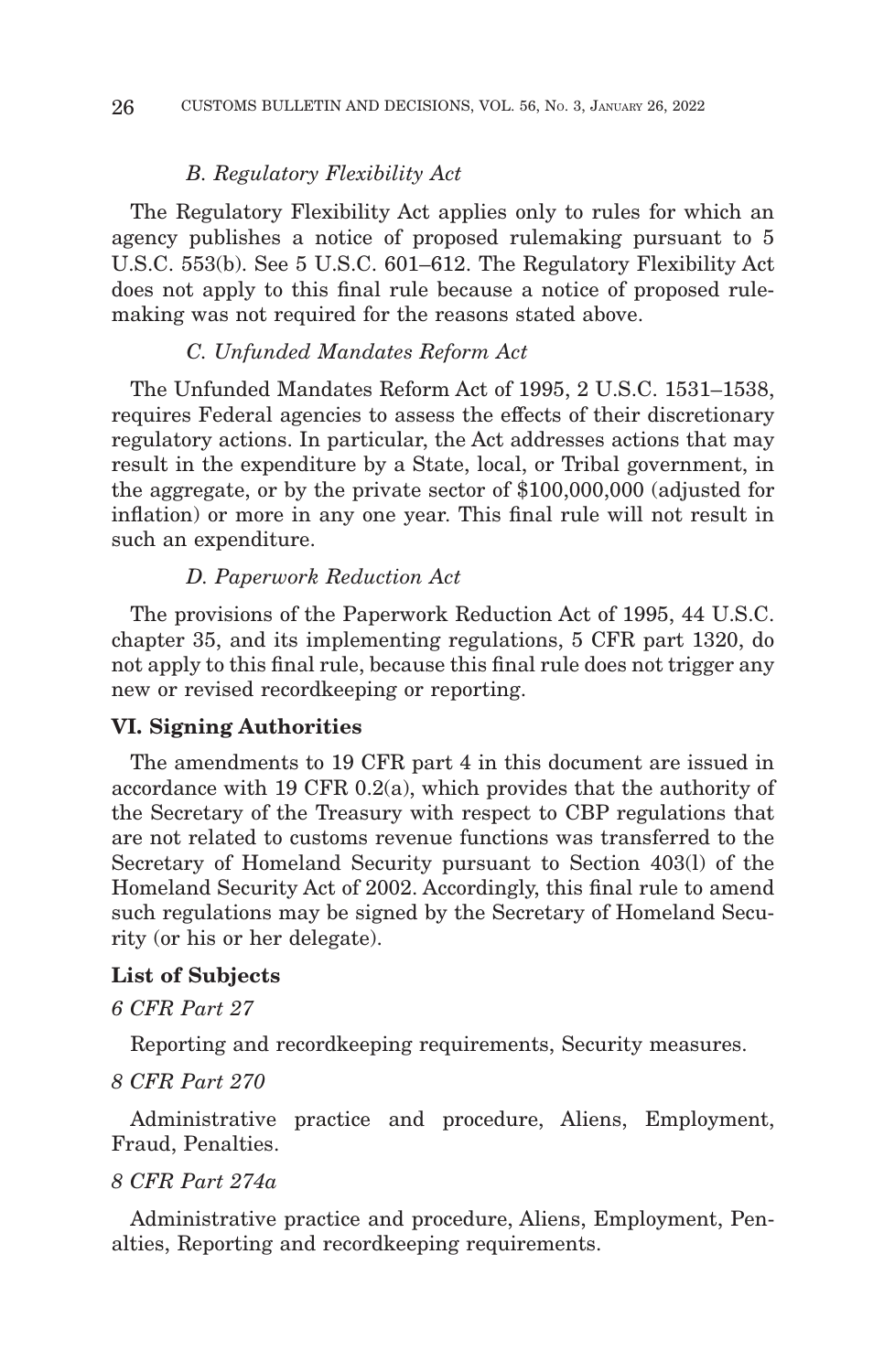# *8 CFR Part 280*

Administrative practice and procedure, Immigration, Penalties.

## *19 CFR Part 4*

Exports, Freight, Harbors, Maritime carriers, Oil pollution, Reporting and recordkeeping requirements, Vessels.

# *33 CFR Part 27*

Administrative practice and procedure, Penalties.

# *49 CFR Part 1503*

Administrative practice and procedure, Investigations, Law enforcement, Penalties.

## **Amendments to the Regulations**

Accordingly, for the reasons stated in the preamble, DHS is amending 6 CFR part 27, 8 CFR parts 270, 274a, and 280, 19 CFR part 4, 33 CFR part 27, and 49 CFR part 1503 as follows:

# **Title 6—Domestic Security**

# **PART 27—CHEMICAL FACILITY ANTI–TERRORISM STANDARDS**

 $\blacksquare$  1. The authority citation for part 27 continues to read as follows:

**Authority:** 6 U.S.C. 624; Pub. L. 101–410, 104 Stat. 890, as amended by Pub. L. 114–74, 129 Stat. 599; Pub. L. 113–254, 128 Stat. 2898, as amended by Pub. L. 116–150, 134 Stat. 679.

 $\blacksquare$  2. In § 27.300, revise paragraph (b)(3) to read as follows:

#### **§ 27.300 Orders.**

\*\*\*\* \*

(b) \* \* \*

(3) Where the Assistant Secretary determines that a facility is in violation of an Order issued pursuant to paragraph (a) of this section and issues an Order Assessing Civil Penalty pursuant to paragraph (b)(1) of this section, a chemical facility is liable to the United States for a civil penalty of not more than \$25,000 for each day during which the violation continues, if the violation of the Order occurred on or before November 2, 2015, or \$38,139 for each day during which the violation of the Order continues, if the violation occurred after November 2, 2015.

\*\*\*\* \*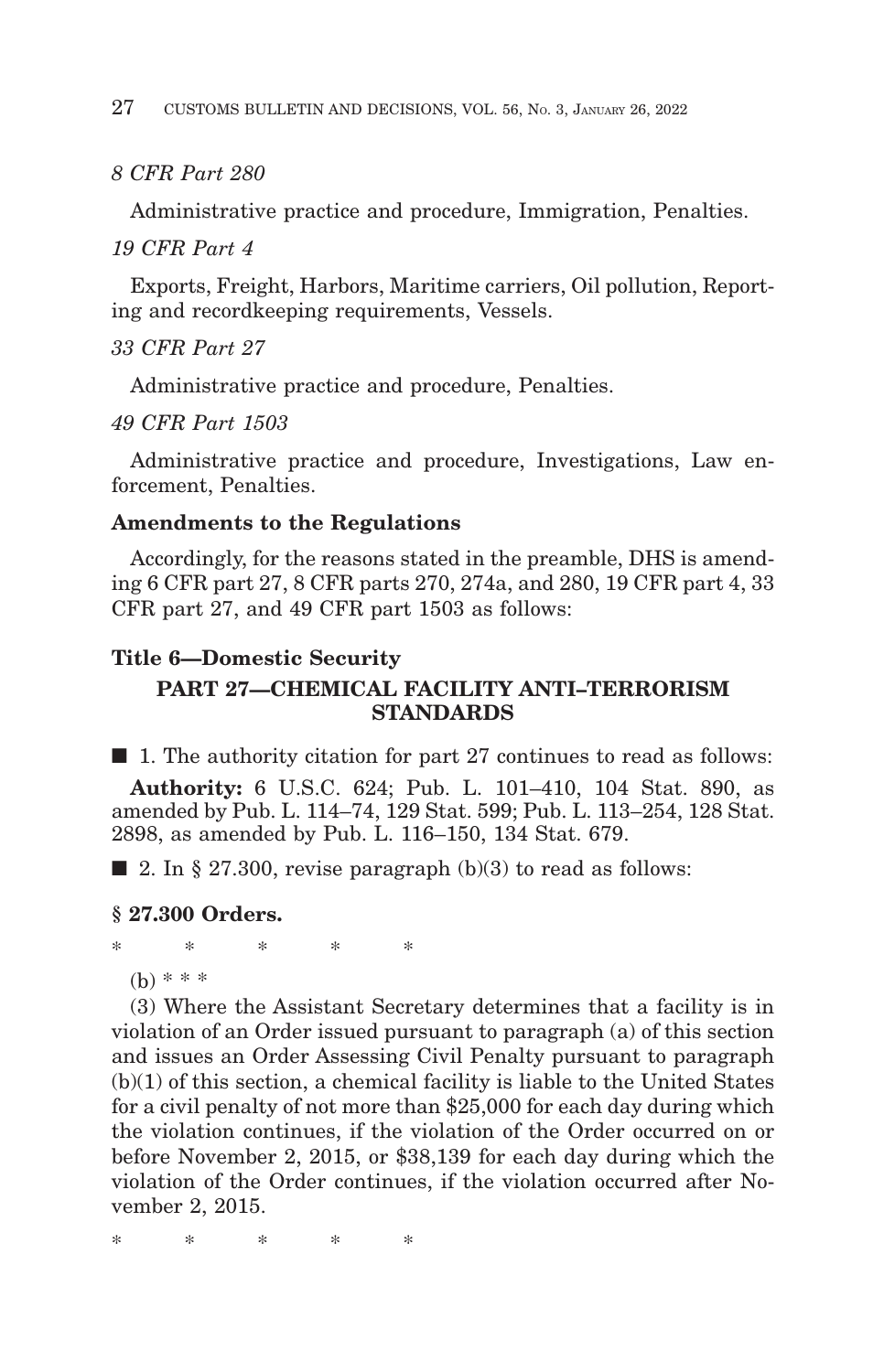# **Title 8—Aliens and Nationality PART 270—PENALTIES FOR DOCUMENT FRAUD**

■ 3. The authority citation for part 270 continues to read as follows:

**Authority:** 8 U.S.C. 1101, 1103, and 1324c; Pub. L. 101–410, 104 Stat. 890, as amended by Pub. L. 104–134, 110 Stat. 1321 and Pub. L. 114–74, 129 Stat. 599.

 $\blacksquare$  4. In § 270.3, revise paragraphs (b)(1)(ii)(A) through (D) to read as follows:

## **§ 270.3 Penalties.**

\*\*\*\* \* (b) \* \* \*  $(1)$  \* \* \*  $(ii) * * * *$ 

(A) *First offense under section*  $274C(a)(1)$  *through (a)(4)*. Not less than \$275 and not exceeding \$2,200 for each fraudulent document or each proscribed activity described in section  $274C(a)(1)$  through  $(a)(4)$ of the Act before March 27, 2008; not less than \$375 and not exceeding \$3,200 for each fraudulent document or each proscribed activity described in section  $274C(a)(1)$  through  $(a)(4)$  of the Act on or after March 27, 2008, and on or before November 2, 2015; and not less than \$517 and not exceeding \$4,144 for each fraudulent document or each proscribed activity described in section  $274C(a)(1)$  through  $(a)(4)$  of the Act after November 2, 2015.

(B) *First offense under section 274C(a)(5) or (a)(6)*. Not less than \$250 and not exceeding \$2,000 for each fraudulent document or each proscribed activity described in section  $274C(a)(5)$  or  $(a)(6)$  of the Act before March 27, 2008; not less than \$275 and not exceeding \$2,200 for each fraudulent document or each proscribed activity described in section 274C(a)(5) or (a)(6) of the Act on or after March 27, 2008, and on or before November 2, 2015; and not less than \$438 and not exceeding \$3,494 for each fraudulent document or each proscribed activity described in section  $274C(a)(5)$  or  $(a)(6)$  of the Act after November 2, 2015.

 $(C) Subsequent$  offenses under section  $274C(a)(1)$  through  $(a)(4)$ . Not less than \$2,200 and not more than \$5,500 for each fraudulent document or each proscribed activity described in section  $274C(a)(1)$ through (a)(4) of the Act before March 27, 2008; not less than \$3,200 and not exceeding \$6,500 for each fraudulent document or each proscribed activity described in section  $274C(a)(1)$  through  $(a)(4)$  of the Act occurring on or after March 27, 2008 and on or before November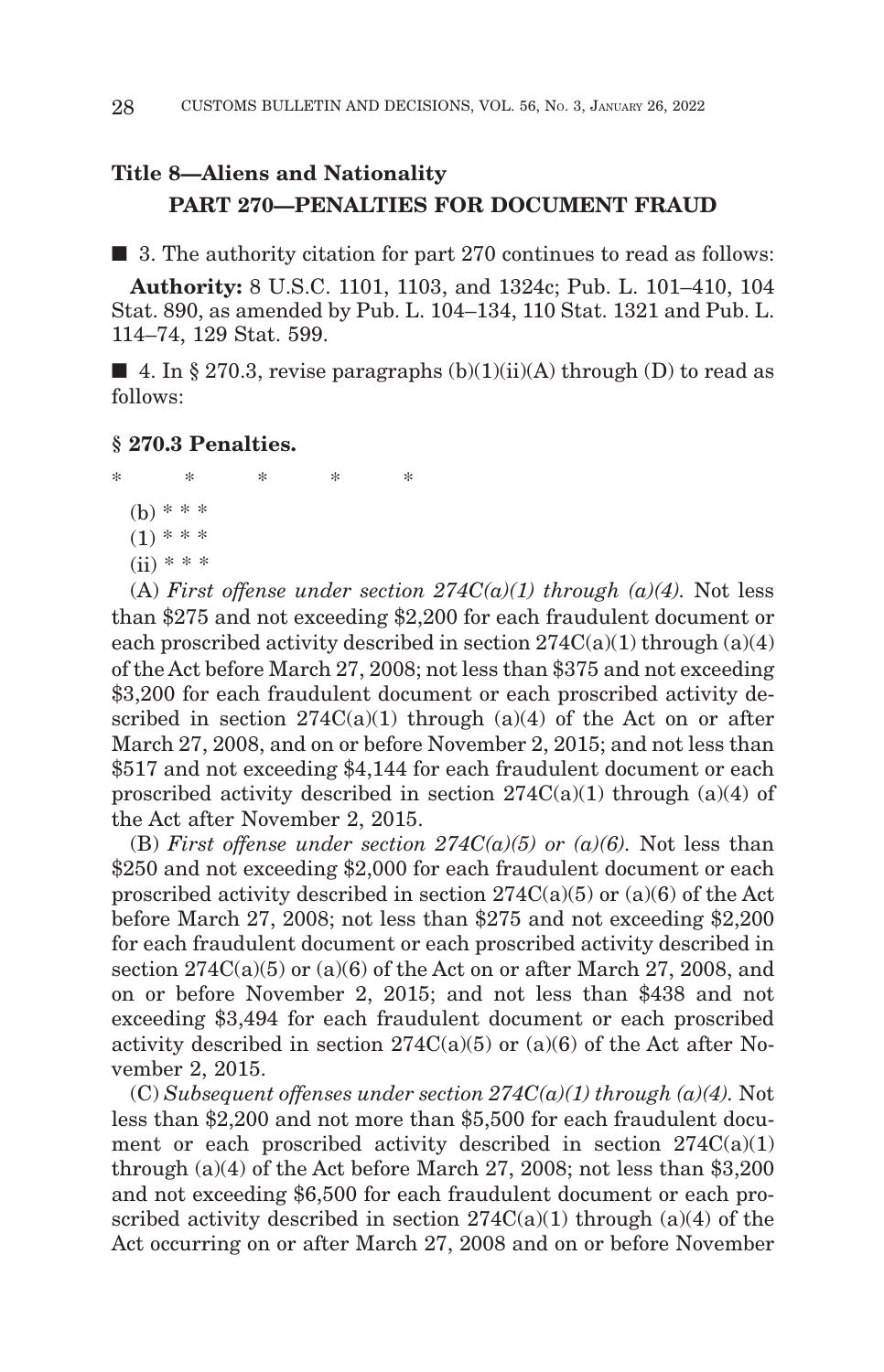2, 2015; and not less than \$4,144 and not more than \$10,360 for each fraudulent document or each proscribed activity described in section  $274C(a)(1)$  through  $(a)(4)$  of the Act after November 2, 2015.

(D) Subsequent offenses under section  $274C(a)(5)$  or (a)(6). Not less than \$2,000 and not more than \$5,000 for each fraudulent document or each proscribed activity described in section  $274C(a)(5)$  or  $(a)(6)$  of the Act before March 27, 2008; not less than \$2,200 and not exceeding \$5,500 for each fraudulent document or each proscribed activity described in section  $274C(a)(5)$  or  $(a)(6)$  of the Act occurring on or after March 27, 2008, and on or before November 2, 2015; and not less than \$3,494 and not more than \$8,736 for each fraudulent document or each proscribed activity described in section  $274C(a)(5)$  or  $(a)(6)$  of the Act after November 2, 2015.

## **PART 274a—CONTROL OF EMPLOYMENT OF ALIENS**

■ 5. The authority citation for part 274a continues to read as follows: **Authority:** 8 U.S.C. 1101, 1103, 1105a, 1324a; 48 U.S.C. 1806; 8 CFR part 2; Pub. L. 101–410, 104 Stat. 890, as amended by Pub. L. 114–74, 129 Stat. 599.

 $\blacksquare$  6. In § 274a.8, revise paragraph (b) to read as follows:

#### **§ 274a.8 Prohibition of indemnity bonds.**

\*\*\*\* \*

\*\*\*\* \*

(b) *Penalty.* Any person or other entity who requires any individual to post a bond or security as stated in this section shall, after notice and opportunity for an administrative hearing in accordance with section  $274A(e)(3)(B)$  of the Act, be subject to a civil monetary penalty of \$1,000 for each violation before September 29, 1999, of \$1,100 for each violation occurring on or after September 29, 1999, but on or before November 2, 2015, and of \$2,507 for each violation occurring after November 2, 2015, and to an administrative order requiring the return to the individual of any amounts received in violation of this section or, if the individual cannot be located, to the general fund of the Treasury.

 $\blacksquare$  7. In § 274a.10, revise paragraphs (b)(1)(ii)(A) through (C) and the first sentence of paragraph  $(b)(2)$  introductory text to read as follows:

#### **§ 274a.10 Penalties.**

\*\*\*\* \*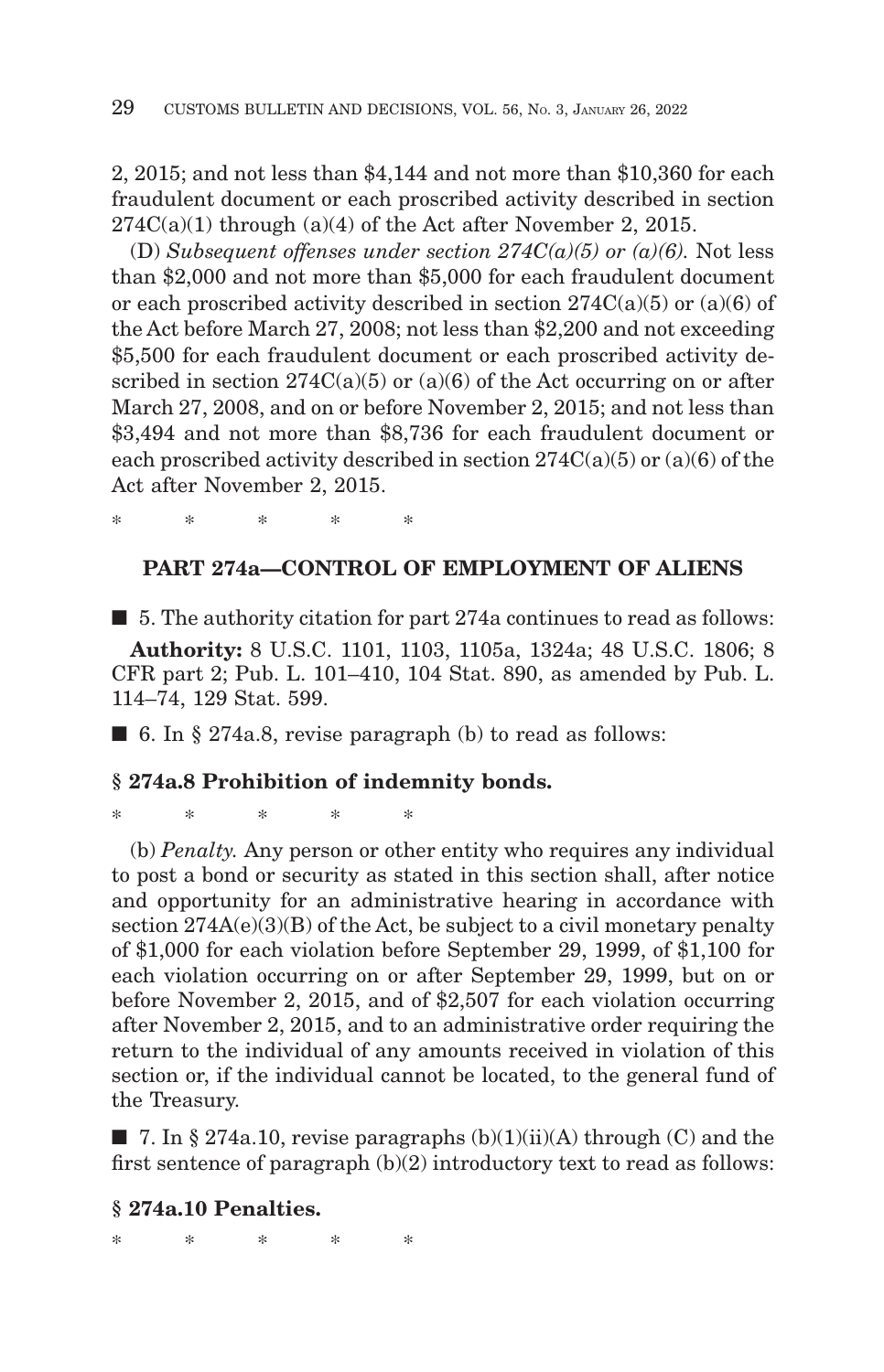(b) \* \* \*

 $(1)$  \* \* \*

 $(ii) * * * *$ 

(A) First offense—not less than \$275 and not more than \$2,200 for each unauthorized alien with respect to whom the offense occurred before March 27, 2008; not less than \$375 and not exceeding \$3,200, for each unauthorized alien with respect to whom the offense occurred occurring on or after March 27, 2008, and on or before November 2, 2015; and not less than \$627 and not more than \$5,016 for each unauthorized alien with respect to whom the offense occurred occurring after November 2, 2015;

(B) Second offense—not less than \$2,200 and not more than \$5,500 for each unauthorized alien with respect to whom the second offense occurred before March 27, 2008; not less than \$3,200 and not more than \$6,500, for each unauthorized alien with respect to whom the second offense occurred on or after March 27, 2008, and on or before November 2, 2015; and not less than \$5,016 and not more than \$12,537 for each unauthorized alien with respect to whom the second offense occurred after November 2, 2015; or

(C) More than two offenses—not less than \$3,300 and not more than \$11,000 for each unauthorized alien with respect to whom the third or subsequent offense occurred before March 27, 2008; not less than \$4,300 and not exceeding \$16,000, for each unauthorized alien with respect to whom the third or subsequent offense occurred on or after March 27, 2008, and on or before November 2, 2015; and not less than \$7,523 and not more than \$25,076 for each unauthorized alien with respect to whom the third or subsequent offense occurred after November 2, 2015; and

\*\*\*\* \*

(2) A respondent determined by the Service (if a respondent fails to request a hearing) or by an administrative law judge, to have failed to comply with the employment verification requirements as set forth in § 274a.2(b), shall be subject to a civil penalty in an amount of not less than \$100 and not more than \$1,000 for each individual with respect to whom such violation occurred before September 29, 1999; not less than \$110 and not more than \$1,100 for each individual with respect to whom such violation occurred on or after September 29, 1999, and on or before November 2, 2015; and not less than \$252 and not more than \$2,507 for each individual with respect to whom such violation occurred after November 2, 2015. \* \* \*

\*\*\*\* \*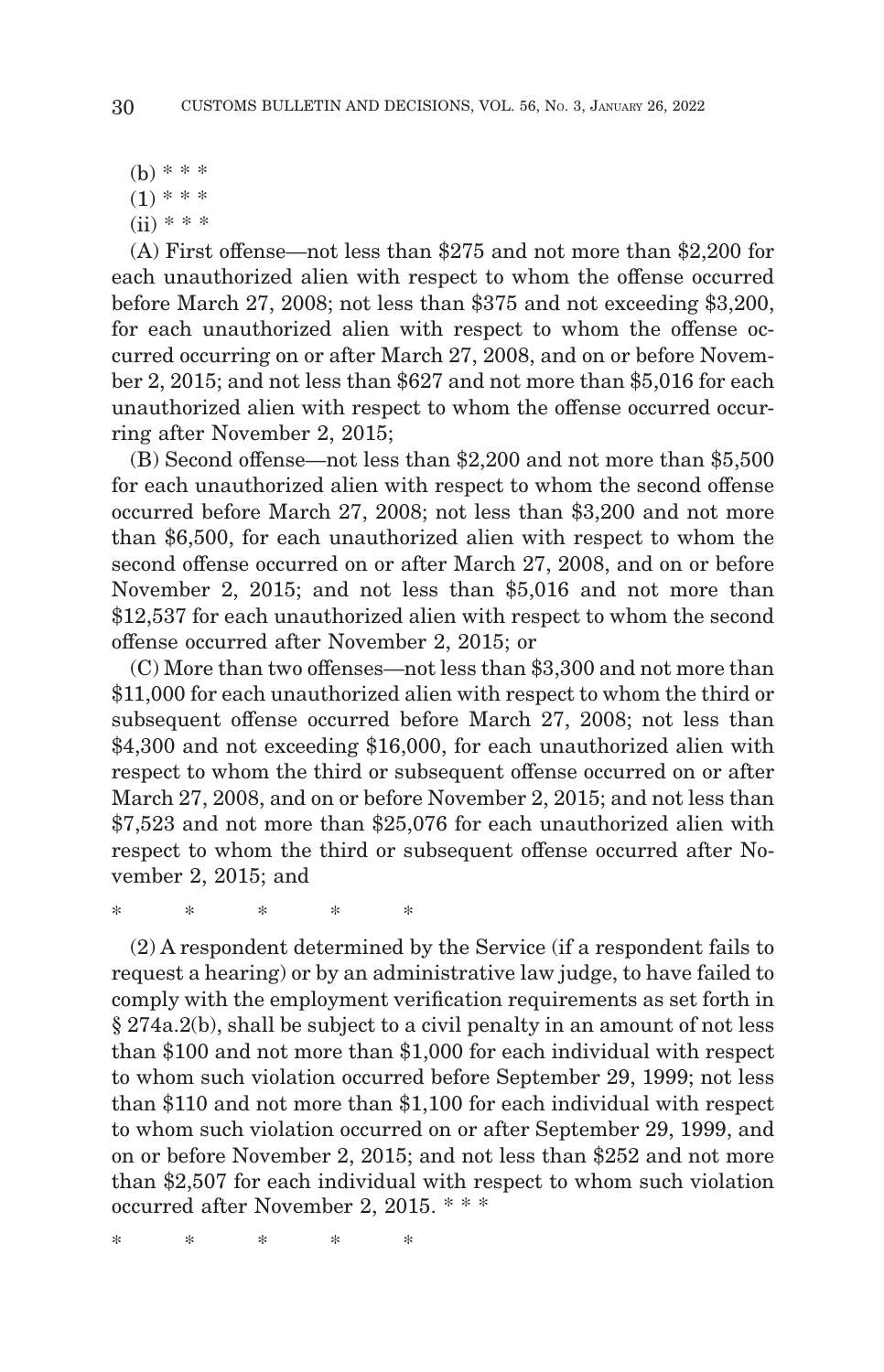#### **PART 280—IMPOSITION AND COLLECTION OF FINES**

■ 8. The authority citation for part 280 continues to read as follows:

**Authority:** 8 U.S.C. 1103, 1221, 1223, 1227, 1229, 1253, 1281, 1283, 1284, 1285, 1286, 1322, 1323, 1330; 66 Stat. 173, 195, 197, 201, 203, 212, 219, 221–223, 226, 227, 230; Pub. L. 101–410, 104 Stat. 890, as amended by Pub. L. 114–74, 129 Stat. 599.

 $\blacksquare$  9. In § 280.53, revise paragraphs (b)(1) through (15) to read as follows:

#### **§ 280.53 Civil monetary penalties inflation adjustment.**

\*\*\*\* \*

(b) \* \* \*

(1) Section 231(g) of the Act, penalties for non-compliance with arrival and departure manifest requirements for passengers, crewmembers, or occupants transported on commercial vessels or aircraft arriving to or departing from the United States: From \$1,436 to \$1,525.

(2) Section 234 of the Act, penalties for non-compliance with landing requirements at designated ports of entry for aircraft transporting aliens: From \$3,901 to \$4,144.

(3) Section 240B(d) of the Act, penalties for failure to depart voluntarily: From \$1,644 minimum/\$8,224 maximum to \$1,746 minimum/ \$8,736 maximum.

 $(4)$  Section  $243(c)(1)(A)$  of the Act, penalties for violations of removal orders relating to aliens transported on vessels or aircraft, under section 241(d) of the Act, or for costs associated with removal under section 241(e) of the Act: From \$3,289 to \$3,494.

(5) Penalties for failure to remove alien stowaways under section 241(d)(2) of the Act: From \$8,224 to \$8,736.

(6) Section 251(d) of the Act, penalties for failure to report an illegal landing or desertion of alien crewmen, and for each alien not reported on arrival or departure manifest or lists required in accordance with section 251 of the Act: From \$390 to \$414; and penalties for use of alien crewmen for longshore work in violation of section 251(d) of the Act: From \$9,753 to \$10,360.

(7) Section 254(a) of the Act, penalties for failure to control, detain, or remove alien crewmen: From \$975 minimum/\$5,851 maximum to \$1,036 minimum/\$6,215 maximum.

(8) Section 255 of the Act, penalties for employment on passenger vessels of aliens afflicted with certain disabilities: From \$1,951 to \$2,072.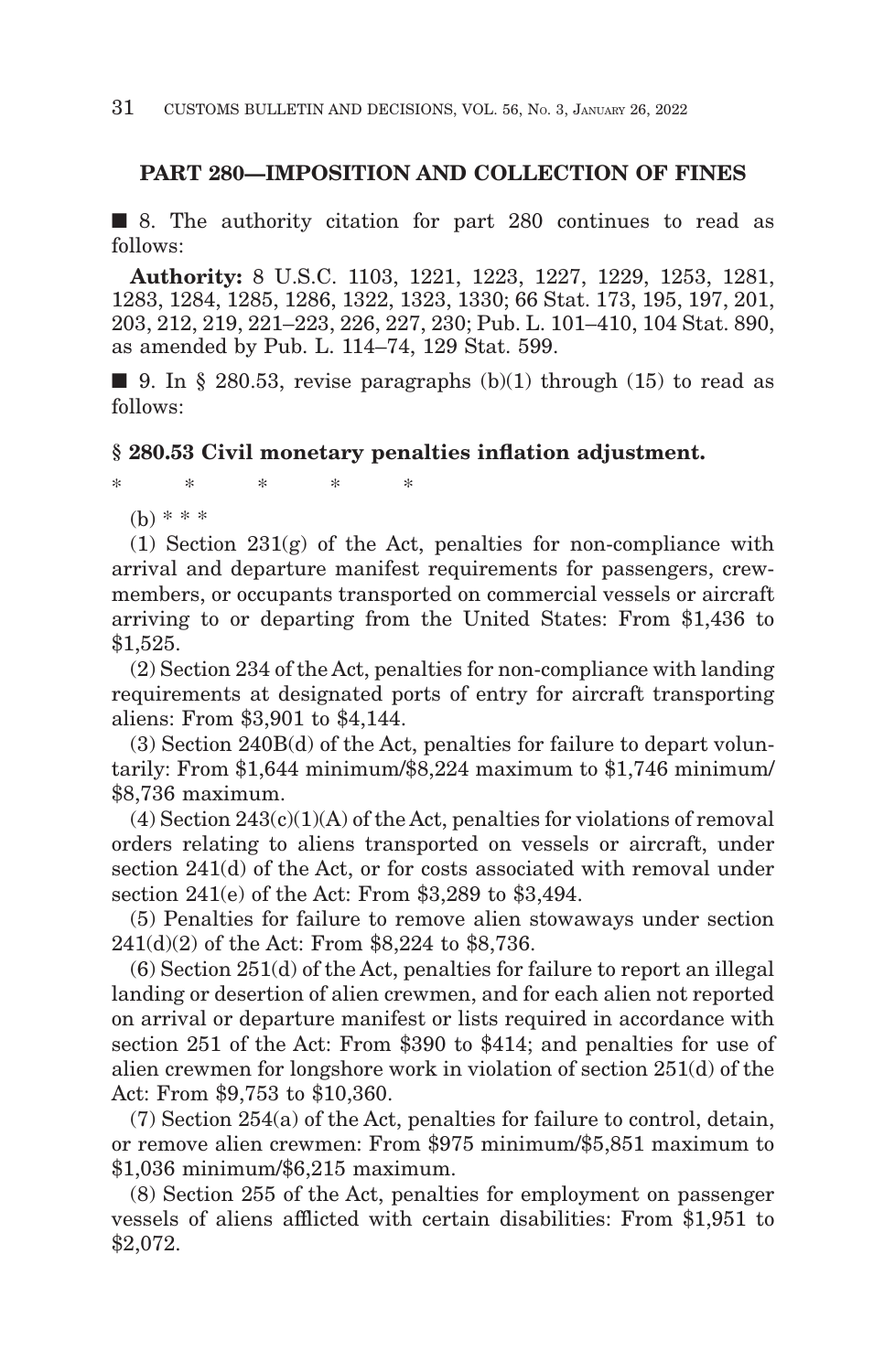(9) Section 256 of the Act, penalties for discharge of alien crewmen: From \$2,925 minimum/\$5,851 maximum to \$3,107 minimum/\$6,215 maximum.

(10) Section 257 of the Act, penalties for bringing into the United States alien crewmen with intent to evade immigration laws: From \$19,505 maximum to \$20,719 maximum.

(11) Section 271(a) of the Act, penalties for failure to prevent the unauthorized landing of aliens: From \$5,851 to \$6,215.

(12) Section 272(a) of the Act, penalties for bringing to the United States aliens subject to denial of admission on a health-related ground: From \$5,851 to \$6,215.

(13) Section 273(b) of the Act, penalties for bringing to the United States aliens without required documentation: From \$5,851 to \$6,215.

(14) Section 274D of the Act, penalties for failure to depart: From \$823 maximum to \$874 maximum, for each day the alien is in violation.

(15) Section 275(b) of the Act, penalties for improper entry: From \$82 minimum/\$412 maximum to \$87 minimum/\$438 maximum, for each entry or attempted entry.

# **Title 19—Customs Duties**

# **PART 4—VESSELS IN FOREIGN AND DOMESTIC TRADES**

■ 10. The authority citation for part 4 continues to read in part as follows:

**Authority:** 5 U.S.C. 301; 19 U.S.C. 66, 1415, 1431, 1433, 1434, 1624, 2071 note; 46 U.S.C. 501, 60105.

\*\*\*\* \*

Sections 4.80, 4.80a, and 4.80b also issued under 19 U.S.C. 1706a; 28 U.S.C. 2461 note; 46 U.S.C. 12112, 12117, 12118, 50501–55106, 55107, 55108, 55110, 55114, 55115, 55116, 55117, 55119, 56101, 55121, 56101, 57109; Pub. L. 108–7, Division B, Title II, § 211;

\*\*\*\* \*

Section 4.92 also issued under 28 U.S.C. 2461 note; 46 U.S.C. 55111;

\*\*\*\* \*

 $\blacksquare$  11. In § 4.80, revise paragraphs (b)(2) and (i) to read as follows:

# **§ 4.80 Vessels entitled to engage in coastwise trade.**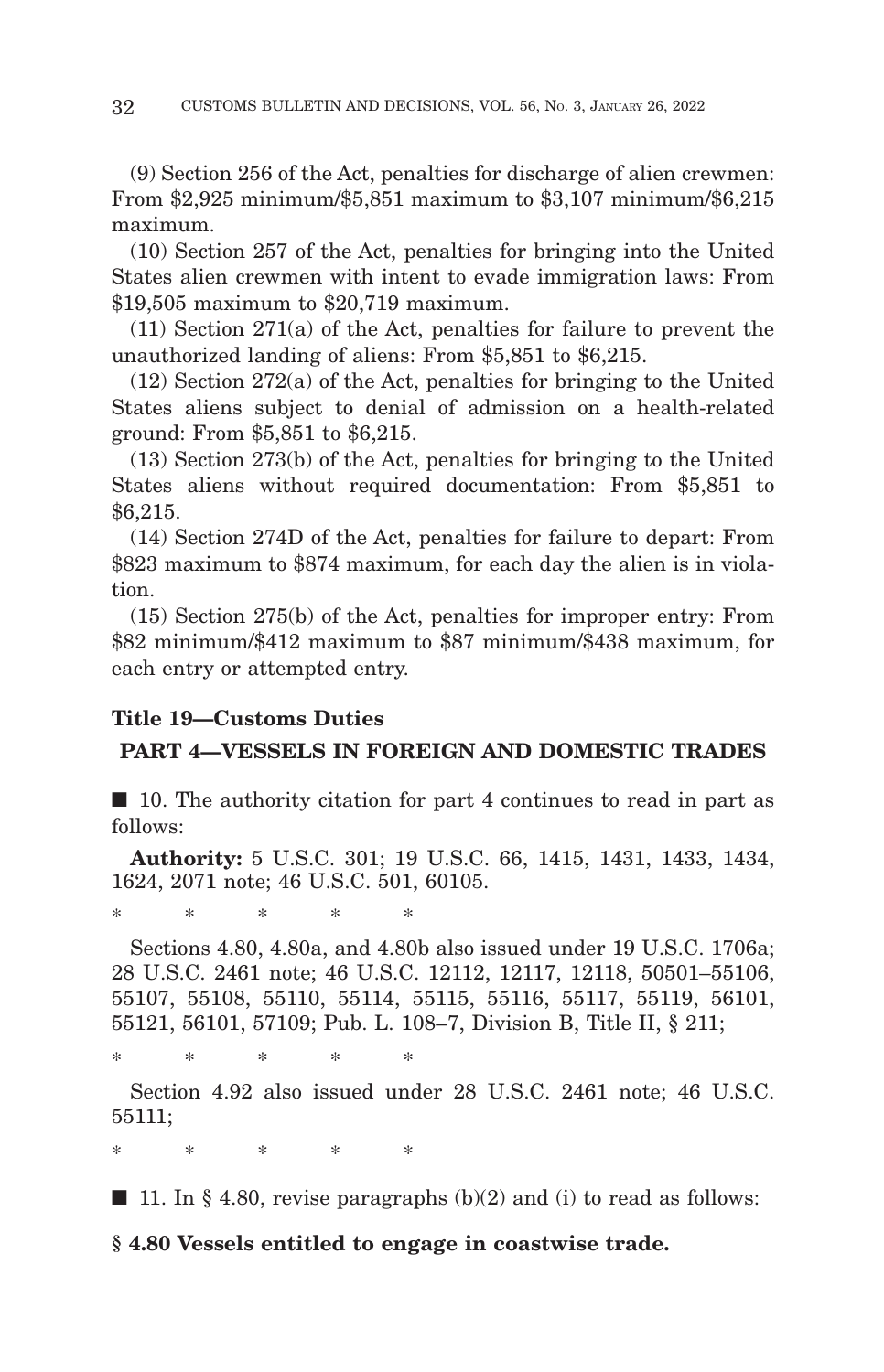\*\*\*\* \*

(b) \* \* \*

(2) The penalty imposed for the unlawful transportation of passengers between coastwise points is \$300 for each passenger so transported and landed on or before November 2, 2015, and \$873 for each passenger so transported and landed after November 2, 2015 (46 U.S.C. 55103, as adjusted by the Federal Civil Penalties Inflation Adjustment Act Improvements Act of 2015).

\*\*\*\* \*

(i) Any vessel, entitled to be documented and not so documented, employed in a trade for which a Certificate of Documentation is issued under the vessel documentation laws (see  $\S$  4.0(c)), other than a trade covered by a registry, is liable to a civil penalty of \$500 for each port at which it arrives without the proper Certificate of Documentation on or before November 2, 2015, and \$1,453 for each port at which it arrives without the proper Certificate of Documentation after November 2, 2015 (19 U.S.C. 1706a, as adjusted by the Federal Civil Penalties Inflation Adjustment Act Improvements Act of 2015). If such a vessel has on board any foreign merchandise (sea stores excepted), or any domestic taxable alcoholic beverages, on which the duty and taxes have not been paid or secured to be paid, the vessel and its cargo are subject to seizure and forfeiture.

■ 12. In § 4.92, revise the third sentence to read as follows:

#### **§ 4.92 Towing.**

\* \* \* The penalties for violation of this section occurring after November 2, 2015, are a fine of from \$1,017 to \$3,198 against the owner or master of the towing vessel and a further penalty against the towing vessel of \$174 per ton of the towed vessel (46 U.S.C. 55111, as adjusted by the Federal Civil Penalties Inflation Adjustment Act Improvements Act of 2015).

# **Title 33—Navigation and Navigable Waters PART 27—ADJUSTMENT OF CIVIL MONETARY PENALTIES FOR INFLATION**

■ 13. The authority citation for part 27 continues to read as follows:

Authority: Secs. 1–6, Pub. L. 101–410, 104 Stat. 890, as amended by Sec. 31001(s)(1), Pub. L. 104–134, 110 Stat. 1321 (28 U.S.C. 2461 note); Department of Homeland Security Delegation No. 0170.1, sec. 2 (106).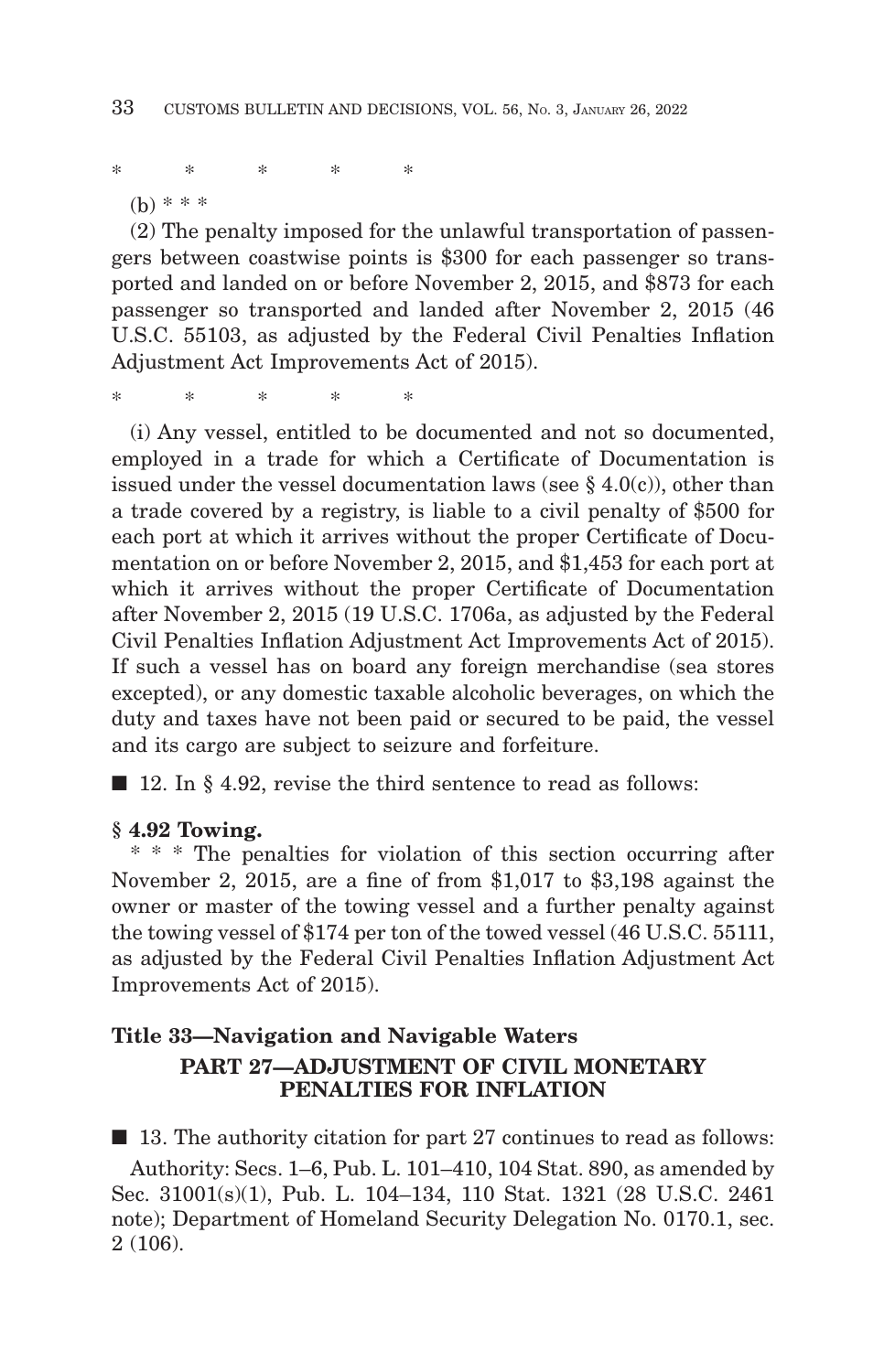■ 14. In § 27.3, revise the third sentence of the introductory text and table 1 to read as follows:

## **§ 27.3 Penalty adjustment table.**

\* \* \* The adjusted civil penalty amounts listed in Table 1 to this section are applicable for penalty assessments issued after January 11, 2022, with respect to violations occurring after November 2, 2015. \* \* \*

| U.S. code citation | Civil monetary penalty description                                                                              | 2022<br>Adjusted<br>maximum<br>penalty<br>amount $(\$)$ |
|--------------------|-----------------------------------------------------------------------------------------------------------------|---------------------------------------------------------|
|                    | Saving Life and Property                                                                                        | 11,649                                                  |
|                    | Saving Life and Property; Inten-<br>tional Interference with Broad-<br>cast                                     | 1,195                                                   |
|                    | Confidentiality of Medical Quality<br>Assurance Records (first offense)                                         | 5,851                                                   |
|                    | Confidentiality of Medical Quality<br>Assurance Records (subsequent of-                                         | 39,011                                                  |
|                    | Obstruction of Revenue Officers by<br>Masters of Vessels                                                        | 8,723                                                   |
|                    | Obstruction of Revenue Officers by<br>Masters of Vessels-Minimum                                                | 2,035                                                   |
| 19 U.S.C. 1581(d)  | Failure to Stop Vessel When Di-<br>rected; Master, Owner, Operator<br>or Person in Charge <sup>1</sup>          | 5,000                                                   |
| 19 U.S.C. 1581(d)  | Failure to Stop Vessel When Di-<br>rected; Master, Owner, Operator<br>or Person in Charge—Minimum<br>Penalty 1. | 1,000                                                   |
| 33 U.S.C. 471      | Anchorage Ground/Harbor Regula-<br>tions General                                                                | 12,647                                                  |
|                    | Anchorage Ground/Harbor Regula-<br>tions St. Mary's River                                                       | 873                                                     |
|                    | Bridges/Failure to Comply with                                                                                  | 31,928                                                  |
|                    | Bridges/Drawbridges                                                                                             | 31,928                                                  |
|                    | Bridges/Failure to Alter Bridge Ob-                                                                             | 31,928                                                  |
|                    | Bridges/Maintenance and Opera-<br>tion                                                                          | 31,928                                                  |
| 33 U.S.C. 1208(a)  | Bridge to Bridge Communication;<br>Master, Person in Charge or Pilot.                                           | 2,326                                                   |
|                    |                                                                                                                 |                                                         |

TABLE 1 TO § 27.3—CIVIL MONETARY PENALTY INFLATION ADJUSTMENTS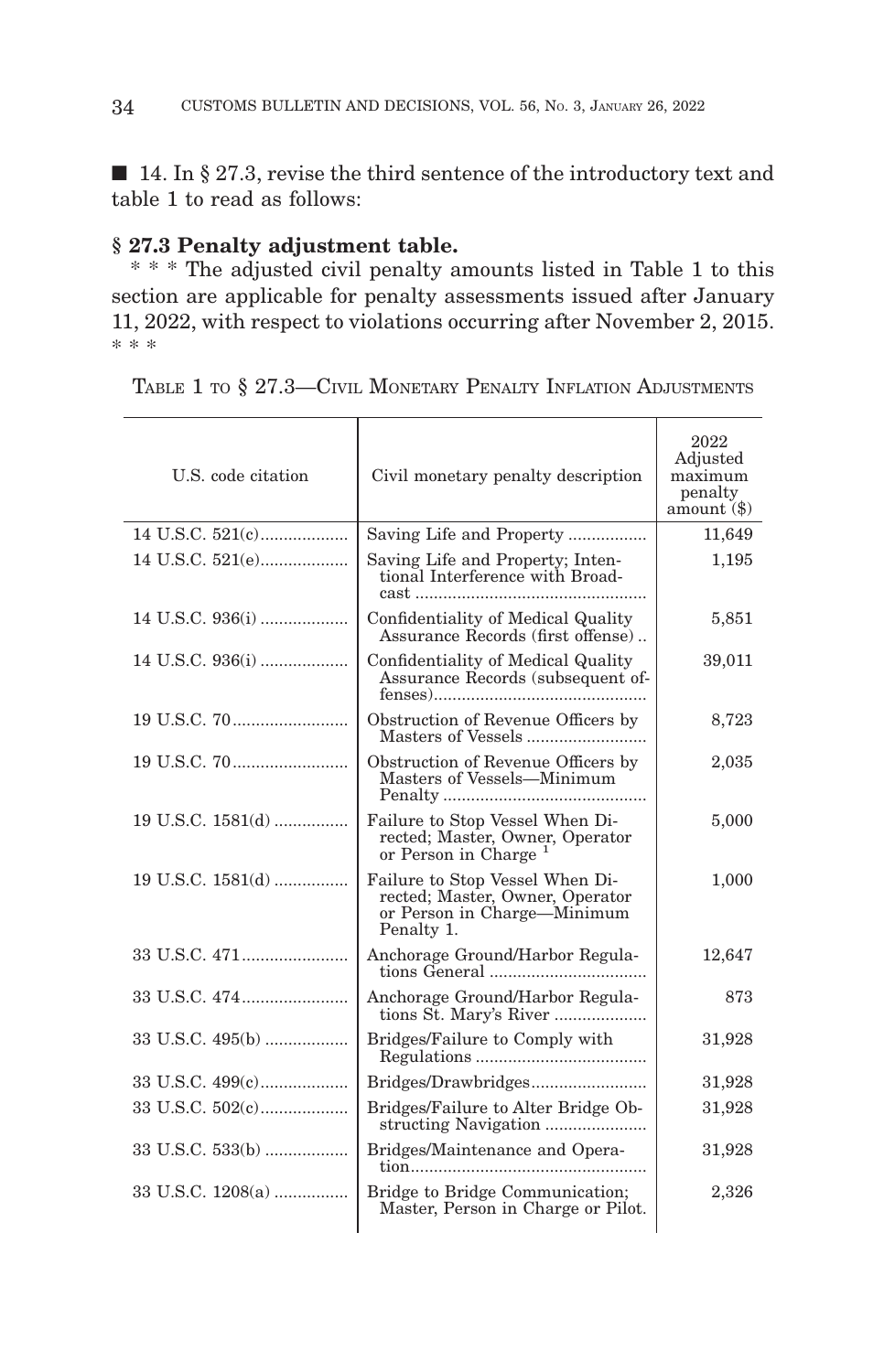| U.S. code citation            | Civil monetary penalty description                                                                                            | 2022<br>Adjusted<br>maximum<br>penalty<br>$amount(8)$ |
|-------------------------------|-------------------------------------------------------------------------------------------------------------------------------|-------------------------------------------------------|
| 33 U.S.C. 1208(b)             | Bridge to Bridge Communication;                                                                                               | 2,326                                                 |
| 33 U.S.C. $1321(b)(6)(B)(i)$  | Oil/Hazardous Substances: Dis-<br>charges (Class I per violation)                                                             | 20,719                                                |
| 33 U.S.C. $1321(b)(6)(B)(i)$  | Oil/Hazardous Substances: Dis-<br>charges (Class I total under para-                                                          | 51,796                                                |
| 33 U.S.C. $1321(b)(6)(B)(ii)$ | Oil/Hazardous Substances: Dis-<br>charges (Class II per day of viola-                                                         | 20,719                                                |
| 33 U.S.C. $1321(b)(6)(B)(ii)$ | Oil/Hazardous Substances: Dis-<br>charges (Class II total under para-                                                         | 258,978                                               |
| 33 U.S.C. $1321(b)(7)(A)$     | Oil/Hazardous Substances: Dis-<br>charges (per day of violation) Ju-                                                          | 51,796                                                |
| 33 U.S.C. $1321(b)(7)(A)$     | Oil/Hazardous Substances: Dis-<br>charges (per barrel of oil or unit<br>discharged) Judicial Assessment.                      | 2,072                                                 |
| 33 U.S.C. $1321(b)(7)(B)$     | Oil/Hazardous Substances: Failure<br>to Carry Out Removal/Comply<br>With Order (Judicial Assessment).                         | 51,796                                                |
| 33 U.S.C. $1321(b)(7)(C)$     | Oil/Hazardous Substances: Failure<br>to Comply with Regulation Issued<br>Under 1321(j) (Judicial Assess-<br>ment).            | 51,796                                                |
| 33 U.S.C. $1321(b)(7)(D)$     | Oil/Hazardous Substances: Dis-<br>charges, Gross Negligence (per<br>barrel of oil or unit discharged)<br>Judicial Assessment. | 6,215                                                 |
| 33 U.S.C. 1321(b)(7)(D)       | Oil/Hazardous Substances: Dis-<br>charges, Gross Negligence-<br>Minimum Penalty (Judicial As-<br>sessment).                   | 207,183                                               |
|                               | Marine Sanitation Devices; Operat-                                                                                            | 8,723                                                 |
|                               | Marine Sanitation Devices; Sale or                                                                                            | 23,258                                                |
| 33 U.S.C. 1608(a)             | International Navigation Rules; Op-                                                                                           | 16,307                                                |
| 33 U.S.C. 1608(b)             | <b>International Navigation Rules;</b>                                                                                        | 16,307                                                |
| 33 U.S.C. 1908(b)(1)          | Pollution from Ships; General                                                                                                 | 81,540                                                |
| 33 U.S.C. 1908(b)(2)          | Pollution from Ships; False State-                                                                                            | 16,307                                                |
| 33 U.S.C. 2072(a)             | Inland Navigation Rules; Operator.                                                                                            | 16,307                                                |
| 33 U.S.C. 2072(b)             | Inland Navigation Rules; Vessel                                                                                               | 16,307                                                |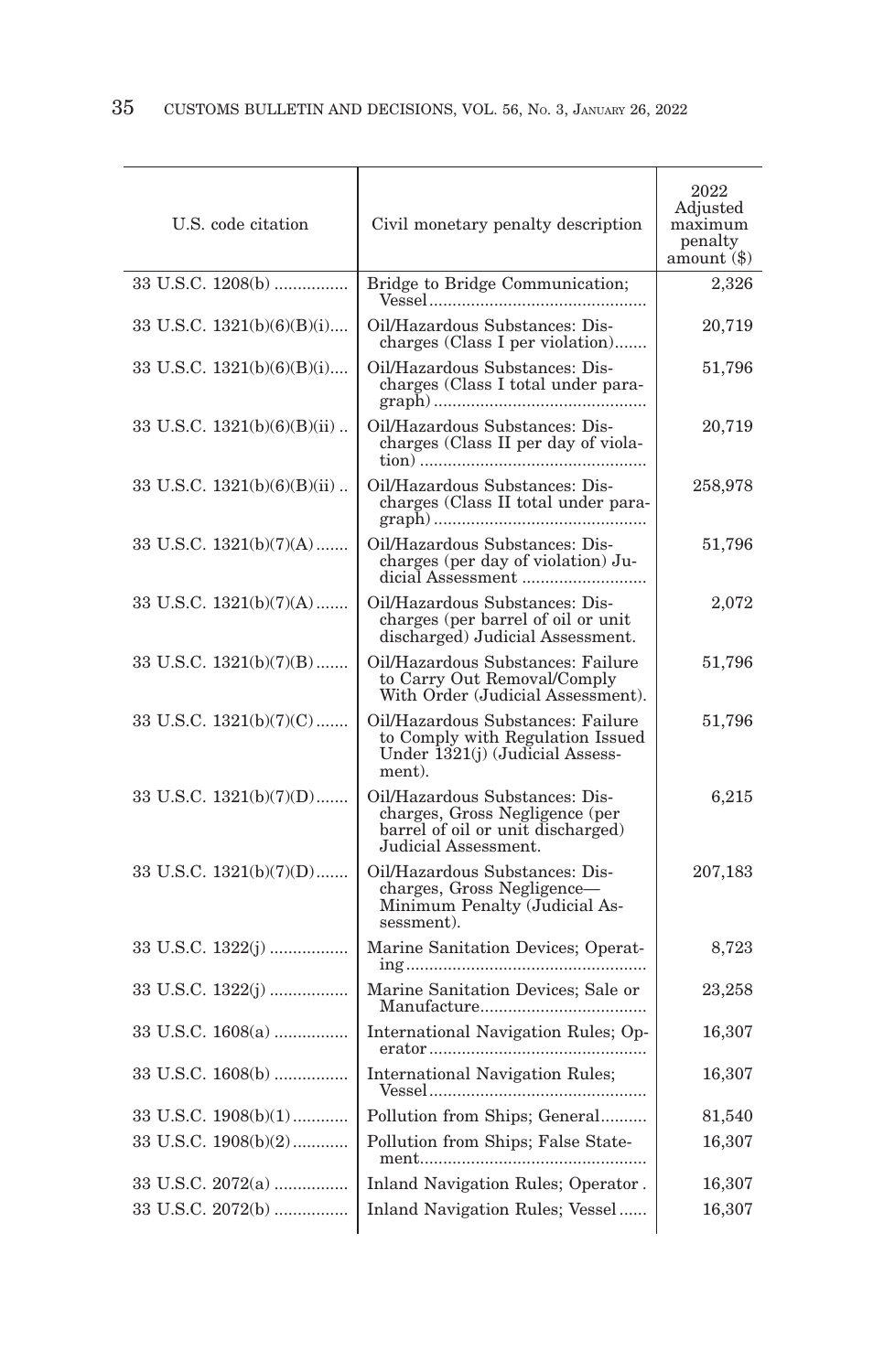| U.S. code citation        | Civil monetary penalty description                                                                      | 2022<br>Adjusted<br>maximum<br>penalty<br>amount (\$) |
|---------------------------|---------------------------------------------------------------------------------------------------------|-------------------------------------------------------|
| 33 U.S.C. $2609(a)$       | Shore Protection; General                                                                               | 57,527                                                |
| 33 U.S.C. 2609(b)         | Shore Protection; Operating With-                                                                       | 23,011                                                |
| 33 U.S.C. $2716a(a)$      | Oil Pollution Liability and Compen-                                                                     | 51,796                                                |
| 33 U.S.C. 3852(a)(1)(A)   | Clean Hulls; Civil Enforcement                                                                          | 47,424                                                |
| 33 U.S.C. $3852(a)(1)(A)$ | Clean Hulls; related to false state-                                                                    | 63,232                                                |
| 33 U.S.C. 3852(c)         | Clean Hulls; Recreational Vessels                                                                       | 6,323                                                 |
| 42 U.S.C. 9609(a)         | Hazardous Substances, Releases,<br>Liability, Compensation (Class I)                                    | 62,689                                                |
| 42 U.S.C. 9609(b)         | Hazardous Substances, Releases,<br>Liability, Compensation (Class II).                                  | 62,689                                                |
| 42 U.S.C. 9609(b)         | Hazardous Substances, Releases,<br>Liability, Compensation (Class II<br>subsequent offense).            | 188,069                                               |
| 42 U.S.C. 9609(c)         | Hazardous Substances, Releases,<br>Liability, Compensation (Judicial                                    | 62,689                                                |
|                           | Hazardous Substances, Releases,<br>Liability, Compensation (Judicial<br>Assessment subsequent offense). | 188,069                                               |
| 46 U.S.C. $80509(a)$      | Safe Containers for International                                                                       | 6,852                                                 |
| 46 U.S.C. 70305(c)        | Suspension of Passenger Service                                                                         | 68,529                                                |
| 46 U.S.C. 2110(e)         | Vessel Inspection or Examination                                                                        | $10{,}360$                                            |
|                           | Alcohol and Dangerous Drug Test-                                                                        | 8,433                                                 |
| 46 U.S.C. 2302(a)         | Negligent Operations: Recreational                                                                      | 7,628                                                 |
| 46 U.S.C. $2302(a)$       | Negligent Operations: Other Ves-                                                                        | 38,139                                                |
| 46 U.S.C. $2302(c)(1)$    | Operating a Vessel While Under<br>the Influence of Alcohol or a Dan-                                    | 8,433                                                 |
| 46 U.S.C. 2306(a)(4)      | Vessel Reporting Requirements:<br>Owner, Charterer, Managing Op-                                        | 13,132                                                |
| 46 U.S.C. 2306(b)(2)      | Vessel Reporting Requirements:                                                                          | 2,627                                                 |
| 46 U.S.C. $3102(c)(1)$    |                                                                                                         | 13,132                                                |
| 46 U.S.C. 3302(i)(5)      |                                                                                                         | 2,739                                                 |
| 46 U.S.C. 3318(a)         | Vessel Inspection; General                                                                              | 13,132                                                |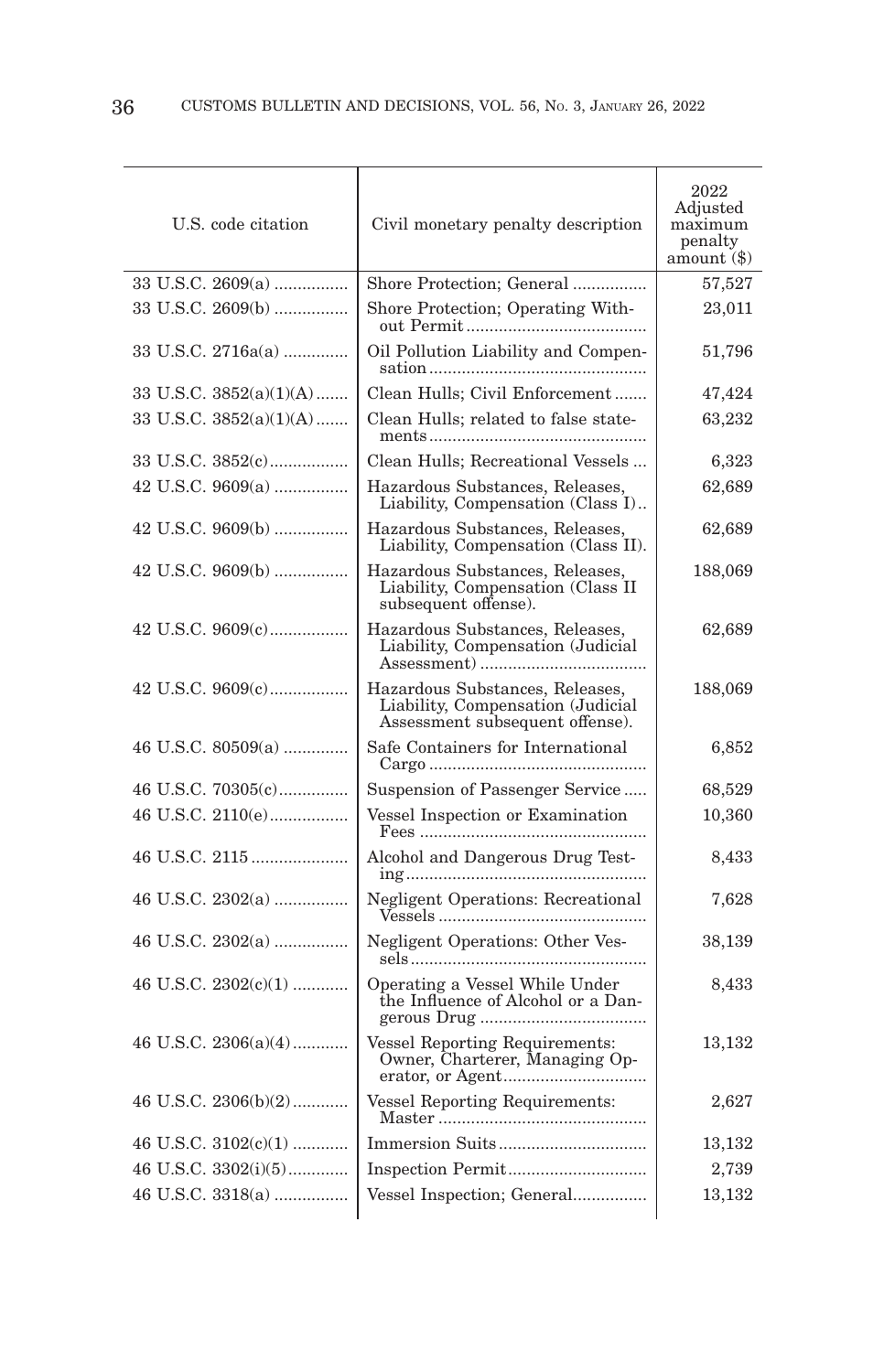| U.S. code citation     | Civil monetary penalty description                                        | 2022<br>Adjusted<br>maximum<br>penalty<br>amount (\$) |
|------------------------|---------------------------------------------------------------------------|-------------------------------------------------------|
| 46 U.S.C. 3318(g)      | Vessel Inspection; Nautical School                                        | 13,132                                                |
| 46 U.S.C. 3318(h)      | Vessel Inspection; Failure to Give<br>Notice in accordance with (IAW)     | 2,627                                                 |
|                        | Vessel Inspection; Failure to Give                                        | 2,627                                                 |
| 46 U.S.C. $3318(j)(1)$ | Vessel Inspection; Vessel $\geq 1,600$                                    | 26,269                                                |
| 46 U.S.C. $3318(j)(1)$ | Vessel Inspection; Vessel <1,600                                          | 5,254                                                 |
| 46 U.S.C. 3318(k)      | Vessel Inspection; Failure to Com-                                        | 26,269                                                |
| 46 U.S.C. 3318(1)      | Vessel Inspection; Violation of                                           | 13,132                                                |
|                        |                                                                           | 273                                                   |
| 46 U.S.C. 3504(c)      | Notification to Passengers                                                | 27,384                                                |
| 46 U.S.C. 3504(c)      | Notification to Passengers; Sale of                                       | 1,368                                                 |
|                        | Copies of Laws on Passenger Ves-                                          | 548                                                   |
| 46 U.S.C. 3718(a)(1)   | Liquid Bulk/Dangerous Cargo                                               | 68,462                                                |
|                        | Uninspected Vessels                                                       | 11,506                                                |
| 46 U.S.C. $4311(b)(1)$ | Recreational Vessels (maximum for<br>related series of violations)        | 362,217                                               |
| 46 U.S.C. $4311(b)(1)$ | Recreational Vessels; Violation of                                        | 7,244                                                 |
|                        |                                                                           | 2,739                                                 |
|                        | Uninspected Commercial Fishing                                            | 11,506                                                |
|                        | Abandonment of Barges                                                     | 1,949                                                 |
|                        |                                                                           | 12,537                                                |
|                        | Load Lines; Violation of $5112(a)$                                        | 25,076                                                |
|                        | Load Lines; Violation of $5112(b)$                                        | 12,537                                                |
| 46 U.S.C. 6103(a)      | Reporting Marine Casualties                                               | 43,678                                                |
| 46 U.S.C. 6103(b)      | Reporting Marine Casualties; Vio-                                         | 11,506                                                |
| 46 U.S.C. 8101(e)      | Manning of Inspected Vessels; Fail-<br>ure to Report Deficiency in Vessel | 2,072                                                 |
| 46 U.S.C. 8101(f)      | Manning of Inspected Vessels                                              | 20,719                                                |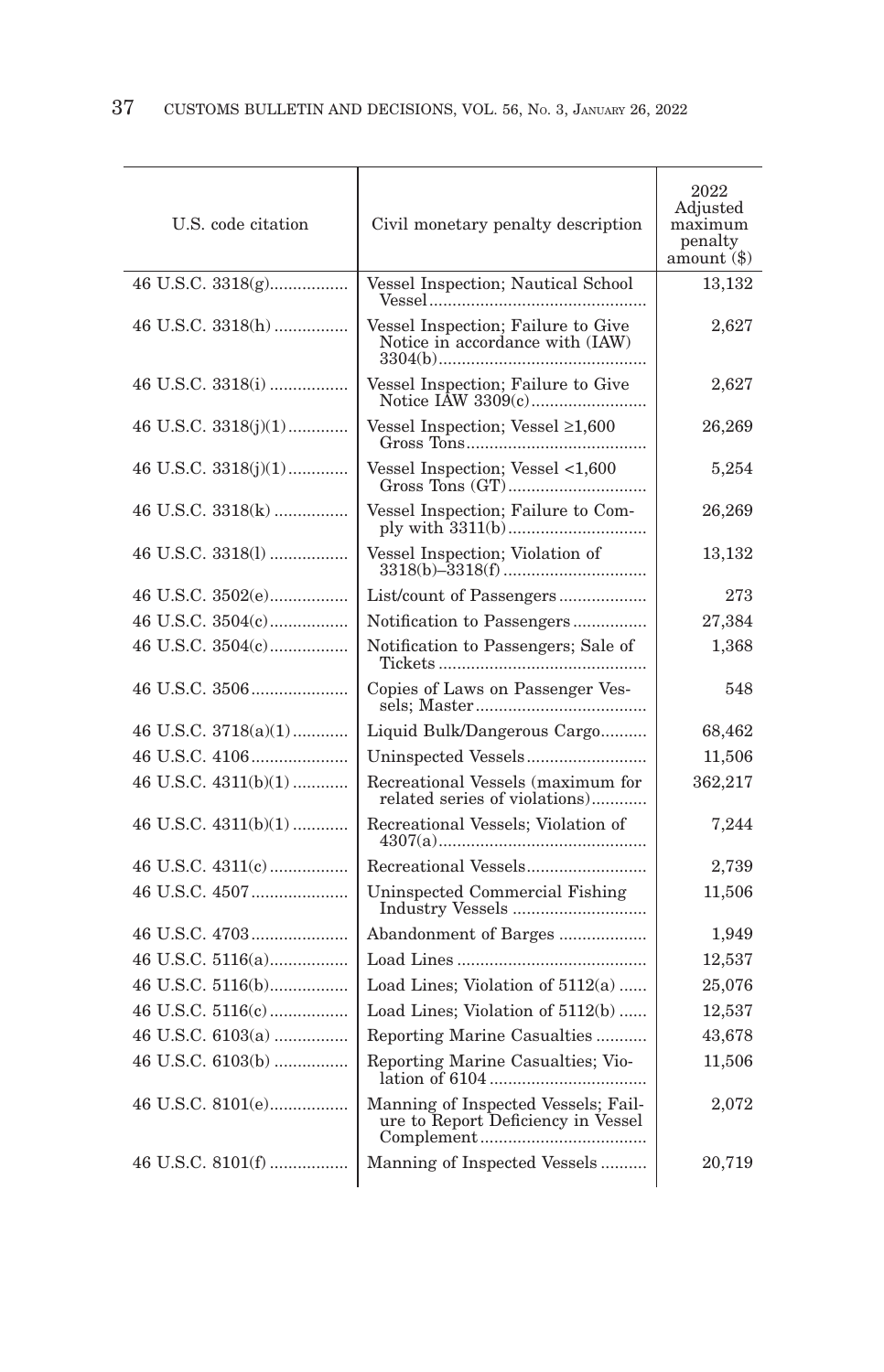| U.S. code citation      | Civil monetary penalty description                                                                                 | 2022<br>Adjusted<br>maximum<br>penalty<br>amount(3) |
|-------------------------|--------------------------------------------------------------------------------------------------------------------|-----------------------------------------------------|
| 46 U.S.C. 8101(g)       | Manning of Inspected Vessels; Em-<br>ploying or Serving in Capacity<br>not Licensed by U.S. Coast Guard<br>(USCG). | 20,719                                              |
| 46 U.S.C. 8101(h)       | Manning of Inspected Vessels;<br>Freight Vessel <100 GT, Small<br>Passenger Vessel, or Sailing<br>School Vessel.   | 2,739                                               |
| 46 U.S.C. $8102(a)$     | Watchmen on Passenger Vessels                                                                                      | 2,739                                               |
| 46 U.S.C. 8103(f)       | Citizenship Requirements                                                                                           | 1,368                                               |
| 46 U.S.C. 8104(i)       | Watches on Vessels; Violation of                                                                                   | 20,719                                              |
|                         | Watches on Vessels; Violation of                                                                                   | 20,719                                              |
| 46 U.S.C. 8302(e)       | Staff Department on Vessels                                                                                        | 273                                                 |
| 46 U.S.C. 8304(d)       | Officer's Competency Certificates                                                                                  | 273                                                 |
| 46 U.S.C. 8502(e)       | Coastwise Pilotage; Owner, Char-<br>terer, Managing Óperator, Agent,<br>Master or Individual in Charge.            | 20,719                                              |
|                         | Coastwise Pilotage; Individual                                                                                     | 20,719                                              |
|                         |                                                                                                                    | 65,666                                              |
| 46 U.S.C. 8701(d)       | Merchant Mariners Documents                                                                                        | 1,368                                               |
| 46 U.S.C. 8702(e)       |                                                                                                                    | 20,719                                              |
|                         | Small Vessel Manning                                                                                               | 43,678                                              |
| 46 U.S.C. 9308(a)       | Pilotage: Great Lakes; Owner,<br>Charterer, Managing Operator,<br>Agent, Master or Individual in<br>Charge.        | 20,719                                              |
| 46 U.S.C. 9308(b)       | Pilotage: Great Lakes; Individual                                                                                  | 20,719                                              |
| 46 U.S.C. 9308(c)       | Pilotage: Great Lakes; Violation of                                                                                | 20,719                                              |
| 46 U.S.C. 10104(b)      | Failure to Report Sexual Offense                                                                                   | 11,011                                              |
| 46 U.S.C. $10314(a)(2)$ | Pay Advances to Seamen                                                                                             | 1,368                                               |
| 46 U.S.C. 10314(b)      | Pay Advances to Seamen; Remu-<br>neration for Employment                                                           | 1,368                                               |
| 46 U.S.C. 10315(c)      | Allotment to Seamen                                                                                                | 1,368                                               |
|                         | Seamen Protection; General                                                                                         | 9,491                                               |
| 46 U.S.C. 10505(a)(2)   | Coastwise Voyages: Advances                                                                                        | 9,491                                               |
| 46 U.S.C. $10505(b)$    | Coastwise Voyages: Advances; Re-<br>muneration for Employment                                                      | 9,491                                               |
| 46 U.S.C. 10508(b)      | Coastwise Voyages: Seamen Protection; General                                                                      | 9,491                                               |
|                         | Effects of Deceased Seamen                                                                                         | 548                                                 |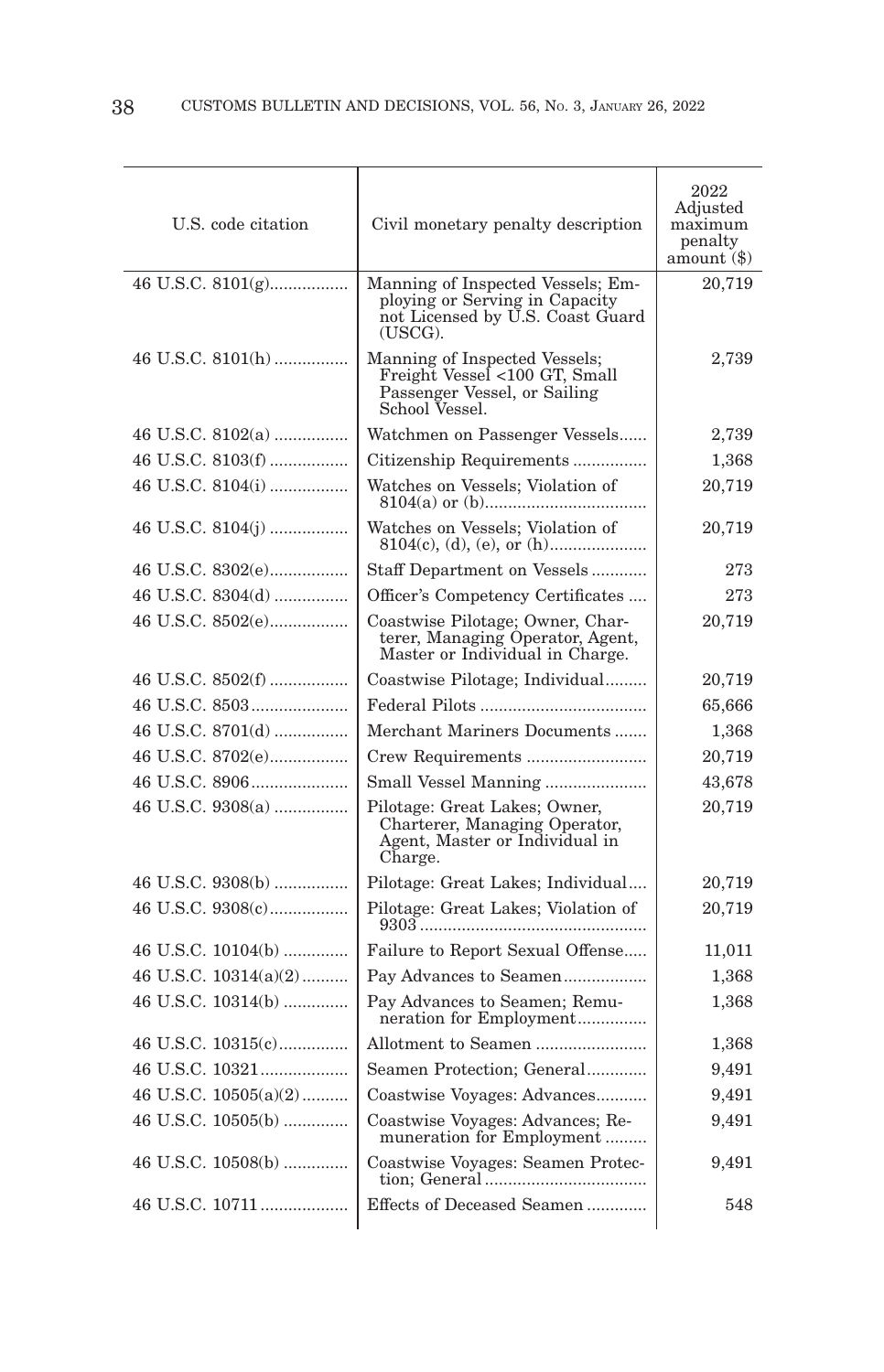| U.S. code citation         | Civil monetary penalty description                                                              | 2022<br>Adjusted<br>maximum<br>penalty<br>amount (\$) |
|----------------------------|-------------------------------------------------------------------------------------------------|-------------------------------------------------------|
| 46 U.S.C. $10902(a)(2)$    | Complaints of Unfitness                                                                         | 1,368                                                 |
| 46 U.S.C. 10903(d)         | Proceedings on Examination of Ves-                                                              | 273                                                   |
| 46 U.S.C. 10907(b)         | Permission to Make Complaint                                                                    | 1,368                                                 |
| 46 U.S.C. 11101(f)         | Accommodations for Seamen                                                                       | 1,368                                                 |
| 46 U.S.C. 11102(b)         | Medicine Chests on Vessels                                                                      | 1,368                                                 |
| 46 U.S.C. 11104(b)         |                                                                                                 | 273                                                   |
| 46 U.S.C. 11105(c)         |                                                                                                 | 1,368                                                 |
| 46 U.S.C. 11303(a)         | Log Books; Master Failing to Main-                                                              | 548                                                   |
| 46 U.S.C. 11303(b)         | Log Books; Master Failing to Make                                                               | 548                                                   |
| 46 U.S.C. 11303(c)         |                                                                                                 | 411                                                   |
|                            | Carrying of Sheath Knives                                                                       | 137                                                   |
| 46 U.S.C. $12151(a)(1)$    | Vessel Documentation                                                                            | 17,935                                                |
| 46 U.S.C. 12151(a)(2)      | Documentation of Vessels-Related<br>to activities involving mobile off-<br>shore drilling units | 29,893                                                |
| 46 U.S.C. 12151(c)         | Vessel Documentation; Fishery En-                                                               | 137,060                                               |
| 46 U.S.C. 12309(a)         | Numbering of Undocumented<br>Vessels—Willful violation                                          | 13,693                                                |
| 46 U.S.C. 12309(b)         | Numbering of Undocumented Ves-                                                                  | 2,739                                                 |
| 46 U.S.C. 12507(b)         | Vessel Identification System                                                                    | 23,011                                                |
| 46 U.S.C. 14701            | Measurement of Vessels                                                                          | 50,154                                                |
| 46 U.S.C. 14702            | Measurement; False Statements                                                                   | 50,154                                                |
| 46 U.S.C. 31309            | Commercial Instruments and Mari-                                                                | 23,011                                                |
| 46 U.S.C. $31330(a)(2)$    | Commercial Instruments and Mari-<br>time Liens; Mortgagor                                       | 23,011                                                |
| 46 U.S.C. $31330(b)(2)$    | Commercial Instruments and Mari-<br>time Liens; Violation of 31329                              | 57,527                                                |
| 46 U.S.C. 70036(a)         | Ports and Waterways Safety Regula-                                                              | 103,050                                               |
| 46 U.S.C. $70041(d)(1)(B)$ | Vessel Navigation: Regattas or Ma-<br>rine Parades; Unlicensed Person                           | 10,360                                                |
| 46 U.S.C. $70041(d)(1)(C)$ | Vessel Navigation: Regattas or Ma-<br>rine Parades; Owner Onboard Ves-                          | 10,360                                                |
| 46 U.S.C. $70041(d)(1)(D)$ | Vessel Navigation: Regattas or Ma-<br>rine Parades; Other Persons                               | 5,179                                                 |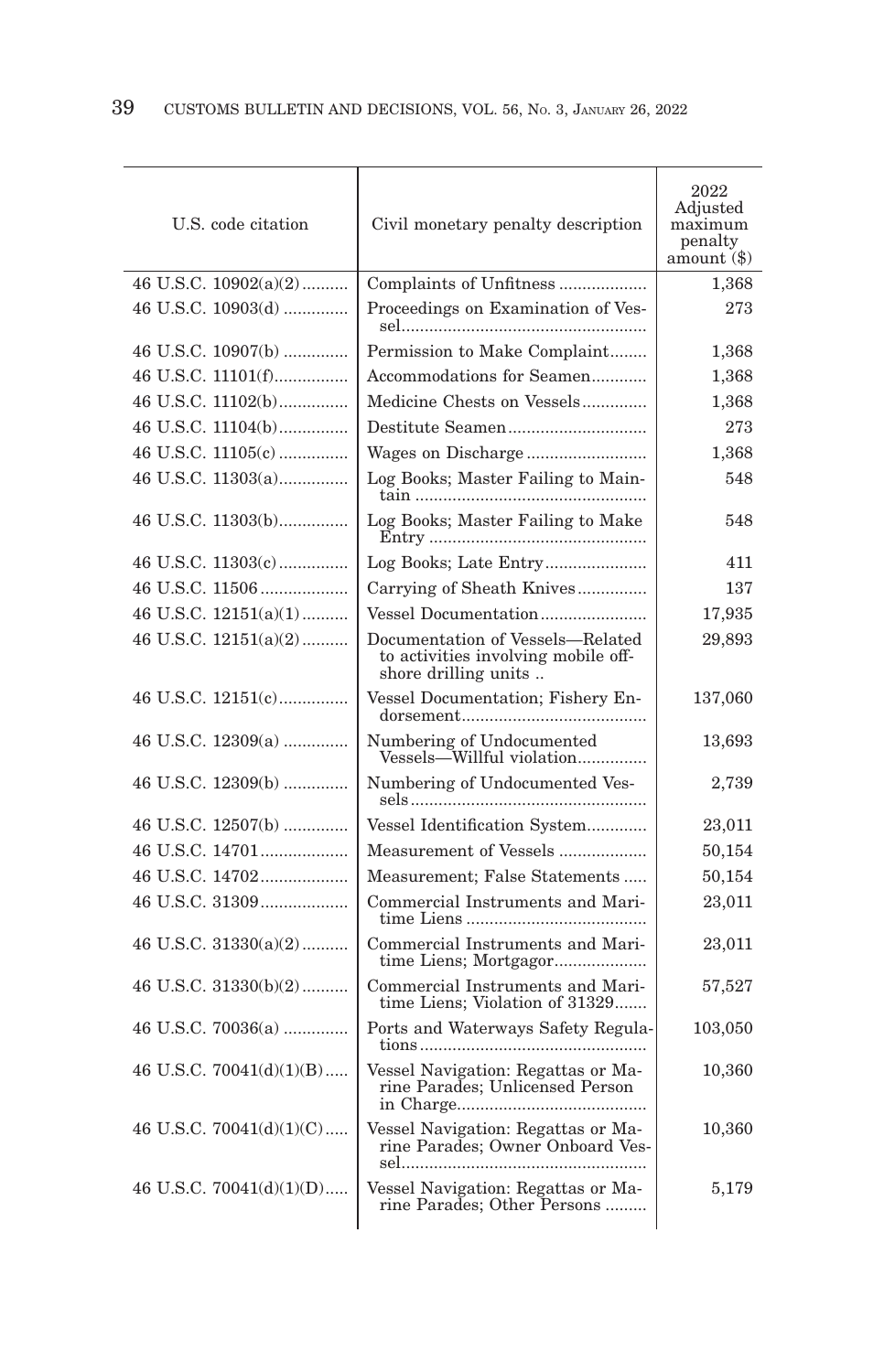| U.S. code citation     | Civil monetary penalty description                                                                                                      | 2022<br>Adjusted<br>maximum<br>penalty<br>amount $(\$)$ |
|------------------------|-----------------------------------------------------------------------------------------------------------------------------------------|---------------------------------------------------------|
| 46 U.S.C. 70119(a)     |                                                                                                                                         | 38,139                                                  |
| 46 U.S.C. 70119(b)     | Port Security—Continuing Viola-                                                                                                         | 68,529                                                  |
|                        | Maritime Drug Law Enforcement;                                                                                                          | 6,323                                                   |
| 49 U.S.C. $5123(a)(1)$ | Hazardous Materials: Related to<br>Vessels—Maximum Penalty                                                                              | 89,678                                                  |
| 49 U.S.C. $5123(a)(2)$ | Hazardous Materials: Related to<br>Vessels—Penalty from Fatalities,<br>Serious Injuries/Illness or Sub-<br>stantial Damage to Property. | 209,249                                                 |
| 49 U.S.C. $5123(a)(3)$ | Hazardous Materials: Related to                                                                                                         | 540                                                     |

<sup>1</sup> Enacted under the Tariff Act of 1930 exempt from inflation adjustments.

# **Title 49—Transportation**

# **PART 1503—INVESTIGATIVE AND ENFORCEMENT PROCEDURES**

■ 15. The authority citation for part 1503 continues to read as follows:

**Authority:** 6 U.S.C. 1142; 18 U.S.C. 6002; 28 U.S.C. 2461 (note); 49 U.S.C. 114, 20109, 31105, 40113–40114, 40119, 44901–44907, 46101–46107, 46109–46110, 46301, 46305, 46311, 46313–46314; Pub. L. 104–134, as amended by Pub. L. 114–74.

**■ 16.** In § 1503.401, revise paragraphs (b)(1) and (2) and (c)(1), (2), and (3) to read as follows:

### **§ 1503.401 Maximum penalty amounts.**

\*\*\*\* \*

(b) \* \* \*

(1) For violations that occurred on or before November 2, 2015, \$10,000 per violation, up to a total of \$50,000 per civil penalty action, in the case of an individual or small business concern (''small business concern'' as defined in section 3 of the Small Business Act (15 U.S.C. 632)). For violations that occurred after November 2, 2015, \$12,794 per violation, up to a total of \$63,973 per civil penalty action, in the case of an individual or small business concern; and

(2) For violations that occurred on or before November 2, 2015, \$10,000 per violation, up to a total of \$400,000 per civil penalty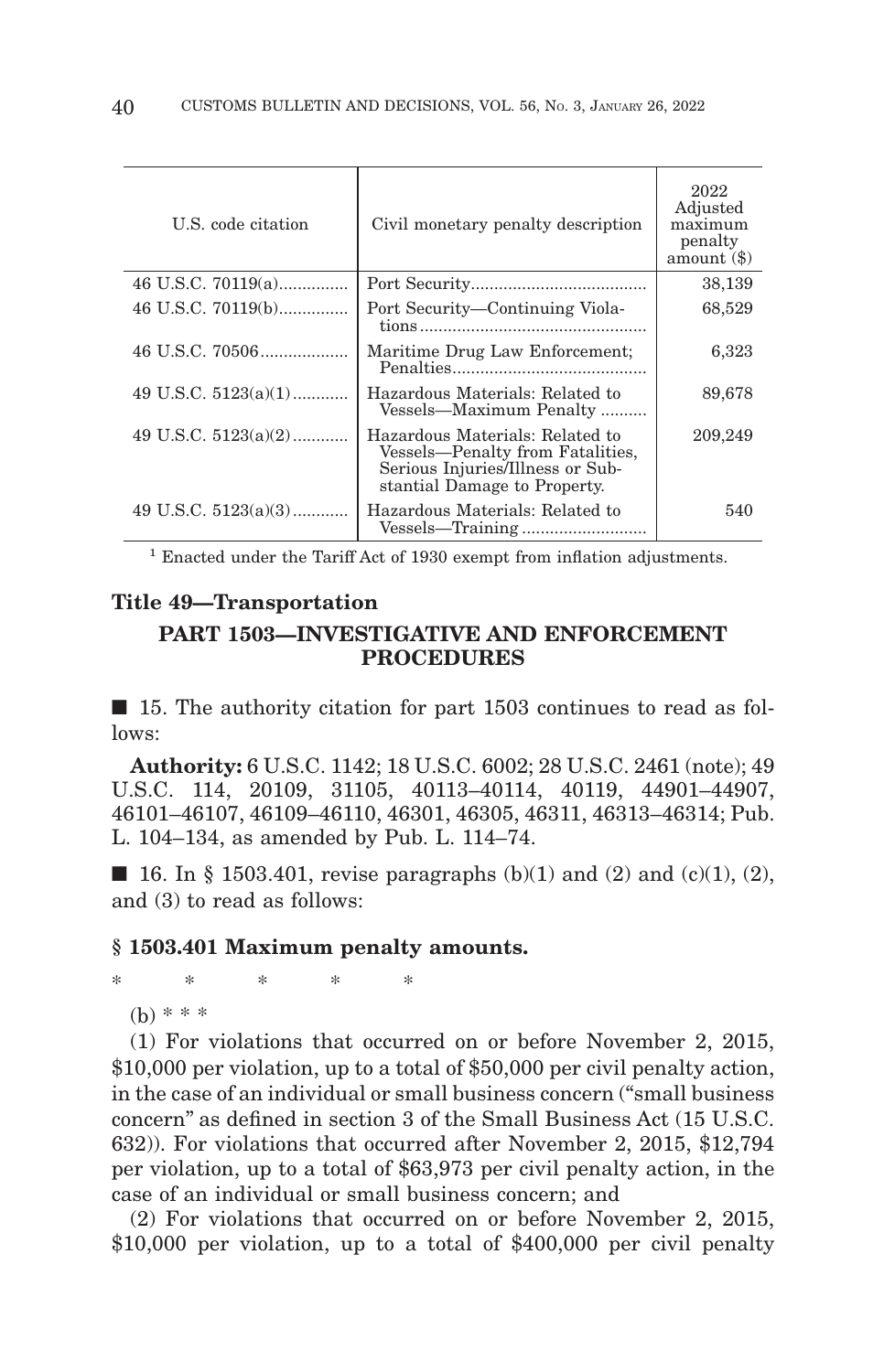action, in the case of any other person. For violations that occurred after November 2, 2015, \$12,794 per violation, up to a total of \$511,780 per civil penalty action, in the case of any other person.  $(c) * * *$ 

(1) For violations that occurred on or before November 2, 2015, \$10,000 per violation, up to a total of \$50,000 per civil penalty action, in the case of an individual or small business concern (''small business concern'' as defined in section 3 of the Small Business Act (15 U.S.C. 632)). For violations that occurred after November 2, 2015, \$14,950 per violation, up to a total of \$74,754 per civil penalty action, in the case of an individual (except an airman serving as an airman), or a small business concern.

(2) For violations that occurred on or before November 2, 2015, \$10,000 per violation, up to a total of \$400,000 per civil penalty action, in the case of any other person (except an airman serving as an airman) not operating an aircraft for the transportation of passengers or property for compensation. For violations that occurred after November 2, 2015, \$14,950 per violation, up to a total of \$598,026 per civil penalty action, in the case of any other person (except an airman serving as an airman) not operating an aircraft for the transportation of passengers or property for compensation.

(3) For violations that occurred on or before November 2, 2015, \$25,000 per violation, up to a total of \$400,000 per civil penalty action, in the case of a person operating an aircraft for the transportation of passengers or property for compensation (except an individual serving as an airman). For violations that occurred after November 2, 2015, \$37,377 per violation, up to a total of \$598,026 per civil penalty action, in the case of a person (except an individual serving as an airman) operating an aircraft for the transportation of passengers or property for compensation.

JONATHAN E. MEYER, *General Counsel, U.S. Department of Homeland Security.* Compensation:<br>
Jonar<br> *Gen.*<br>
J.S. Departmer<br>
Register, January<br> **EMPOPES AT** 

[Published in the Federal Register, January 11, 2022 (85 FR 01317)]

# **ARGENTINA BEEF IMPORTS APPROVED FOR THE ELECTRONIC CERTIFICATION SYSTEM (eCERT)**

**AGENCY:** U.S. Customs and Border Protection, Department of Homeland Security.

**ACTION:** General notice.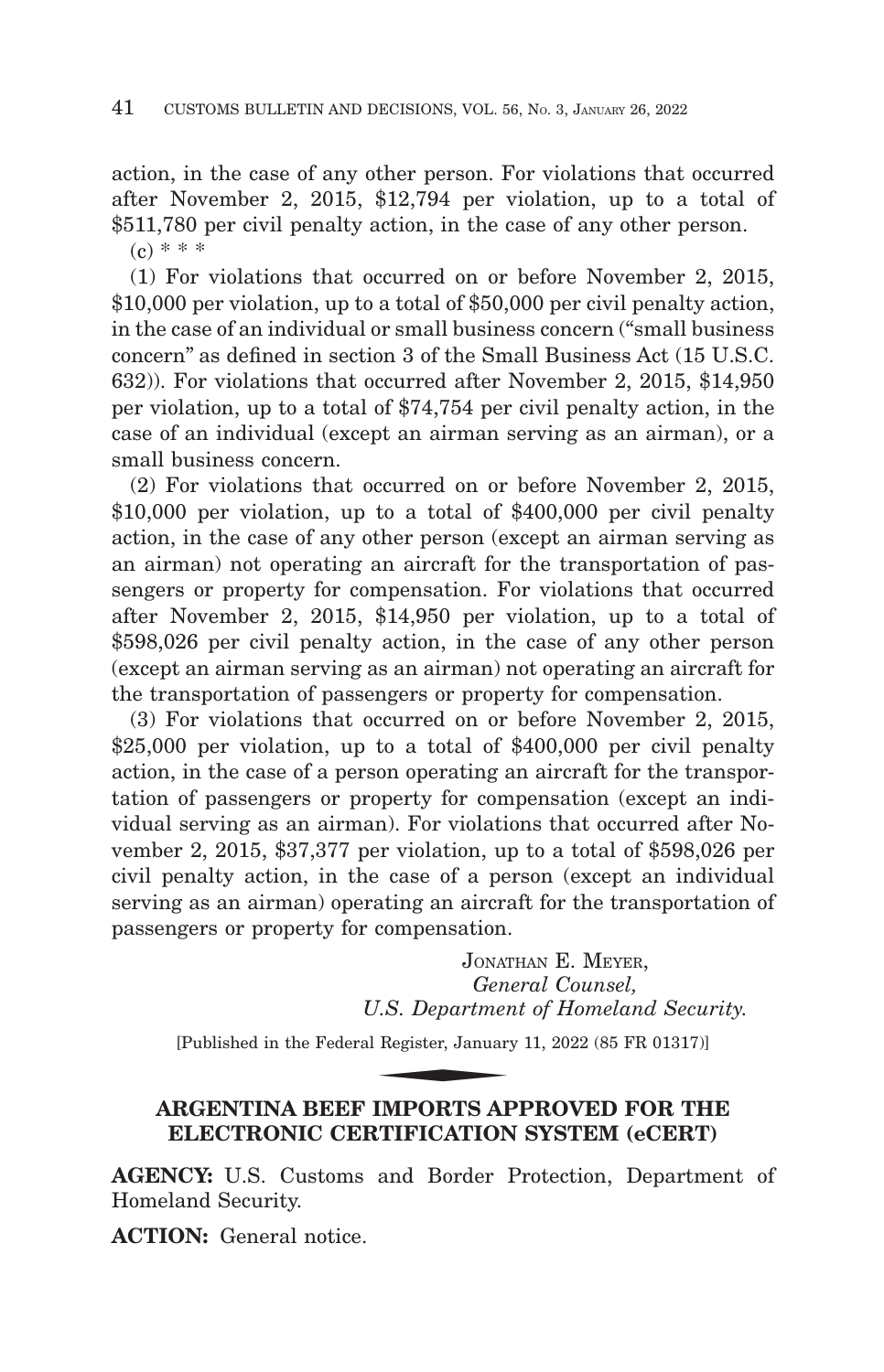**SUMMARY:** This document announces that the export certification requirement for certain imports of beef from the Argentine Republic (Argentina) subject to a tariff-rate quota will be accomplished through the Electronic Certification System (eCERT). All imports of beef from Argentina that are subject to the tariff-rate quota must have a valid export certificate with a corresponding eCERT transmission at the time of entry, or withdrawal from warehouse, for consumption. The United States Government (USG) has approved the request from Argentina to transition, from the way the USG currently receives export certificates from Argentina, to eCERT as the method of transmission. The transition to eCERT will not change the tariff-rate quota filing process or requirements. Importers will continue to provide the export certificate numbers from Argentina in the same manner as when currently filing entry summaries with U.S. Customs and Border Protection. The format of the export certificate numbers will remain the same for the corresponding eCERT transmissions.

**DATES:** The use of the eCERT process for certain Argentinian beef importations subject to a tariff-rate quota will be effective for beef entered, or withdrawn from a warehouse, for consumption on or after January 18, 2022.

**FOR FURTHER INFORMATION CONTACT:** Julia Peterson, Chief, Quota and Agriculture Branch, Trade Policy and Programs, Office of Trade, (202) 384–8905, or *HQQUOTA@cbp.dhs.gov.*

# **SUPPLEMENTARY INFORMATION:**

## **Background**

There is an existing tariff-rate quota on certain beef from the Argentine Republic (Argentina) pursuant to Additional U.S. Note 3 of chapter 2 of the Harmonized Tariff Schedule of the United States (HTSUS). The tariff-rate quota for beef from Argentina was established by section 6 of the Presidential Proclamation No. 6763 (December 23, 1994), as a result of the Uruguay Round Agreements, approved by Congress in section 101 of the Uruguay Round Agreements Act (19 U.S.C. 3511(a), Pub. L. 103–465, 108 stat. 4814). Tariffrate quotas permit a specified quantity of merchandise to be entered or withdrawn for consumption at a reduced duty rate during a specified period. Furthermore, section 2012.3 of title 15 of the Code of Federal Regulations (CFR) states that beef may only be entered as a product of an eligible country for a tariff-rate quota if the importer makes a declaration to U.S. Customs and Border Protection (CBP) that a valid export certificate is in effect with respect to the beef. In addition, the CBP regulations, at 19 CFR 132.15, set forth provisions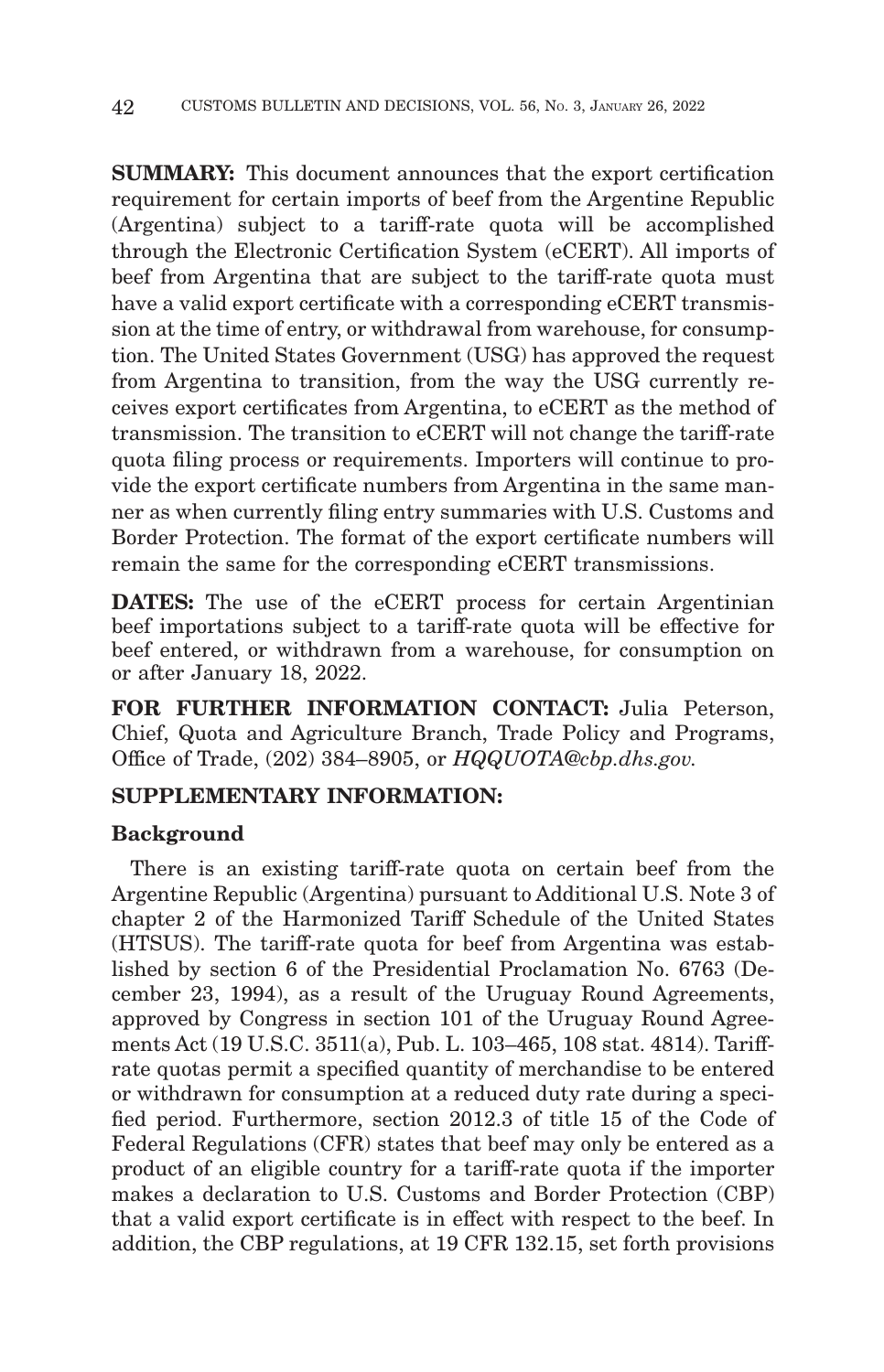relating to the requirement that an importer must possess a valid export certificate at the time of entry, or withdrawal from warehouse, for consumption, to claim the in-quota tariff rate of duty on entries of beef subject to the tariff-rate quota.

The Electronic Certification System (eCERT) is a system developed by CBP that uses electronic data transmissions of information normally associated with a required export document, such as a license or certificate, to facilitate the administration of quotas and ensure that the proper restraint levels are charged without being exceeded. Argentina currently submits export certificates to CBP via email, and in the administration of the quota, CBP validates these certificates with the certificate numbers provided by importers on their entry summaries. Argentina requested to participate in the eCERT process to comply with the United States' tariff-rate quota for beef exported from Argentina for importation into the United States. CBP has coordinated with Argentina to implement the eCERT process, and now Argentina is ready to participate in this process by transmitting its export certificates to CBP via eCERT.

Foreign countries participating in eCERT transmit information via a global network service provider, which allows connectivity to CBP's automated electronic system for commercial trade processing, the Automated Commercial Environment (ACE). Specific data elements are transmitted to CBP by the importer of record (or an authorized customs broker) when filing an entry summary with CBP, and those data elements must match eCERT data from the foreign country before an importer may claim any applicable in-quota tariff rate of duty. An importer may claim an in-quota tariff rate when merchandise is entered, or withdrawn from warehouse, for consumption, only if the information transmitted by the importer matches the information transmitted by the foreign government. If there is no transmission by the foreign government upon entry, an importer must claim the higher over-quota tariff rate.<sup>1</sup> An importer may subsequently claim the in-quota tariff rate under certain limited conditions.<sup>2</sup>

<sup>1</sup> If there is no associated foreign government eCERT transmission available upon entry of the merchandise, an importer may enter the merchandise for consumption subject to the over-quota tariff rate or opt not to enter the merchandise for consumption at that time (*e.g*., transfer the merchandise to a customs bonded warehouse or foreign trade zone or export or destroy the merchandise).

 $2$  If an importer enters the merchandise for consumption subject to the over-quota tariff rate and the associated foreign government eCERT transmission becomes available afterwards, an importer may claim the in-quota rate of duty by filing a post summary correction (before liquidation) or a protest under 19 CFR part 174 (after liquidation). In either event, the in-quota rate of duty is allowable only if there are still quota amounts available within the original quota period.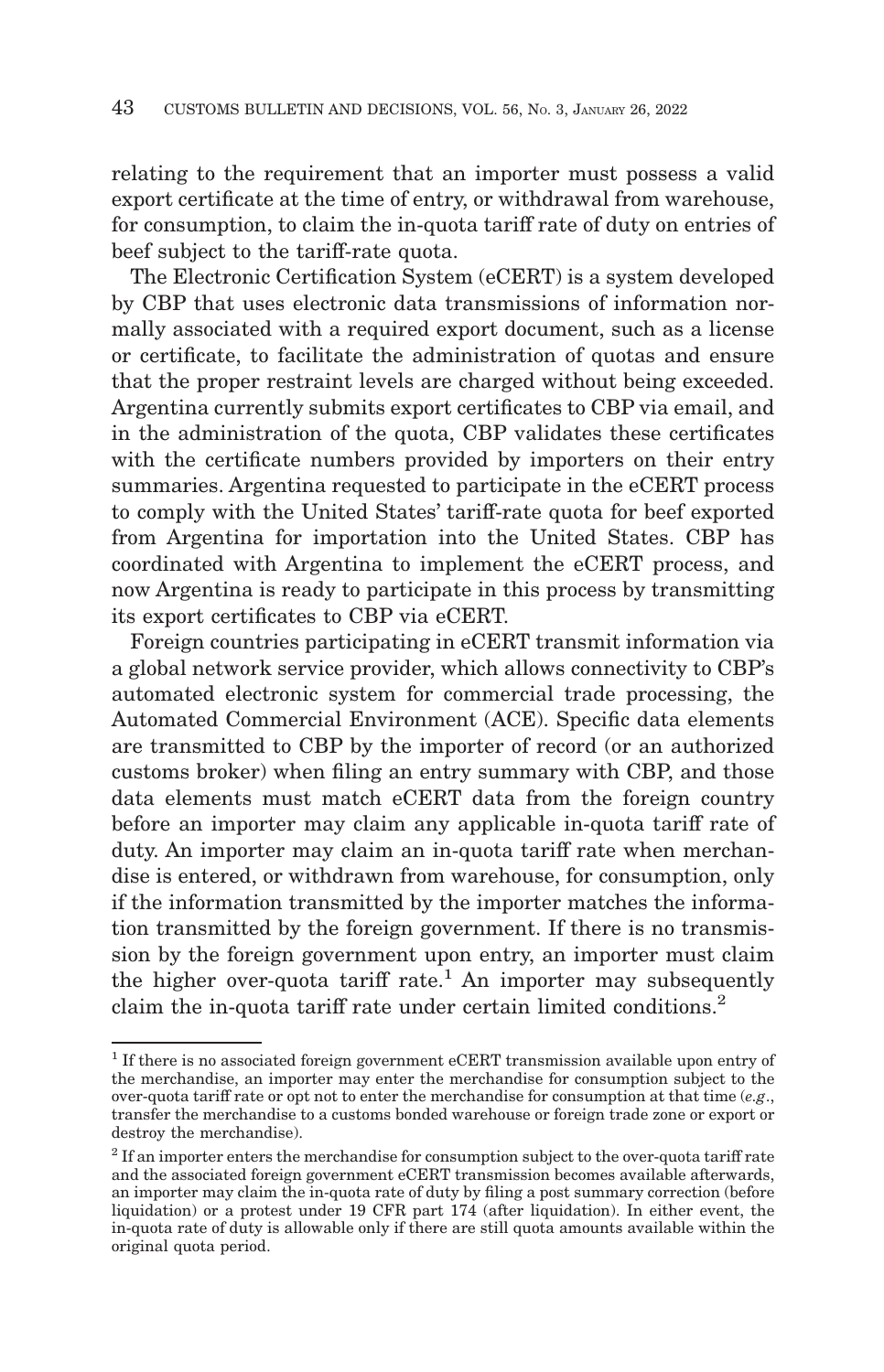This document announces that Argentina will be implementing the eCERT process for transmitting export certificates for beef entries subject to the tariff-rate quota. Imported merchandise that is entered, or withdrawn from warehouse, for consumption on or after January 18, 2022, must match the eCERT transmission of an export certificate from Argentina in order for an importer to claim the in-quota tariff rate. The transition to eCERT will not change the tariff-rate quota filing process or requirements. Importers will continue to provide the export certificate numbers from Argentina in the same manner as when currently filing entry summaries with CBP. The format of the export certificate numbers will not change as a result of the transition to eCERT. CBP will reject entry summaries that claim an in-quota tariff rate when filed without a valid export certificate in eCERT. Dated: January 7, 2022.

ANNMARIE R. HIGHSMITH, *Executive Assistant Commissioner, Office of Trade.* ANNMAI<br>Executive As.<br>Officers<br>Register, January<br>E **IMPOPTS** 

[Published in the Federal Register, January 13, 2022 (85 FR 02172)]

# **NEW ZEALAND BEEF IMPORTS APPROVED FOR THE ELECTRONIC CERTIFICATION SYSTEM**

**AGENCY:** U.S. Customs and Border Protection, Department of Homeland Security.

**ACTION:** General notice.

**SUMMARY:** This document announces that the export certification requirement for certain imports of beef from New Zealand subject to a tariff-rate quota will be accomplished through the Electronic Certification System (eCERT). All imports of beef from New Zealand that are subject to the tariff-rate quota must have a valid export certificate with a corresponding eCERT transmission at the time of entry, or withdrawal from warehouse, for consumption. The United States Government (USG) has approved the request from New Zealand to transition to eCERT as the method of transmission. The transition to eCERT will not change the tariff-rate quota filing process or requirements. Importers will continue to provide the export certificate numbers from New Zealand in the same manner as when currently filing entry summaries with U.S. Customs and Border Protection. The format of the export certificate numbers will remain the same for the corresponding eCERT transmissions.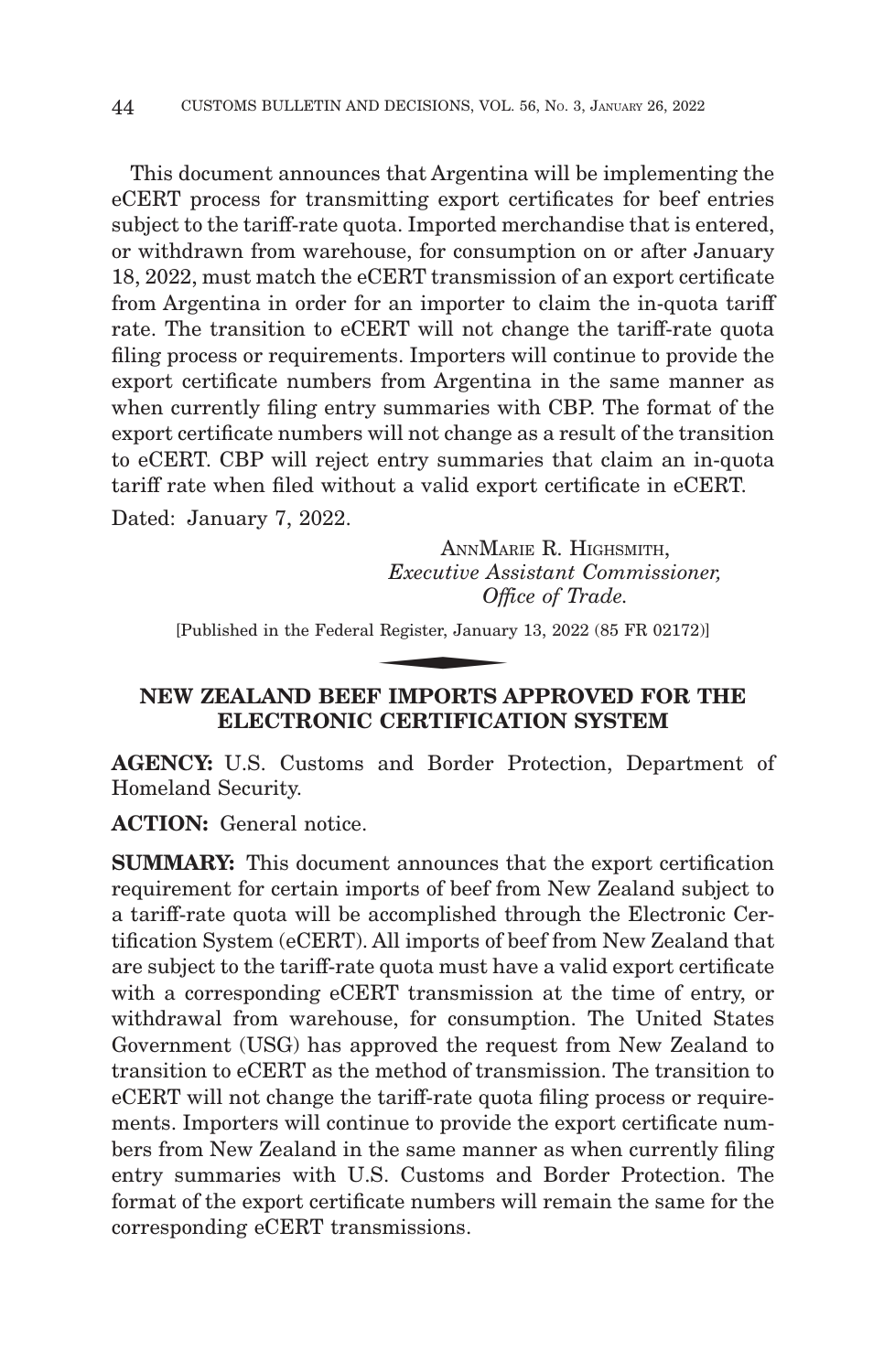**DATES:** The use of the eCERT process for certain New Zealand beef importations subject to a tariff-rate quota will be effective for beef entered, or withdrawn from a warehouse, for consumption on or after January 18, 2022.

**FOR FURTHER INFORMATION CONTACT:** Julia Peterson, Chief, Quota and Agriculture Branch, Trade Policy and Programs, Office of Trade, (202) 384–8905, or *HQQUOTA@cbp.dhs.gov.*

# **SUPPLEMENTARY INFORMATION:**

## **Background**

There is an existing tariff-rate quota on certain beef from New Zealand pursuant to Additional U.S. Note 3 of Chapter 2 of the Harmonized Tariff Schedule of the United States (HTSUS). The tariff-rate quota for beef from New Zealand was established by section 6 of the Presidential Proclamation No. 6763 (December 23, 1994), as a result of the Uruguay Round Agreements, approved by Congress in section 101 of the Uruguay Round Agreements Act (19 U.S.C. 3511(a), Pub. L. 103–465, 108 Stat. 4814). Tariff-rate quotas permit a specified quantity of merchandise to be entered or withdrawn for consumption at a reduced duty rate during a specified period. Furthermore, section 2012.3 of title 15 of the Code of Federal Regulations (CFR) states that beef may only be entered as a product of an eligible country for a tariff-rate quota if the importer makes a declaration to U.S. Customs and Border Protection (CBP) that a valid export certificate is in effect with respect to the beef. In addition, the CBP regulations, at 19 CFR 132.15, set forth provisions relating to the requirement that an importer must possess a valid export certificate at the time of entry, or withdrawal from warehouse, for consumption, to claim the in-quota tariff rate of duty on entries of beef subject to the tariff-rate quota.

The Electronic Certification System (eCERT) is a system developed by CBP that uses electronic data transmissions of information normally associated with a required export document, such as a license or certificate, to facilitate the administration of quotas and ensure that the proper restraint levels are charged without being exceeded. New Zealand requested to participate in the eCERT process to comply with the United States' tariff-rate quota for beef exported from New Zealand for importation into the United States. CBP has coordinated with New Zealand to implement the eCERT process, and now New Zealand is ready to participate in this process by transmitting its export certificates to CBP via eCERT.

Foreign countries participating in eCERT transmit information via a global network service provider, which allows connectivity to CBP's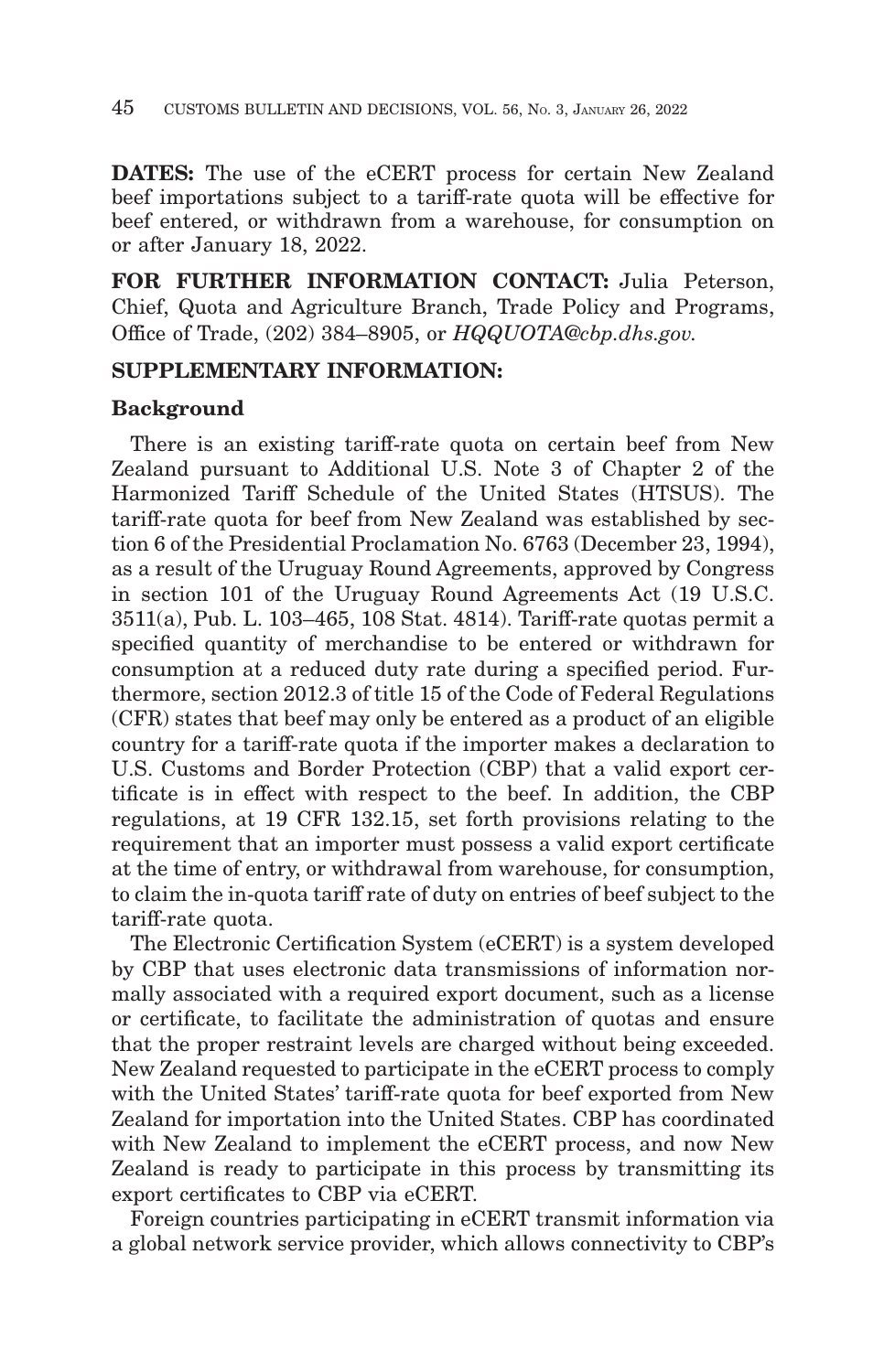automated electronic system for commercial trade processing, the Automated Commercial Environment (ACE). Specific data elements are transmitted to CBP by the importer of record (or an authorized customs broker) when filing an entry summary with CBP, and those data elements must match eCERT data from the foreign country before an importer may claim any applicable in-quota tariff rate of duty. An importer may claim an in-quota tariff rate when merchandise is entered, or withdrawn from warehouse, for consumption, only if the information transmitted by the importer matches the information transmitted by the foreign government. If there is no transmission by the foreign government upon entry, an importer must claim the higher over-quota tariff rate.<sup>1</sup> An importer may subsequently claim the in-quota tariff rate under certain limited conditions.2

This document announces that New Zealand will be implementing the eCERT process for transmitting export certificates for beef entries subject to the tariff-rate quota. Imported merchandise that is entered, or withdrawn from warehouse, for consumption on or after January 18, 2022, must match the eCERT transmission of an export certificate from New Zealand in order for an importer to claim the in-quota tariff rate. The transition to eCERT will not change the tariff-rate quota filing process or requirements. Importers will continue to provide the export certificate numbers from New Zealand in the same manner as when currently filing entry summaries with CBP. The format of the export certificate numbers will not change as a result of the transition to eCERT. CBP will reject entry summaries that claim an in-quota tariff rate when filed without a valid export certificate in eCERT. Dated: January 7, 2022.

> ANNMARIE R. HIGHSMITH, *Executive Assistant Commissioner, Office of Trade.*

[Published in the Federal Register, January 12, 2022 (85 FR 01771)]

<sup>1</sup> If there is no associated foreign government eCERT transmission available upon entry of the merchandise, an importer may enter the merchandise for consumption subject to the over-quota tariff rate or opt not to enter the merchandise for consumption at that time (*e.g.,* transfer the merchandise to a Customs bonded warehouse or foreign trade zone or export or destroy the merchandise).

 $2$  If an importer enters the merchandise for consumption subject to the over-quota tariff rate and the associated foreign government eCERT transmission becomes available afterwards, an importer may claim the in-quota rate of duty by filing a post summary correction (before liquidation) or a protest under 19 CFR part 174 (after liquidation). In either event, the in-quota rate of duty is allowable only if there are still quota amounts available within the original quota period.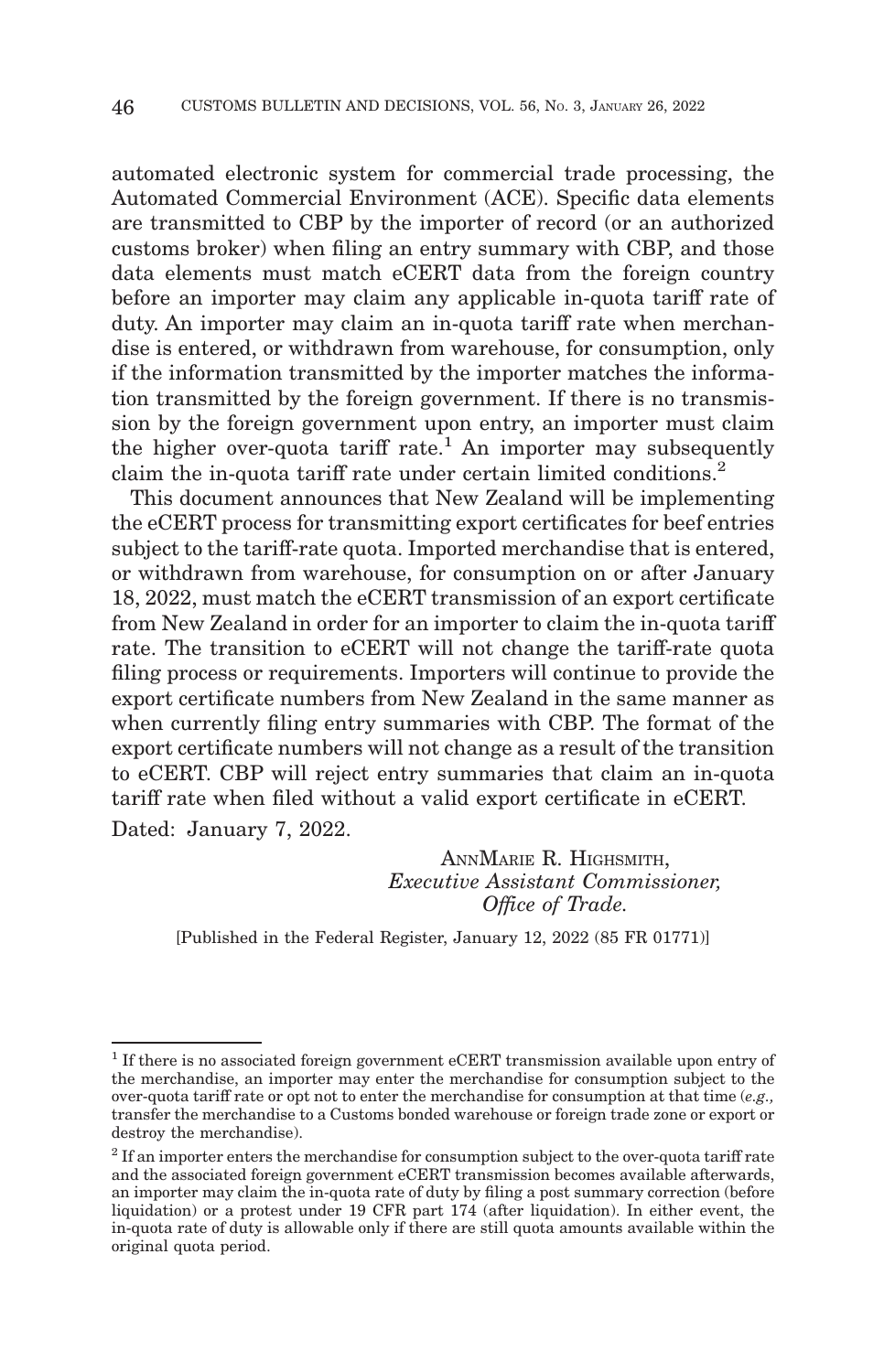# **19 CFR PART 177**

# **REVOCATION OF TWO RULING LETTERS AND REVOCATION OF TREATMENT RELATING TO THE TARIFF CLASSIFICATION OF CERTAIN FOOTWEAR**

**AGENCY:** U.S. Customs and Border Protection, Department of Homeland Security.

**ACTION:** Notice of revocation of two ruling letters, and of revocation of treatment relating to the tariff classification of certain footwear.

**SUMMARY:** Pursuant to section 625(c), Tariff Act of 1930 (19) U.S.C. § 1625(c)), as amended by section 623 of title VI (Customs Modernization) of the North American Free Trade Agreement Implementation Act (Pub. L. 103–182, 107 Stat. 2057), this notice advises interested parties that U.S. Customs and Border Protection ("CBP") is revoking two ruling letters concerning tariff classification of certain footwear under the Harmonized Tariff Schedule of the United States ("HTSUS"). Similarly, CBP is revoking any treatment previously accorded by CBP to substantially identical transactions. Notice of the proposed action was published in the *Customs Bulletin*, Vol. 53, No. 37, on October 16, 2019. Five comments were received in response to that notice.

**EFFECTIVE DATE:** This action is effective for merchandise entered or withdrawn from warehouse for consumption on or after March 27, 2022.

**FOR FURTHER INFORMATION CONTACT:** Tatiana Salnik Matherne, Food, Textiles and Marking Branch, Regulations and Rulings, Office of Trade, at (202) 325–0351.

# **SUPPLEMENTARY INFORMATION:**

## **BACKGROUND**

Current customs law includes two key concepts: informed compliance and shared responsibility. Accordingly, the law imposes an obligation on CBP to provide the public with information concerning the trade community's responsibilities and rights under the customs and related laws. In addition, both the public and CBP share responsibility in carrying out import requirements. For example, under section 484 of the Tariff Act of 1930, as amended (19 U.S.C. § 1484), the importer of record is responsible for using reasonable care to enter, classify and value imported merchandise, and to provide any other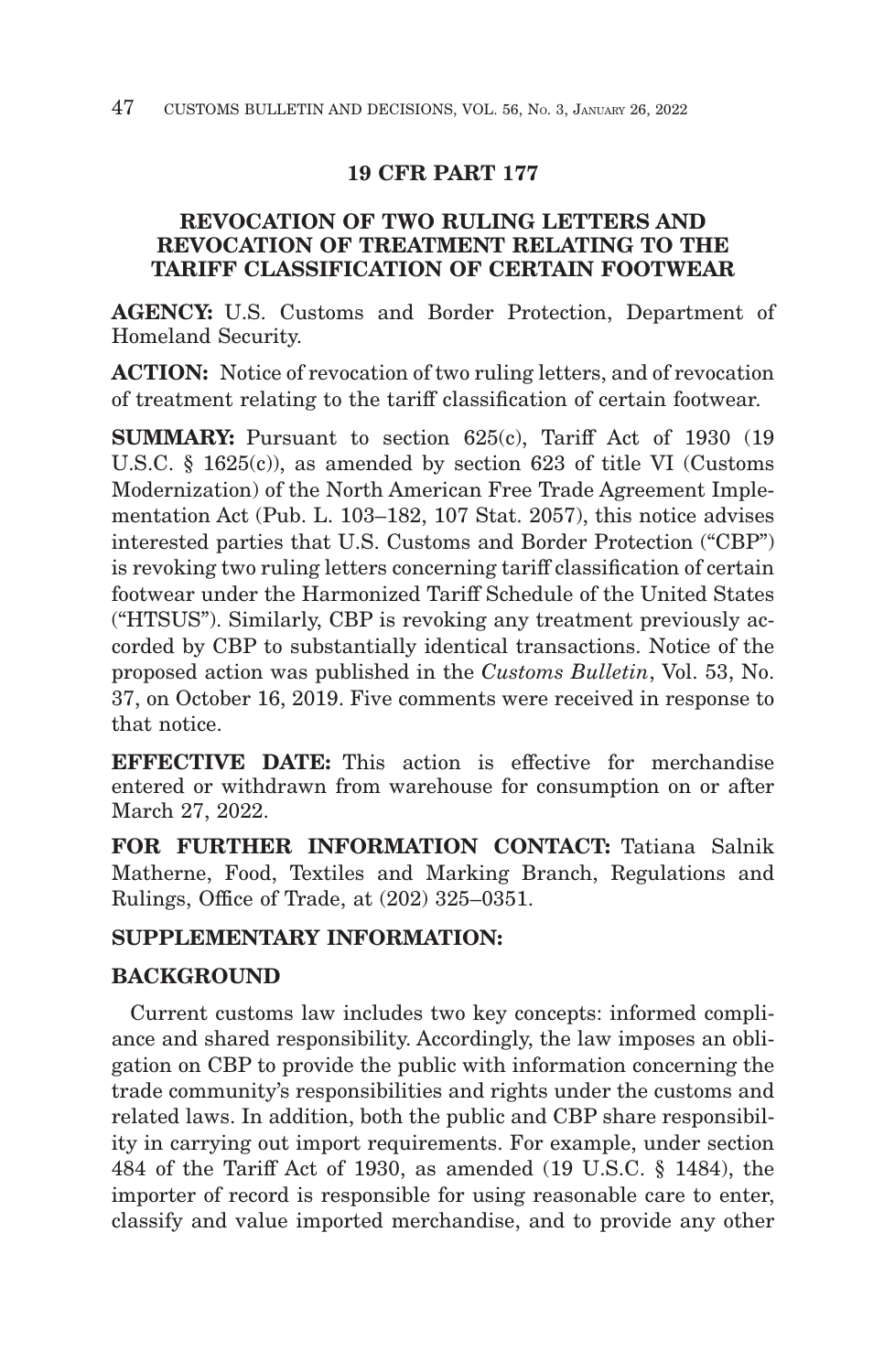information necessary to enable CBP to properly assess duties, collect accurate statistics, and determine whether any other applicable legal requirement is met.

Pursuant to 19 U.S.C. § 1625(c)(1), a notice was published in the *Customs Bulletin*, Vol. 53, No. 37, on October 16, 2019, proposing to revoke two ruling letters pertaining to the tariff classification of certain footwear. Any party who has received an interpretive ruling or decision (i.e., a ruling letter, internal advice memorandum or decision, or protest review decision) on the merchandise subject to this notice should have advised CBP during the comment period.

Similarly, pursuant to 19 U.S.C.  $\S$  1625(c)(2), CBP is revoking any treatment previously accorded by CBP to substantially identical transactions. Any person involved in substantially identical transactions should have advised CBP during the comment period. An importer's failure to advise CBP of substantially identical transactions or of a specific ruling not identified in this notice may raise issues of reasonable care on the part of the importer or its agents for importations of merchandise subsequent to the effective date of this notice.

In New York Ruling Letter ("NY") N285583, dated June 6, 2017, and NY N299433, dated August 23, 2018, CBP classified certain footwear in heading 6404, HTSUS, specifically in subheading 6404.19.90, HTSUS, which provides for "Footwear with outer soles of rubber, plastics, leather or composition leather and uppers of textile materials: Footwear with outer soles of rubber or plastics: Other: Other: Valued over \$12/pair." CBP has reviewed NY N285583 and NY N299433, and has determined these ruling letters to be in error. It is now CBP's position that the footwear at issue in these rulings is properly classified in subheading 6404.11.90, HTSUS, which provides for "Footwear with outer soles of rubber, plastics, leather or composition leather and uppers of textile materials: Footwear with outer soles of rubber or plastics: Sports footwear; tennis shoes, basketball shoes, gym shoes, training shoes and the like: Other: Valued over \$12/pair."

Pursuant to 19 U.S.C. § 1625(c)(1), CBP is revoking NY N285583 and NY N299433, and revoking or modifying any other ruling not specifically identified to reflect the analysis contained in Headquarters Ruling Letter ("HQ") H302976, set forth as an attachment to this notice. Additionally, pursuant to 19 U.S.C. § 1625(c)(2), CBP is revoking any treatment previously accorded by CBP to substantially identical transactions.

In accordance with 19 U.S.C. § 1625(c), this ruling will become effective 60 days after publication in the *Customs Bulletin*.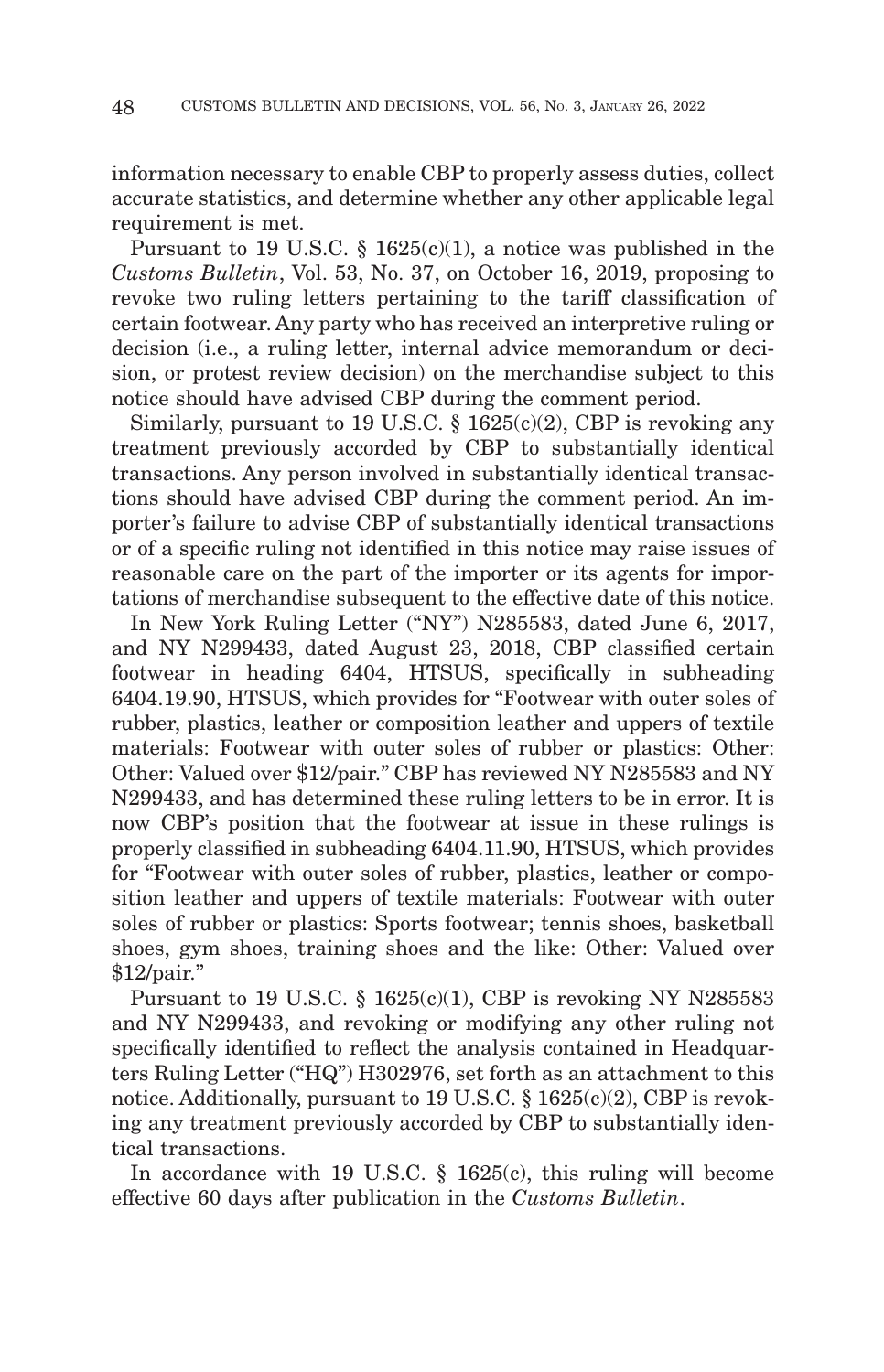49 CUSTOMS BULLETIN AND DECISIONS, VOL. 56, NO. 3, JANUARY 26, 2022

Dated:

*For*

CRAIG T. CLARK, *Director Commercial and Trade Facilitation Division*

*Attachment*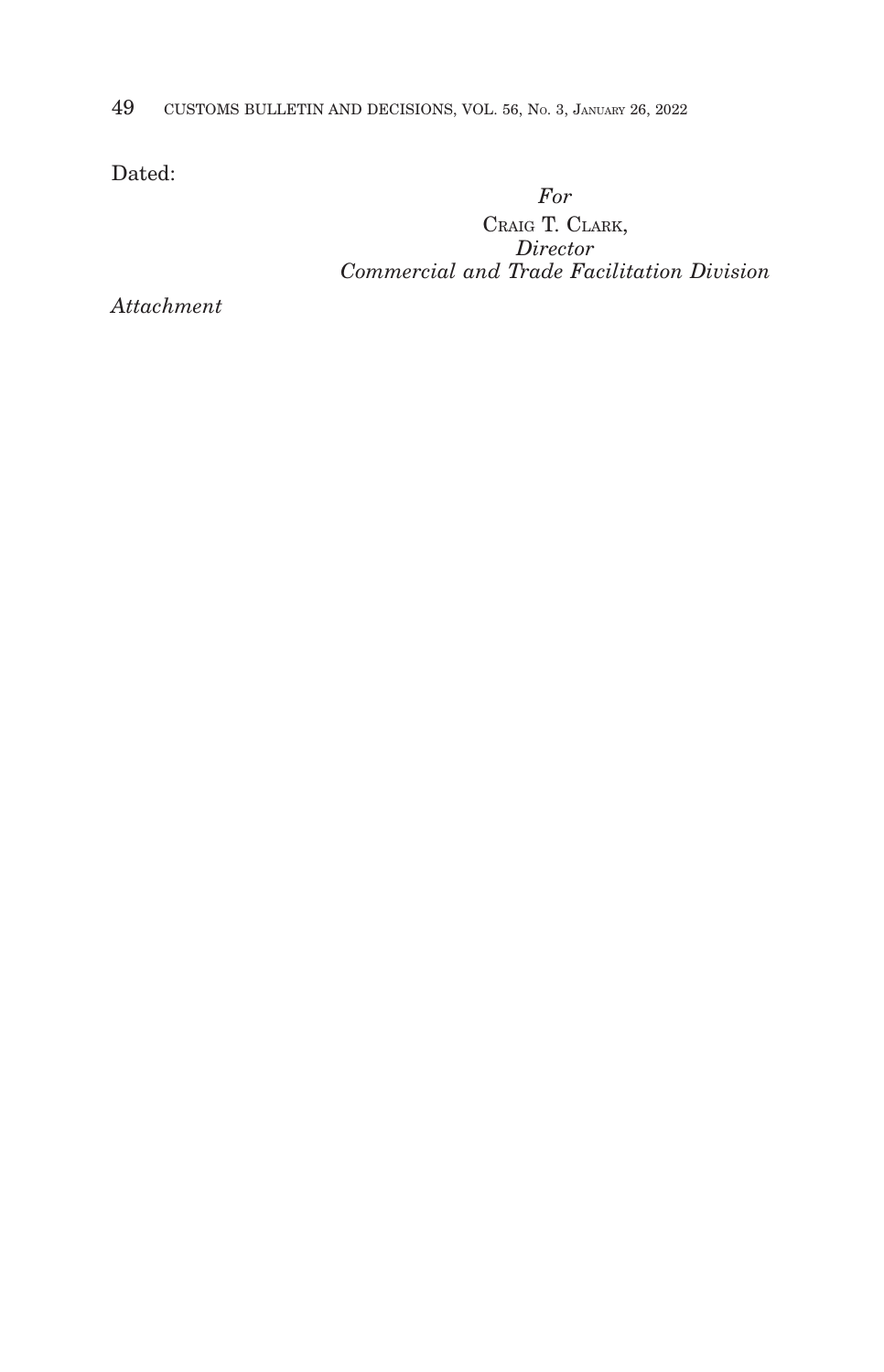HQ H302976

January 11, 2022 OT:RR:CTF:FTM H302976 TSM CATEGORY: Classification TARIFF NO.: 6404.11.90

MR. GREGORY WATTS SKECHERS USA, INC. *255 S. SEPULVEDA BLVD. MANHATTAN BEACH, CA 90266*

RE: Revocation of NY N285583 and NY N299433; The tariff classification of footwear from China.

DEAR MR. WATTS:

This is in reference to New York Ruling Letter ("NY") N285583, dated June 6, 2017, concerning the tariff classification of certain footwear. This is also in reference to NY N299433, dated August 23, 2018, also concerning the tariff classification of certain footwear. In those rulings, U.S. Customs and Border Protection ("CBP") classified the footwear at issue under subheading 6404.19.90, Harmonized Tariff Schedule of the United States ("HTSUS"), which provides for "Footwear with outer soles of rubber, plastics, leather or composition leather and uppers of textile materials: Footwear with outer soles of rubber or plastics: Other: Other: Valued over \$12/pair." Upon additional review, we have found this classification to be incorrect. For the reasons set forth below we hereby revoke NY N285583 and NY N299433.

Pursuant to section  $625(c)(1)$ , Tariff Act of 1930 (19 U.S.C. 1625 (c)(1)), as amended by section 623 of Title VI (Customs Modernization) of the North American Free Trade Agreement Implementation Act (Pub. L. 103–182, 107 Stat. 2057), a notice was published in the *Customs Bulletin*, Volume 53, No. 37, on October 16, 2019, proposing to revoke NY N285583 and NY N299433, and to revoke any treatment accorded to substantially identical transactions. Five comments opposing the proposed action were received on or before November 15, 2019.

#### **FACTS:**

NY N285583 describes the subject merchandise as follows:

Style 80523L is a girl's, closed-toe, closed-heel, below-the-ankle shoe. You provided the external surface area breakdown of the upper as 55.16 percent textile and 44.84 percent synthetic (rubber or plastics). The shoe has bungee type elastic laces that are threaded through four textile eyelets. It features a padded collar and a padded tongue with a sewn on textile overlay strip on the topside that extends up to form a pull-on tab containing the word Skechers. The shoe has a heel pull-on tab and a synthetic heel overlay with the word Skechers. Embroidered to the lateral side of the shoe is a butterfly and floral motif. It has a hook and loop strap closure at the top of the instep with a label that has the word Skechers. The outer sole is made from 90 percent rubber and 10 percent ethylene vinyl acetate (EVA). The shoe is lightweight with a flexible outer sole. The value is stated to be over \$12/pair.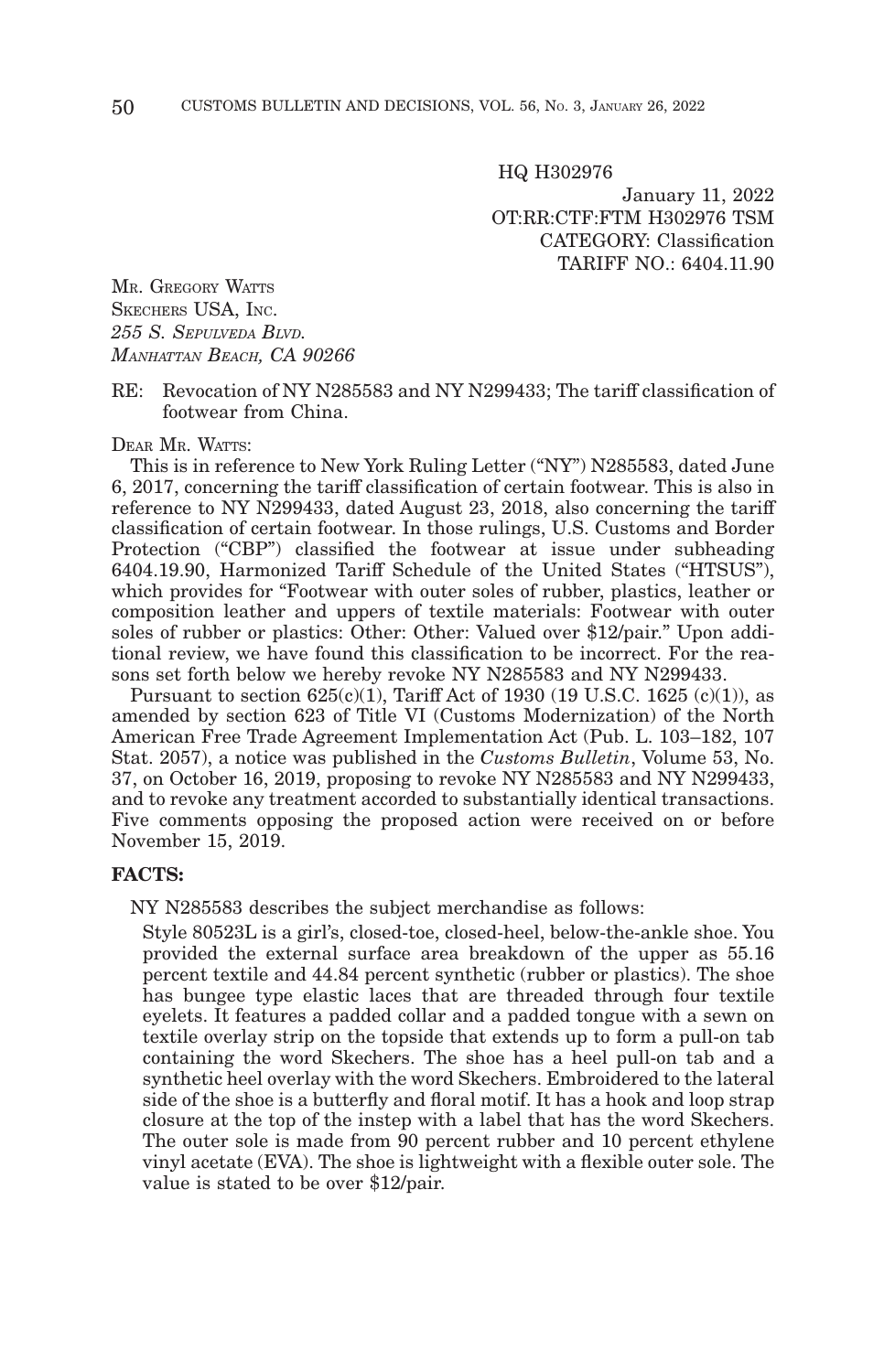

An image of footwear Style 80523L is displayed below:

NY N299433 describes the subject merchandise as follows:

GrandPro Tennis Sneaker Stock # W14150, is a woman's closed-toe, closed-heel, and below-the-ankle casual shoe. The upper is made from textile material and leather. The textile material upper is embroidered with gold metallic thread depicting foliage. It features a lace-up closure, a leather patch on the tongue, and a leather heel overlay with the brand name Cole Haan. The shoe has a rubber or plastics outer sole. It is not "protective" and does have a foxing or foxing-like band. The shoe is lightweight with a flexible outer sole.

An image of footwear Style # W14150 is displayed below:



### **ISSUE:**

What is the tariff classification of the footwear at issue?

# **LAW AND ANALYSIS:**

Classification under the HTSUS is made in accordance with the General Rules of Interpretation ("GRIs"). GRI 1 provides that the classification of goods shall be determined according to the terms of the headings of the tariff schedule and any relative section or chapter notes. In the event that the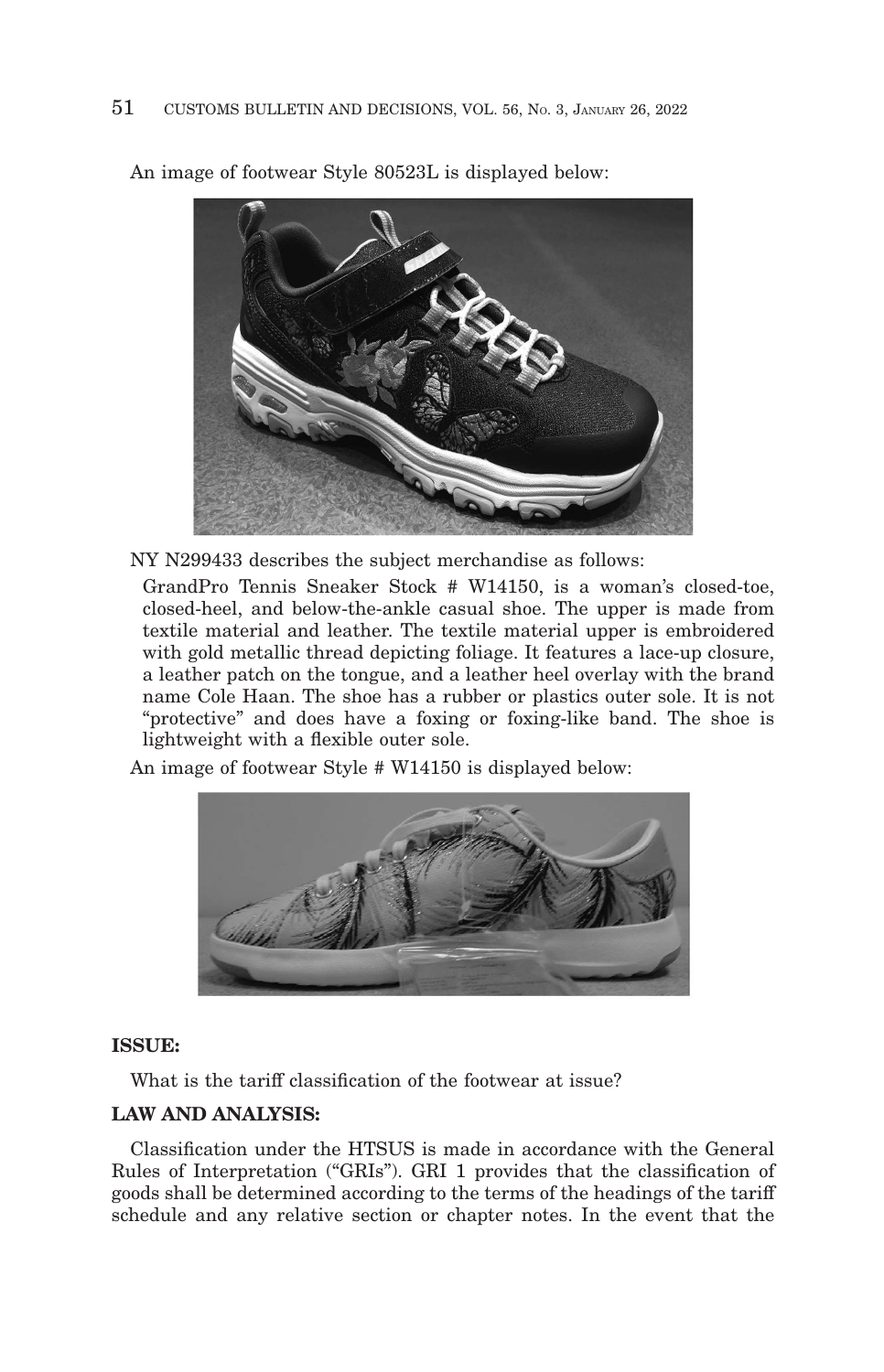goods cannot be classified solely on the basis of GRI 1, and if the headings and legal notes do not otherwise require, the remaining GRIs 2 through 6 may then be applied in order.

The HTSUS provisions under consideration are as follows:

| 6404       | Footwear with outer soles of rubber, plastics, leather or compo-<br>sition leather and uppers of textile materials: |
|------------|---------------------------------------------------------------------------------------------------------------------|
|            | Footwear with outer soles of rubber or plastics:                                                                    |
| 6404.11    | Sports footwear; tennis shoes, basketball shoes,<br>gym shoes, training shoes and the like:                         |
|            | Other:                                                                                                              |
| 6404.11.90 | Valued over \$12/pair                                                                                               |
|            | 冰<br>索<br>冰                                                                                                         |
| 6404.19    | Other:                                                                                                              |
|            | Other:                                                                                                              |
| 6404.19.90 | Valued over \$12/pair                                                                                               |
|            |                                                                                                                     |

Additional U.S. Note 2 to Chapter 64 provides as follows:

For the purposes of this chapter, the term "tennis shoes, basketball shoes, gym shoes, training shoes and the like" covers athletic footwear other than sports footwear (as defined in subheading note 1 above), whether or not principally used for such athletic games or purposes.<sup>1</sup>

\*\* \*

\*\* \*

"Footwear Definitions" T.D. 93–88, dated October 25, 1993, provides in relevant part:

"Athletic" footwear (sports footwear included in this context) includes:

- 1. Shoes usable only in the serious pursuit of a particular sport, which have or have provision for attachment of spikes, cleats, clips or the like.
- 2. Ski, wrestling & boxing boots; cycling shoes; and skating boots w/o skates attached.
- 3. Tennis shoes, basketball shoes, gym shoes (sneakers), training shoes (joggers) and the like whether or not principally used for such games or purposes.

It does not include:

1. Shoes that resemble sport shoes but clearly could not be used at all in that sporting activity. Examples include sneakers with a sequined or extensively embroidered uppers.

 $<sup>1</sup>$  Subheading Note 1 to Chapter 64 provides as follows:</sup>

For the purposes of subheadings 6402.12, 6402.19, 6403.12, 6403.19 and 6404.11, the expression "sports footwear" applies only to:

<sup>(</sup>a) Footwear which is designed for a sporting activity and has, or has provision for the attachment of spikes, sprigs, cleats, stops, clips, bars or the like;

<sup>(</sup>b) Skating boots, ski-boots and cross-country ski footwear, snowboard boots, wrestling boots, boxing boots and cycling shoes.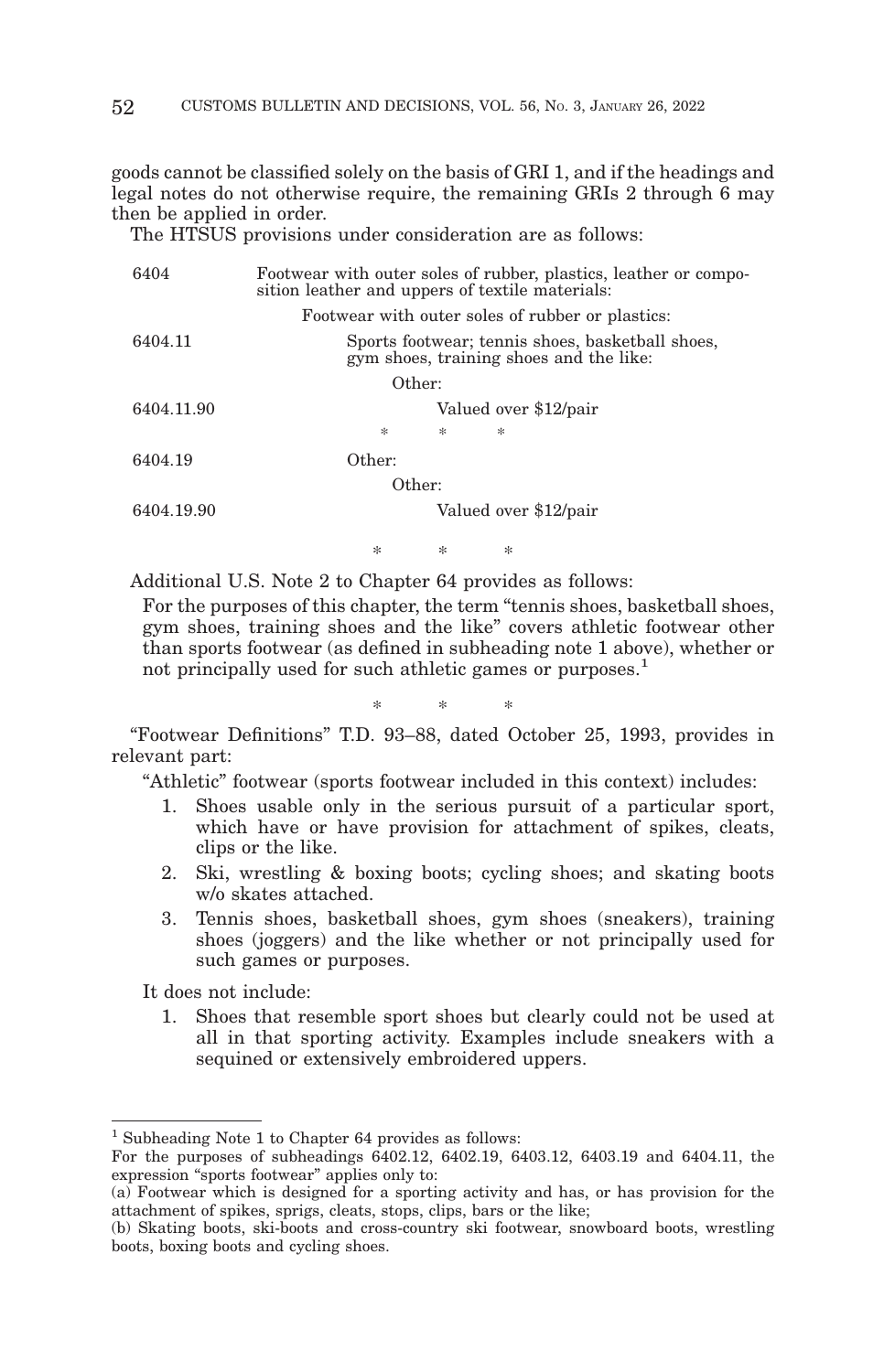- 2. A "slip-on", except gymnastic slippers.
- Skate boots with ice or roller skates attached.

In NY N285583 and NY N299433, CBP concluded that consistent with the definition of "athletic footwear" in T.D. 93–88, " 'athletic' footwear does not include ... sneakers with a sequined or extensively embroidered upper." Upon additional review, we find that to be incorrect. Although sneakers with a sequined or extensively embroidered uppers are referenced as examples of footwear that is not covered by the T.D. 93–88 definition of "athletic" footwear, we note that the definition also requires the footwear to be such that could clearly not be used at all in a sporting activity. Accordingly, we find that embroidery alone does not preclude footwear from being classified as "Sports footwear; tennis shoes, basketball shoes, gym shoes, training shoes and the like" of subheading 6404.11, HTSUS.

Upon further review, we find that the record does not show that the embroidered footwear at issue in NY N285583 and NY N299433 could clearly not be used at all in a sporting activity. Moreover, there is nothing in the construction of the footwear at issue in these rulings that would preclude its use as athletic. We find that the footwear at issue in NY N285583 is suitable for athletic activity based on the following features: it is lightweight and flexible, it has a traction outer sole, an underfoot cushioning, a secure form of closure (consisting of no tie elastic shoelaces and hook and loop strap closure), as well as an overall athletic appearance. With regard to the footwear at issue in NY N299433, we also find that it is suitable for athletic activity based on the following features: it is a sneaker with an overall athletic appearance, it has adequate underfoot cushioning, a secure lace closure, and a flexible rubber/plastic traction outer sole. Therefore, we conclude that although the footwear at issue is embroidered, it meets the T.D. 93–88 definition of "Athletic" footwear. Moreover, it meets the definition of "tennis shoes, basketball shoes, gym shoes, training shoes and the like" found in Additional U.S. Note 2 to Chapter 64, which provides that athletic footwear may or may not be principally used for athletic games or purposes.

Accordingly, we find that the footwear at issue in NY N285583 and NY N299433 is classified in subheading 6404.11, HTSUS, and more specifically in subheading 6404.11.90, HTSUS, which provides for "Footwear with outer soles of rubber, plastics, leather or composition leather and uppers of textile materials: Footwear with outer soles of rubber or plastics: Sports footwear; tennis shoes, basketball shoes, gym shoes, training shoes and the like: Other: Valued over \$12/pair."

As noted above, we received five comments opposing the proposed revocation of NY N285583 and NY N299433. Three of the commenters argued that embroidered footwear is not "athletic footwear" pursuant to T.D. 93–88. Specifically, one of the commenters argued that embroidered footwear is excepted by T.D. 93–88 from classification as "athletic footwear." One other commenter claimed that pursuant to T.D. 93–88, extensively embroidered footwear is, by definition, incapable of athletic use. One more commenter further argued that CBP's determination that the shoes at issue "are suitable for athletic activity" because they have flexible outsoles with traction, cushioned insoles and a secure closure, is a definition of athletic footwear that does not exist in the HTSUS or T.D. 93–88.

With regard to the above arguments, we note that T.D. 93–88 provides in relevant part that athletic footwear does not include shoes that resemble sport shoes but clearly could not be used at all in a sporting activity. Ex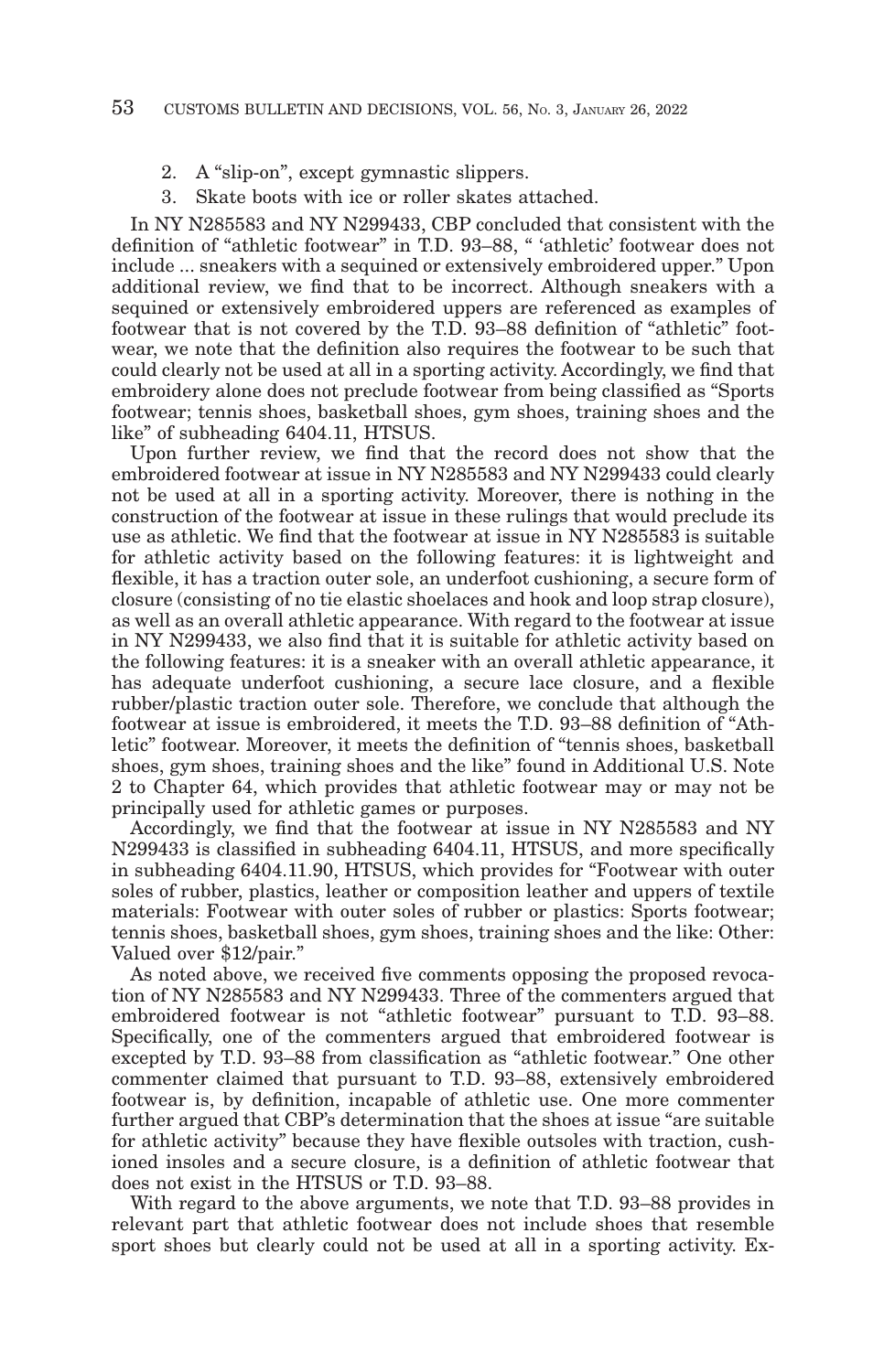amples include sneakers with a sequined or extensively embroidered uppers. Accordingly, consistent with T.D. 93–88, sneakers with sequined or extensively embroidered uppers cannot be classified as "athletic footwear" only if they are also such that could not be used at all in a sporting activity. As discussed in our decision above, embroidery alone does not preclude footwear from being classified as "Sports footwear; tennis shoes, basketball shoes, gym shoes, training shoes and the like" of subheading 6404.11, HTSUS. With regard to the argument concerning the definition of "athletic footwear," we note that both T.D. 93–88 and Additional U.S. Note 2 to Chapter 64, HTSUS, in relevant part define "athletic footwear" as "tennis shoes, basketball shoes, gym shoes, training shoes and the like, whether or not principally used for such athletic games of purposes." As discussed above, T.D. 93-88 further provides that athletic footwear does not include shoes that resemble sport shoes but clearly could not be used at all in a sporting activity. Consistent with this definition, we find that the footwear at issue is akin to "tennis shoes, basketball shoes, gym shoes, training shoes and the like" and is "suitable for athletic activity" because it has features such as flexible outsoles with traction, underfoot cushioning, a secure lace closure, as well as an overall athletic appearance.

In addition to the above, one commenter also argued that the principle of *ejusdem generis* requires anything falling under the general term "or the like," found in the T.D. 93–88 definition of "athletic footwear," to possess the same essential characteristics as the specified enumerated articles. However, according to the commenter, the presence of embroidery suggests that embroidered footwear does not possess the characteristics of athletic footwear. The commenter referenced HQ H265479, dated March 28, 2016, in which CBP concluded that certain shoes were suitable for "fast footwork" since they did not have any external decorations, such as sequins or beads that could otherwise come loose and fall off. The commenter further stated that footwear with extensive embroidery is not suitable for "fast footwork," which is the essential characteristic of all athletic footwear, according to HQ 952228, dated June 7, 1993, and other rulings. Moreover, this commenter argued that extensive embroidery on footwear presents an injury hazard, rendering the shoes unsuitable for use during a sporting activity.

Upon review, we agree with the commenter that the principle of *ejusdem generis* requires that the items falling under the general term "or the like" need to possess the same essential characteristics as the specified enumerated articles. However, as discussed above we find that the footwear at issue falls under the term "or the like" and is "suitable for athletic activity" because it has certain features found in the athletic footwear. We do not find that embroidery negatively impacts these athletic features or presents an injury hazard. While suitability for "fast footwork" is a characteristic of athletic footwear, as CBP determined in HQ 952228, we do not find that footwear with extensive embroidery is not suitable for fast footwork. In this regard, we also note that embroidery is not similar to external decorations such as sequins or beads that could come lose and fall off, presenting an injury hazard. Even if one or more of the threads were to come loose, such threads would remain attached to the footwear and not affect its suitability for fast footwork.

One of the commenters also argued that footwear should not be defined as "athletic footwear" unless it is marketed as such. Specifically, the commenter claimed that the definition of athletic footwear should include factors other than the general appearance and several other characteristics, such as foxing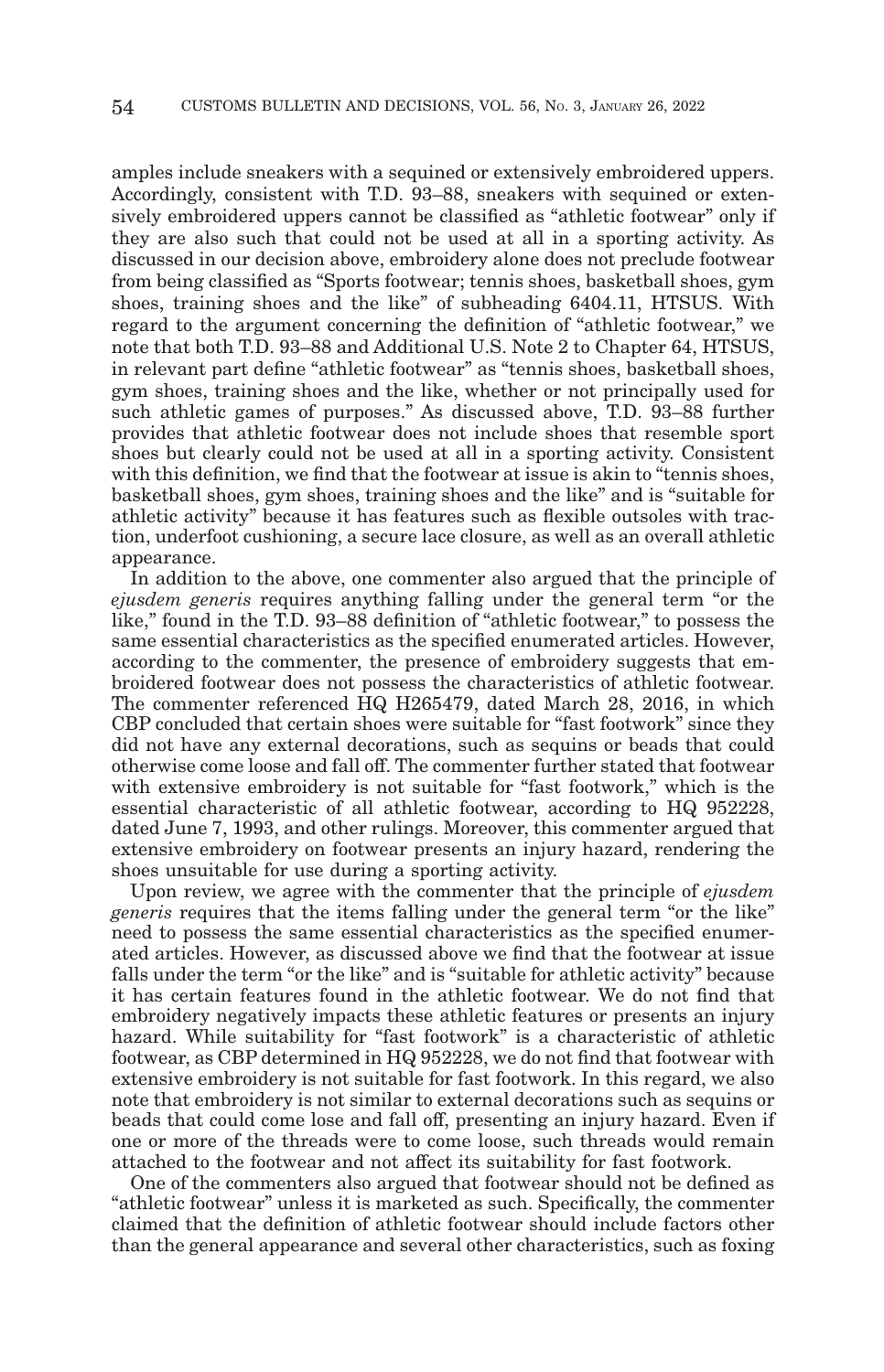or lightweight sole. The commenter claimed that footwear marketing should also be taken into account. Similarly, another commenter also noted that embroidered footwear is not marketed as athletic footwear.

In this regard, consistent with discussion above and the definition found in T.D. 93–88 and Additional U.S. Note 2 to Chapter 64, HTSUS, we find that the relevant considerations are whether the footwear at issue has features that would qualify it as "tennis shoes, basketball shoes, gym shoes (sneakers) and the like," and whether it is such that "resemble[s] sport shoes but clearly could not be used at all in [a] sporting activity." Accordingly, we conclude that at issue in this context are footwear characteristics, not the way footwear is marketed.

In addition, several commenters argued that embroidered footwear is not athletic because there are no, or very few, examples of actual use of such footwear as athletic. Specifically, one of the commenters argued that there are almost no examples of actual shoes with athletic qualities being offered for sale in athletic specialty shops, or used in gyms, courts, etc. Further, this commenter claimed that extensively embroidered footwear has never been understood by the trade to have "general athletic appearance," because it is not sought out by or offered to consumers as athletic. Such footwear, the commenter further argued, is produced for casual use and is a type of modern casual footwear, which has some traits similar to athletic footwear, but does not have the technical aspects of modern athletic construction. Similarly, one other commenter argued that embroidered footwear belongs in the category of fashion sneakers, which share some traits with athletic footwear, but are not intended for athletic purposes. The commenter also noted that there are only a few examples of fashion sneakers being used for athletic purposes. One more commenter claimed that since the tariff term "tennis shoes, basketball shoes, gym shoes, training shoes and the like" defines footwear by use, classification as athletic requires suitability for use and some actual use of the footwear in pursuit of an athletic activity. According to this commenter, suitability for use means actually, practically and commercially fit for such use, with the mere possibility for use being insufficient.

Further, one commenter also argued that while any type of footwear could theoretically be capable of athletic use, such use would clearly be fugitive. According to this commenter, even footwear that could clearly be used for athletic purposes, if such use is out of the norm, is not "athletic footwear" for tariff classification purposes, especially if there is an overwhelming amount of purely decorative fun and fashion features. Another commenter also argued that while Additional U.S. Note 2 states that athletic footwear is classifiable as such "whether or not principally used for such athletic games or purposes," that does not mean that a fugitive use would be determinative, and just because a shoe theoretically could be used as athletic footwear because of the presence of flexible outer soles and other features, extensive embroidery precludes its classification as athletic footwear.

With regard to the above comments, we disagree. In this regard, we note that to qualify under Additional U.S. Note 2 and T.D. 93–88 as "athletic footwear," evidence of actual use is not necessary. Contrary to the above arguments, we find that the relevant considerations are whether the footwear at issue has features that would qualify it as "tennis shoes, basketball shoes, gym shoes (sneakers) and the like," and whether it could be used for athletic activity, even if such use is not principal. Only embroidered footwear that "could not be used at all in [a] sporting activity" would not qualify as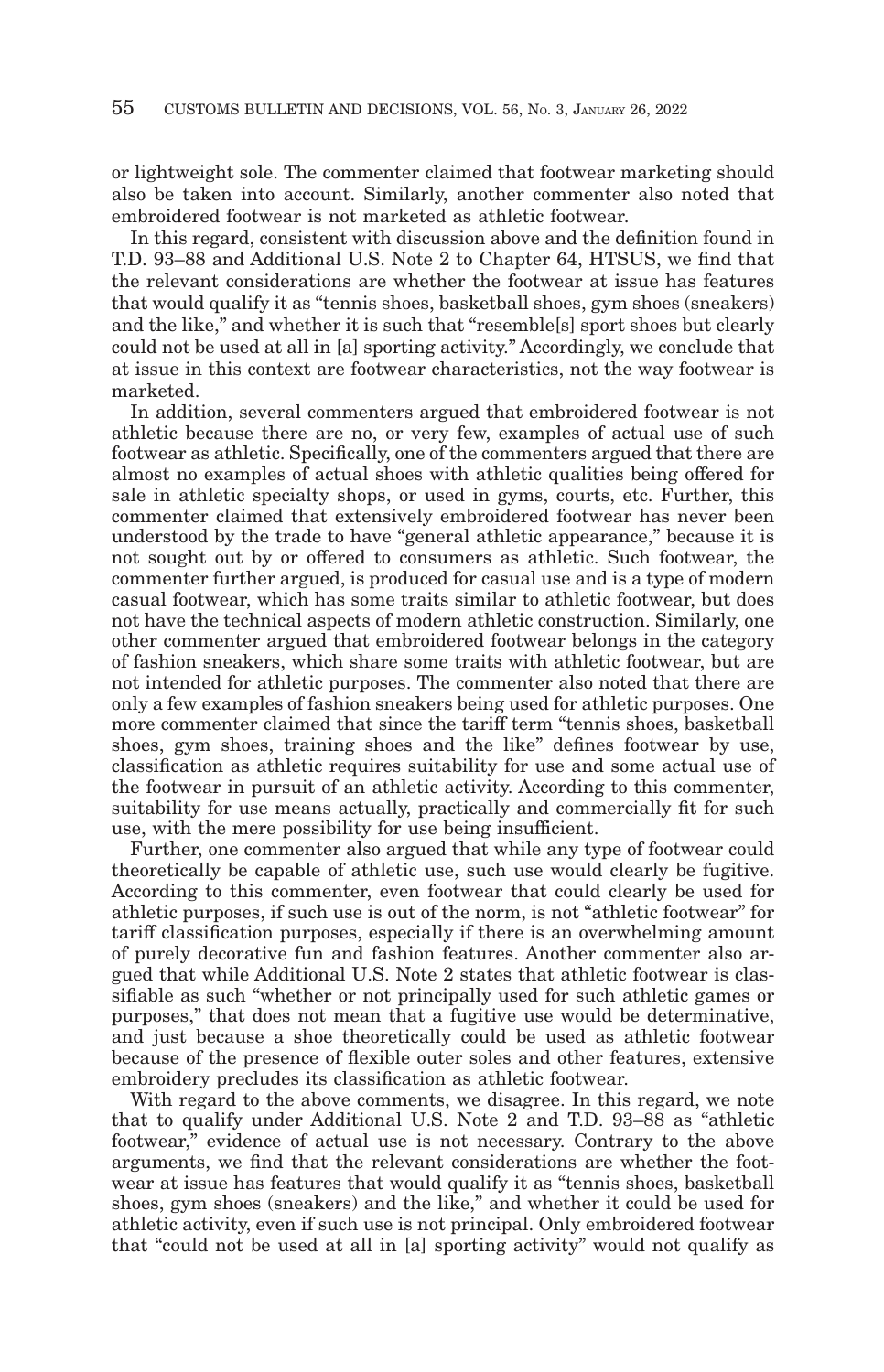"athletic footwear" under U.S. Note 2 and T.D. 93–88. As discussed above, we also disagree that embroidery alone precludes footwear from being classified as "athletic footwear."

#### **HOLDING:**

By application of GRIs 1 and 6, we find that the footwear at issue in NY N285583 and NY N299433 is classified under heading 6404, HTSUS, and specifically under subheading 6404.11.90, HTSUS, which provides for "Footwear with outer soles of rubber, plastics, leather or composition leather and uppers of textile materials: Footwear with outer soles of rubber or plastics: Sports footwear; tennis shoes, basketball shoes, gym shoes, training shoes and the like: Other: Valued over \$12/pair." The 2021 column one, general rate of duty is 20% *ad valorem.*

### **EFFECT ON OTHER RULINGS:**

NY N285583, dated June 6, 2017, and NY N299433, dated August 23, 2018, are REVOKED, in accordance with the above analysis.

In accordance with 19 U.S.C. § 1625(c), this ruling will become effective 60 days after its publication in the Customs Bulletin.

*Sincerely,*

*For*

CRAIG T. CLARK, *Director Commercial and Trade Facilitation Division* CR<br>
Commercial and<br>
ATION OF A

# **PROPOSED MODIFICATION OF A RULING LETTER AND PROPOSED MODIFICATION OF TREATMENT RELATING TO THE TARIFF CLASSIFICATION OF A SILICONE PART**

**AGENCY:** U.S. Customs and Border Protection, Department of Homeland Security.

**ACTION:** Notice of proposed modification of one ruling letter and proposed modification of treatment relating to the tariff classification of a silicone part.

**SUMMARY:** Pursuant to section 625(c), Tariff Act of 1930 (19 U.S.C. § 1625(c)), as amended by section 623 of title VI (Customs Modernization) of the North American Free Trade Agreement Implementation Act (Pub. L. 103–182, 107 Stat. 2057), this notice advises interested parties that U.S. Customs and Border Protection (CBP) intends to modify a ruling letter concerning the tariff classification of a silicone part under the Harmonized Tariff Schedule of the United States (HTSUS). Similarly, CBP intends to revoke any treatment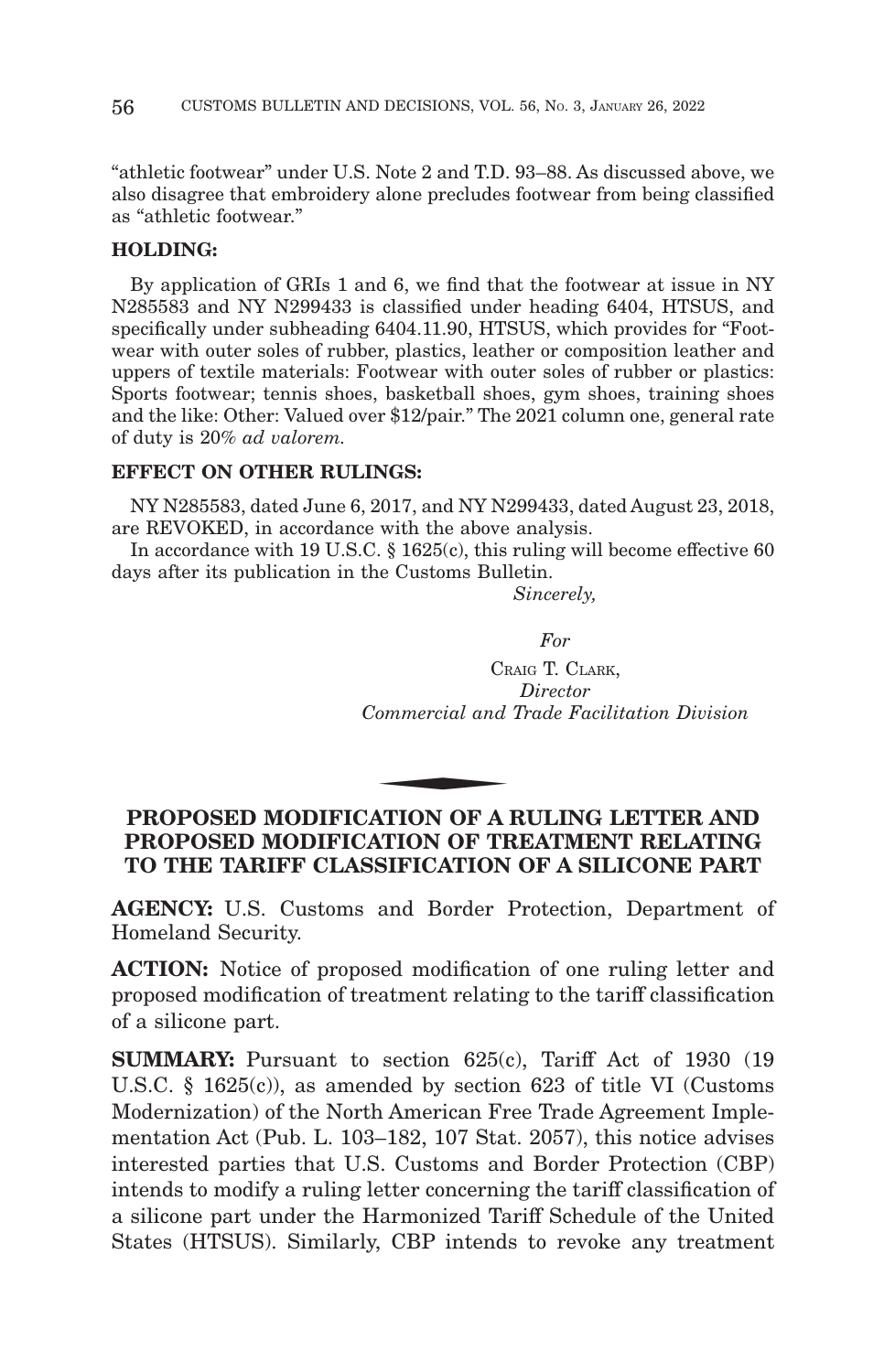previously accorded by CBP to substantially identical transactions. Comments on the correctness of the proposed actions are invited.

**DATE:** Comments must be received on or before February 25, 2022.

**ADDRESS:** Written comments are to be addressed to U.S. Customs and Border Protection, Office of Trade, Regulations and Rulings, Attention: Erin Frey, Commercial and Trade Facilitation Division, 90 K St., NE, 10th Floor, Washington, DC 20229–1177. Due to the COVID-19 pandemic, CBP is also allowing commenters to submit electronic comments to the following email address: 1625Comments@cbp.dhs.gov. All comments should reference the title of the proposed notice at issue and the *Customs Bulletin* volume, number and date of publication. Due to the relevant COVID-19-related restrictions, CBP has limited its on-site public inspection of public comments to 1625 notices. Arrangements to inspect submitted comments should be made in advance by calling Ms. Erin Frey at (202) 325–1757.

**FOR FURTHER INFORMATION CONTACT:** Nataline Viray-Fung, Electronics, Machinery, Automotive, and International Nomenclature Branch, Regulations and Rulings, Office of Trade, at nataline.viray-fung@cbp.dhs.gov.

# **SUPPLEMENTARY INFORMATION:**

## **BACKGROUND**

Current customs law includes two key concepts: informed compliance and shared responsibility. Accordingly, the law imposes an obligation on CBP to provide the public with information concerning the trade community's responsibilities and rights under the customs and related laws. In addition, both the public and CBP share responsibility in carrying out import requirements. For example, under section 484 of the Tariff Act of 1930, as amended (19 U.S.C. § 1484), the importer of record is responsible for using reasonable care to enter, classify and value imported merchandise, and to provide any other information necessary to enable CBP to properly assess duties, collect accurate statistics, and determine whether any other applicable legal requirement is met.

Pursuant to 19 U.S.C. § 1625(c)(1), this notice advises interested parties that CBP is proposing to modify a ruling letter pertaining to the tariff classification of a certain silicone part. Although in this notice, CBP is specifically referring to Headquarters Ruling Letter ("HQ") 55809, dated November 10, 1994 (Attachment A), this notice also covers any rulings on this merchandise which may exist, but have not been specifically identified. CBP has undertaken reasonable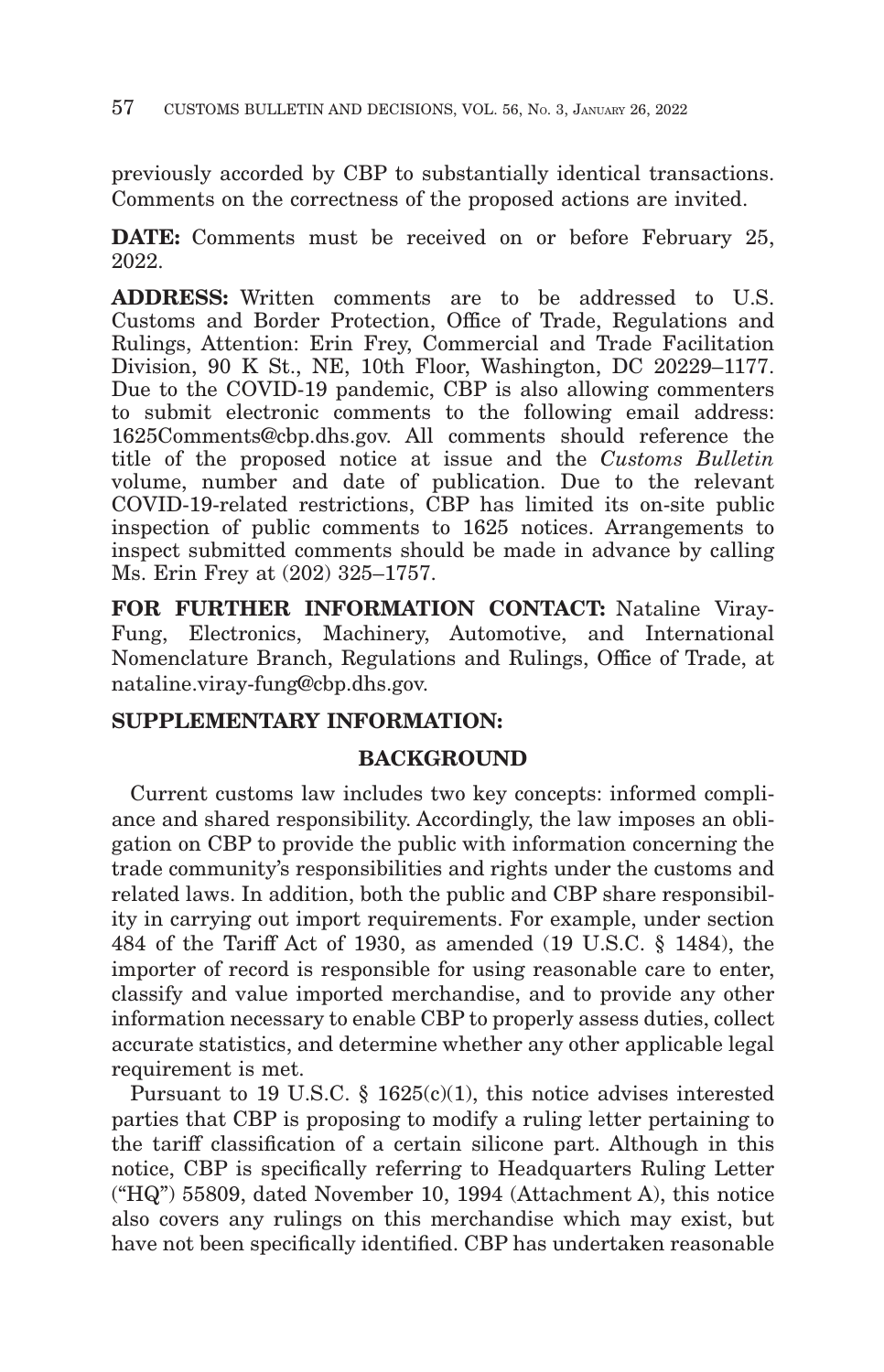efforts to search existing databases for rulings in addition to the one identified. No further rulings have been found. Any party who has received an interpretive ruling or decision (i.e., a ruling letter, internal advice memorandum or decision, or protest review decision) on the merchandise subject to this notice should advise CBP during the comment period.

Similarly, pursuant to 19 U.S.C.  $\S$  1625(c)(2), CBP is proposing to revoke any treatment previously accorded by CBP to substantially identical transactions. Any person involved in substantially identical transactions should advise CBP during this comment period. An importer's failure to advise CBP of substantially identical transactions or of a specific ruling not identified in this notice may raise issues of reasonable care on the part of the importer or its agents for importations of merchandise subsequent to the effective date of the final decision on this notice.

In HQ 55809, CBP stated that all components of an Aerochamber device are classified in subheading 9019.20, HTSUS, which provides for "Mechano-therapy appliances; massage apparatus; psychological aptitude-testing apparatus; ozone therapy, oxygen therapy, aerosol therapy, artificial respiration or other therapeutic respiration apparatus; parts and accessories thereof." CBP has reviewed HQ 55809 and has determined the ruling letter to be in error. It is now CBP's position that one component of the Aerochamber, a silicone flap, is properly classified, in heading 3926, HTSUS, specifically in subheading 3926.90.99, HTSUS, which provides for "Other articles of plastics and articles of other materials of headings 3901 to 3914: Other: Other."

Pursuant to 19 U.S.C. § 1625(c)(1), CBP is proposing to modify HQ 55809 and to revoke or modify any other ruling not specifically identified to reflect the analysis contained in the proposed Headquarters Ruling Letter H314649, set forth as Attachment B to this notice. Additionally, pursuant to 19 U.S.C. § 1625(c)(2), CBP is proposing to revoke any treatment previously accorded by CBP to substantially identical transactions.

Before taking this action, consideration will be given to any written comments timely received.

Dated:

GREGORY CONNOR *for* CRAIG C. CLARK, *Director Commercial and Trade Facilitation Division*

Attachments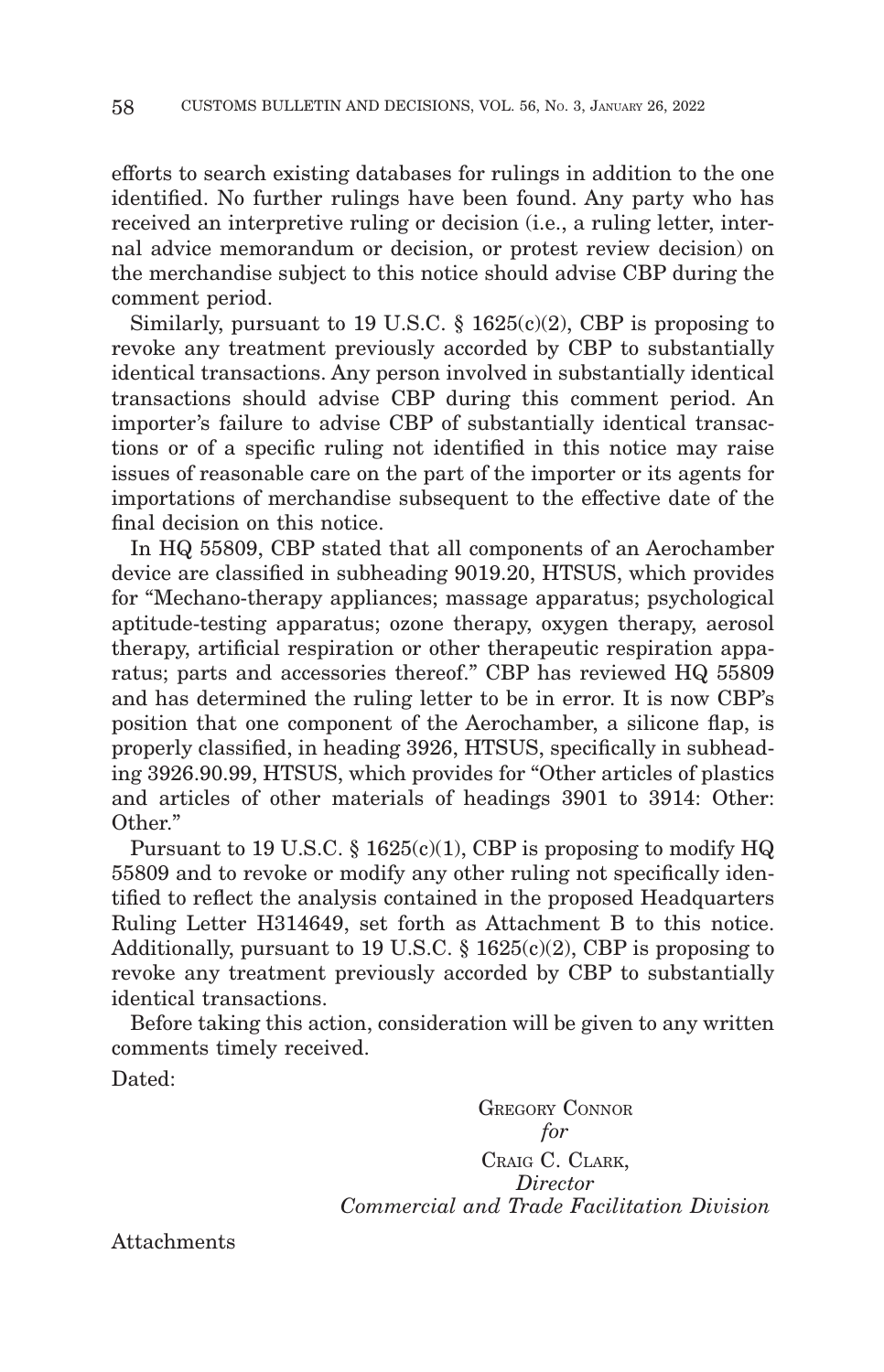#### ATTACHMENT A

HQ 558009 November 10, 1994 MAR-2–05 CO:R:C:S 558009 WAS CATEGORY: Marking

BRIAN J. O'SHEA, ESQ. MCKENNA & CUNEO *1575 EYE STREET, N.W. WASHINGTON, D.C. 20005*

RE: NAFTA country of origin marking of Aerochamber aerosol therapy device; Article 509; Annex 311; 19 CFR 134.34; 19 CFR 134.46

DEAR MR. O'SHEA:

This is in reference to your letter dated July 14, 1994, on behalf of Monaghan Medical Corporation, concerning the country of origin marking of a certain aerosol therapy device under the North American Free Trade Agreement ("NAFTA"). You have enclosed samples of the Aerochamber with FLOWSIGnal, the Aerochamber with Mask and a container with your ruling request for our review.

#### **FACTS:**

You state that the subject merchandise consists of parts and components for an aerosol therapy device which is marketed under the trademark "Aerochamber." According to your submission, the Aerochamber is an FDAapproved medical device that is used with a metered dose inhaler ("MDI") to deliver aerosol medication. It was designed to simplify delivery of medication to patients suffering from asthma who are unable to properly coordinate an MDI (due to age or ill-health), to reduce undesirable side effects that result from use of a MDI alone in the delivery of medication, such as oral candidiasis, and to enhance the therapeutic value of the medication.

The device is described as a temporary holding chamber for MDI-dispersed medication. You state that the basic model ("Aerochamber with FLOWSIGnal") is in the shape of a tube measuring approximately 4 1/2 inches in length and 1 1/2 inches in diameter. At one end of the holding chamber is a plastic mouthpiece containing a one-way silicone inhalation "flapper" valve and exhalation ports. At the other end of the device is a rubber end cap with a port into which a standard MDI may be inserted. Imbedded in the rim of the end cap is what you refer to as a FLOWSIGnal, a plastic whistle-like device, which sounds if the patient fails to inhale at a slow and even pace. You state that, except for the silicone flapper valve, the Aerochamber is made entirely of plastic.

You submit that a second model Aerochamber, which is referred to as Aerochamber with Mask, is nearly identical to the basic model, but is fitted with a permanently-attached silicone mask. This model is particularly designed for infants and the infirm who may not have the strength or ability to hold the device and coordinate inhalation and delivery of the medication.

You state that Monaghan Medical does not import finished Aerochambers. Rather, the company imports the component parts of the device, which it then assembles, tests, and packages at its facility in Plattsburgh, New York. All of the imported components are of Canadian origin.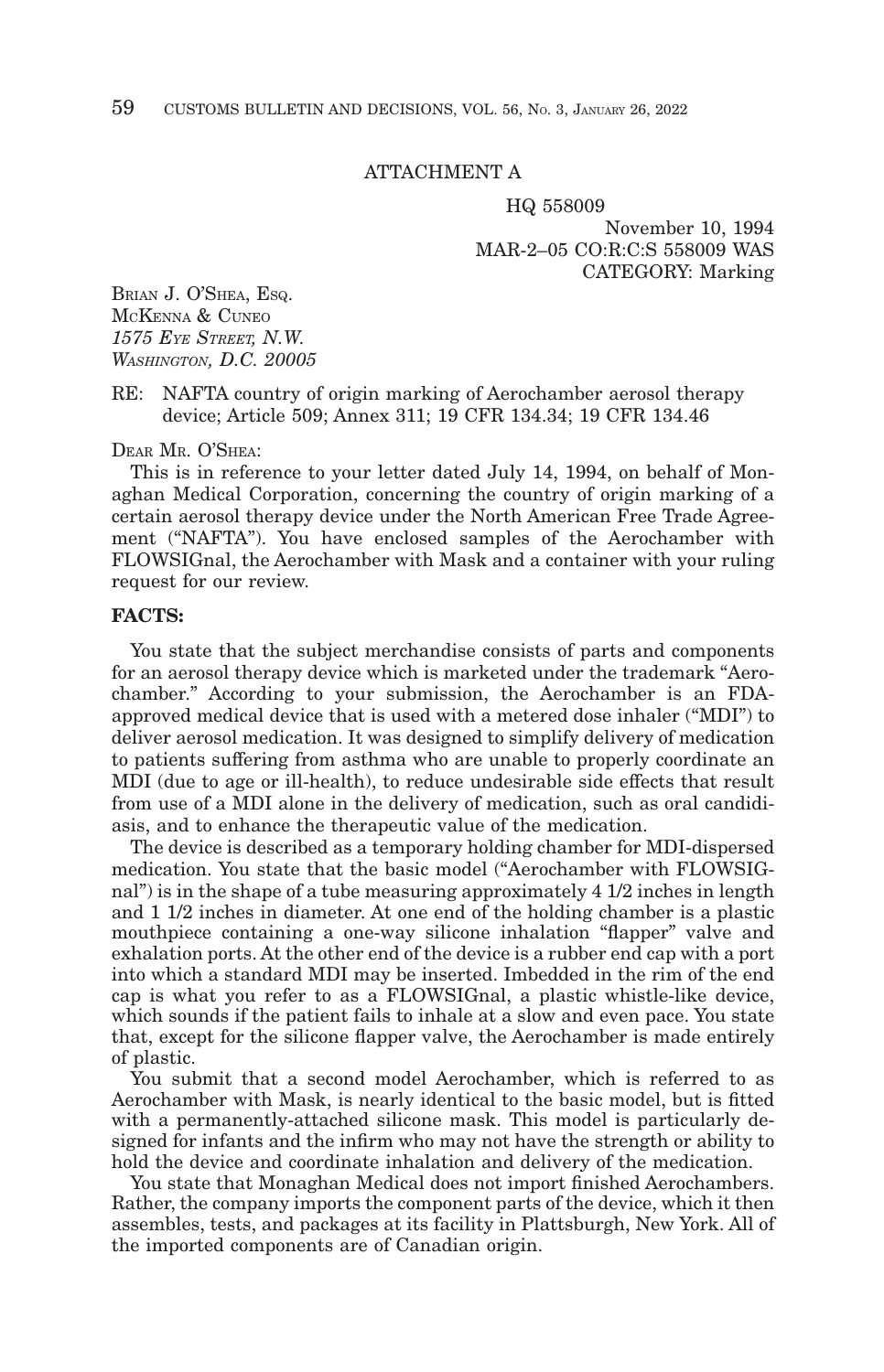You submit that in Headquarters Ruling Letter (HRL) 089937 dated November 18, 1991, Customs classified the Aerochamber under subheading 9019.20.00, HTSUS, which provides for "Ozone therapy, oxygen therapy, aerosol therapy, artificial respiration or other therapeutic respiration apparatus; parts and accessories thereof."

The Aerochamber with FLOWSIGnal consists of the following six components: mouthpiece cap, mouthpiece, die-cut silicon diaphragm valve, aerochamber body, thermoplastic MDI-end, and polycarbonate reed whistle. All of the components of the Aerochamber with FLOWSIGnal are classified in subheading 9019.20.00, HTSUS. The Aerochamber with Mask consists of the following seven components: die-cut silicon diaphragm valve, aerochamber body, thermoplastic MDI-end, polycarbonate reed whistle, silicon mask, mask adaptor, and mask lock ring. All of the components of the Aerochamber with Mask are classified in subheading 9019.20.00, HTSUS.

You state that the assembly of the Aerochamber with FLOWSIGnal is a multi-stage process in which approximately 40 employees are directly involved, not including quality control and parts handling employees. You have described the assembly of the Aerochamber with FLOWSIGnal as follows:

- 1. The Aerochamber body is silk-screened with instructions for use, Monaghan Medical's name, and address, and an origin designation.
- 2. In a subassembly, the polycarbonate reed whistle is fitted into MDIend cap by means of a mechanical press.
- 3. The Aerochamber body is inspected for physical and silk-screen defects.
- 4. The diaphragm valve is placed on posts extending from Aerochamber body. The valve is then visually inspected to ensure precision of fit on body; stretched valves are rejected.
- 5. The mouthpiece of the device is installed on the Aerochamber body, over the diaphragm valve, after ensuring that it is properly aligned with silk-screening on the body. The locking tabs of the mouthpiece are permanently snapped into place on the body with a mechanical press.
- 6. The mouthpiece is then inspected for proper fit, and checked for loose flash at the locking tabs. This mouthpiece/valve/body subassembly is then placed on conveyor for lot coding.
- 7. The mouthpiece/valve/body subassembly is printed with lot code by an ink jet printer.
- 8. The body is checked for loose flash at locking tabs. If any flashing is found, the body is set aside for deflashing procedure, in which flash is removed by exacto knife or equivalent tool, and then returned to the assembly line.
- 9. The mouthpiece/valve/body subassembly is vacuumed inside and out of both ends to remove all foreign material.
- 10. The MDI-end/whistle subassembly is aligned and joined to the mouthpiece/valve/body subassembly. This is done by stretching the "rubberized" end over the open end of Aerochamber body.
- 11. The protective mouthpiece cap is then slipped onto the MDI-end.
- 12. The assembled Aerochamber is visually inspected and packaged for delivery.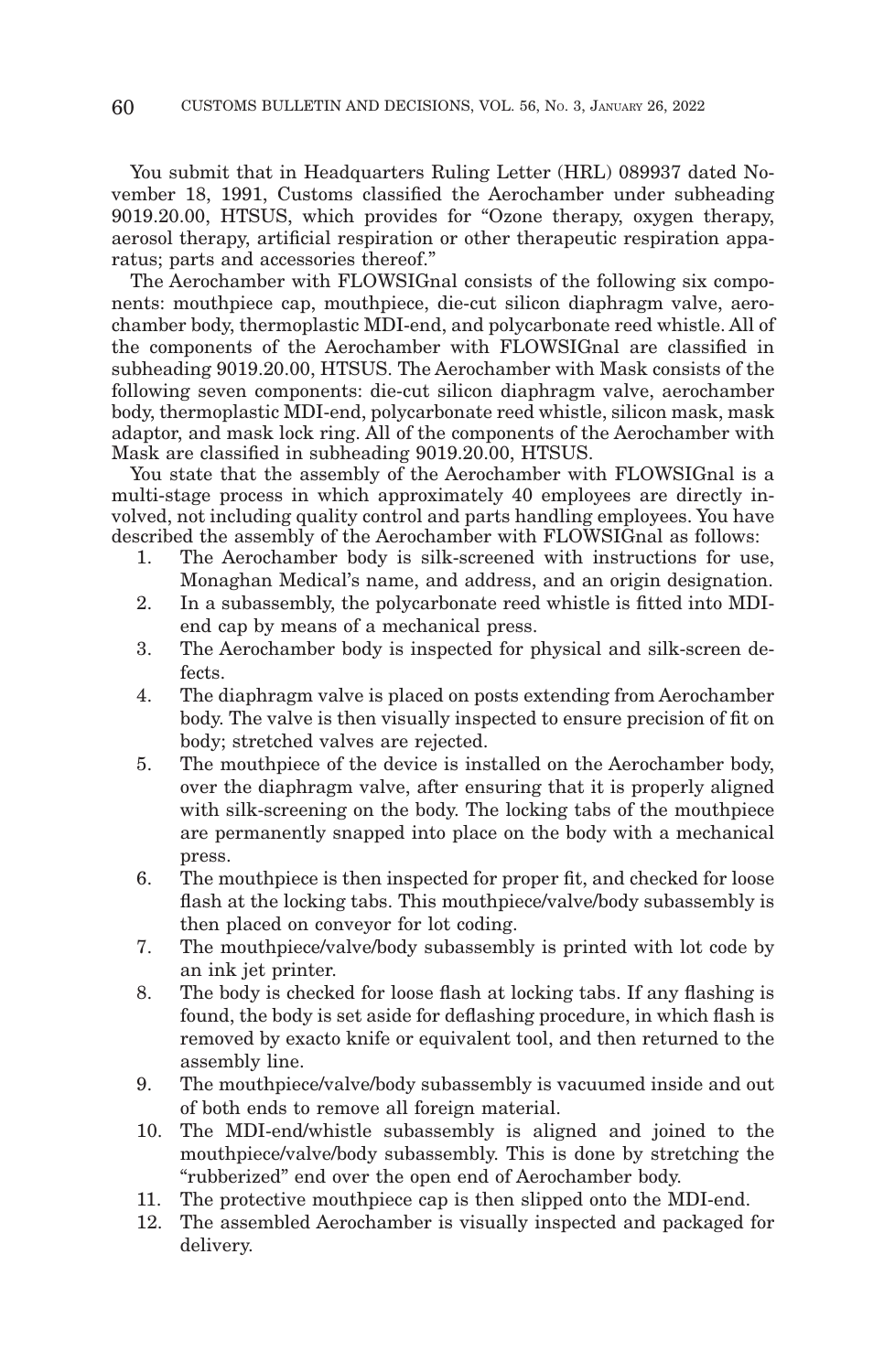You state that the assembly of the Aerochamber with Mask generally follows the same above-listed steps. However, a mouthpiece is not used with this model (step 6), and certain of the smaller models of Aerochamber with Mask do not have a whistle installed in the MDI-end of the device (step 2). Instead, the Aerochamber with Mask models require attachment of a masksubassembly and mask to the Aerochamber body. This subassembly consists of a lock ring and mask adaptor, which are permanently attached to each other by means of a mechanical press. The mask-subassembly is then permanently snapped, also by means of a mechanical press and locking tabs, to the Aerochamber body. The base of the rubberized silicon mask is then stretched to fit over the mask-adaptor end of the device.

You state that Monaghan Medical packages the finished Aerochambers for delivery to hospitals in the U.S. According to the information provided, each individual Aerochamber is packaged in a plastic pouch that is marked with Monaghan Medical's name and address, in compliance with FDA regulations. You submit that Monaghan Medical than packages the pouched Aerochambers in quantities of either 10 or 50 in a cardboard box, which is sealed for delivery to hospitals. The box is marked with the product name, Monaghan Medical's name and address and, on the same side and directly below Monaghan Medical's name and address, a country of origin statement.

You submit that Monaghan Medical's sales of the Aerochamber are made to hospitals through medical supply distributors to hospitals in the U.S. According to your submission, the distributors deliver the product to hospitals in Monaghan Medical's packaging; none of the distributors repackage the Aerochambers sold to hospitals.

You claim that the imported Aerochamber parts and their containers are excepted from country of origin marking because Monaghan Medical, the importer, is the ultimate purchaser and will "reasonably know" the origin of the imported articles. Alternatively, you argue that the Aerochamber is excepted from individual marking because it will be delivered to ultimate purchasers in the U.S. — the hospitals — in properly marked containers.

#### **ISSUE:**

What are the country of origin marking requirements applicable to the imported Aerochamber parts?

#### **LAW AND ANALYSIS:**

The marking statute, section 304, Tariff Act of 1930, as amended (19 U.S.C. 1304), provides that, unless excepted, every article of foreign origin (or its container) imported into the U.S. shall be marked in a conspicuous place as legibly, indelibly and permanently as the nature of the article (or its container) will permit, in such a manner as to indicate to the ultimate purchaser in the U.S. the country of origin of the article. Part 134, Customs Regulations (19 CFR Part 134) implements the country of origin marking requirements and exceptions of 19 U.S.C. 1304.

The country of origin marking requirements for a "good of a NAFTA country" are also determined in accordance with Annex 311 of the North American Free Trade Agreement ("NAFTA"), as implemented by section 207 of the North American Free Trade Agreement Implementation Act (Pub. L. 103–182, 107 Stat. 2057) (December 8, 1993) and the interim amendments to the Customs Regulations published as T.D. 94–4 (59 Fed. Reg. 109, January 3, 1994) with corrections (59 Fed. Reg. 5082, February 3, 1994) and T.D. 94–1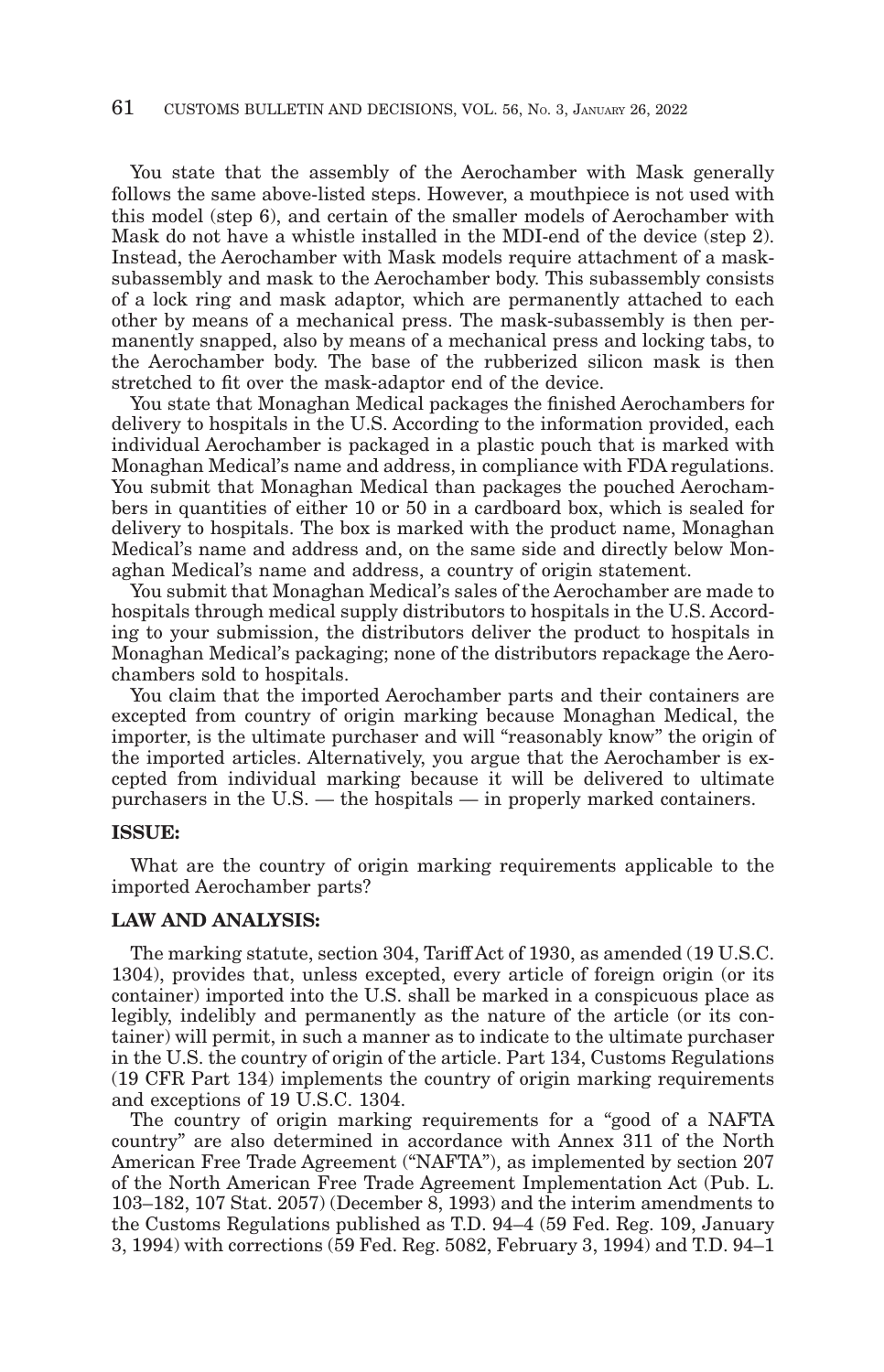(59 Fed. Reg. 69460, December 30, 1993). These interim amendments took effect on January 1, 1994, to coincide with the effective date of the NAFTA. The Marking Rules used for determining whether a good is a good of a NAFTA country are contained in T.D. 94–4 (adding a new Part 102, Customs Regulations). The marking requirements for these goods are set forth in T.D. 94–1 (interim amendments to various provisions of Part 134, Customs Regulations).

Section  $134.45(a)(2)$  of the interim regulations, provides that "a good of a NAFTA country may be marked with the name of the country of origin in English, French, or Spanish. Section  $134.1(g)$  of the interim regulations, defines a "good of a NAFTA country" as an article for which the country of origin is Canada, Mexico or the United States as determined under the NAFTA Marking Rules.

The interim NAFTA regulations provide an exception from marking for a good of a NAFTA country which is to be processed in the U.S. in a manner that would result in the good becoming a good of the U.S. under the NAFTA Marking Rules. See 19 CFR 134.35(b). The outermost container of an article which qualifies for this exception must be marked with the article's origin, unless the good is processed by the importer or on its behalf. For purposes of this ruling, we are assuming that the component parts of the Aerochambers imported from Canada are goods of Canada under the NAFTA Marking Rules.

Part 102 of the interim regulations, sets forth the "NAFTA Marking Rules" for purposes of determining whether a good is a good of a NAFTA country for marking purposes. Section 102.11 of the interim regulations, sets forth the required hierarchy for determining country of origin for marking purposes. Section 102.11(a) of the interim regulations states that "[t]he country of origin of a good is the country in which:

- 1. The good is wholly obtained or produced;
- 2. The good is produced exclusively from domestic materials; or
- 3. Each foreign material incorporated in that good undergoes an applicable change in tariff classification set out in section 102.20 and satisfies any other applicable requirements of that section, and all other requirements of these rules are satisfied.

Neither section  $102.11(a)(1)$  or  $(2)$  are applicable to the facts at issue in this case. Pursuant to section  $102.11(a)(3)$ , the country of origin of a good is the country in which each foreign material incorporated in that good undergoes an applicable change in tariff classification set out in section 102.20. Section 102.20 of the interim rules, sets forth the specific tariff classification changes and/or other operations, which are specifically required in order for country of origin to be determined on the basis of operations performed on the foreign materials contained in a good. In the instant case, as the Aerochamber devices are classified in 9019.20.00, HTSUS, the change in tariff classification must be made in accordance with section 102.20(r), Section XVIII: Chapters 90 through 92, subheading 9019.20, HTSUS, of the interim regulations, which states in part that:

A change to subheading 9019.10 through 9019.20 from any other subheading, including another subheading within that group.

Therefore, each imported Canadian material incorporated in the Aerochamber device must come from a different subheading than 9019.20, HTSUS. In the instant case, all of the imported components are classified in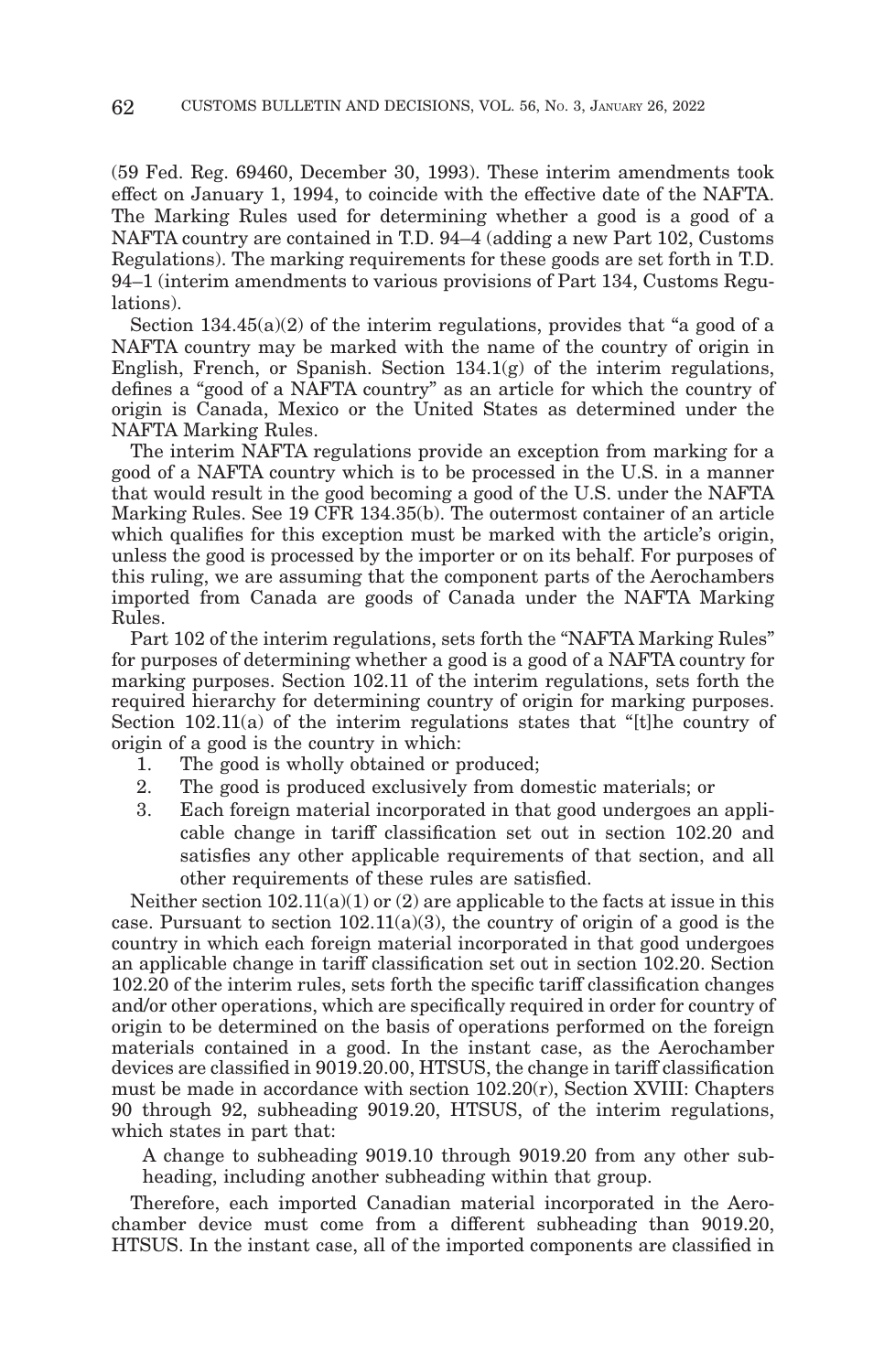subheading 9019.20, HTSUS, which is the same subheading as the finished good. Thus, a change in tariff classification does not occur.

However, section  $102.16(a)(2)$  of the interim regulations states that "[i]f a good is produced in one country but one or more of the foreign materials incorporated into the good do not undergo an applicable change in tariff classification provided in section 102.20 because:

(2) The heading for the good provides for both the good itself and its parts and is not further subdivided into subheadings, or the subheading for the good provides for both the good itself and its parts, the country of origin of a good is the country in which the good was produced provided that the production of the good results in a substantial transformation of those parts.

"Production" is defined in section  $102.1(n)$  of the interim regulations as "growing, mining, harvesting, fishing, trapping, hunting, manufacturing, processing or assembling a good." "Substantial transformation" is defined in section 102.1(p) of the interim regulations as "production which results in a new and different article, with a new name, character, and use."

In determining whether the combining of parts or materials constitutes a substantial transformation, the issue is the extent of operations performed and whether the parts lose their identity and become an integral part of the new article. Belcrest Linen v. United States, 6 CIT 204, 573 F. Supp. 1149 (1983), aff'd, 2 Fed. Cir. 105, 741 F.2d 1368 (1984). Assembly operations which are minimal or simple, as opposed to complex or meaningful, will generally not result in a substantial transformation. See C.S.D.'s 80–111, 89–110, 89–129, 90–51; see also C.S.D. 85–25, which held that the process of incorporating a significant number of component parts onto a printed circuit board subassembly constituted a processing sufficiently complex to result in the subassembly being considered a substantially transformed constituent material of the final article for purposes of the Generalized System of Preferences (GSP). The focus of C.S.D. 85–25 was a PCBA which was produced by assembling in excess of 50 discrete fabricated components (e.g., resistors, capacitors, diodes, transistors, integrated circuits, sockets, and connectors) onto a printed circuit board. Customs determined that the assembly of the PCBA involved a large number of components and a significant number of different operations, required a relatively significant period of time as well as skill, attention to detail, and quality control, and resulted in significant economic benefit to the GSP country from the standpoint of both value added to the PCBA and the overall employment generated thereby. In addition, Customs found in this case that the PCBA represented a distinct article, different from both the components from which it was made and the matrix printer into which it was incorporated and, therefore, the assembled PCBA constituted a substantially transformed intermediate article within the meaning of 19 CFR 10.177(a).

In the present case, based on the above-referenced C.S.D.'s, we are of the opinion that joining the six components of the Aerochamber with FLOWSIGnal (mouthpiece, silicon valve, body, MDI-end, reed whistle, and mouthpiece cap) and the eight components of the Aerochamber with Mask (mouthpiece, silicon valve, body, MDI-end, reed whistle, silicon mask, mask adaptor, and mask lock ring) by means of a mechanical press or slipping or stretching a component or subassembly over another component or subassembly does not constitute a complex and meaningful operation, and therefore, does not result in a substantial transformation. The final assembly does not appear to sig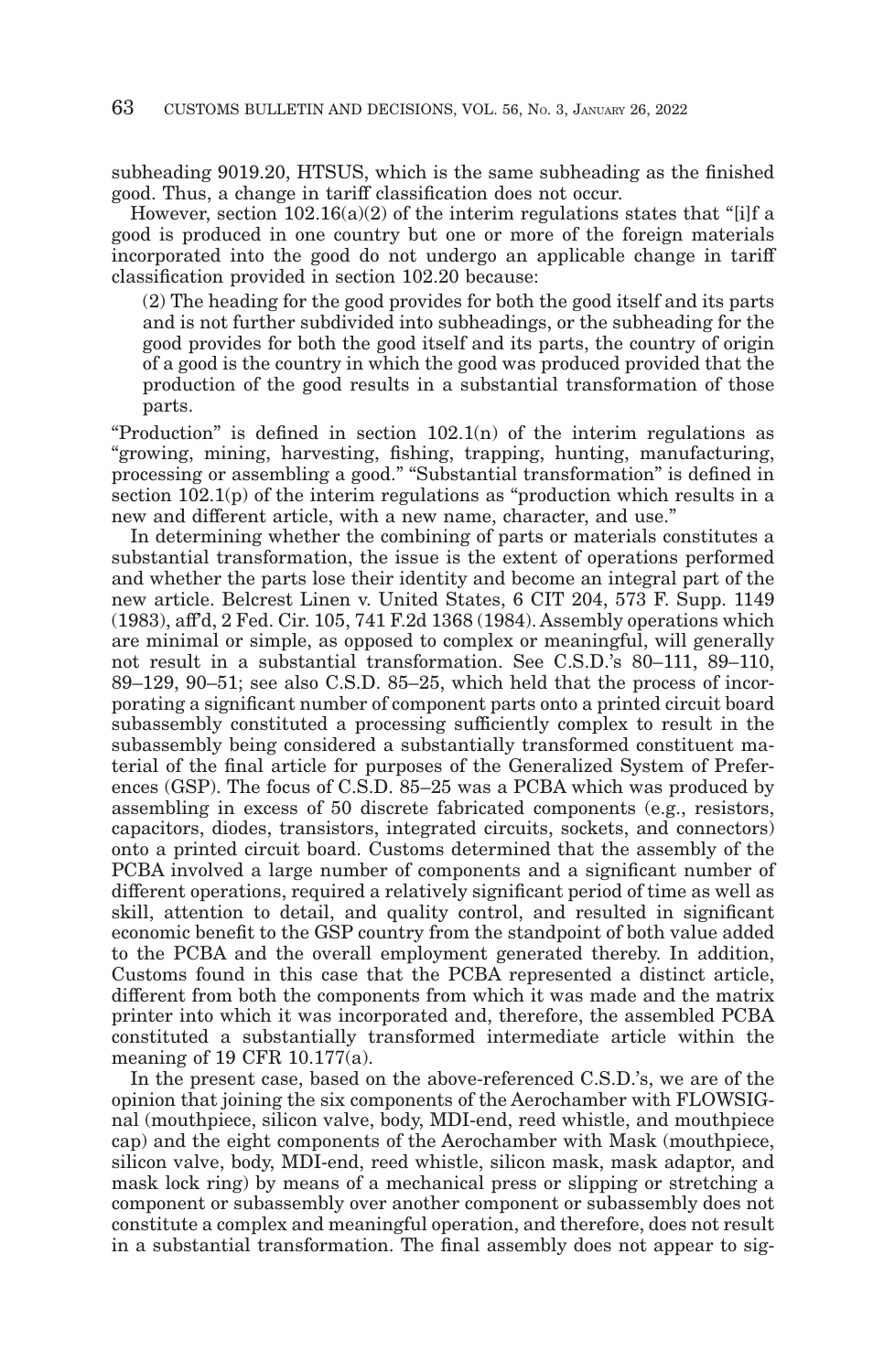nificantly affect the character of the Aerochamber body or any of the other components so as to cause the components to lose their separate identities.

Therefore, it is our determination that the Aerochamber devices do not become goods of the U.S. pursuant to section  $102.16(a)(2)$ .

Since the country of origin is not determined by section102.11(a) (incorporating section 102.20) of the interim regulations, the next step in the country of origin interim regulations hierarchy is section 102.11(b). Section 102.11(b) of the interim regulations states as follows:

Except for a good that is specifically described in the Harmonized Tariff Schedule as a set, or is classified as a set pursuant to General Rule of Interpretation 2, where the country of origin cannot be determined under paragraph (a), the country of origin of the good:

(1) Is the country or countries of origin of the single material that imparts the essential character of the good. . .

"Material" is defined in section 102.1(1) of the interim regulations as "a good that is incorporated into another good as a result of production with respect to that other good, and includes parts, ingredients, subassemblies, and components."

Pursuant to section 102.18(b)(2), "for purposes of applying section 102.11, only domestic and foreign materials (including self-produced materials) that are classified in a tariff provision from which a change in tariff classification is not allowed in the rule for the good set out in section 102.20 shall be taken into consideration in determining the parts or materials that determine the essential character of the good."

Therefore, taking into account only those domestic and foreign materials that are classified in a tariff provision for which a change in tariff classification is not allowed in the rule for the good under section 102.20, we are of the opinion that no single material of either the Aerochamber with Mask or the Aerochamber with FLOWSIGnal imparts the essential character of the good. Each of the components of the Aerochamber devices plays an important role in the operation of the devices. Moreover, there is no single component of the Aerochamber devices which can be said to constitute the essential character on the basis of either the bulk, quantity, weight, or value of the material in relation to the other components. Therefore, it is our opinion that, as no single component of the Aerochamber devices imparts the essential character of the good, the country of origin of these devices cannot be determined on the basis of section 102.11(b).

As the medical devices are not specifically described in the Harmonized System as a set or mixture, or classified as a set, mixture or composite good pursuant to General Rule of Interpretation 3, section 102.11(c), is not applicable.

Therefore, the next step in the country of origin interim regulations hierarchy is section 102.11(d). Pursuant to section 102.11(d):

Where the country of origin of a good cannot be determined under paragraphs (a) through (c), the country of origin of the good is:

1. The last country in which the good underwent production, other than by simple assembly or minor processing.

"Simple assembly" is defined in section 102.1(o) as "the fitting together of five or fewer parts all of which are foreign (excluding fasteners such as screws, bolts, etc.) by bolting, gluing, soldering, sewing or by other means without more than minor processing. "Minor processing" is defined in section  $102.1(m)$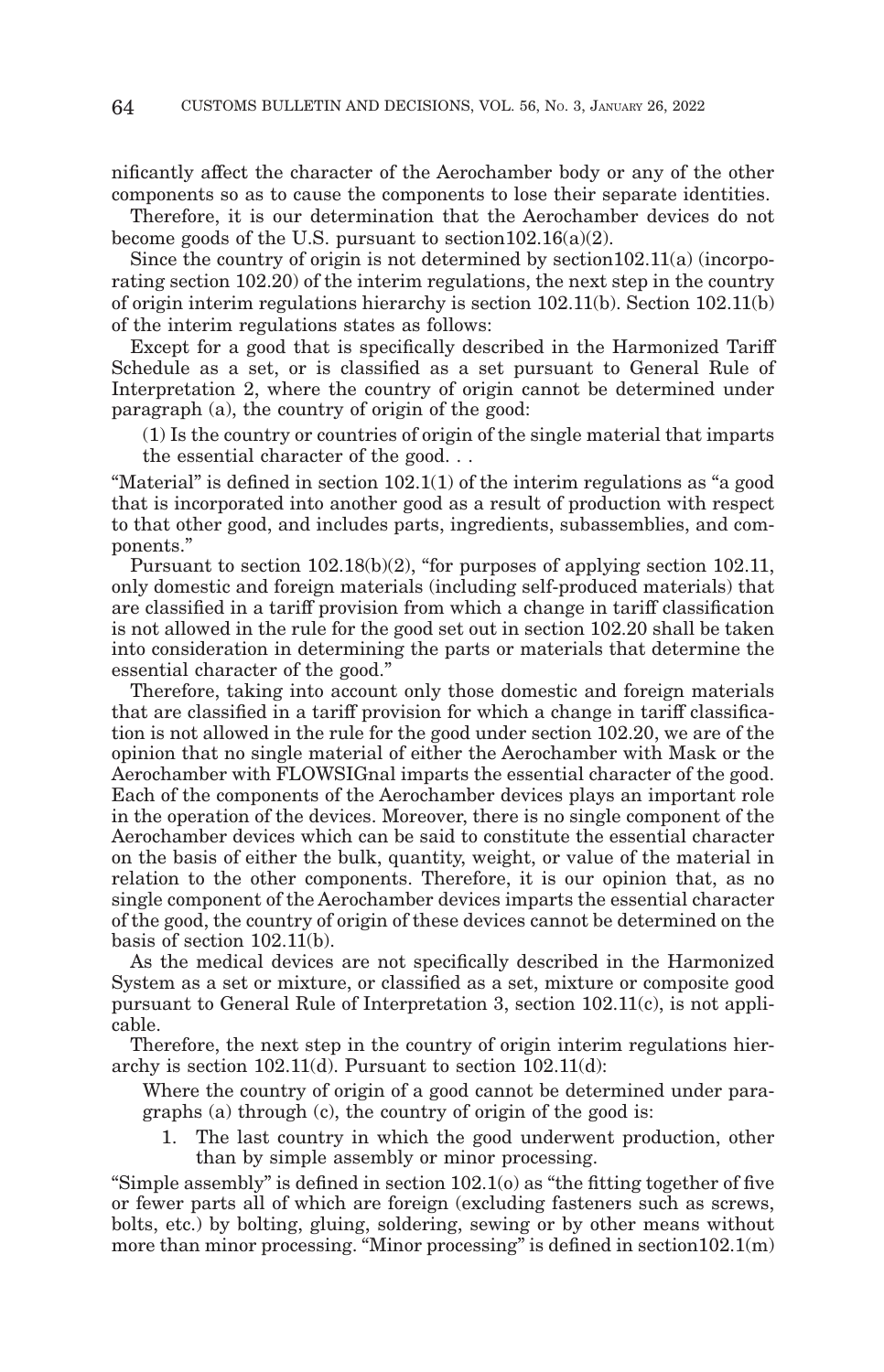as including, in part, the mere dilution with water or another substance, cleaning, application of preservative or decorative coatings, trimming, filing, or cutting off of small amounts of excess materials, unloading, reloading, putting up in measured doses, packing, repacking, testing, marking, sorting, or grading, ornamental or finishing operations incidental to textile good production.

The assembly of the Aerochamber with Mask and Aerochamber with FLOWSIGnal devices does not constitute a "simple assembly" operation as defined in section 102.1(o) above. The Aerochamber with Mask consists of seven foreign components and the Aerochamber with FLOWSIGnal consists of six foreign components. These devices are assembled by means of snapping components together with a mechanical press and stretching rubberized components to fit together which is more than a minor processing operation. Therefore, as the Aerochamber devices undergo a final assembly operation in the U.S., the country of origin of these devices is the U.S., pursuant to section 102.11(d). Accordingly, these products are excepted from country of origin marking pursuant to section 134.35(b), and the outermost containers of the good need not be marked with the country of origin of the parts as the good is processed by the importer in the U.S.

In the alternative, you argue that the finished medical devices that Monaghan Medical sells in the U.S. are eligible for a container-marking exception under 19 CFR 134.34. You claim that the Aerochamber parts imported by Monaghan Medical, which will be assembled and repacked after importation into sealed containers that will be delivered to hospitals in the U.S. are eligible for this exception from marking. You also state that the sealed containers into which the articles will be repacked will be clearly and conspicuously marked "Assembled in the USA of Canadian Components." As we have already determined that the medical devices as well as the outermost containers of the devices are excepted from marking, this issue will not be addressed.

#### **HOLDING:**

Based on the information and samples submitted, we are of the opinion that Aerochamber devices become goods of the U.S. pursuant to section 102.11(d), and therefore, the goods are excepted from marking pursuant to section 134.35(b), and as the good is processed by the importer, the outermost container of the good is also excepted from marking under this provision.

*Sincerely,*

JOHN DURANT, *Director Commercial Rulings Division*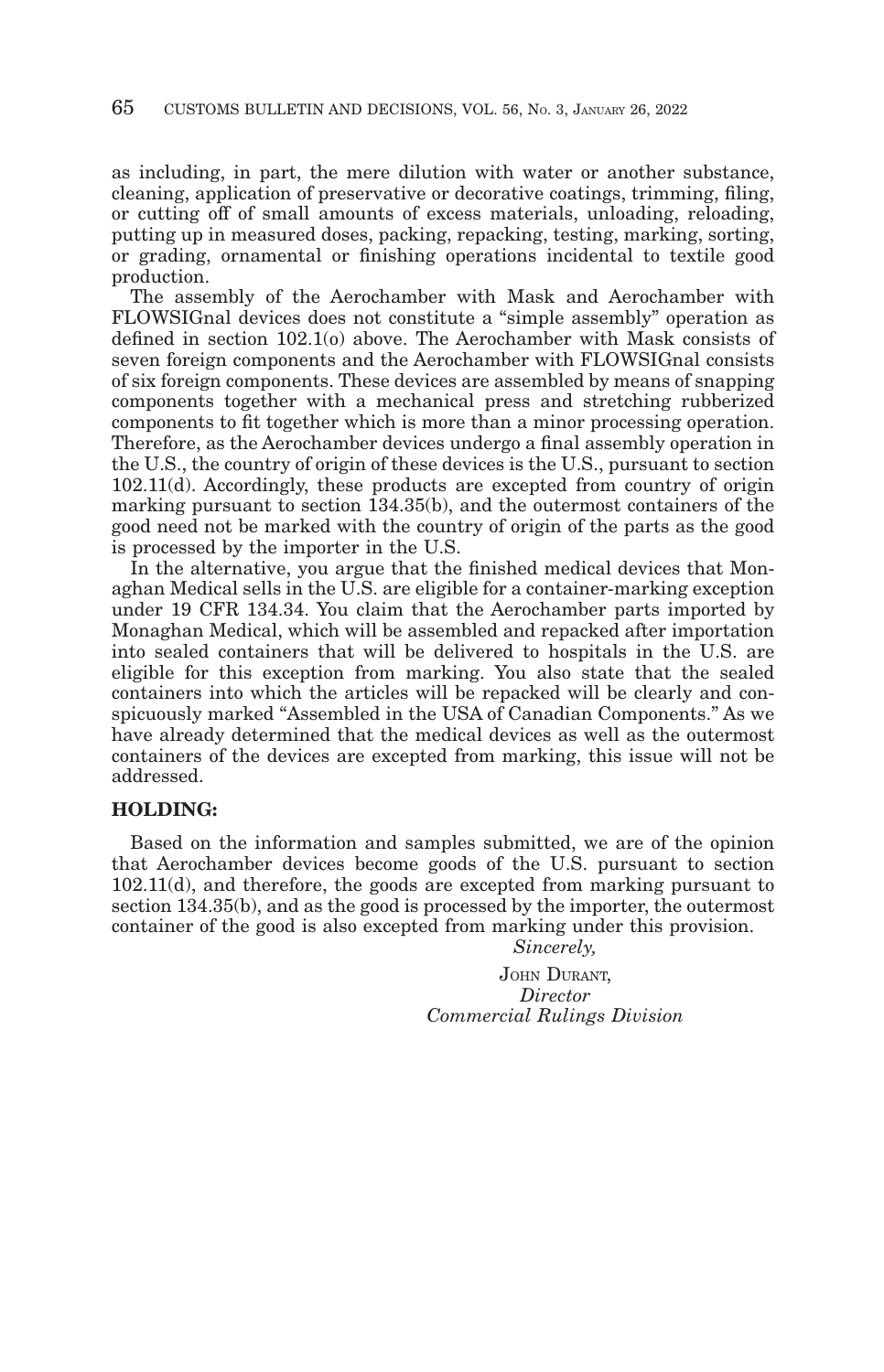#### ATTACHMENT B

#### HQ H312164 CLA-2 OT:RR:CTF:EMAIN H312164 NVF CATEGORY: Classification TARIFF NO · 3926 90.99

BRIAN J. O'SHEA, ESQ. MCKENNA & CUNEO *1575 EYE STREET, N.W. WASHINGTON, D.C. 20005*

RE: Modification of HQ 558009; Silicone part

DEAR MR. O'SHEA:

This ruling is in reference to Headquarters Ruling Letter ("HQ") 558009, dated November 10, 1994, regarding the country of origin marking of an Aerochamber device under the North American Free Trade Agreement ("NAFTA"). In HQ 558009, U.S. Customs and Border Protection ("CBP") classified the component parts of the Aerochamber under subheading 9019.20, HTSUS which provides for, "Mechano-therapy appliance; massage apparatus; psychological aptitude-testing apparatus; ozone therapy, oxygen therapy, aerosol therapy, artificial respiration or other therapeutic respiration apparatus; parts and accessories thereof: Ozone therapy, oxygen therapy, aerosol therapy, artificial respiration or other therapeutic respiration apparatus; parts and accessories thereof."

We have since reviewed HQ 558009 and determined that the portion of the ruling pertaining to the classification of the silicone valve is in error. Therefore, CBP is modifying HQ 558009 according to the analysis set forth below.

#### **FACTS:**

In HQ 558009, the Aerochamber is described as:

{A}n aerosol therapy device which is marketed under the trademark "Aerochamber. According to your submission, the Aerochamber is an FDA-approved medical device that is used with a metered dose inhaler ("MDI") to deliver aerosol medication. It was designed to simplify delivery of medication to patients suffering from asthma who are unable to properly coordinate an MDI (due to age or ill-health), to reduce undesirable side effects that result from use of a MDI alone in the delivery of medication, such as oral candidiasis, and to enhance the therapeutic value of the medication.

The device is described as a temporary holding chamber for MDIdispersed medication . . . . {T}he basic model ("Aerochamber with FLOWSIGnal") is in the shape of a tube measuring approximately 4 1/2 inches in length and 1 1/2 inches in diameter. At one end of the holding chamber is a plastic mouthpiece containing a one-way silicone inhalation "flapper" valve and exhalation ports. At the other end of the device is a rubber end cap with a port into which a standard MDI may be inserted. Imbedded in the rim of the end cap is what you refer to as a FLOWSIGnal, a plastic whistle-like device, which sounds if the patient fails to inhale at a slow and even pace . . . . {E}xcept for the silicone flapper valve, the Aerochamber is made entirely of plastic.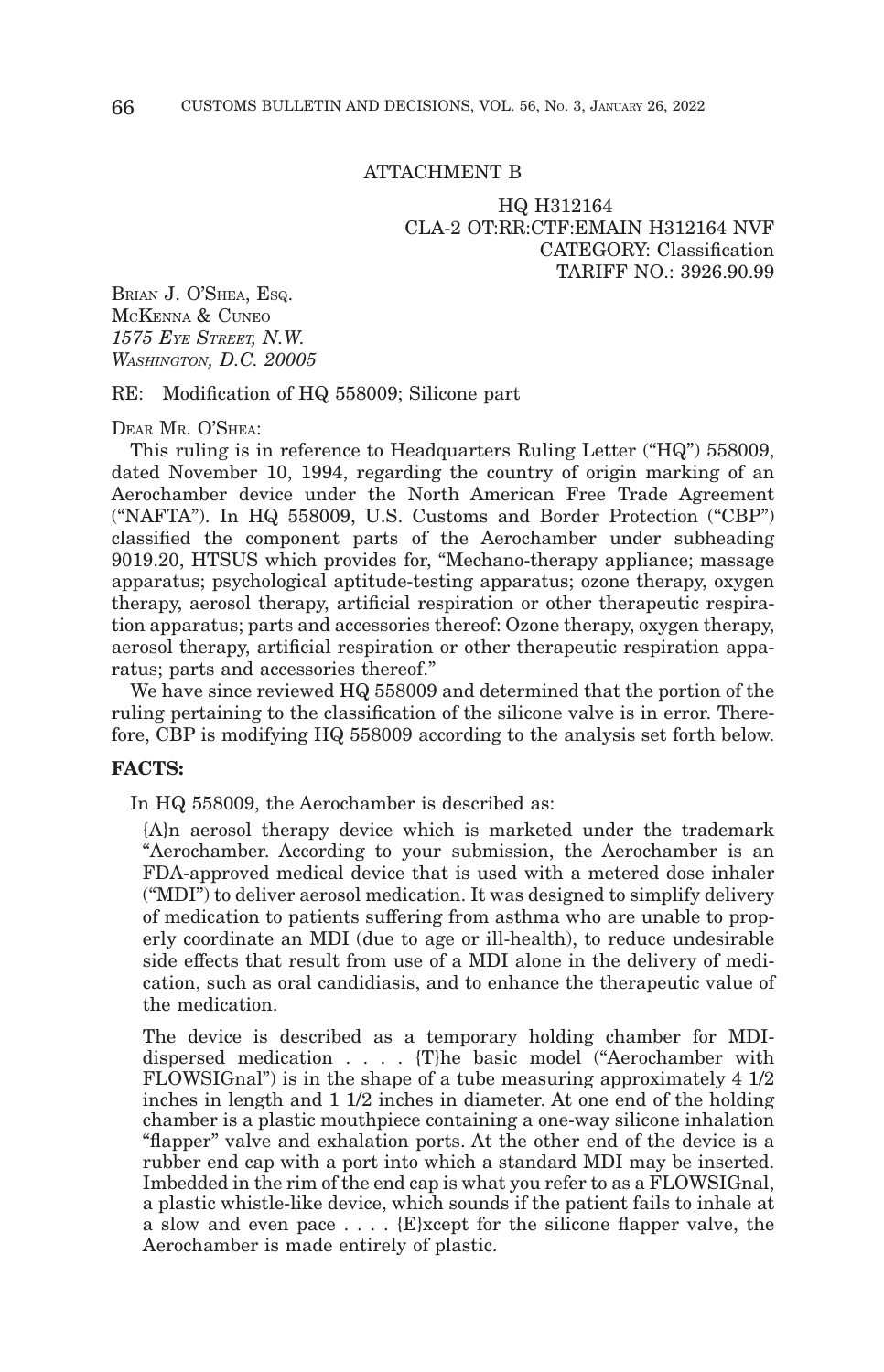{A} second model Aerochamber, which is referred to as Aerochamber with Mask, is nearly identical to the basic model, but is fitted with a permanently-attached silicone mask. This model is particularly designed for infants and the infirm who may not have the strength or ability to hold the device and coordinate inhalation and delivery of the medication.

The Aerochamber with FLOWSIGnal consists of the following six components: mouthpiece cap, mouthpiece, die-cut silicon diaphragm valve, aerochamber body, thermoplastic MDI-end, and polycarbonate reed whistle . . . . The Aerochamber with Mask consists of the following seven components: die-cut silicon diaphragm valve, aerochamber body, thermoplastic MDI-end, polycarbonate reed whistle, silicon mask, mask adaptor, and mask lock ring.

In HQ 558009, CBP stated without explanation that all the component parts of the Aerochamber are classified under subheading 9019.20, HTSUS which provides for, "Mechano-therapy appliance; massage apparatus; psychological aptitude-testing apparatus; ozone therapy, oxygen therapy, aerosol therapy, artificial respiration or other therapeutic respiration apparatus; parts and accessories thereof: Ozone therapy, oxygen therapy, aerosol therapy, artificial respiration or other therapeutic respiration apparatus; parts and accessories thereof."

CBP next determined the NAFTA country of origin marking of two models of Aerochamber and found that, pursuant to Section 102.11 of the interim NAFTA regulations, the Aerochamber devices became goods of the U.S. and were excepted from marking pursuant to Section 134.35(b) and because the goods were processed by the importer, the outermost container of the goods were also excepted from marking.

#### **ISSUE:**

Whether the silicone valve is classified as an other article of plastic of heading 3926, HTSUS, or as a part of heading 9019, HTSUS.

### **LAW AND ANALYSIS:**

Merchandise imported into the United States is classified under the HT-SUS. Tariff classification is governed by the principles set forth in the General Rules of Interpretation ("GRIs") and, in the absence of special language or context which requires otherwise, by the Additional U.S. Rules of Interpretation. The GRIs and the Additional U.S. Rules of Interpretation are part of the HTSUS and are to be considered statutory provisions of law for all classification purposes.

GRI 1 requires that classification be determined first according to the terms of the headings of the tariff schedule and any relevant section or chapter notes. In the event that the goods cannot be classified solely on the basis of GRI 1, and if the heading and legal notes do not otherwise require, the remaining GRIs 2 through 6 may then be applied in order.

The HTSUS provisions under consideration in this case are as follows:

3926 Other articles of plastics and articles of other materials of headings 3901 to 3914.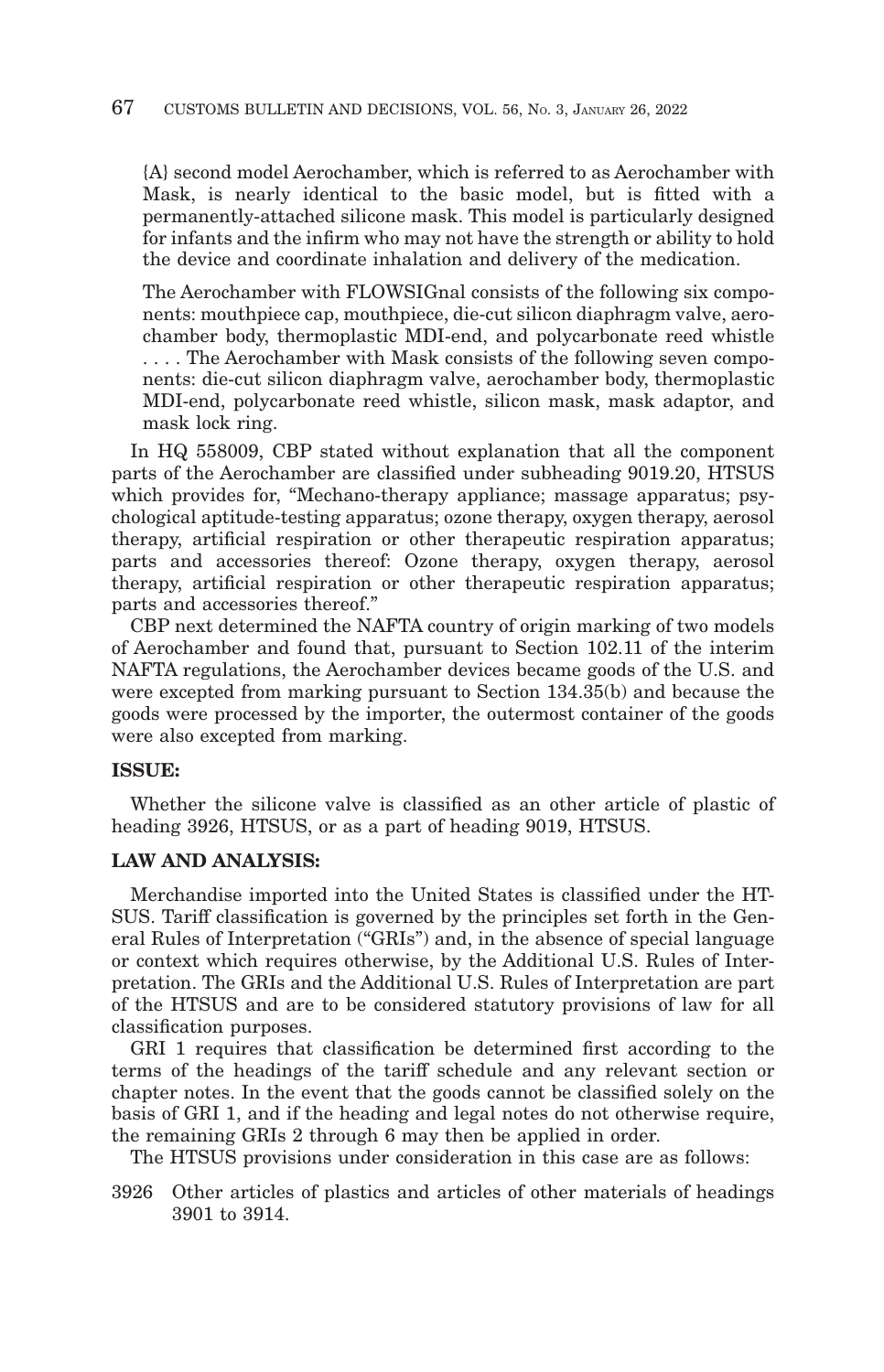9019 Mechano-therapy appliance; massage apparatus; psychological aptitude-testing apparatus; ozone therapy, oxygen therapy, aerosol therapy, artificial respiration or other therapeutic respiration apparatus; parts and accessories thereof.

Note 2(u) to Chapter 39 states that Chapter 39 does not cover articles of chapter 90. Therefore we must first determine whether the silicone valve is classified under heading 9019, HTSUS, which provides for, "Mechanotherapy appliance; massage apparatus; psychological aptitude-testing apparatus; ozone therapy, oxygen therapy, aerosol therapy, artificial respiration or other therapeutic respiration apparatus; parts and accessories thereof."1

The term "part" is not defined in the HTSUS. In the absence of a statutory definition, the courts have fashioned two distinct but reconcilable tests for determining whether a particular item qualifies as a part for tariff classification purposes. *See Bauerhin Technologies Limited Partnership, & John V. Carr & Son, Inc. v. United States*, 110 F.3d 774 (Fed. Cir. 1997). Under the first test, articulated in *United States v. Willoughby Camera Stores*, 21 C.C.P.A. 322 (1933), an imported item qualifies as a part only if can be described as an "integral, constituent, or component part, without which the article to which it is to be joined, could not function as such article." *Bauerhin*, 110 F.3d at 779. Pursuant to the second test, set forth in *United States v. Pompeo*, 43 C.C.P.A. 9 (1955), a good is a "part" if it is "dedicated solely for use" with a particular article and, "when applied to that use...meets the Willoughby test." *Bauerhin*, 110 F.3d at 779 (citing *Pompeo*, 43 C.C.P.A. at 14); *Ludvig Svensson, Inc. v. United States*, 63 F. Supp. 2d 1171, 1178 (Ct. Int'l Trade 1999) (holding that a purported part must satisfy both the *Willoughby* and *Pompeo* tests). An item is not a part if it is "a separate and distinct commercial entity." *Bauerhin*, 110 F.3d at*.* 779.

The term "accessory" is not defined in the HTSUS or in the Harmonized Commodity Description and Coding Explanatory Notes (ENs). However, this office has previously stated that the term "accessory" is generally understood to mean an article which is not necessary to enable the goods with which they are intended to function. They are of secondary importance, but must, however, contribute to the effectiveness of the principal article (*e.g.,* facilitate the use or handling of the particular article, widen the range of its uses, or improve its operation). See HQ 958710 (Apr 8, 1996); HQ 950166 (Nov. 8, 1991). We also employ the common and commercial meanings of the term "accessory," as the courts did in *Rollerblade v. United States*, wherein the Court of International Trade derived from various dictionaries that an accessory must relate directly to the thing accessorized. *See Rollerblade, Inc. v. United States*, 116 F.Supp. 2d 1247 (Ct. Int'l Trade 2000), *aff'd*, 282 F.3d 1349 (Fed. Cir. 2002) (holding that inline roller-skating protective gear is not an accessory because the protective gear does not directly act on or contact the roller skates in any way); *see also* HQ 966216 (May 27, 2003), HQ H061738 (May 5, 2010).

Before we can classify the silicone valve, we must first determine the proper classification of the Aerochamber. As stated above and in HQ 558009, the Aerochamber is used with an MDI (a portable metered dose inhaler,

<sup>&</sup>lt;sup>1</sup> We note that even though we refer to the silicone part at issue as a "valve," it is not a valve of heading 8481. The silicone part is a simple flap. By virtue of its placement onto the chamber, it impacts the flow of air from the chamber, but it is itself not a valve in its condition as imported.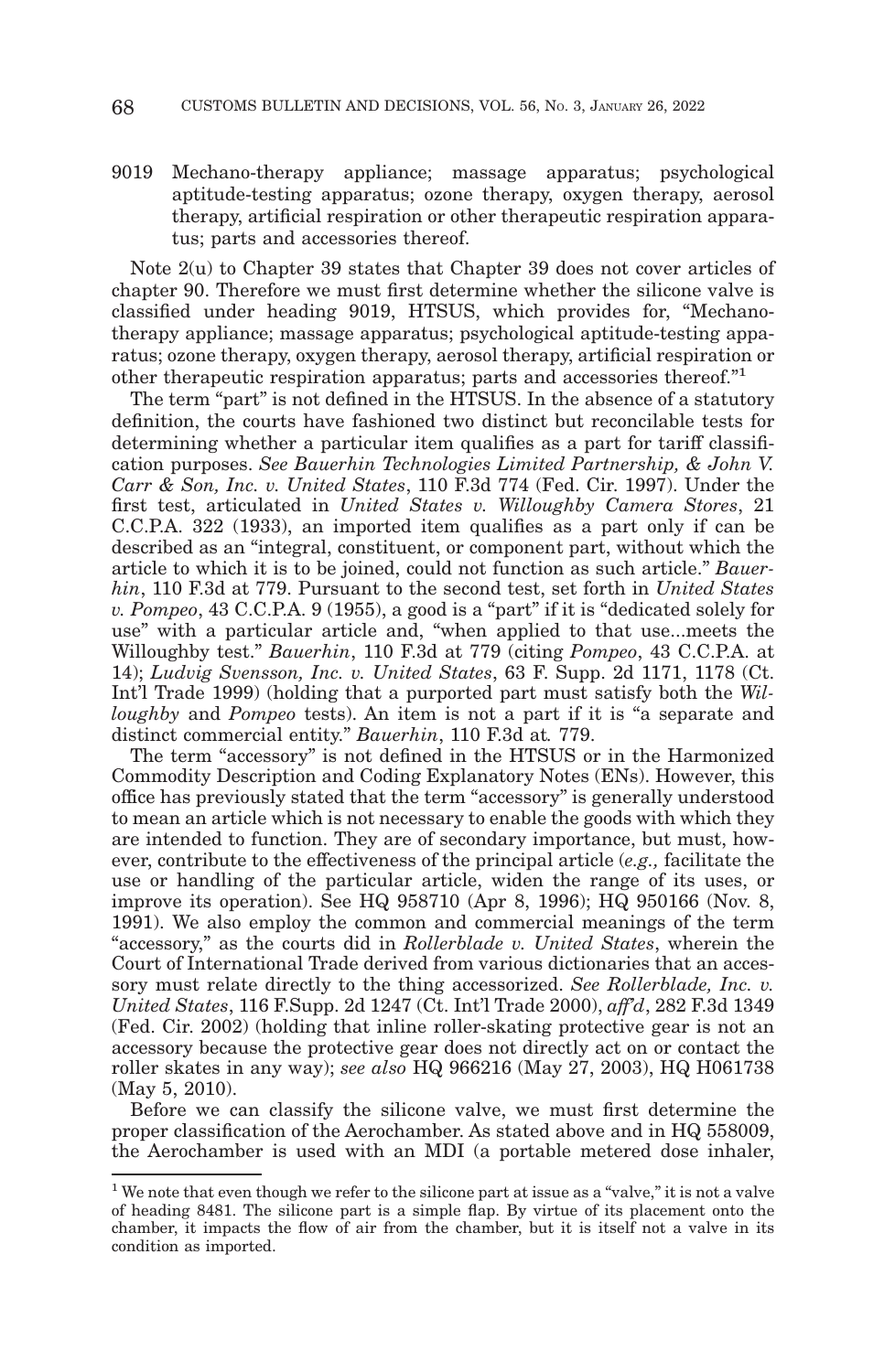typically used by asthma sufferers) that delivers medication. The Aerochamber cannot be used on its own to provide any sort of aerosol therapy or relief to a patient, therefore it is not an aerosol therapy device of heading 9019, HTSUS. Rather, the MDI, which administers medication, is the aerosol therapy device because it aerosolizes and releases a set amount of medicine.

The Aerochamber is an accessory of an MDI. It is a separate commercial entity that facilitates the use of an MDI by providing a chamber that holds the dispensed medication and allows the user to inhale the medication at his or her own pace. Thus, the Aerochamber improves and enhances the use of the MDI, particularly for young users or those who otherwise may have difficulty using an MDI. The Aerochamber is not an MDI part because an MDI does not need an Aerochamber in order to aerosolize and deliver medication. An MDI can be used effectively, with the proper technique by a patient, without an Aerochamber. Because the Aerochamber is an accessory to a good of heading 9019, HTSUS, it is classified as an accessory under subheading 9019.20.00, HTSUS which provides for "Mechano-therapy appliance; massage apparatus; psychological aptitude-testing apparatus; ozone therapy, oxygen therapy, aerosol therapy, artificial respiration or other therapeutic respiration apparatus; parts and accessories thereof."

We observe that heading 9019, HTSUS, does not provide for parts of accessories. Furthermore, we must consider *Mitsubishi Electronics America v. United States*, 19 CIT 378, 383 n.3 (1995), in which the Court of International Trade stated that:

The Court notes that if the subject merchandise is not a clutch, but rather a part of a starter motor, then it cannot be classified as part of an automobile, even though it is used solely in automobiles. This is because a subpart of a particular part of an article is more specifically provided for as a part of the part than as a part of the whole. *C.F. Liebert v. United States*, 60 Cust. Ct. 677, 686–87, 287 F. Supp. 1008, 1014 (1968) (holding that parts of clutches which are parts of winches are more specifically provided for as parts of clutches than as parts of winches).

Therefore, regardless of whether the instant valve is considered a part of the Aerochamber, it cannot be classified under heading 9019, HTSUS. The legal text of the heading does not provide for parts of accessories and *Mitsubishi* bars the valve from being classified as a part of an MDI. Because no other heading provides for the silicone article (referred to as a "valve"), it therefore is classified by constituent material as an other article of plastic of heading 3926, HTSUS.

In light of the foregoing, we conclude that the silicone valve is classified under heading 3926, HTSUS as an other article of plastic. Our analysis in HQ 558009 pertaining to NAFTA country of origin marking requirements remains the same.

#### **HOLDING:**

By application of GRIs 1 and 6, the silicone valve is classified in heading 3926, HTSUS specifically subheading 3926.90.99, HTSUS, which provides for, "Other articles of plastics and articles of other materials of headings 3901 to 3914: Other: Other." The general, column one rate of duty for goods of subheading 3926.90.99, HTSUS, is 5.3% *ad valorem*.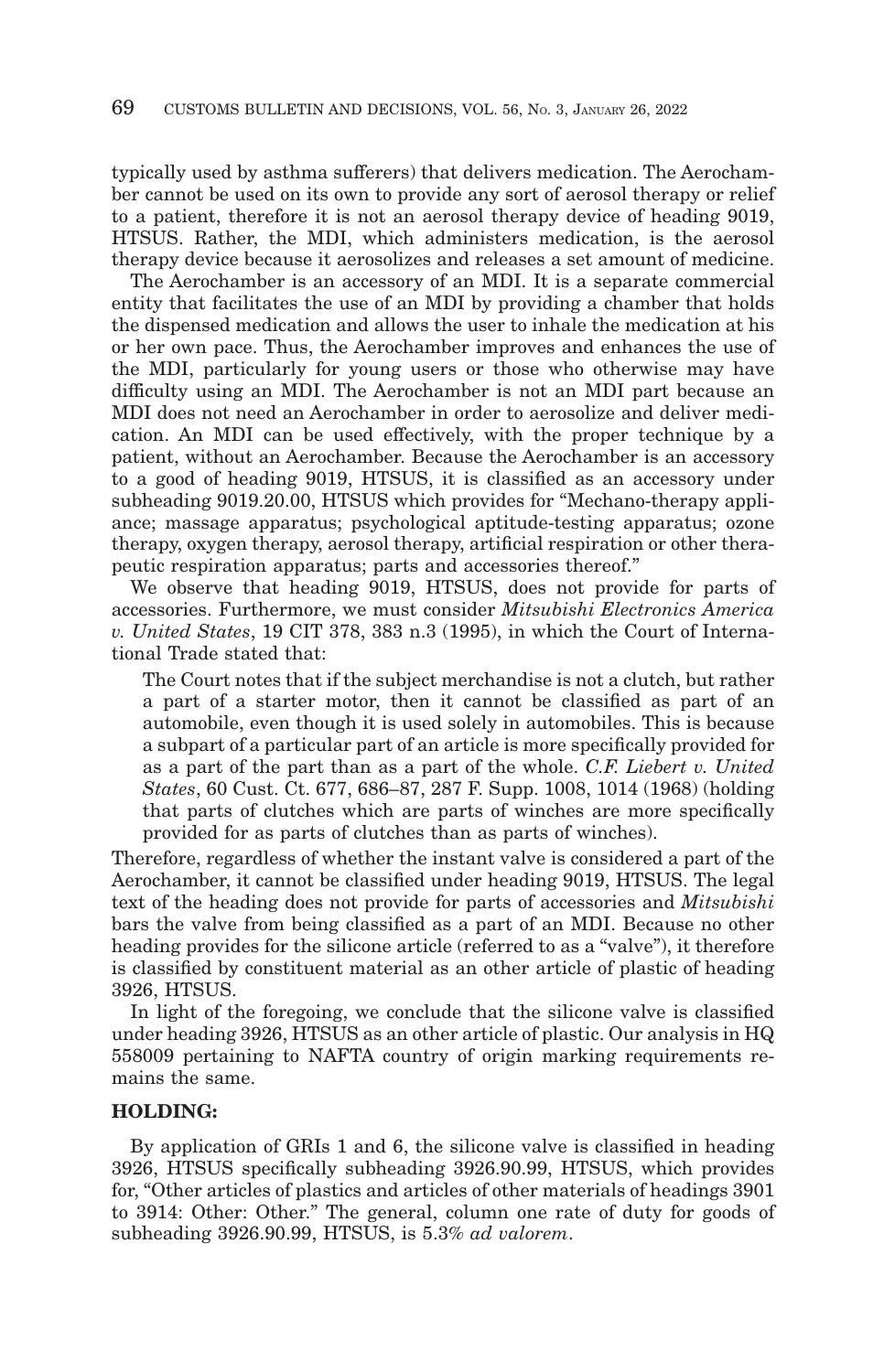Duty rates are provided for your convenience and subject to change. The text of the most recent HTSUS and the accompanying duty rates are provided on the World Wide Web at www.usitc.gov/tata/hts/.

In accordance with 19 U.S.C.  $1625(c)$ , this ruling will become effective 60 days after its publication in the Customs Bulletin.

*Sincerely,*

CRAIG T. CLARK, *Director Commercial and Trade Facilitation Division*  $C_R$ <br>  $\sum_{n=1}^{R} C_n$ 

### **19 CFR PART 177**

## **MODIFICATION OF ONE RULING LETTER AND REVOCATION OF TREATMENT RELATING TO THE TARIFF CLASSIFICATION OF CONTROLLABLE SHADING SYSTEM**

**AGENCY:** U.S. Customs and Border Protection, Department of Homeland Security.

**ACTION:** Notice of modification of one ruling letter and of revocation of treatment relating to the tariff classification of controllable shading system.

**SUMMARY:** Pursuant to section 625(c), Tariff Act of 1930 (19 U.S.C. § 1625(c)), as amended by section 623 of title VI (Customs Modernization) of the North American Free Trade Agreement Implementation Act (Pub. L. 103–182, 107 Stat. 2057), this notice advises interested parties that U.S. Customs and Border Protection (CBP) is modifying one ruling letter concerning tariff classification of a controllable shading system under the Harmonized Tariff Schedule of the United States (HTSUS). Similarly, CBP is revoking any treatment previously accorded by CBP to substantially identical transactions. Notice of the proposed action was published in the *Customs Bulletin*, Vol. 54, No. 38, on September 30, 2020. One comment was received in response to that notice.

**EFFECTIVE DATE:** This action is effective for merchandise entered or withdrawn from warehouse for consumption on or after March 27, 2022.

**FOR FURTHER INFORMATION CONTACT:** Parisa J. Ghazi, Food, Textiles and Marking Branch, Regulations and Rulings, Office of Trade, at (202) 325–0272.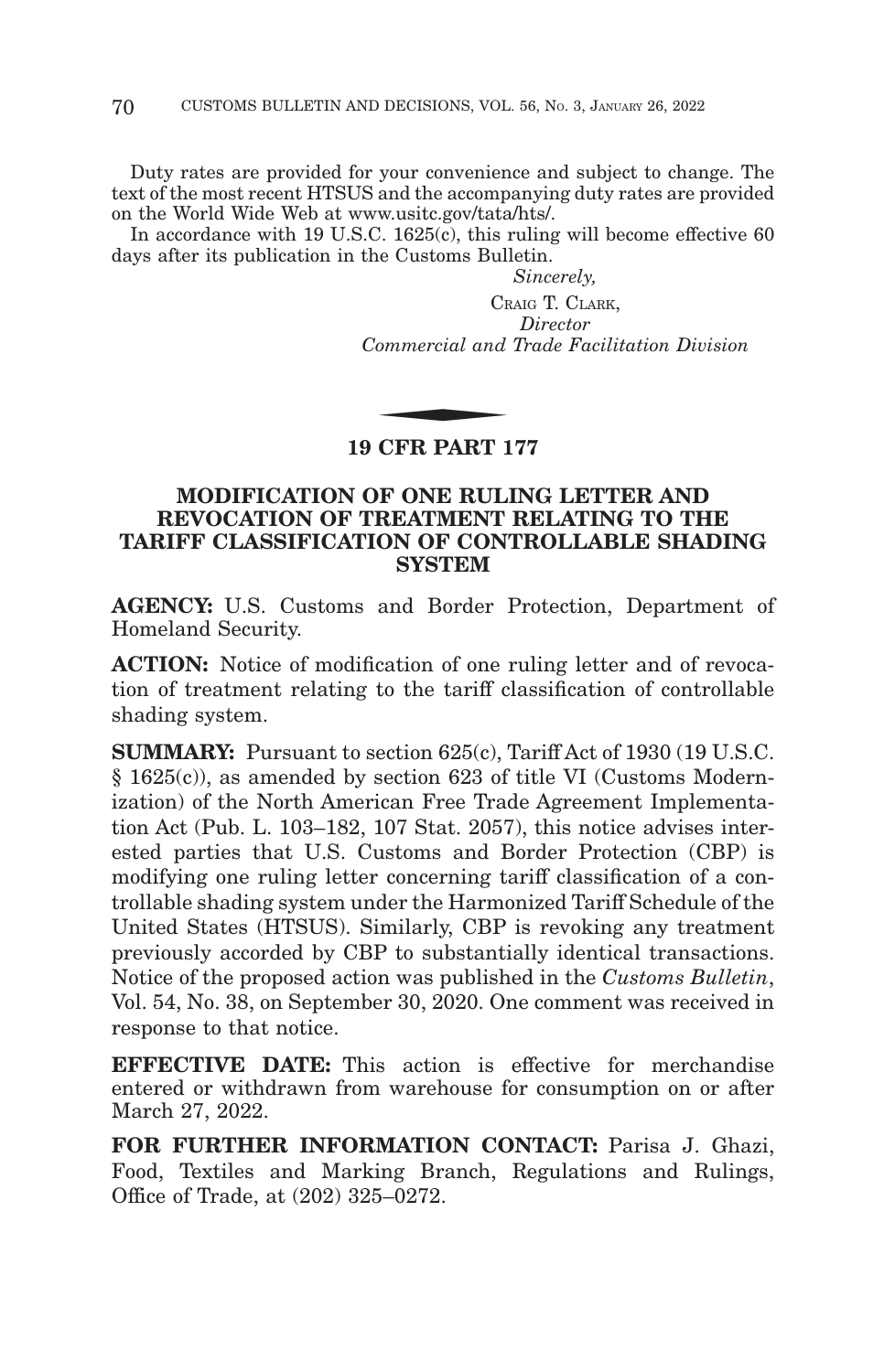## **SUPPLEMENTARY INFORMATION:**

### **BACKGROUND**

Current customs law includes two key concepts: informed compliance and shared responsibility. Accordingly, the law imposes an obligation on CBP to provide the public with information concerning the trade community's responsibilities and rights under the customs and related laws. In addition, both the public and CBP share responsibility in carrying out import requirements. For example, under section 484 of the Tariff Act of 1930, as amended (19 U.S.C. § 1484), the importer of record is responsible for using reasonable care to enter, classify and value imported merchandise, and to provide any other information necessary to enable CBP to properly assess duties, collect accurate statistics, and determine whether any other applicable legal requirement is met.

Pursuant to 19 U.S.C. § 1625(c)(1), a notice was published in the *Customs Bulletin*, Vol. 54, No. 38, on September 30, 2020, proposing to modify one ruling letter pertaining to the tariff classification of a controllable shading system. Any party who has received an interpretive ruling or decision (i.e., a ruling letter, internal advice memorandum or decision, or protest review decision) on the merchandise subject to this notice should have advised CBP during the comment period.

Similarly, pursuant to 19 U.S.C.  $\S$  1625(c)(2), CBP is revoking any treatment previously accorded by CBP to substantially identical transactions. Any person involved in substantially identical transactions should have advised CBP during the comment period. An importer's failure to advise CBP of substantially identical transactions or of a specific ruling not identified in this notice may raise issues of reasonable care on the part of the importer or its agents for importations of merchandise subsequent to the effective date of this notice.

In New York Ruling Letter ("NY") N010048, dated May 3, 2007, CBP classified a controllable shading system in heading 8479, HT-SUS, which provides for "Machines and mechanical appliances having individual functions, not specified or included elsewhere in this chapter; parts thereof." CBP has reviewed NY N010048 and has determined the ruling letter to be in error. It is now CBP's position that the controllable shading system is properly classified, in heading 6303, HTSUS, which provides for "Curtains (including drapes) and interior blinds; curtain or bed valances."

Pursuant to 19 U.S.C.  $\S$  1625(c)(1), CBP is modifying NY N010048 and revoking or modifying any other ruling not specifically identified to reflect the analysis contained in Headquarters Ruling Letter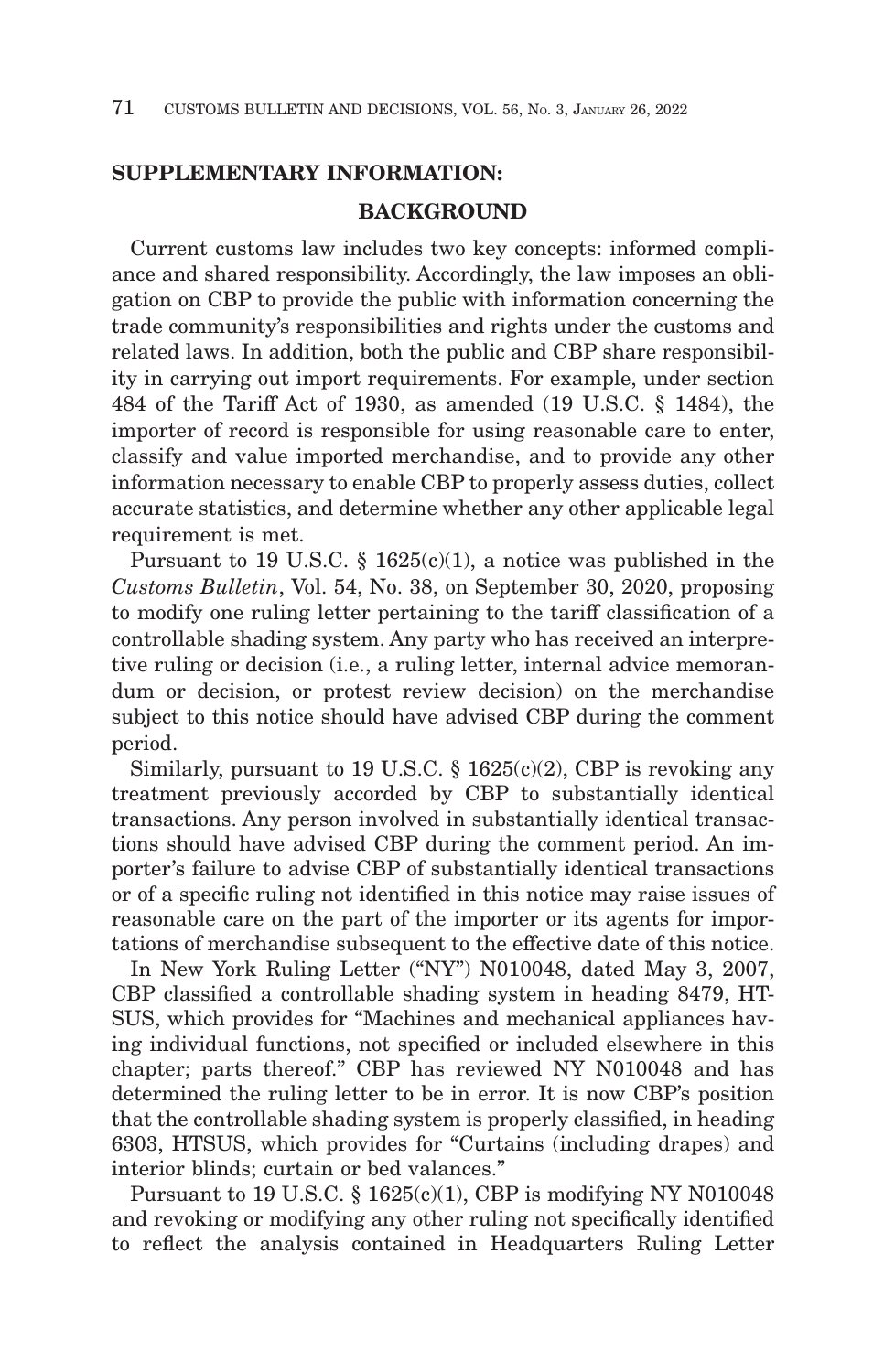("HQ") H312768, set forth as an attachment to this notice. Additionally, pursuant to 19 U.S.C.  $\S$  1625(c)(2), CBP is revoking any treatment previously accorded by CBP to substantially identical transactions.

In accordance with 19 U.S.C. § 1625(c), this ruling will become effective 60 days after publication in the *Customs Bulletin*. Dated:

# *For*

CRAIG T. CLARK, *Director Commercial and Trade Facilitation Division*

*Attachment*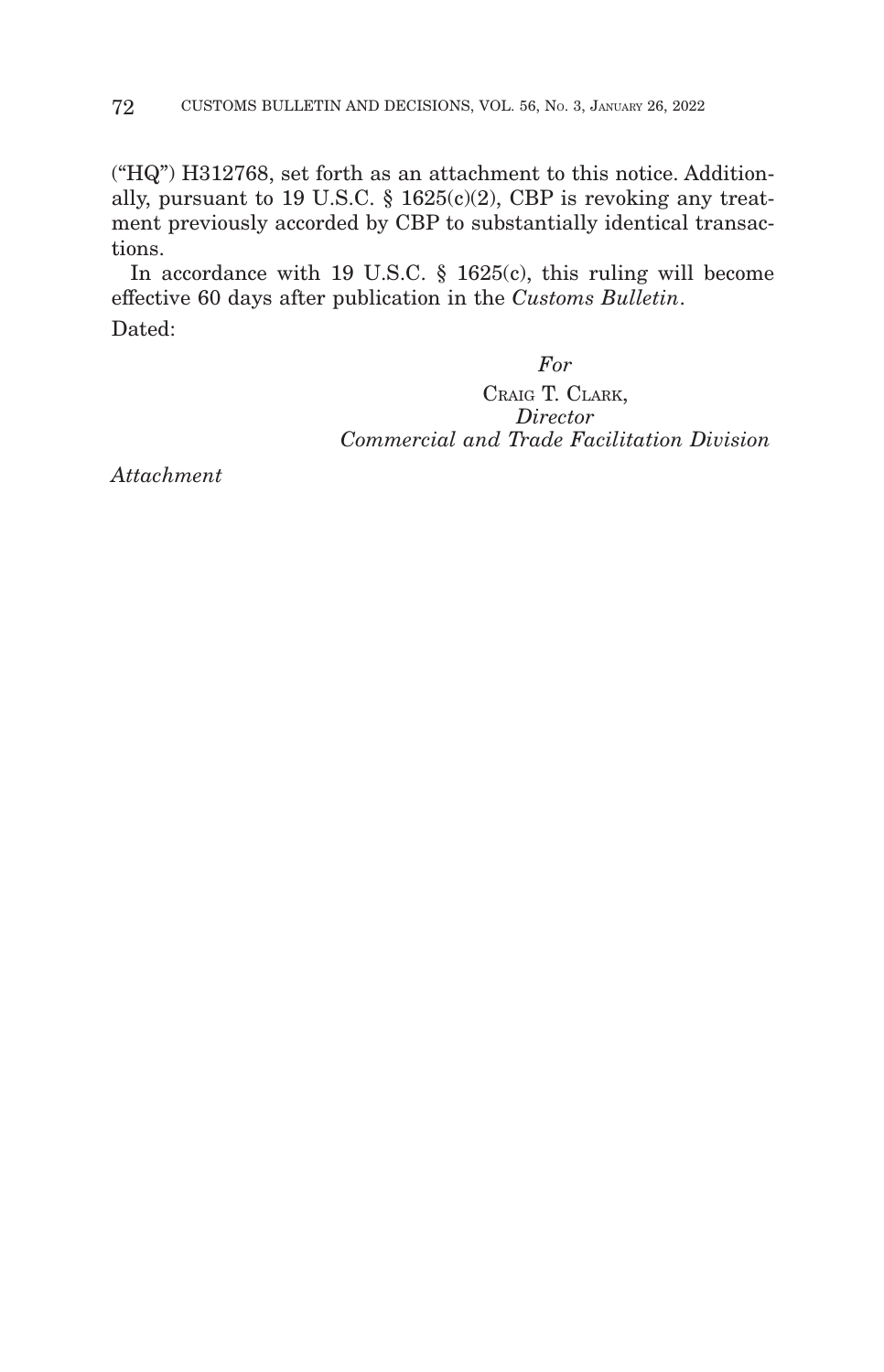HQ H312768

January 11, 2022 OT:RR:CTF:FTM H312768 PJG CATEGORY: Classification TARIFF  $NO \cdot 6303$ 

MR. MICHAEL E. MURPHY BAKER & MCKENZIE LLP *815 CONNECTICUT AVENUE, NW WASHINGTON, D.C. 20006*

RE: Modification of NY N010048; tariff classification of controllable shading system

DEAR MR. MURPHY:

This is in reference to New York Ruling Letter ("NY") N010048 that U.S. Customs and Border Protection ("CBP") issued to you on May 3, 2007, pursuant to your request for a binding ruling on behalf of Lutron Electronics Co., Inc. The ruling pertains to the tariff classification under the Harmonized Tariff Schedule of the United States Annotated ("HTSUSA") of a controllable shading system and a controllable drapery track system used for commercial and residential applications that were both classified in heading 8479, HTSUS. We have reviewed NY N010048 and determined it to be in error only with respect to the classification of the controllable shading system. The controllable drapery track system did not include the drapes at the time of importation and remains classified under heading 8479, HTSUS. Accordingly, NY N010048 is modified.

Pursuant to section  $625(c)(1)$ , Tariff Act of 1930 (19 U.S.C. § 1625 $(c)(1)$ ), as amended by section 623 of Title VI (Customs Modernization) of the North American Free Trade Agreement Implementation Act, Pub. L. No. 103–182, 107 Stat. 2057, 2186 (1993), notice of the proposed action was published on September 30, 2020, in Volume 54, Number 38, of the *Customs Bulletin*. CBP received one comment on October 30, 2020, in opposition to the proposed action.

#### **FACTS:**

In NY N010048, CBP described the controllable shading system as follows: The controllable shading ...system[] [is] used for commercial and residential applications. The system[] aid[s] in reducing glare, protecting furnishings from U/V damage and maximizing HVAC efficiency. The settings ...are electronically programmable so that window treatments can be programmed to stop at present positions. The system[] can also be equipped to receive infrared control signals and may be controlled by hand-held remotes in addition to the keypad controls....The complete controllable shading systems consist of fabric shades, hem bars, one (or more) quiet electronic drive units ("QEDs"), roller tubes, roller bulk idlers, brackets and associated hardware.

CBP classified the merchandise under heading 8479, HTSUS, and specifically in subheading 8479.89.9897, HTSUSA, which in May 2007 provided for "Machines and mechanical appliances having individual functions, not speci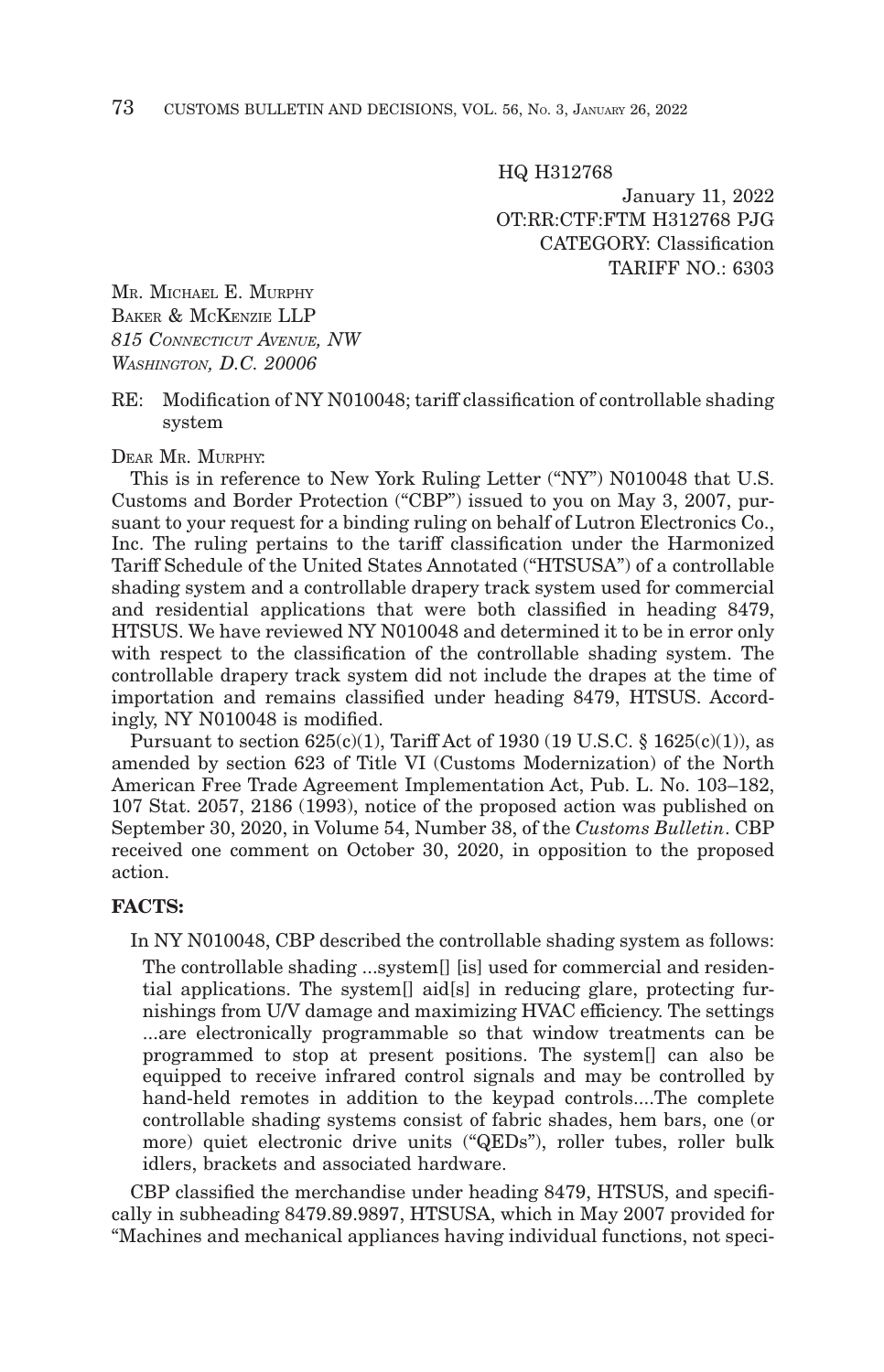fied or included elsewhere in this chapter; parts thereof: Other machines and mechanical appliances: Other: Other: Other."1

#### **ISSUE:**

What is the proper tariff classification under the HTSUS for the controllable shading system?

# **LAW AND ANALYSIS:**

Classification under the Harmonized Tariff Schedule of the United States ("HTSUS") is made in accordance with the General Rules of Interpretation ("GRI"). GRI 1 provides that the classification of goods shall be determined according to the terms of the headings of the tariff schedule and any relative Section or Chapter Notes. In the event that the goods cannot be classified solely on the basis of GRI 1, and if the headings and legal notes do not otherwise require, the remaining GRIs may then be applied.

The HTSUS provisions under consideration are as follows:

- **8479** Machines and mechanical appliances having individual functions, not specified or included elsewhere in this chapter; parts thereof:
- **6303** Curtains (including drapes) and interior blinds; curtain or bed valances:

GRI 3(a) and (b) provide as follows:

When, by application of rule 2(b) or for any other reason, goods are, prima facie, classifiable under two or more headings, classification shall be effected as follows:

- (a) The heading which provides the most specific description shall be preferred to headings providing a more general description. However, when two or more headings each refer to part only of the materials or substances contained in mixed or composite goods or to part only of the items in a set put up for retail sale, those headings are to be regarded as equally specific in relation to those goods, even if one of them gives a more complete or precise description of the goods.
- (b) Mixtures, composite goods consisting of different materials or made up of different components, and goods put up in sets for retail sale, which cannot be classified by reference to 3(a), shall be classified as if they consisted of the material or component which gives them their essential character, insofar as this criterion is applicable.

The Harmonized Commodity Description and Coding System Explanatory Notes ("ENs") constitute the "official interpretation of the Harmonized System" at the international level. *See* 54 Fed. Reg. 35127, 35128 (Aug. 23, 1989). While neither legally binding nor dispositive, the ENs "provide a commentary on the scope of each heading" of the HTSUS and are "generally indicative of [the] proper interpretation" of these headings. *See id.*

The EN to GRI 3(b) states, in pertinent part:

(VI) This second method relates only to :

<sup>1</sup> Subheading 8479.89.9897, HTSUSA, does not exist in the 2021 HTSUSA.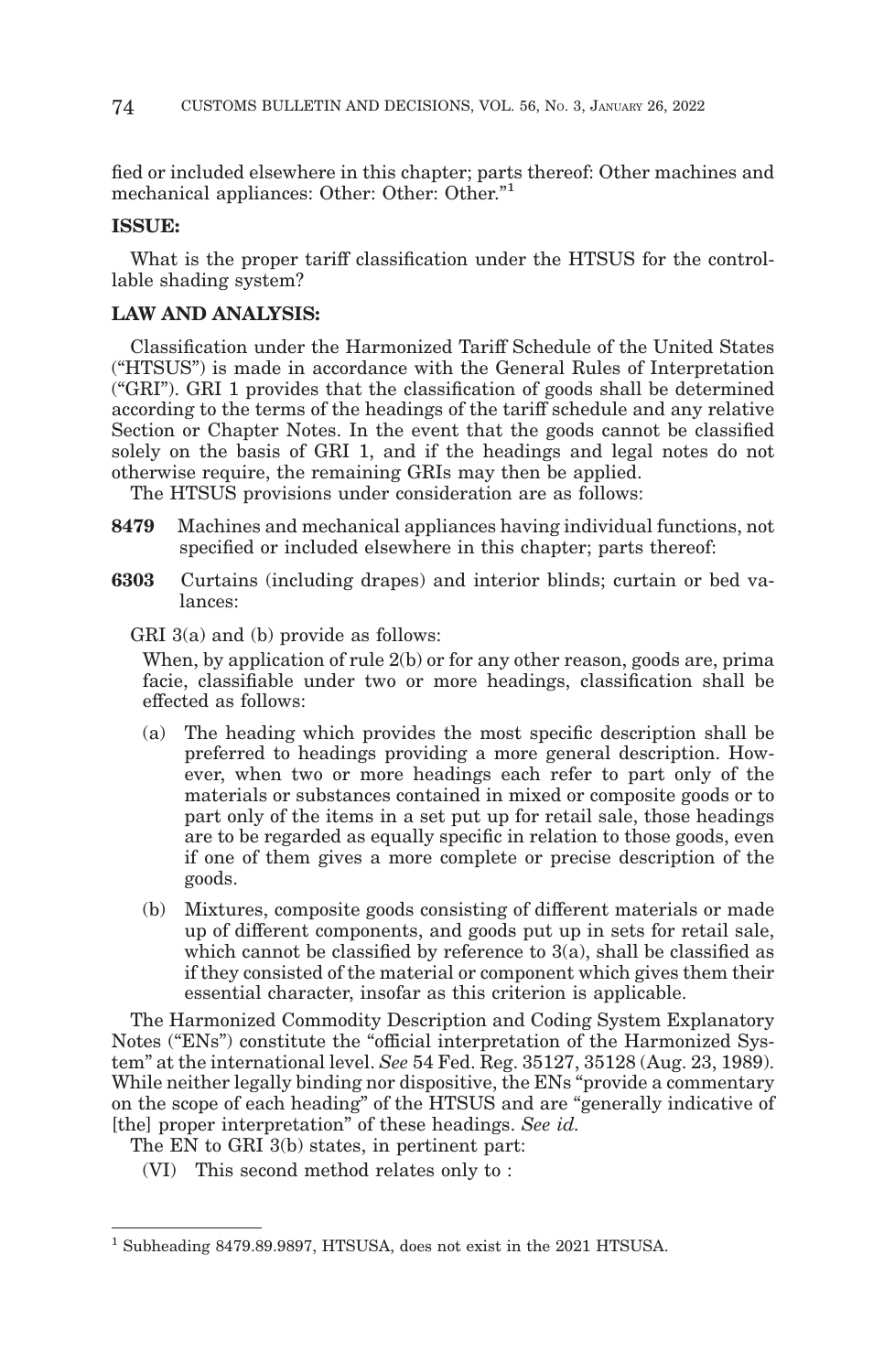- (i) Mixtures.
- (ii) Composite goods consisting of different materials.
- (iii) Composite goods consisting of different components.
- (iv) Goods put up in sets for retail sales.

It applies only if Rule 3 (a) fails.

(VII) In all these cases the goods are to be classified as if they consisted of the material or component **which gives them their essential character**, insofar as this criterion is applicable.

(VIII) The factor which determines essential character will vary as between different kinds of goods. It may, for example, be determined by the nature of the material or component, its bulk, quantity, weight or value, or by the role of a constituent material in relation to the use of the goods.

(IX) For the purposes of this Rule, composite goods made up of different components shall be taken to mean not only those in which the components are attached to each other to form a practically inseparable whole but also those with separable components, **provided** these components are adapted one to the other and are mutually complementary and that together they form a whole which would not normally be offered for sale in separate parts.

Examples of the latter category of goods are :

(1) Ashtrays consisting of a stand incorporating a removable ash bowl.

(2) Household spice racks consisting of a specially designed frame (usually of wood) and an appropriate number of empty spice jars of suitable shape and size.

As a general rule, the components of these composite goods are put up in a common packing.

\*\* \*

The subject merchandise is made up of different components, i.e., fabric shades, hem bars, one (or more) QEDs, roller tubes, roller bulk idlers, brackets and associated hardware. When by application of GRI 2, HTSUS, goods are prima facie classifiable under two or more headings, GRI 3, HTSUS, is applicable. According to EN IX for GRI 3(b), a "composite good" is a good that is "made up of different components," which may be "adapted one to the other and [be] mutually complementary and . . . together . . . form a whole which would not normally be offered for sale in separate parts." The subject merchandise is a composite good; therefore, GRI 3(b) requires that classification be based on the product that provides the composite good with its essential character.

The EN to GRI 3(b) (VIII) lists factors to help determine the essential character of such goods: "the nature of the material or component, its bulk, quantity, weight or value, or by the role of a constituent material in relation to the use of the goods." The U.S. Court of International Trade ("CIT") has indicated that the factors listed in the EN to GRI 3(b) (VIII) are "instructive" but "not exhaustive" and has indicated that the goods must be "reviewed as a whole." *Home Depot USA, Inc. v. United States*, 427 F. Supp. 2d 1278, 1293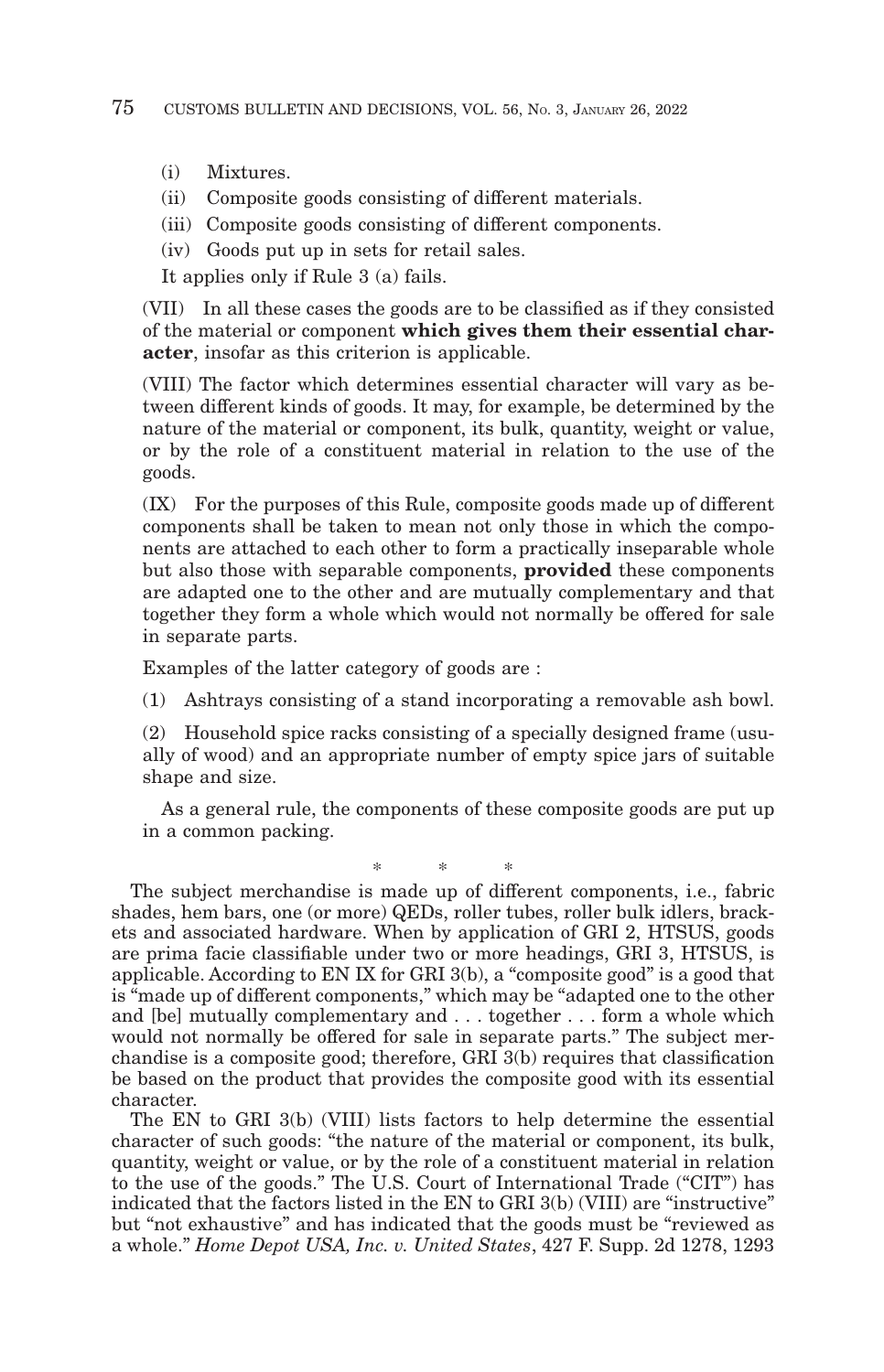(Ct. Intl'l Trade 2006), aff'd 491 F.3d 1334 (Fed. Cir. 2007) (citing *A.N. Deringer, Inc. v. United States*, 66 Cust. Ct. 378, 383 (1971) (citation omitted)). With regard to the good which imparts the essential character, the CIT has stated that it is "that which is indispensable to the structure, core or condition of the article, i.e., what it is." *Id*. at 1293 (citing *A.N. Deringer, Inc.*, 66 Cust. Ct. at 383).

In NY N010048, CBP determined that the essential character of the controllable shading system was imparted by the QEDs. However, consistent with prior rulings, we find that the function of the QEDs is/are ancillary to the function of the shade, which protects a space from sunlight and provides privacy. *See* New York Ruling Letter ("NY") N293716 (Feb. 21, 2018) (stating that the shade provided the essential character to the motorized window shade because "the lifting and lowering mechanisms of the window shade are ancillary to the protection the shade provides"); *see also* Headquarters Ruling Letter ("HQ") 955432 (Aug. 4, 1994) (stating that the screening material imparts the essential character to the shade and heat retention systems because it "controls the environment of the structures in which the shade and heat retention systems at issue operate"). Similarly, the function of the remaining components, specifically, the hem bars, roller tubes, roller bulk idlers, brackets and associated hardware, are also ancillary to the function of the shades. Accordingly, the shades impart the essential character to the subject merchandise. The subject merchandise, therefore, is classified under heading 6303, HTSUS, which provides for "Curtains (including drapes) and interior blinds; curtain or bed valances." Sufficient information was not provided at the time of the ruling request to determine the proper classification of the merchandise under this heading beyond the four-digit level. Beyond the four-digit level, the classification of the merchandise will depend on the fabric composition of the model of the controllable shading system that will be imported.

As noted above, CBP received one comment opposing the proposed modification of NY N010048. The commenter states that, pursuant to GRI 1, or alternatively GRI 3(b) or GRI 3(c), the subject merchandise should remain classified in heading 8479, HTSUS, which provides in relevant part for "[m]achines and mechanical appliances having individual functions, not specified or included elsewhere in [Chapter 84]." The commenter argues that the subject merchandise should be classified pursuant to GRI 1 under heading 8479, HTSUS, because in accordance with Note 1(e) to Section XVI, HTSUS, only "articles of textile material for technical uses" that are classifiable in heading 5911, HTSUS, are excluded from classification in Section XVI. The commenter concludes that articles that incorporate textile components, other than textile material for technical uses, are still classifiable in Section XVI, HTSUS. The commenter states that the subject merchandise cannot be classified pursuant to GRI 1 under heading 6303, HTSUS, because Note 1 to Chapter 63, HTSUS, which applies to heading 6303, HTSUS, indicates that "Subchapter 1 applies only to made up articles, of any textile fabric" and the subject merchandise includes electromechanical components in addition to the textile fabrics.

Alternatively, the commenter indicates that even under GRI 3(b), the subject merchandise should be classified in heading 8479, HTSUS. Specifically, the commenter argues that the essential character of the subject merchandise is imparted by the electromechanical component, specifically, the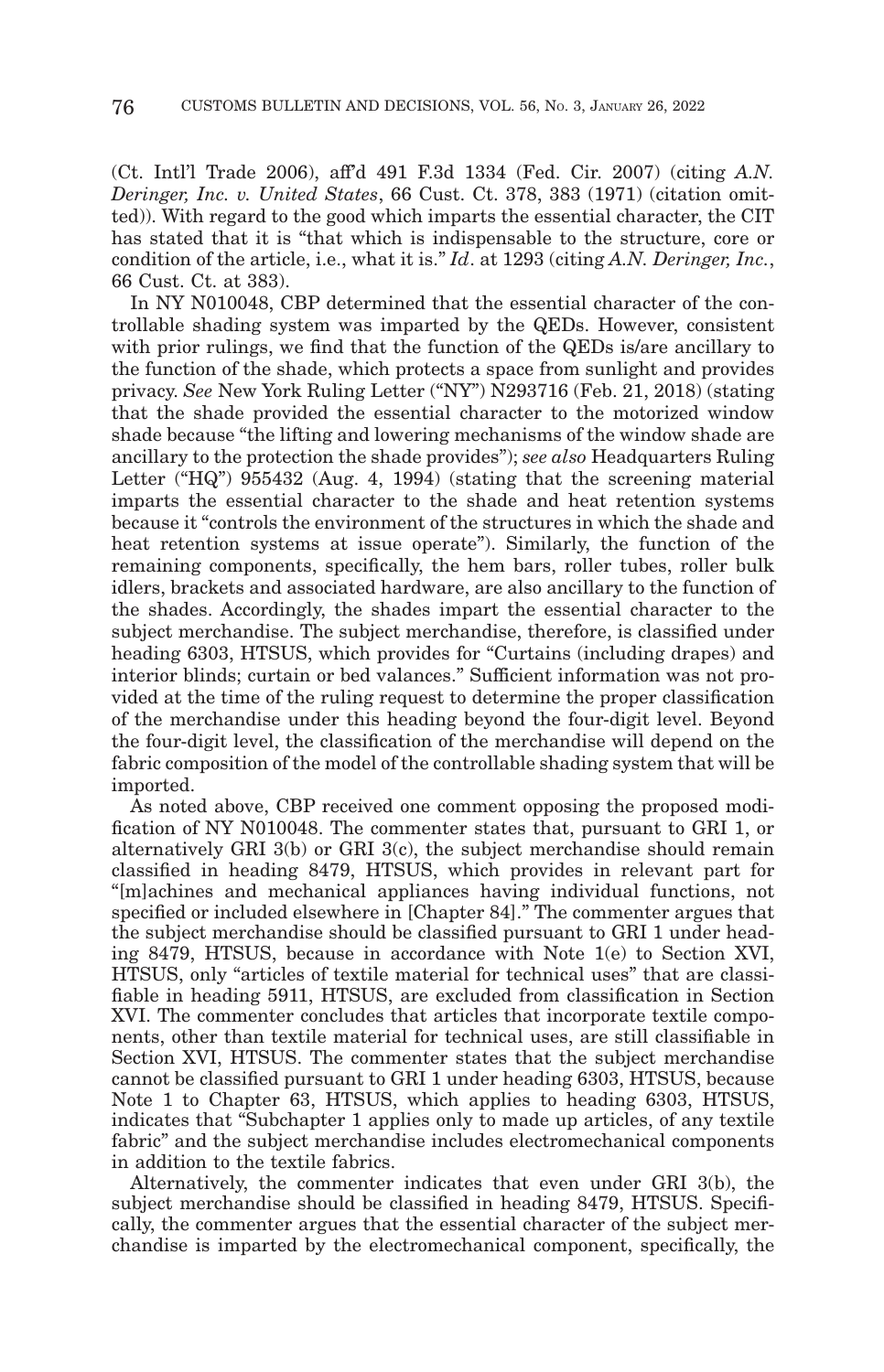electronic drive unit ("EDU")<sup>2</sup>, which allows the machine, for example, to engage in two-way communication to control and monitor the shades, process positioning information, and maintain an internal log of the faults and activity of the shading system. The commenter states that the EDU is the component that accounts for the greatest value, bulk, weight, and role in relation to the use of the merchandise.

Finally, alternatively, the commenter states that even if CBP determines that the electromechanical component of the subject merchandise is just as important as the textile shade, then by application of GRI 3(c), the merchandise should still be classified under heading 8479, HTSUS, rather than heading 6303, HTSUS, because heading 8479, HTSUS, occurs last in numerical order.

CBP agrees that the subject merchandise is not classified by application of GRI 1 in heading 6303, HTSUS, therefore, CBP will not address, accept or refute, the specific arguments presented by the commenter in support of this position. However, CBP disagrees that the subject merchandise is classifiable under GRI 1 in heading 8479, HTSUS. The subject merchandise consists of two main components, the electromechanical component and the textile shade, and a number of ancillary components, specifically, the hem bars, roller tubes, roller bulk idlers, brackets and associated hardware. Heading 8479, HTSUS, provides, in relevant part, for "[m]achines and mechanical appliances having individual functions, not specified or included elsewhere in this chapter." While the electromechanical component of the merchandise may be classifiable in heading 8479, HTSUS, the textile shades are specifically provided for in heading 6303, HTSUS, which provides for "[c]urtains (including drapes) and interior blinds; curtain or bed valances." The commenter cites to Note 1(e) to Section XVI, HTSUS, in support of its argument that the subject merchandise is classifiable by application of GRI 1 in heading 8479, HTSUS. Note 1(e) to Section XVI, HTSUS, states in relevant part that Section XVI, HTSUS, does not cover "other articles of textile material for technical uses (heading 5911)." Note 1(e) is simply excluding articles of textile material for technical uses that are classified in heading 5911, HTSUS, from classification in Section XVI, HTSUS. This specific exclusion does not mean that articles of textile material that are not for technical uses are classified in Section XVI, HTSUS. Moreover, the textile shades are not machinery and mechanical appliances or parts thereof of Chapters 84, HTSUS, therefore, they do not fall within the scope of Chapter 84, or specifically, heading 8479, HTSUS, by application of GRI 1. As such, the entire controllable shading system is not specifically provided for in any one heading.

GRI 2(b) states in relevant part that "[t]he classification of goods consisting of more than one material or substance shall be according to the principles of rule 3." GRI 3(a) states that, "[w]hen, by application of rule  $2(b)$  or for any other reason, goods are, prima facie, classifiable under two or more headings, classification shall be effected as follows: (a) The heading which provides the most specific description shall be preferred to headings providing a more general description. However, when two or more headings each refer to part only of the materials or substances contained in mixed or composite goods or to part only of the items in a set put up for retail sale, those headings are to be regarded as equally specific in relation to those goods, even if one of them gives a more complete or precise description of the goods."

<sup>2</sup> CBP previously referred to the EDU as the QEDs.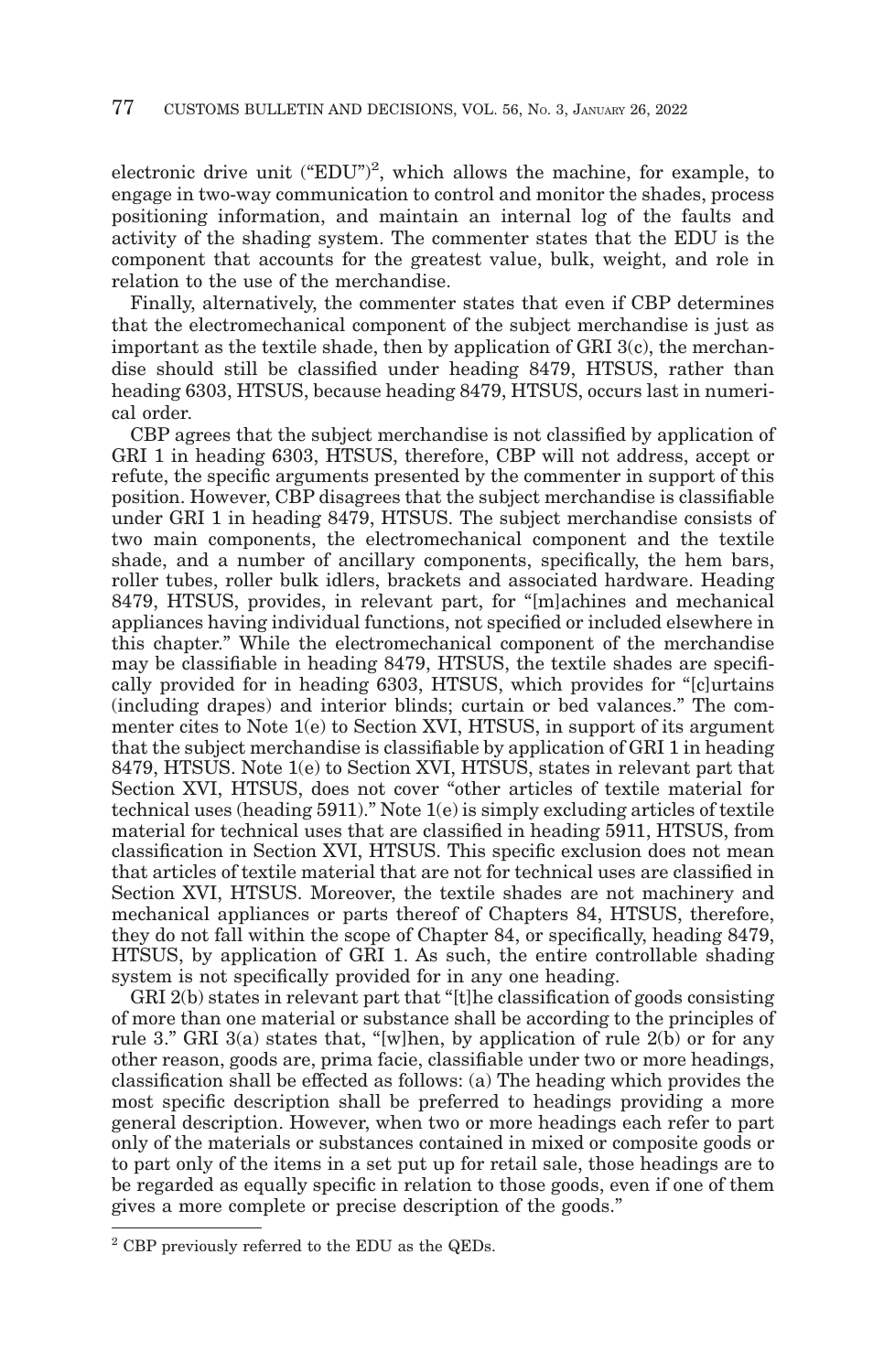Pursuant to GRI 3(b) "[w]hen, by application of rule 2(b) or for any other reason, goods are, prima facie, classifiable under two or more headings, classification shall be effected as follows: (b) Mixtures, composite goods consisting of different materials or made up of different components, and goods put up in sets for retail sale, which cannot be classified by reference to 3(a), shall be classified as if they consisted of the material or component which gives them their essential character, insofar as this criterion is applicable." As noted earlier, the subject merchandise is made up of two main components, the electromechanical component and the textile shade, and a number of ancillary components, specifically, the hem bars, roller tubes, roller bulk idlers, brackets and associated hardware. The electromechanical component and the textile shade are adapted one to the other and are mutually complementary in that the electromechanical component controls the position and use of the textile shade and the textile shade is responsive to the inputs of the electromechanical component. *See* EN (IX) to GRI 3(b). These two components would not normally be offered for sale in separate parts because they are sold as a controllable shading system. *See id*. As such, the controllable shading system is a composite good that must be classified using GRI 3(b).

As previously, noted, the EN to GRI 3(b) (VIII) provides that when performing an essential character analysis, the factors that should be considered are the bulk, quantity, weight or value, or the role of a constituent material in relation to the use of the goods. There have been several court decisions on "essential character" for purposes of classification under GRI 3(b). *See Conair Corp. v. United States*, 29 C.I.T. 888 (2005); *Structural Industries v. United States*, 360 F. Supp. 2d 1330, 1337–1338 (Ct. Int'l Trade 2005); and *Home Depot USA, Inc.*, 427 F. Supp. 2d at 1295–1356. "[E]ssential character is that which is indispensable to the structure, core or condition of the article, i.e., what it is." *Home Depot USA, Inc.*, 427 F. Supp. 2d at 1293 (quoting *A.N. Deringer, Inc.*, 66 Cust. Ct. at 383). In particular, in *Home Depot USA, Inc.*, the court stated "[a]n essential character inquiry requires a fact intensive analysis." *Id*. at 1284. Therefore, a case-by-case determination on essential character is warranted in this situation.

If the information provided by the commenter concerning the bulk, weight and value is correct, the differences between the shade and the "electromechanical components" are not particularly stark, especially in absolute terms. Moreover, the good's essential character as a whole is not impacted by the relative bulk, weight or value of its components. Rather, as evidenced by the fact that most of the discussion both in the ruling and the commenter's submission concerns the role of the components in relation to the use of the goods, we find this factor to be most indicative of the merchandise's essential character. In considering the role of the constituent materials in relation to the use of the controllable shading system, we find that the textile shade, which is properly classified under heading 6303, HTSUS, imparts the essential character to the merchandise because the textile shade protects a space from sunlight and provides privacy, which is the purpose of the subject merchandise. Although the other components enable the user to position, control and monitor the shades, among other functions, none of the other components directly provide the shade, protection and privacy that is accomplished by the textile shade. The textile shade makes the controllable shading system "what it is" because without the textile shade, the electromechanical components could not alone protect a space from sunlight and provide privacy. Since classification can be determined upon application of GRI 3(b), we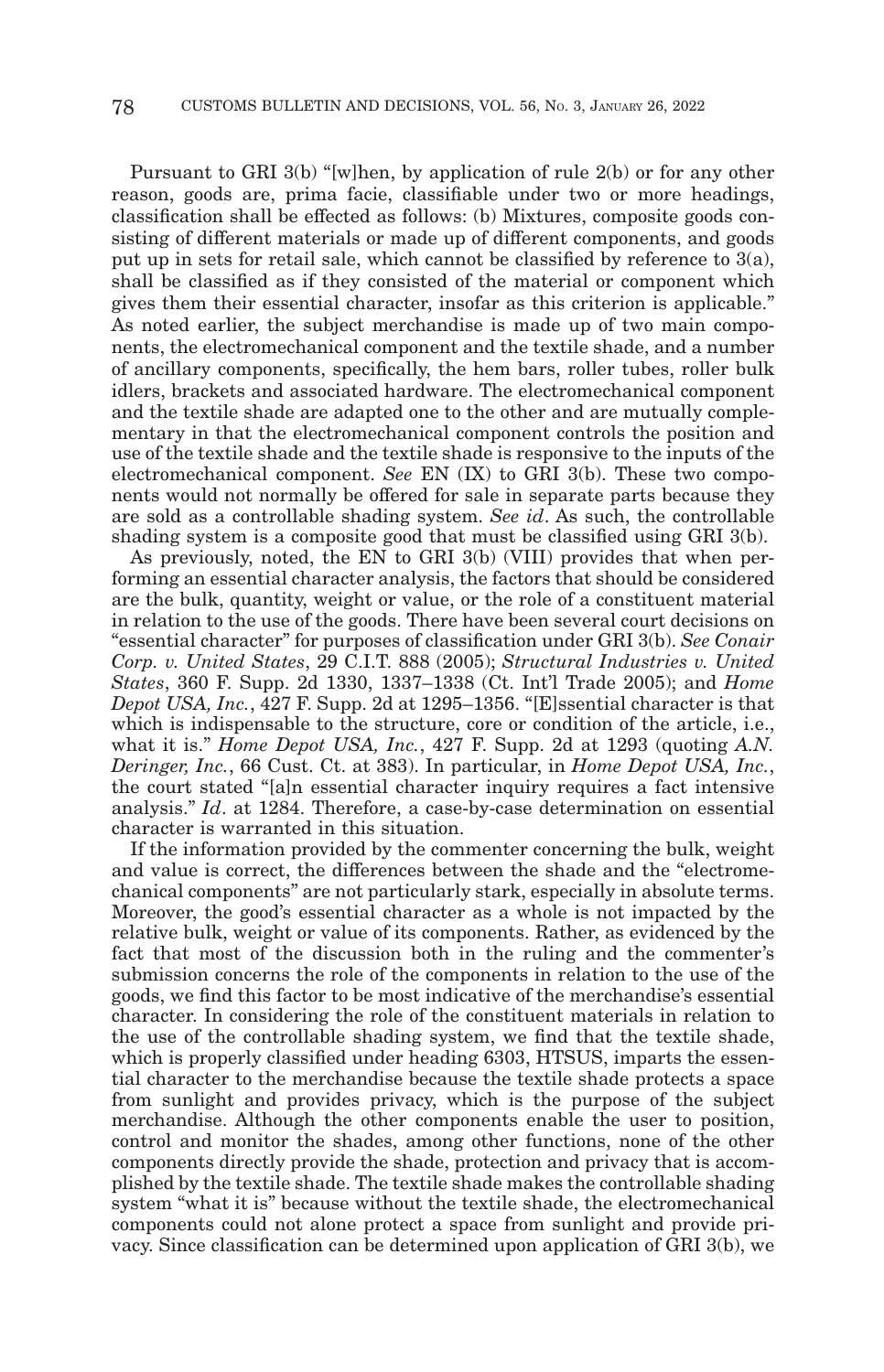do not apply the principles of GRI 3(c). Classification at the subheading level by GRI 6 is dependent upon the fabric composition of the textile shade that will be imported.

# **HOLDING:**

Under the authority of GRI 3(b) the controllable shading system is classified under heading 6303, HTSUS, which provides for "Curtains (including drapes) and interior blinds; curtain or bed valances."

The text of the most recent HTSUS and the accompanying duty rates are provided on the internet at www.usitc.gov/tata/hts/.

### **EFFECT ON OTHER RULINGS:**

NY N010048, dated May 3, 2007, is MODIFIED. In accordance with 19 U.S.C. § 1625(c), this ruling will become effective 60 days after its publication in the *Customs Bulletin*. *Sincerely,*

*For*

CRAIG T. CLARK, *Director Commercial and Trade Facilitation Division*  $C_R$ <br>  $Commercial$  and<br>  $\overline{C}$ <br>  $\overline{C}$ <br>  $\overline{C}$ <br>  $\overline{C}$ <br>  $\overline{C}$ <br>  $\overline{C}$ 

# **PROPOSED REVOCATION OF A RULING LETTER AND PROPOSED REVOCATION OF TREATMENT RELATING TO THE TARIFF CLASSIFICATION OF A MAGNETIC SLEEVE**

**AGENCY:** U.S. Customs and Border Protection, Department of Homeland Security.

**ACTION:** Notice of proposed revocation of one ruling letter and proposed revocation of treatment relating to the tariff classification of a magnetic sleeve.

**SUMMARY:** Pursuant to section 625(c), Tariff Act of 1930 (19) U.S.C. § 1625(c)), as amended by section 623 of title VI (Customs Modernization) of the North American Free Trade Agreement Implementation Act (Pub. L. 103–182, 107 Stat. 2057), this notice advises interested parties that U.S. Customs and Border Protection (CBP) intends to revoke one ruling letter concerning the tariff classification of a magnetic sleeve under the Harmonized Tariff Schedule of the United States (HTSUS). Similarly, CBP intends to revoke any treatment previously accorded by CBP to substantially identical transactions. Comments on the correctness of the proposed actions are invited.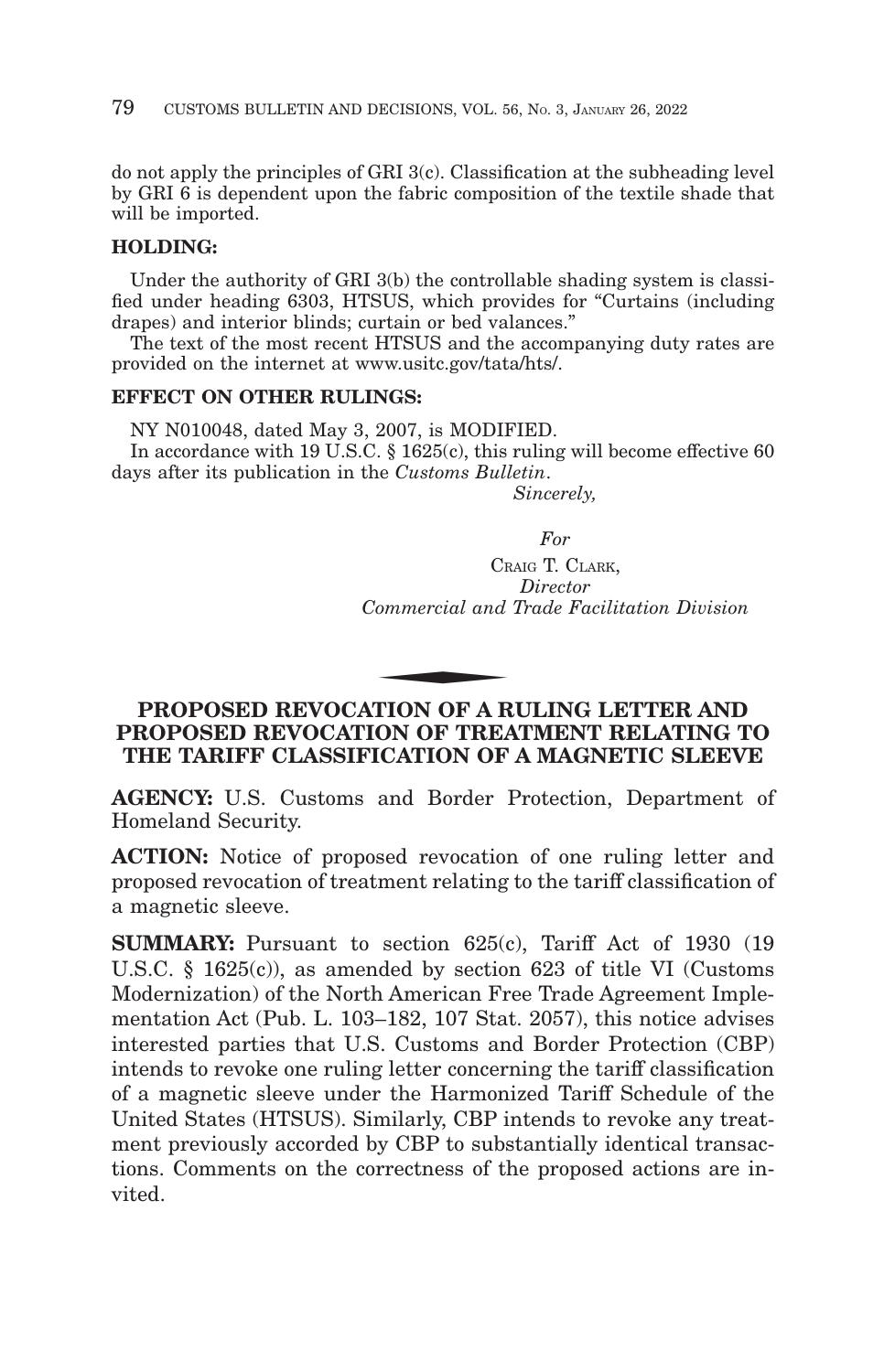**DATE:** Comments must be received on or before February 25, 2022.

**ADDRESS:** Written comments are to be addressed to U.S. Customs and Border Protection, Office of Trade, Regulations and Rulings, Attention: Erin Frey, Commercial and Trade Facilitation Division, 90 K St., NE, 10th Floor, Washington, DC 20229–1177. Due to the COVID-19 pandemic, CBP is also allowing commenters to submit electronic comments to the following email address: 1625Comments@cbp.dhs.gov. All comments should reference the title of the proposed notice at issue and the *Customs Bulletin* volume, number and date of publication. Due to the relevant COVID-19-related restrictions, CBP has limited its on-site public inspection of public comments to 1625 notices. Arrangements to inspect submitted comments should be made in advance by calling Ms. Erin Frey at (202) 325–1757.

**FOR FURTHER INFORMATION CONTACT:** Nataline Viray-Fung, Electronics, Machinery, Automotive, and International Nomenclature Branch, Regulations and Rulings, Office of Trade, at nataline.viray-fung@cbp.dhs.gov.

# **SUPPLEMENTARY INFORMATION:**

# **BACKGROUND**

Current customs law includes two key concepts: informed compliance and shared responsibility. Accordingly, the law imposes an obligation on CBP to provide the public with information concerning the trade community's responsibilities and rights under the customs and related laws. In addition, both the public and CBP share responsibility in carrying out import requirements. For example, under section 484 of the Tariff Act of 1930, as amended (19 U.S.C. § 1484), the importer of record is responsible for using reasonable care to enter, classify and value imported merchandise, and to provide any other information necessary to enable CBP to properly assess duties, collect accurate statistics, and determine whether any other applicable legal requirement is met.

Pursuant to 19 U.S.C. § 1625(c)(1), this notice advises interested parties that CBP is proposing to revoke one ruling letter pertaining to the tariff classification of a magnetic sleeve. Although in this notice, CBP is specifically referring to New York Ruling Letter ("NY") N304844, dated July 11, 2019 (Attachment A), this notice also covers any rulings on this merchandise which may exist, but have not been specifically identified. CBP has undertaken reasonable efforts to search existing databases for rulings in addition to the one identified. No further rulings have been found. Any party who has received an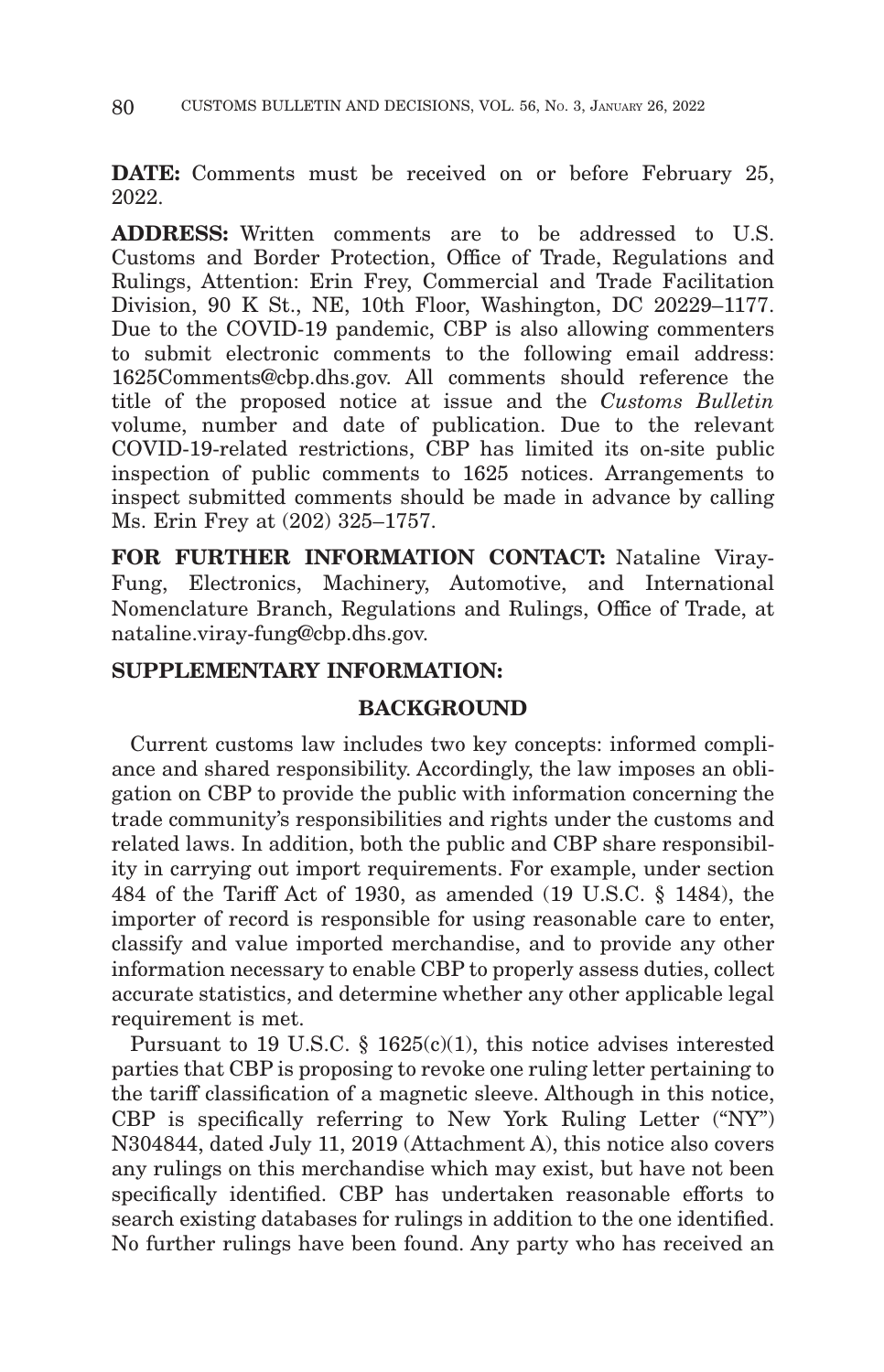interpretive ruling or decision (i.e., a ruling letter, internal advice memorandum or decision, or protest review decision) on the merchandise subject to this notice should advise CBP during the comment period.

Similarly, pursuant to 19 U.S.C.  $\S$  1625(c)(2), CBP is proposing to revoke any treatment previously accorded by CBP to substantially identical transactions. Any person involved in substantially identical transactions should advise CBP during this comment period. An importer's failure to advise CBP of substantially identical transactions or of a specific ruling not identified in this notice may raise issues of reasonable care on the part of the importer or its agents for importations of merchandise subsequent to the effective date of the final decision on this notice.

In NY N304844, CBP classified magnetic sleeve in heading 8505, HTSUS, specifically in subheading 8505.90.40, HTSUS, which provides for "Electromagnets; permanent magnets and articles intended to become permanent magnets after magnetization; electromagnetic or permanent magnet chucks, clamps and similar holding devices; electromagnetic couplings, clutches and brakes; electromagnetic lifting heads; Other, including parts; Workholders and parts thereof." CBP has reviewed NY N304844 and has determined the ruling letter to be in error. It is now CBP's position that the magnetic sleeve is classified in subheading 8505.11.00, HTSUS, which provides for "Electromagnets; permanent magnets and articles intended to become permanent magnets after magnetization; electromagnetic or permanent magnet chucks, clamps and similar holding devices; electromagnetic couplings, clutches and brakes; electromagnetic lifting heads; parts thereof: Permanent magnets and articles intended to become permanent magnets after magnetization: Of Metal."

Pursuant to 19 U.S.C.  $\S$  1625(c)(1), CBP is proposing to revoke NY N304844 and to revoke or modify any other ruling not specifically identified to reflect the analysis contained in the proposed Headquarters Ruling Letter ("HQ") H305588, set forth as Attachment B to this notice. Additionally, pursuant to 19 U.S.C.  $\S$  1625(c)(2), CBP is proposing to revoke any treatment previously accorded by CBP to substantially identical transactions.

Before taking this action, consideration will be given to any written comments timely received.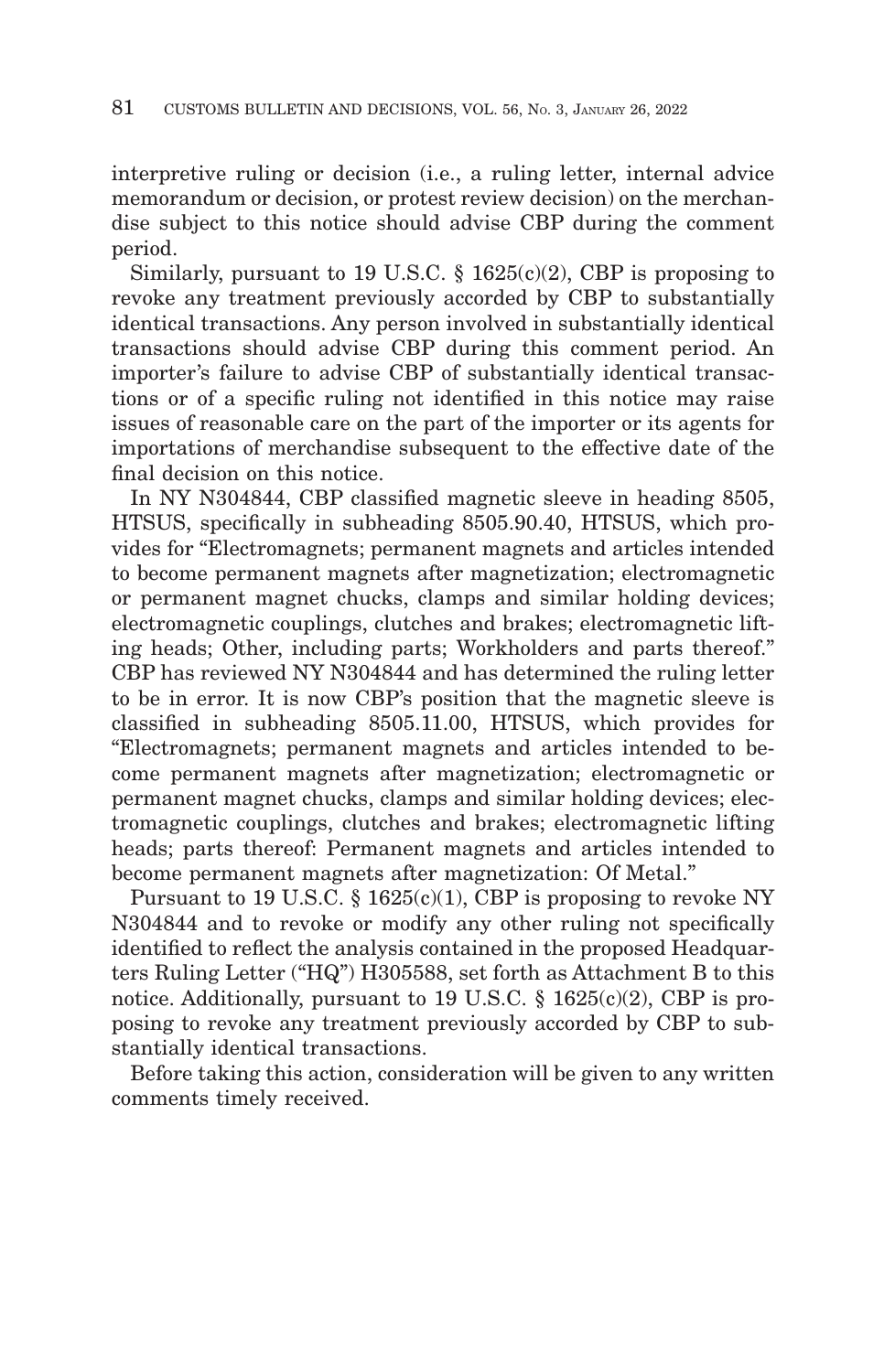Dated:

GREGORY CONNOR *for* CRAIG T. CLARK, *Director Commercial and Trade Facilitation Division*

Attachments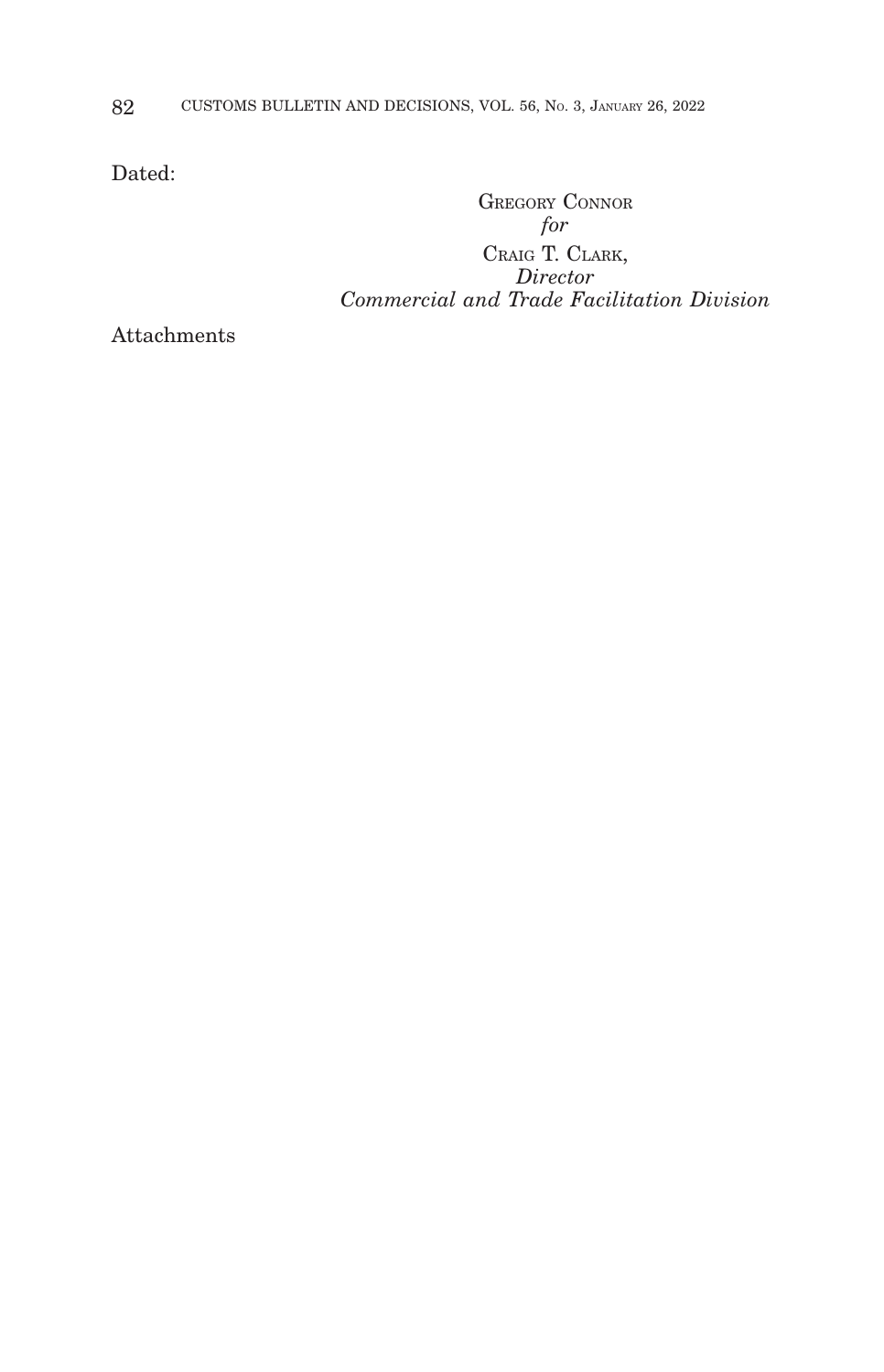#### ATTACHMENT A

#### N304844

July 11, 2019 CLA-2–85:OT:RR:NC:N1:102 CATEGORY: Classification TARIFF NO.: 8505.90.4000, 9903.88.01

MR. DAVID SOYKA MANAGER, TRADE COMPLIANCE STANLEY BLACK & DECKER *400 EXECUTIVE BLVD. S SOUTHINGTON, CT 06489*

RE: The tariff classification of a magnetic sleeve from China and Vietnam

DEAR MR. SOYKA:

In your letter dated June 10, 2019 you requested a tariff classification ruling.

The products in question are referred to as magnetic sleeves. The sleeves are cylindrical in shape and consist of a a circular magnet within either a plastic or metal housing that has an outer spring band. In use, the user slides a screwdriver or a screwdriver bit into one end of the sleeve and on the other end, a metal screw is inserted into the sintered neodymium-iron-boron magnet. Each sleeve's function is to magnetically facilitate the installation of a screw.

In your submission, you suggest that the magnetic sleeves should be classified under subheading 8505.11.0070, Harmonized Tariff Schedule of the United States (HTSUS), which provides for Permanent magnets and articles intended to become permanent magnets after magnetization: Of metal: Sintered neodymium-iron-boron. While we agree the sleeves are classified within heading 8505, we disagree at the subheading level.

The sleeves are design to magnetically hold and support a metal screw as it is being turned or worked into place by the screwdriver or screwdriver bit that is inserted into the sleeve. As such, the sleeves function as magnetic workholders. Magnetic workholders are specifically provided for by name in HTSUS subheading 8505.90.4000.

Thus, the applicable subheading for the magnetic sleeves will be 8505.90.4000, HTSUS, which provides for Electromagnets; permanent magnets and articles intended to become permanent magnets after magnetization; electromagnetic or permanent magnet chucks, clamps and similar holding devices; electromagnetic couplings, clutches and brakes; electromagnetic lifting heads; Other, including parts; Workholders and parts thereof. The rate of duty is Free.

In your letter, you mention that certain magnetic sleeves will be manufactured in China. Please note effective July 6, 2018, the Office of the United States Trade Representative (USTR) imposed an additional tariff on certain products of China classified in the subheadings enumerated in Section XXII, Chapter 99, Subchapter III U.S. Note 20(b), HTSUS. The USTR imposed additional tariffs, effective August 23, 2018, on products classified under the subheadings enumerated in Section XXII, Chapter 99, Subchapter III U.S. Note 20(d), HTSUS. Subsequently, the USTR imposed further tariffs, effective September 24, 2018, on products classified under the subheadings enumerated in Section XXII, Chapter 99, Subchapter III U.S. Note 20(f) and U.S.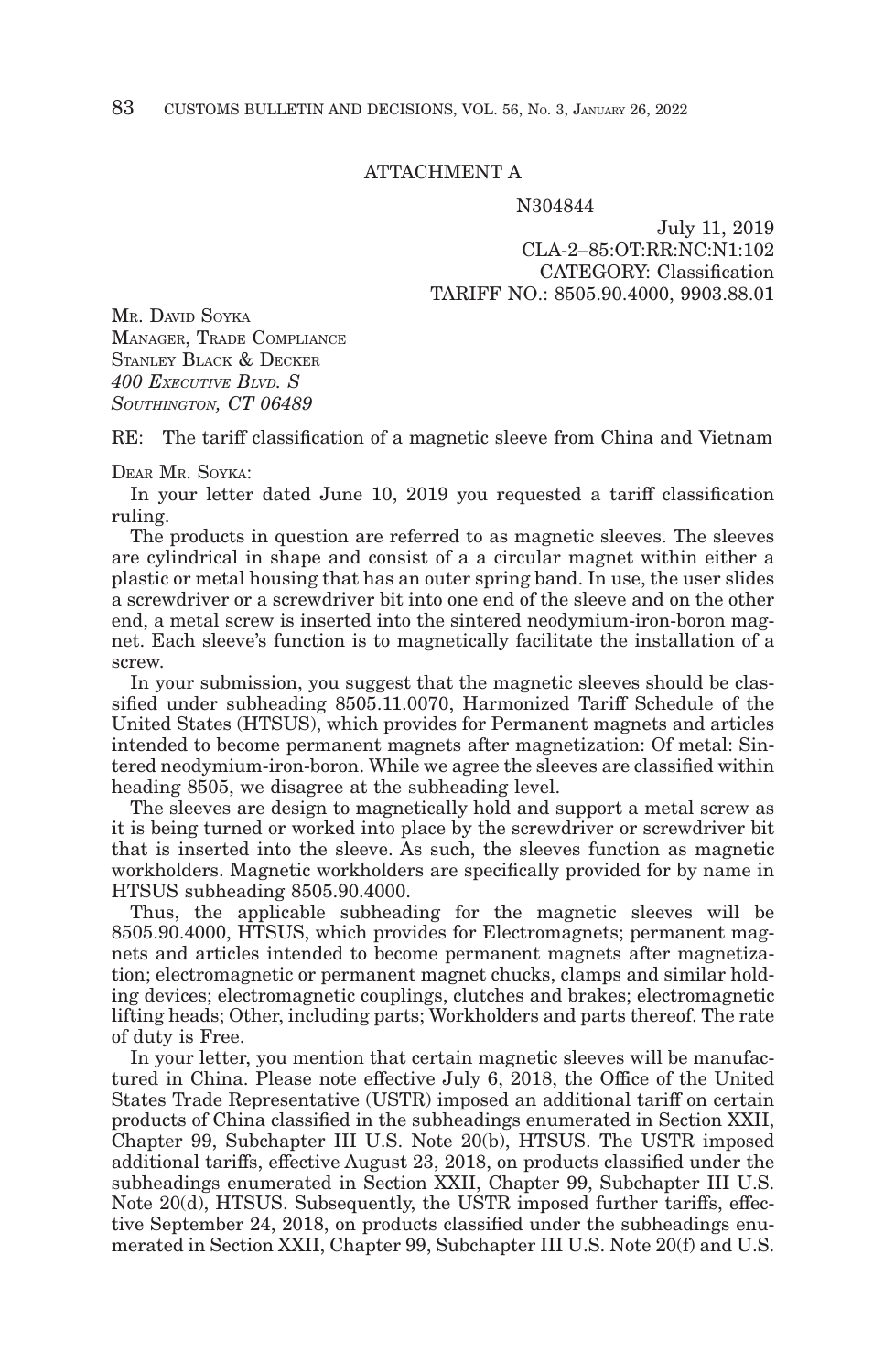Note 20(g), HTSUS. For additional information, please see the relevant Federal Register notices dated June 20, 2018 (83 F.R. 28710), August 16, 2018 (83 F.R. 40823), and September 21, 2018 (83 F.R. 47974). Products of China that are provided for in subheading 9903.88.01, 9903.88.02, 9903.88.03, or 9903.88.04 and classified in one of the subheadings enumerated in U.S. Note  $20(b)$ , U.S. Note  $20(d)$ , U.S. Note  $20(f)$  or U.S. Note  $20(g)$  to subchapter III shall continue to be subject to antidumping, countervailing, or other duties, fees and charges that apply to such products, as well as to those imposed by the aforementioned Chapter 99 subheadings.

Products of China classified under subheading 8505.90.4000, HTSUS, unless specifically excluded, are subject to the additional 25 percent ad valorem rate of duty. At the time of importation, you must report the Chapter 99 subheading, i.e., 9903.88.01, in addition to subheading 8505.90.4000 HTSUS, listed above.

The tariff is subject to periodic amendment so you should exercise reasonable care in monitoring the status of goods covered by the Notice cited above and the applicable Chapter 99 subheading.

Duty rates are provided for your convenience and are subject to change. The text of the most recent HTSUS and the accompanying duty rates are provided on the World Wide Web at https://hts.usitc.gov/current.

This ruling is being issued under the provisions of Part 177 of the Customs Regulations (19 C.F.R. 177).

A copy of the ruling or the control number indicated above should be provided with the entry documents filed at the time this merchandise is imported. If you have any questions regarding the ruling, contact National Import Specialist Sandra Martinez at Sandra.martinez@cbp.dhs.gov.

*Sincerely,*

STEVEN A. MACK *Director National Commodity Specialist Division*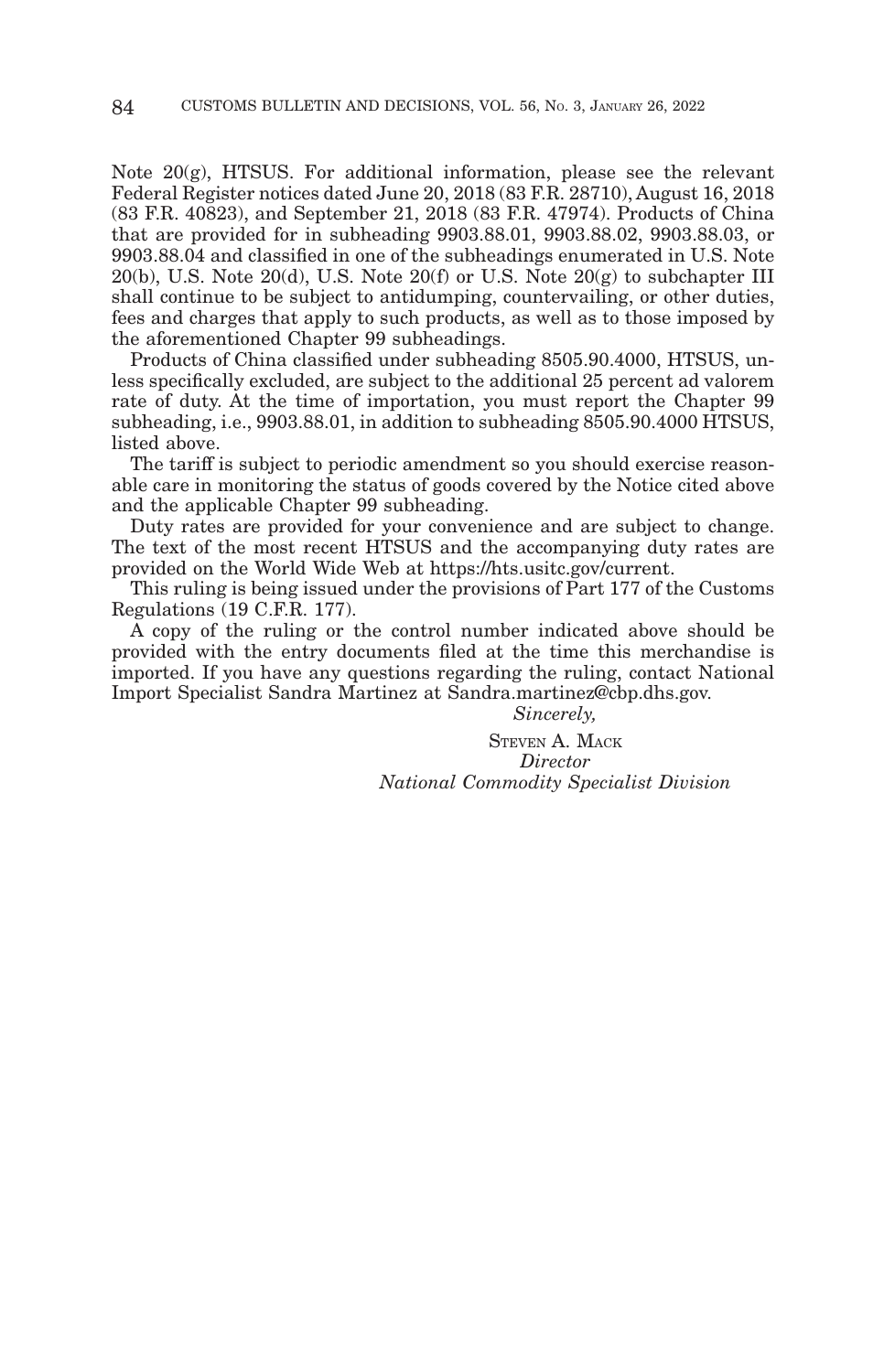#### ATTACHMENT B

HQ H305588 CLA-2 OT:RR:CTF:EMAIN H305588 NVF CATEGORY: Classification TARIFF  $NO \cdot 8505$  11.00

JOHN BESSICH FOLLICK & BESSICH *33 WALT WHITMAN RD SUITE 310 HUNTINGTON STATION, NY 11746*

RE: Revocation of NY N304844; Classification of a magnetic sleeve

DEAR MR. BESSICH:

This letter is in response to your request, dated August 6, 2019, for reconsideration of New York Ruling Letter ("NY") N304844, which was issued to your client, Stanley Black & Decker ("SBD") on July 11, 2019. In NY N304844, U.S. Customs and Border Protection ("CBP") classified a magnetic sleeve under subheading 8505.90.40 of the Harmonized Tariff Schedule of the United States ("HTSUS"), which provides for "Electromagnets; permanent magnets and articles intended to become permanent magnets after magnetization; electromagnetic or permanent magnet chucks, clamps and similar holding devices; electromagnetic couplings, clutches and brakes; electromagnetic lifting heads; parts thereof: Other, including parts: Work holders and parts thereof." We have reviewed NY N304844 and are revoking NY N304844 in accordance with the reasoning below.

#### **FACTS:**

As described in NY N304844, the magnetic sleeves or collars are cylindrically shaped articles. The body of each magnetic sleeve consists of a plastic or aluminum material that has a permanent magnet made from sintered neodymium-iron-boron fitted into one end of the sleeve and a metal spring band fastened around a recessed section of the outer surface located on the other end of the sleeve. In use, the user slides a screwdriver or a screwdriver bit into one end of the sleeve and on the other end, a metal screw is inserted into the sintered neodymium-iron-boron magnet. Each sleeve's function is to magnetically facilitate the installation of a screw by stabilizing it while the tool (e.g., a manual or electric screwdriver) drives it into the workpiece.

In our original ruling, we determined that the magnetic sleeve was classified under subheading 8505.90.40, HTSUS as work holders. In your request for reconsideration, you argue that the magnetic sleeve is classified under subheading 8505.11.00 as permanent magnets.

#### **ISSUE:**

Whether the magnetic sleeve is classified under subheading 8505.90.40, HTSUS as work holder or under subheading 8505.11.00, HTSUS as a permanent magnet.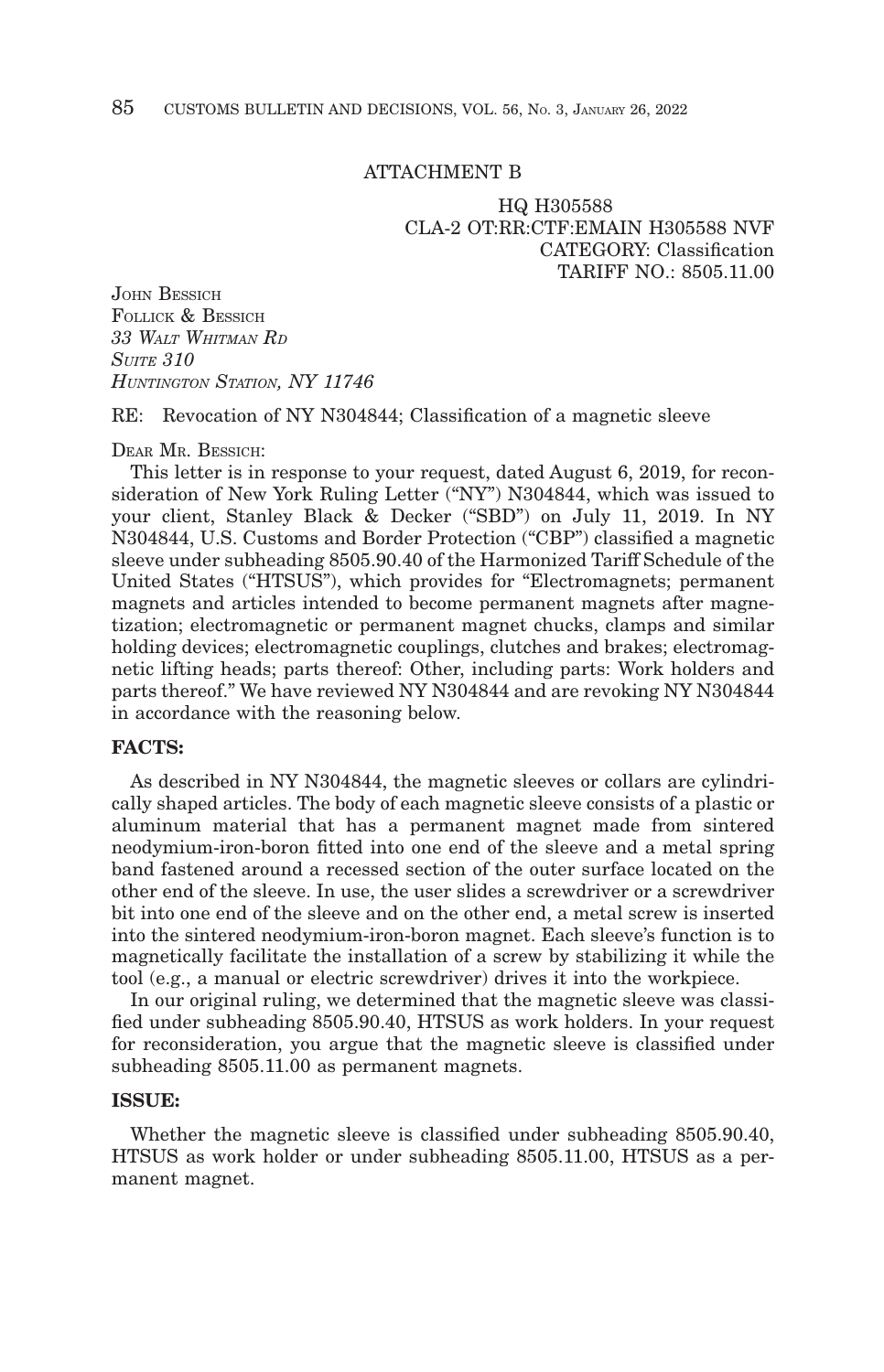# **LAW AND ANALYSIS:**

The HTSUS provisions under consideration are as follows:

8505 Electromagnets; permanent magnets and articles intended to become permanent magnets after magnetization; electromagnetic or permanent magnet chucks, clamps and similar holding devices; electromagnetic couplings, clutches and brakes; electromagnetic lifting heads; parts thereof:

> Permanent magnets and articles intended to become permanent magnets after magnetization:

| 8505.11.00 | Of metal.                       |
|------------|---------------------------------|
|            |                                 |
| 8505.90    | Other, including parts:         |
| 8505.90.40 | Work holders and parts thereof. |

Classification of goods under the HTSUS is governed by the General Rules of Interpretation (GRI). GRI 1 provides that classification shall be determined according to the terms of the headings of the tariff schedule and any relative section or chapter notes. In the event that the goods cannot be classified solely on the basis of GRI 1, and if the headings and legal notes do not otherwise require, the remaining GRIs 2 through 6 may then be applied in order.

GRI 3(a) states that the heading that provides the most specific description shall be preferred to headings providing a more general description. However, when two or more headings refer to only part of the items in a composite good or set, those headings are to be regarded as equally specific in relation to the goods, even if one of the gives a more complete or precise description of the good. As such, they are regarded as equally specific and classification of the composite good or set is to be determined by GRI 3(b) or GRI 3(c).

GRI 3(b) states that composite goods or sets which cannot be classified by reference to GRI 3(a) are to be classified as if they consisted of the component that gives them their essential character.

In this case, we have a composite good comprised of a plastic or aluminum sleeve with a permanent magnet at one end and pursuant to GRI 3(b), we must determine which element provides the essential character. In this respect, we note that the subject magnetic sleeve is not provided for under heading 8505, HTSUS, on the basis of GRI 1 as an "electromagnetic or permanent magnet chucks, clamps and similar holding devices". While the subject sleeve steadies or guides a screw while in use, it is not itself a "holding device" due to this operation and also because its function is not similar to "chucks" or "clamps", which hold workpieces and not other items that may facilitate the work accomplished (e.g., a screw). This is supported by Explanatory Note 85.05(3)\* , which describes "electromagnetic or permanent magnet chucks, clamps and similar holding devices" as follows:

These are mainly devices of various types in which magnets are used to hold work pieces in place while they are being worked. This group also

<sup>\*</sup> The Harmonized Commodity Description and Coding System Explanatory Notes ("ENs") constitute the official interpretation of the HTSUS. While not legally binding or dispositive, the ENs provide a commentary on the scope of each heading of the HTSUS and are generally indicative of the proper interpretation of these headings at the international level. *See* T.D. 89–80, 54 Fed. Reg. 35127 (August 23, 1989).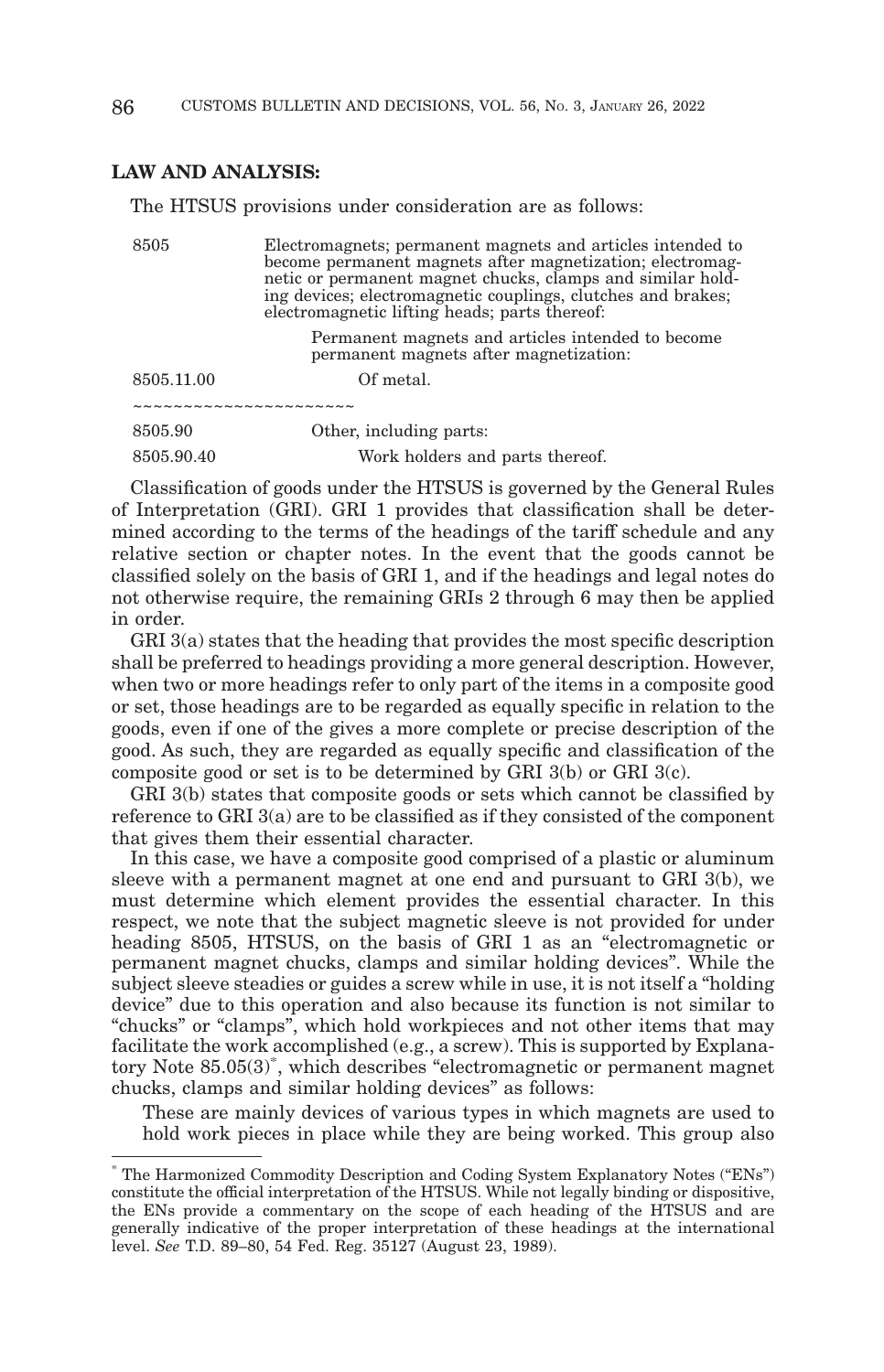covers holding devices for machines other than machine-tools (for example, magnetic devices for holding printing plates in printing machinery).

After reviewing video footage of the magnetic sleeve in use that you provided with your reconsideration request, we find that the permanent magnet provides the essential character. The magnet in the sleeve holds a screw in place while it is being driven into wood or some other material. For instance, it prevents the screw from falling out of alignment or rotating when the drill is operated. The magnet also holds the screw straight while drilling at unusual angles and/or in hard-to-reach places and prevents it from falling off the bit. In essence, it obviates the need for the user of a drill or screwdriver to steady the screw with his or her hand. Therefore, the permanent magnet in the sleeve provides the essential character of the good.

Pursuant to GRI 3(b), we classify the sleeve as if it consists solely of the component that imparts the essential character of the good, *i.e.,* the permanent magnet. Consequently, the magnetic sleeve is classified under subheading 8505.11.00, HTSUS as a permanent magnet made of metal.

#### **HOLDING:**

By application of GRIs 1, 3(b), and 6, the magnetic sleeve is classified under subheading 8505.11.00, HTSUS which provides for "Electromagnets; permanent magnets and articles intended to become permanent magnets after magnetization; electromagnetic or permanent magnet chucks, clamps and similar holding devices; electromagnetic couplings, clutches and brakes; electromagnetic lifting heads; parts thereof: Permanent magnets and articles intended to become permanent magnets after magnetization: Of Metal." The column one, general rate of duty is 2.1% *ad valorem*.

Duty rates are provided for your convenience and subject to change. The text of the most recent HTSUS and the accompanying duty rates are provided on the World Wide Web at www.usitc.gov/tata/hts/.

# **EFFECT ON OTHER RULINGS:**

NY N306102, dated October 1, 2019, is REVOKED.

*Sincerely,* CRAIG T. CLARK *Director Commercial and Trade Facilitation Division*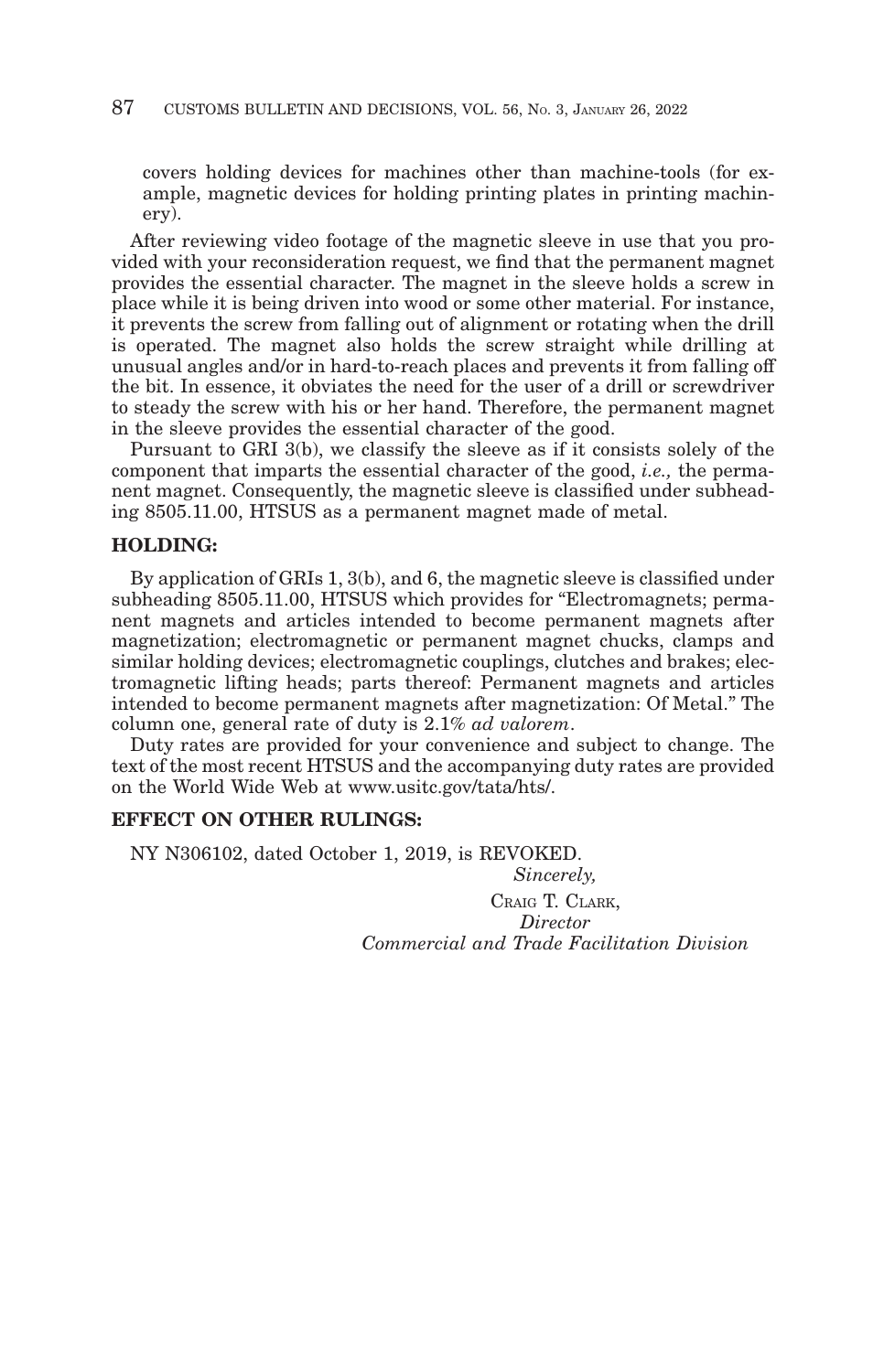# **COPYRIGHT, TRADEMARK, AND TRADE NAME RECORDATIONS**

# **(NO. 12 2021)**

**AGENCY:** U.S. Customs and Border Protection, Department of Homeland Security.

**SUMMARY:** The following copyrights, trademarks, and trade names were recorded with U.S. Customs and Border Protection in December 2021. A total of 176 recordation applications were approved, consisting of 14 copyrights and 162 trademarks.

Corrections or updates may be sent to: Intellectual Property Enforcement Branch, Regulations and Rulings, Office of Trade, U.S. Customs and Border Protection, 90 K Street, NE., 10th Floor, Washington, D.C. 20229–1177, or via email at *iprrquestions@cbp.dhs.gov*.

**FOR FURTHER INFORMATION CONTACT:** Christopher Hawkins, Paralegal Specialist, Intellectual Property Enforcement Branch, Regulations and Rulings, Office of Trade at (202) 325–0295.

> ALAINA VAN HORN *Chief, Intellectual Property Enforcement Branch Regulations and Rulings, Office of Trade*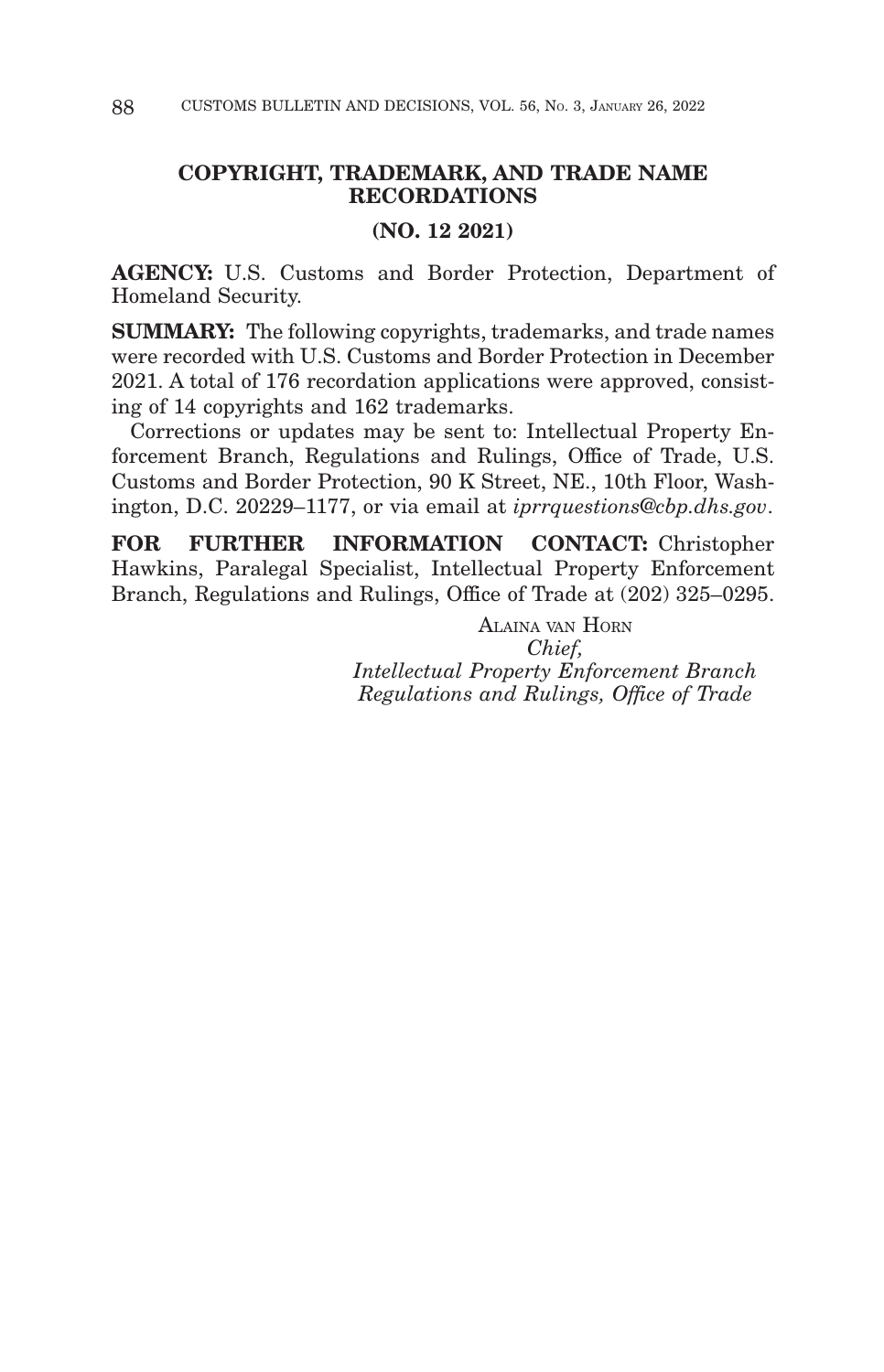| しくじ<br>í         |
|------------------|
|                  |
| i<br>I<br>I<br>J |
| トウンドウ            |
|                  |
|                  |

| Recordation No. | Effective  | Expiration | Name of Cop/Tmk/Tnm                    | Owner Name                                          | <b>CM</b>           |
|-----------------|------------|------------|----------------------------------------|-----------------------------------------------------|---------------------|
|                 | Date       | Date       |                                        |                                                     | Restricted          |
| COP 01-00174    | 12/15/2021 | 12/15/2041 | The legend of Zelda                    | Nintendo of America, Inc.                           | ż                   |
| COP 21-00079    | 12/03/2021 | 12/03/2041 | EH-3A37R, & other designs for fabrics. | Trendtex Fabrics, Ltd.                              | ż                   |
| COP 21-00080    | 12/03/2021 | 12/03/2041 | Eichi Hosomi June 2002                 | Trendtex Fabrics, Ltd.                              | Σó                  |
| COP 21-00081    | 12/03/2021 | 12/03/2041 | July 2000 collection, Figlio.          | Trendtex fabrics, Ltd.                              | ż                   |
| COP 21-00082    | 12/03/2021 | 12/03/2041 | EH-20206R, & other prints on fabric.   | Trendtex Fabrics, Ltd.                              | Σó                  |
| COP 21-00083    | 12/03/2021 | 12/03/2041 | June 2000 collection--Figlio           | Trendtex Fabrics, Ltd.                              | ż                   |
| COP 21-00084    | 12/03/2021 | 12/03/2041 | Eichi hosomi                           | Trendtex Fabarics, Ltd.                             | Σó                  |
| COP 21-00085    | 12/03/2021 | 12/03/2041 | Nativity Angel                         | Teak Isle Manufacturing, Inc.                       | Σó                  |
| COP 21-00086    | 12/03/2021 | 12/03/2041 | Holy Family Nativity Scene.            | Teak Isle Manufacturing, Inc. Address               | ž                   |
| COP 21-00087    | 12/03/2021 | 12/03/2041 | "Believe" Holy Family.                 | Teak Isle Manufacturing, Inc. Address               | $\tilde{X}^{\circ}$ |
| COP 21-00088    | 12/06/2021 | 12/01/2041 | Dogshank.                              | LEGO A/S. Address                                   | Σó                  |
| COP 21-00089    | 12/09/2021 | 12/09/2041 | Watercolor Journal                     | Anonymous. Address                                  | $\tilde{X}^{\circ}$ |
| COP 21-00090    | 12/15/2021 | 12/15/2041 | GAME BUILDER GARAGE.                   | Nintendo of America Inc., Transfer                  | $_{\rm N_0}$        |
| COP 21-00091    | 12/16/2021 | 12/16/2041 | <b>BLUEY</b>                           | Ludo Studio Pty Limited. Address                    | Σó                  |
| TMK 01-00376    | 12/17/2021 | 12/26/2031 | LAST-A-FOAM                            | GENERAL PLASTICS MANUFACTUR-<br>ING CO.             | $\overline{N}$      |
| TMK 02-00006    | 12/07/2021 | 11/28/2031 | PIKACHU                                | Nintendo of America Inc.                            | Σó                  |
| TMK 02-00621    | 12/07/2021 | 04/30/2032 | SUNKIST                                | SUNKIST GROWERS, INC.                               | Σó                  |
| TMK 02-00973    | 12/14/2021 | 12/11/2031 | MAXXIMA                                | Panor Corp.                                         | $\overline{N}$      |
| TMK 02-00998    | 12/14/2021 | 04/22/2032 | KC (STYLIZED)                          | KANSAS CITY ROYALS BASEBALL<br>CLUB, LLC            | $\overline{N}$      |
| TMK 02-01031    | 12/14/2021 | 04/14/2032 | YANKEES                                | New York Yankees Partnership LIMITED<br>PARTNERSHIP | Σó                  |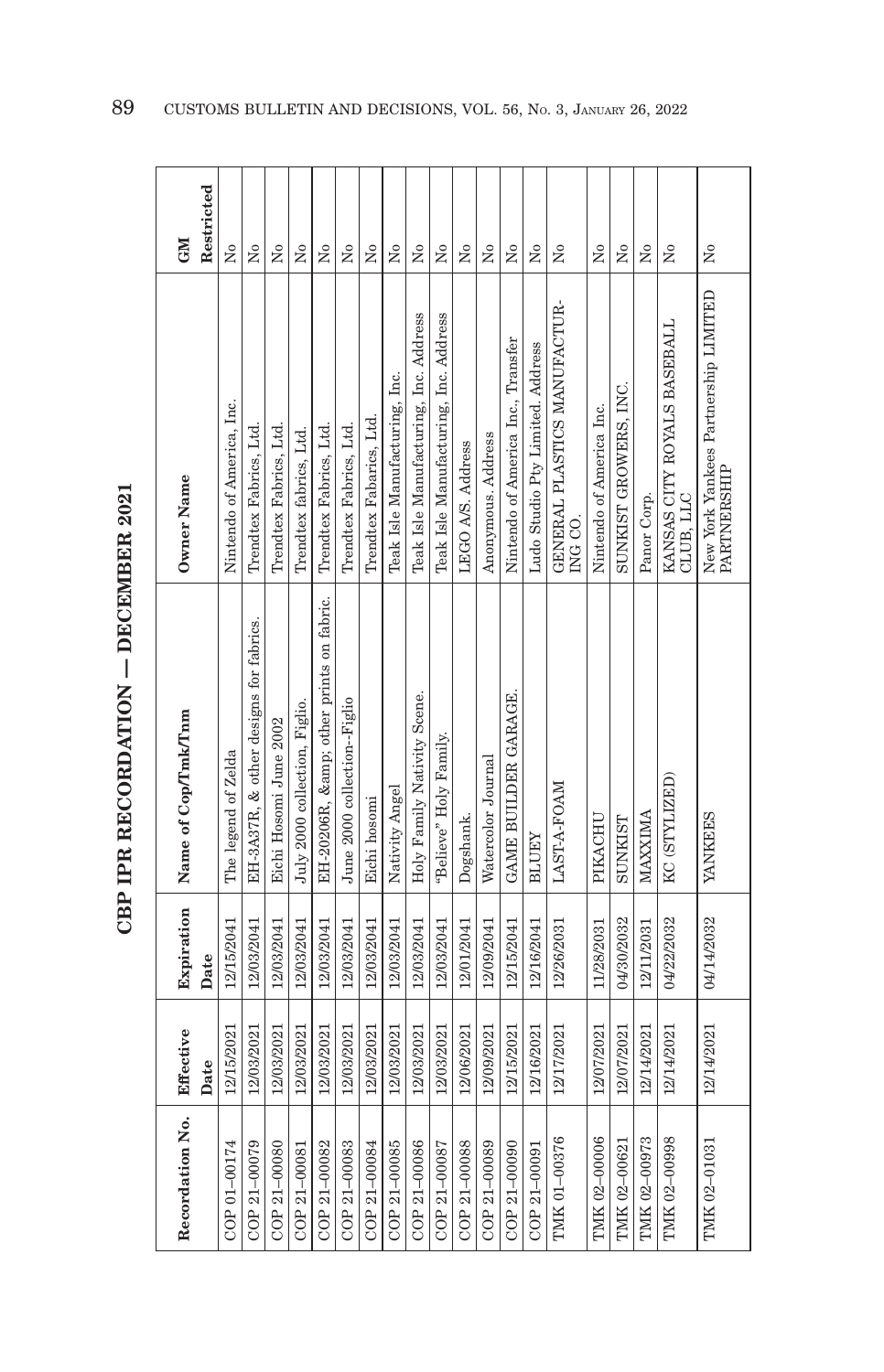| ç                            |
|------------------------------|
| $\frac{1}{2}$<br>ミドドミーク<br>i |
|                              |
|                              |
| . The American Article       |
| í                            |
|                              |

| Recordation No. | Effective  | Expiration | Name of Cop/Tmk/Tnm                             | Owner Name                                | GM                                   |
|-----------------|------------|------------|-------------------------------------------------|-------------------------------------------|--------------------------------------|
|                 | Date       | Date       |                                                 |                                           | Restricted                           |
| TMK 03-00573    | 12/16/2021 | 12/17/2031 | <b>SCOOP AWAY</b>                               | THE CLOROX PET PRODUCTS COM-<br>PANY      | $\tilde{X}^{\circ}$                  |
| TMK 03-00652    | 12/14/2021 | 04/15/2032 | GIANTS & Design                                 | SAN FRANCISCO GIANTS BASEBALL<br>CLUB LLC | Σó                                   |
| TMK 04-00246    | 12/03/2021 | 12/08/2031 | GUCCI                                           | GUCCI AMERICA, INC.                       | Σó                                   |
| TMK 04-00591    | 12/27/2021 | 01/31/2031 | Lucky Brand Clover Design                       | ABG-LUCKY, LLC                            | $\tilde{\mathbf{z}}$                 |
| TMK 04-00593    | 12/21/2021 | 11/26/2023 | LUCKY BRAND                                     | ABG-LUCKY, LLC                            | Σó                                   |
| TMK 05-00336    | 12/27/2021 | 12/27/2031 | <b>OLD TIMER</b>                                | AOB PRODUCTS COMPANY CORPORA-<br>TION     | ž                                    |
| TMK 05-00547    | 12/09/2021 | 04/07/2032 | MISS ELAINE AT HOME                             | MISS ELAINE, INC. CORPORATION             | Σò                                   |
| TMK 05-01018    | 12/17/2021 | 12/09/2030 | CROSBY (STYLIZED)                               | THE CROSBY GROUP LLC                      | Σó                                   |
| TMK 05-01061    | 12/10/2021 | 12/04/2031 | $F-250$                                         | Ford Motor Company Corporation            | $\tilde{\mathbf{X}}$                 |
| TMK 05-01062    | 12/10/2021 | 12/18/2031 | $F-350$                                         | Ford Motor Company Corporation            | Σò                                   |
| TMK 06-00386    | 12/16/2021 | 12/17/2031 | <b>TETRIS</b>                                   | TETRIS HOLDING, LLC                       | Σó                                   |
| TMK 06-01431    | 12/20/2021 | 12/13/2025 | <b>JUICY</b>                                    | ABG JUICY COUTURE, LLC                    | $\tilde{\mathbf{z}}$                 |
| TMK 06-01438    | 12/20/2021 | 10/26/2025 | JUICY COUTURE                                   | ABG JUICY COUTURE, LLC                    | $\tilde{\mathbf{z}}$                 |
| TMK 07-00130    | 12/21/2021 | 12/19/2026 | <b>JUICY COUTURE</b>                            | ABG Juicy Couture, LLC                    | Χo                                   |
| TMK 07-01281    | 12/27/2021 | 05/16/2032 | PIERRE DUMAS                                    | OLEM SHOE CORP. CORPORATION               | $\overline{\mathsf{X}}^{\mathsf{o}}$ |
| TMK 08-00107    | 12/09/2021 | 09/08/2031 | PERSOL (STYLIZED)                               | LUXOTTICA GROUP S.P.A.ITALY               | $\overline{\mathsf{X}}^{\mathsf{o}}$ |
| TMK 08-00196    | 12/21/2021 | 05/18/2023 | VAN HEUSEN                                      | ABG IZOD LLC                              | $\overline{N}$                       |
| TMK 08-00262    | 12/10/2021 | 10/17/2031 | HALLMARK & DESIGN                               | HALLMARK LICENSING LLC                    | $\tilde{\rm z}$                      |
| TMK 08-00373    | 12/21/2021 | 03/25/2025 | IZOD                                            | ABG IZOD LLC                              | $\tilde{\rm x}^{\rm o}$              |
| TMK 09-00357    | 12/14/2021 | 12/11/2031 | CONFIGURATION OF CHESTPIECE OF<br>A STETHOSCOPE | 3M Company CORPORATION                    | Χo                                   |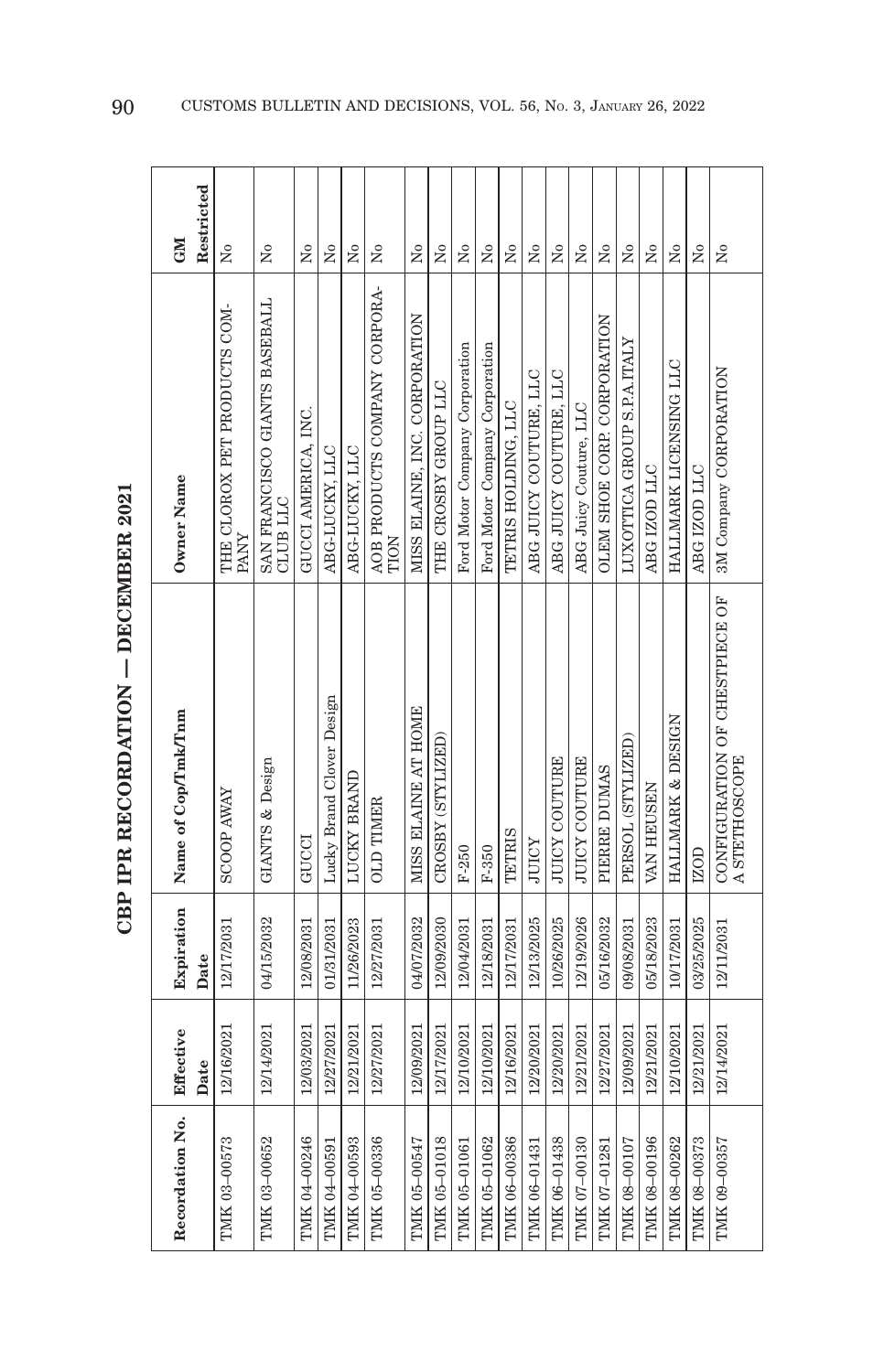| ļ<br>ーくーー   |
|-------------|
|             |
| .<br>.<br>. |
| こくしくしょう     |
|             |
|             |
|             |

| Recordation No. | Effective  | Expiration | Name of Cop/Tmk/Tnm     | Owner Name                                                                             | <b>NE</b>               |
|-----------------|------------|------------|-------------------------|----------------------------------------------------------------------------------------|-------------------------|
|                 | Date       | Date       |                         |                                                                                        | Restricted              |
| TMK 09-00921    | 12/03/2021 | 11/19/2023 | <b>BRUGAL</b>           | BRUGAL & CO., S.A. CORPORATION<br>DOMINICAN REP                                        | Σò                      |
| TMK 10-01250    | 12/06/2021 | 09/26/2031 | <b>CORVETTE</b>         | GENERAL MOTORS LLC                                                                     | $\tilde{\mathbf{z}}$    |
| TMK 11-00394    | 12/06/2021 | 09/19/2031 | GMC                     | GENERAL MOTORS LLC                                                                     | $\tilde{\mathsf{z}}$    |
| TMK 11-00889    | 12/06/2021 | 10/09/2031 | S Lock DESIGN           | LOUIS VUITTON FRANCE                                                                   | Σó                      |
| TMK 11-00933    | 12/21/2021 | 12/19/2030 | <b>SNARI ADILIT</b>     | ABG Juicy Couture, LLC                                                                 | Σò                      |
| TMK 11-01198    | 12/07/2021 | 10/19/2031 | DONKEY KONG COUNTRY     | Nintendo of America Inc.                                                               | Σó                      |
| TMK 11-01255    | 12/14/2021 | 12/06/2031 | MILO'S KITCHEN & DESIGN | BIG HEART PET. INC.                                                                    | Σó                      |
| TMK 11-01296    | 12/14/2021 | 12/07/2031 | <b>SHILL6</b>           | BIG HEART PET, INC.                                                                    | $\tilde{X}^{\circ}$     |
| TMK 11-01348    | 12/06/2021 | 10/05/2031 | HANDYCAM (STYLIZED)     | Sony Corporation                                                                       | Χo                      |
| TMK 12-00077    | 12/07/2021 | 03/04/2032 | POKÉMON (STYLIZED)      | Nintendo of America Inc. CORPORATION                                                   | $\tilde{Z}$             |
| TMK 12-00089    | 12/07/2021 | 01/16/2032 | POKÉ BALL Design        | Nintendo of America Inc.                                                               | $\tilde{\rm X}^0$       |
| TMK 12-00091    | 12/07/2021 | 03/04/2032 | POKÉMON (STYLIZED)      | Nintendo of America Inc. CORPORATION                                                   | ż                       |
| TMK 12-00152    | 12/29/2021 | 03/04/2032 | POKÉMON (STYLIZED)      | Nintendo of America Inc. CORPORATION                                                   | Σo                      |
| TMK 12-00200    | 12/07/2021 | 03/04/2032 | POKÉMON (STYLIZED)      | Nintendo of America Inc.                                                               | $\tilde{\rm x}^{\rm o}$ |
| TMK 12-00684    | 12/03/2021 | 04/03/2032 | <b>BULLY DOG DESIGN</b> | DERIVE POWER, LLC                                                                      | $\overline{N}^{\circ}$  |
| TMK 12-00975    | 12/20/2021 | 12/18/2031 | MYFORTIC                | Novartis AG CORPORATION SWITZER-<br>LAND                                               | $\tilde{X}^{\circ}$     |
| TMK 12-01157    | 12/10/2021 | 10/14/2031 | MILKY WAY               | Mars, Incorporated CORPORATION                                                         | $_{\rm N_0}$            |
| TMK 12-01306    | 12/10/2021 | 01/11/2032 | CHACO & DESIGN          | WOLVERINE OUTDOORS, INC.                                                               | $\overline{N}^{\circ}$  |
| TMK 13-00525    | 12/06/2021 | 03/12/2031 | FRISKIES                | Societe des Produits Nestle S.A. SWIT-<br><b>ZERLAND</b>                               | $\overline{N}$          |
| TMK 13-00573    | 12/06/2021 | 12/27/2025 | 3-Stripe Mark on Slides | $\begin{array}{ll} \text{ADIDAS AG JOINT STOCK COMPANY} \\ \text{GERMANY} \end{array}$ | Χo                      |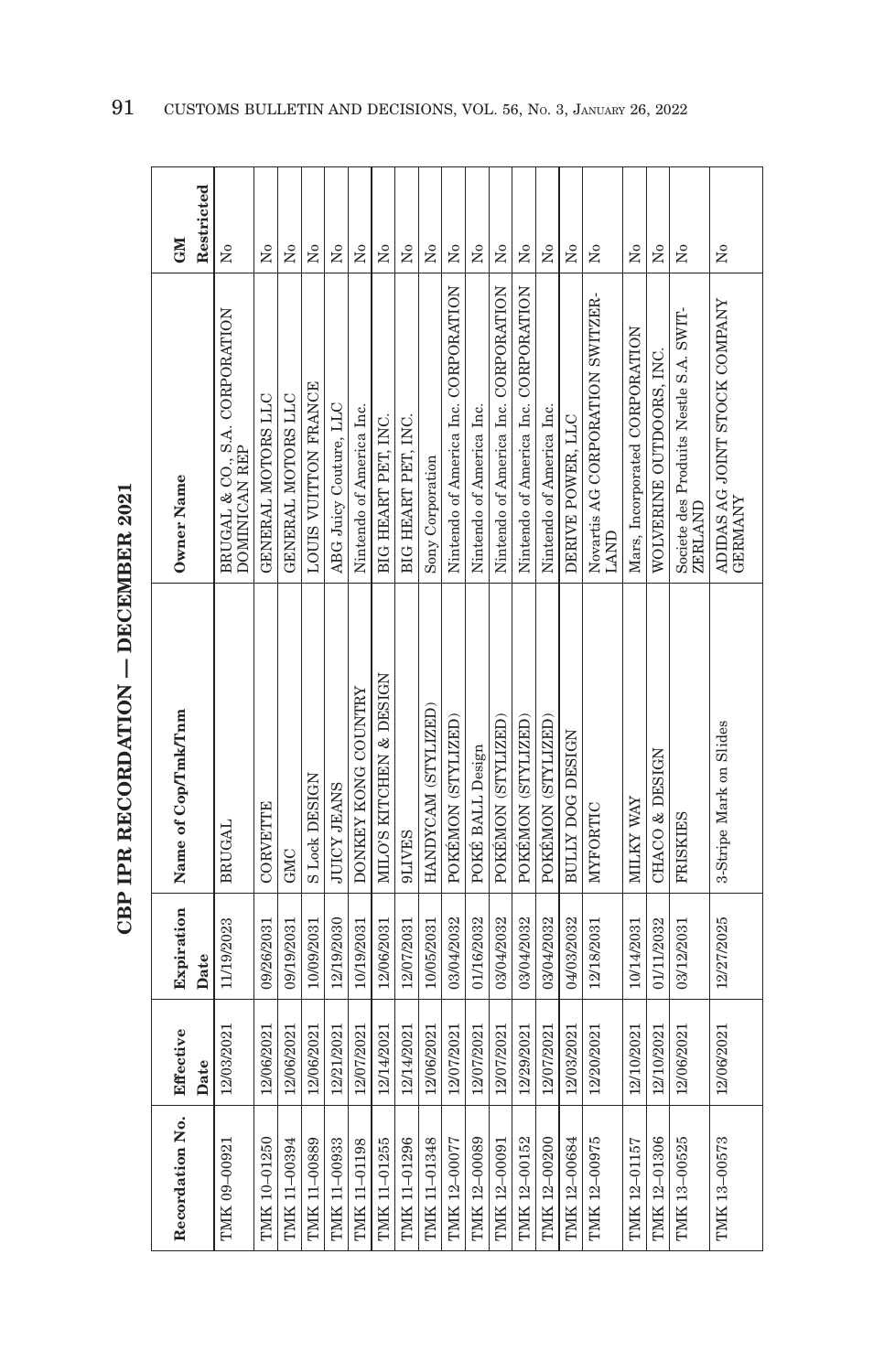| ן<br>ו     |
|------------|
|            |
|            |
| ļ<br>トくてート |
|            |
|            |
|            |

| Restricted<br><b>GM</b> | Σò                          | Χo              | ž                                                                                       | Σó                | $\tilde{\mathbf{X}}$ | ż                    | Σò                             | ž            | Χo                 | Σó                                                                    | $\overline{N}$     | $\tilde{Z}$                    | $\tilde{\mathbf{X}}$       | ż                                                | $\overline{N}$                                  | ż                                                 | $\overline{X}^{\circ}$            | $\tilde{X}^{\circ}$     |
|-------------------------|-----------------------------|-----------------|-----------------------------------------------------------------------------------------|-------------------|----------------------|----------------------|--------------------------------|--------------|--------------------|-----------------------------------------------------------------------|--------------------|--------------------------------|----------------------------|--------------------------------------------------|-------------------------------------------------|---------------------------------------------------|-----------------------------------|-------------------------|
| Owner Name              | GENERAL MOTORS LLC          | Bushnell Inc.   | No Ordinary Designer Label Limited DBA<br>Ted Baker CORPORATION UNITED<br><b>NOCDOM</b> | HUF WORLDWIDE LLC | HUF WORLDWIDE LLC    | RICHLINE GROUP. INC. | Ford Motor Company Corporation | HOOey, LLC   | GOOGLE LLC         | SWAROVSKI AKTIENGESELLSCHAFT<br>JOINT STOCK COMPANYLIECHTEN-<br>STEIN | Under Armour, Inc. | PLASTI DIP INTERNATIONAL, INC. | ELIXIR COSMETICS OPCO, LLC | Torpack Limited COMPANY UNITED<br><b>KINGDOM</b> | Torpack Limited COMPANY UNITED<br><b>MOGDOM</b> | Republic Technologies (NA) LLC                    | Republic Technologies (NA) LLC    | Top Tobacco, LP         |
| Name of Cop/Tmk/Tnm     | ACDELCO (STYLIZED) & Design | <b>BUSHNELL</b> | TED BAKER                                                                               | FLARE DESIGN      | LAKAI                | SILPADA              | C-MAX                          | R and Design | Google Chrome Logo | DESIGN ONLY (SLIM SWAN)                                               | <b>ARMOUR</b>      | PERFORMIX                      | BABE LASH                  | MUSE                                             | <b>MUSE</b>                                     | JOB (STYLIZED) and DESIGN (DIA-<br>MOND AND OVAL) | JOB (STYLIZED) and Diamond Design | CIRCLE WITH BANNER LOGO |
| Expiration<br>Date      | 07/24/2031                  | 10/12/2031      | 10/03/2031                                                                              | 01/09/2032        | 01/09/2032           | 04/18/2030           | 12/20/2031                     | 09/14/2031   | 01/04/2032         | 10/16/2031                                                            | 08/31/2031         | 03/18/2032                     | 02/01/2027                 | 12/27/2031                                       | 01/11/2032                                      | 11/30/2031                                        | 11/30/2031                        | 10/19/2031              |
| Effective<br>Date       | 12/10/2021                  | 12/10/2021      | 12/06/2021                                                                              | 12/14/2021        | 12/14/2021           | 12/28/2021           | 12/17/2021                     | 12/10/2021   | 12/21/2021         | 12/06/2021                                                            | 12/06/2021         | 12/03/2021                     | 12/06/2021                 | 12/17/2021                                       | 12/17/2021                                      | 12/03/2021                                        | 12/03/2021                        | 12/06/2021              |
| Recordation No.         | TMK 13-01060                | TMK 15-00176    | TMK 16-00296                                                                            | TMK 16-01493      | TMK 16-01495         | TMK 17-00368         | TMK 17-00660                   | TMK 17-00831 | TMK 17-01324       | TMK 18-00476                                                          | TMK 18-00783       | TMK 18-01158                   | TMK 19-00091               | TMK 19-00297                                     | TMK 19-00300                                    | TMK 19-00320                                      | TMK 19-00321                      | TMK 19-00446            |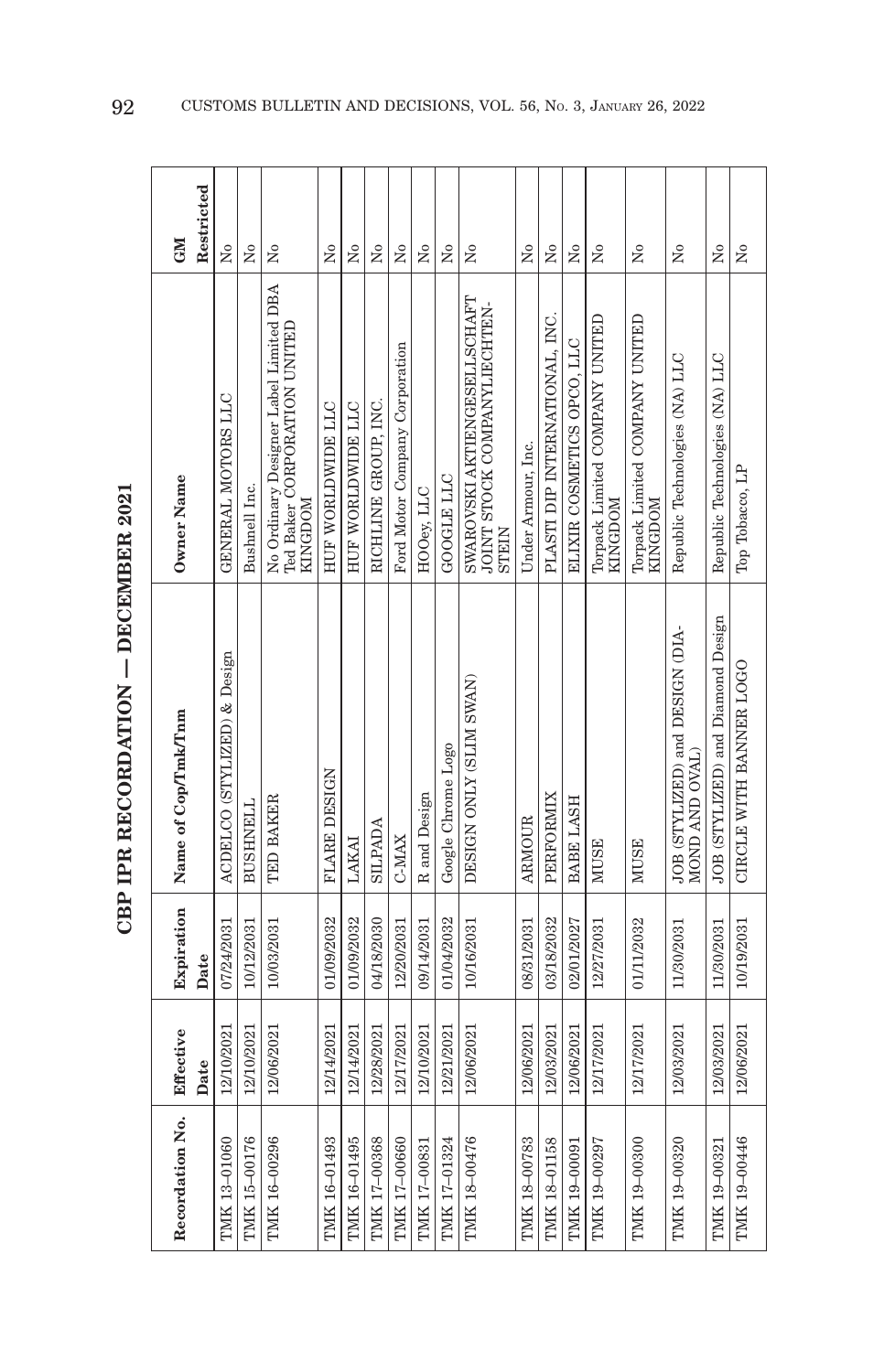| <b>NEO</b>          | Restricted | Σó                         | ž                                                                                            | ż                                                       | Σó                    | $\tilde{\rm X}^0$                                | ž                                                | ž                         | Σó                    | Σó                      | Σó                          | Σó                | Σó                  | Χo              | Σó               | $\tilde{\rm X}^0$                                | Σò                                                   |
|---------------------|------------|----------------------------|----------------------------------------------------------------------------------------------|---------------------------------------------------------|-----------------------|--------------------------------------------------|--------------------------------------------------|---------------------------|-----------------------|-------------------------|-----------------------------|-------------------|---------------------|-----------------|------------------|--------------------------------------------------|------------------------------------------------------|
| Owner Name          |            | Top Tobacco, LP            | Security agency of the United States Gov-<br>United States Department of Homeland<br>ernment | Lotto Sport Italia S.p.A. JOINT STOCK<br>COMPANY ITALIY | ATHLETA, INC.         | United States Department of Homeland<br>Security | United States Department of Homeland<br>Security | Bercom International, LLC | STARBUCKS CORPORATION | STARBUCKS CORPORATION   | Bailem, Sonya, D.           | ALIX NICOLE, INC. | Make Shapes LLC     | Make Shapes LLC | Sung, Paul       | BTL INDUSTRIES JOINT STOCK COM-<br>PANY BULGARIA | BTL Industries, Inc. JOINT STOCK<br>COMPANY BULGARIA |
| Name of Cop/Tmk/Tnm |            | IT'S TIME TO ROLL YOUR OWN | UNITED STATES COAST GUARD 1790<br>& DESIGN                                                   | LOTTO & Design                                          | ATHLETA typed drawing | NBFAC                                            | NBACC                                            | HANDY PAINT PAIL          | Starbucks Design      | STARBUCKS COFFEE Design | <b>BLACENERGY Word Mark</b> | <b>ALIX</b>       | <b>STICKY NODES</b> | NODE            | A <sub>O</sub> 3 | EMSCULPT NEO                                     | <b>EMTONE</b>                                        |
| Expiration          | Date       | 10/26/2031                 | 03/27/2032                                                                                   | 08/29/2022                                              | 11/07/2031            | 12/20/2031                                       | 12/20/2031                                       | 05/28/2032                | 02/11/2025            | 04/11/2024              | 02/16/2032                  | 03/01/2026        | 07/06/2031          | 07/06/2031      | 02/23/2032       | 09/01/2031                                       | 08/26/2030                                           |
| Effective           | Date       | 12/06/2021                 | 12/10/2021                                                                                   | 12/06/2021                                              | 12/03/2021            | 12/14/2021                                       | 12/14/2021                                       | 12/03/2021                | 12/01/2021            | 12/01/2021              | 12/03/2021                  | 12/03/2021        | 12/03/2021          | 12/03/2021      | 12/03/2021       | 12/03/2021                                       | 12/03/2021                                           |
| Recordation No.     |            | TMK 19-00471               | TMK 19-00796                                                                                 | TMK 19-00876                                            | TMK 19-00896          | TMK 20-00112                                     | TMK 20-00113                                     | TMK 21-00932              | TMK 21-01093          | TMK 21-01094            | TMK 21-01095                | TMK 21-01096      | TMK 21-01097        | TMK 21-01098    | TMK 21-01099     | TMK 21-01100                                     | TMK 21-01101                                         |

CBP IPR RECORDATION - DECEMBER 2021 **CBP IPR RECORDATION — DECEMBER 2021**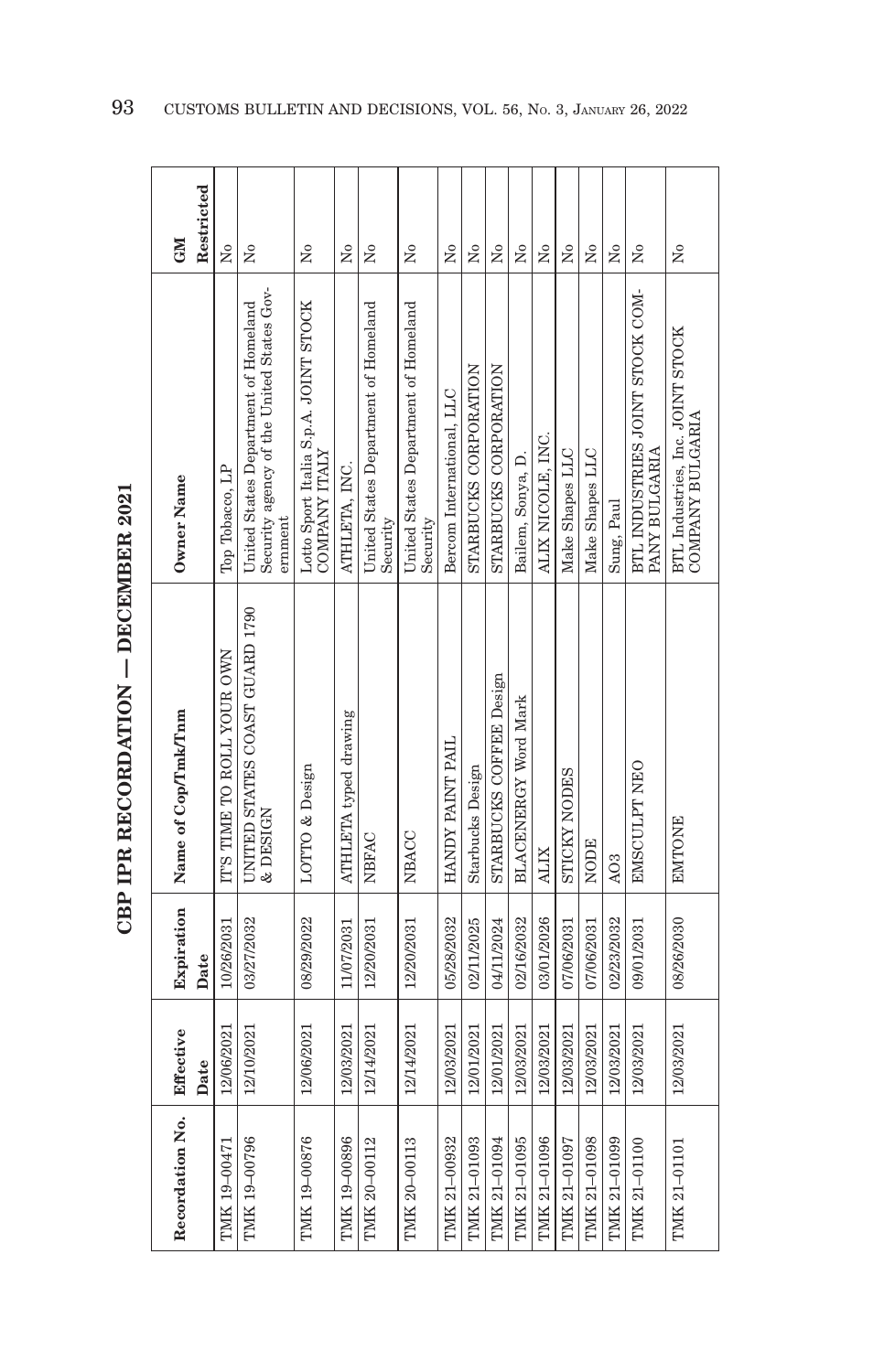| <br> <br> <br>ーくしし                     |  |
|----------------------------------------|--|
|                                        |  |
| $\sim$ mm $\sim$ mm $\sim$ mm $\sim$ m |  |
| ļ                                      |  |
| Î.                                     |  |

| Recordation No. | Effective<br>Date | Expiration<br>Date | Name of Cop/Tmk/Tnm             | Owner Name                                                                                                         | Restricted<br><b>GM</b> |
|-----------------|-------------------|--------------------|---------------------------------|--------------------------------------------------------------------------------------------------------------------|-------------------------|
| TMK 21-01102    | 12/03/2021        | 06/19/2023         | CARDS AGAINST HUMANITY          | Cards Against Humanity, LLC LIMITED<br>LIABILITY COMPANY DELAWARE 94B<br>Gore St. Cambridge MASSACHUSETTS<br>02141 | Σó                      |
| TMK 21-01103    | 12/03/2021        | 07/12/2031         | <b>EXILIS</b>                   | BTL INDUSTRIES, INC.                                                                                               | Σó                      |
| TMK 21-01104    | 12/03/2021        | 04/14/2024         | <b>VANQUISH</b>                 | BTL INDUSTRIES, INC.                                                                                               | $\tilde{Z}$             |
| TMK 21-01105    | 12/03/2021        | 03/22/2026         | CHUCKLING GOAT                  | Chuckling Goat Limited Limited Com-<br>pany UNITED KINGDOM                                                         | ż                       |
| TMK 21-01106    | 12/03/2021        | 02/28/2027         | Chuckling Goat Design           | Chuckling Goat Limited Limited Com-<br>pany UNITED KINGDOM                                                         | Σó                      |
| TMK 21-01107    | 12/03/2021        | 03/19/2028         | YAMA.CHEN'S DESIGN              | CHEN, SI LIANG INDIVIDUAL                                                                                          | Χo                      |
| TMK 21-01108    | 12/03/2021        | 09/09/2028         | HEADSTOCK (NARROW STRAT) design | Fender Musical Instruments                                                                                         | Σó                      |
| TMK 21-01109    | 12/03/2021        | 10/16/2029         | CIRCUIT                         | Focusrite Audio Engineering Limited PRI-<br>VATE LIMITED COMPANY UNITED<br><b>MOGDOM</b>                           | ž                       |
| TMK 21-01110    | 12/03/2021        | 11/28/2028         | CLARETT                         | Focusrite Audio Engineering Limited PRI-<br>VATE LIMITED COMPANY UNITED<br><b>KINGDOM</b>                          | Σò                      |
| TMK 21-01111    | 12/03/2021        | 03/15/2031         | CLARETT                         | Focusrite Audio Engineering Limited PRI-<br>VATE LIMITED COMPANY UNITED<br>MOCDOM                                  | ž                       |
| TMK 21-01112    | 12/03/2021        | 12/04/2028         | <b>FOCUSRITE</b>                | Focusrite Audio Engineering Limited Lim-<br>ited company UNITED KINGDOM                                            | ž                       |
| TMK 21-01113    | 12/03/2021        | 02/09/2032         | GARAGE BALLET                   | Crouch, Dawn C                                                                                                     | Χo                      |
| TMK 21-01114    | 12/03/2021        | 09/19/2028         | <b>ITRACK</b>                   | Focusrite Audio Engineering UNITED<br>KINGDOM                                                                      | $\tilde{\mathsf{z}}$    |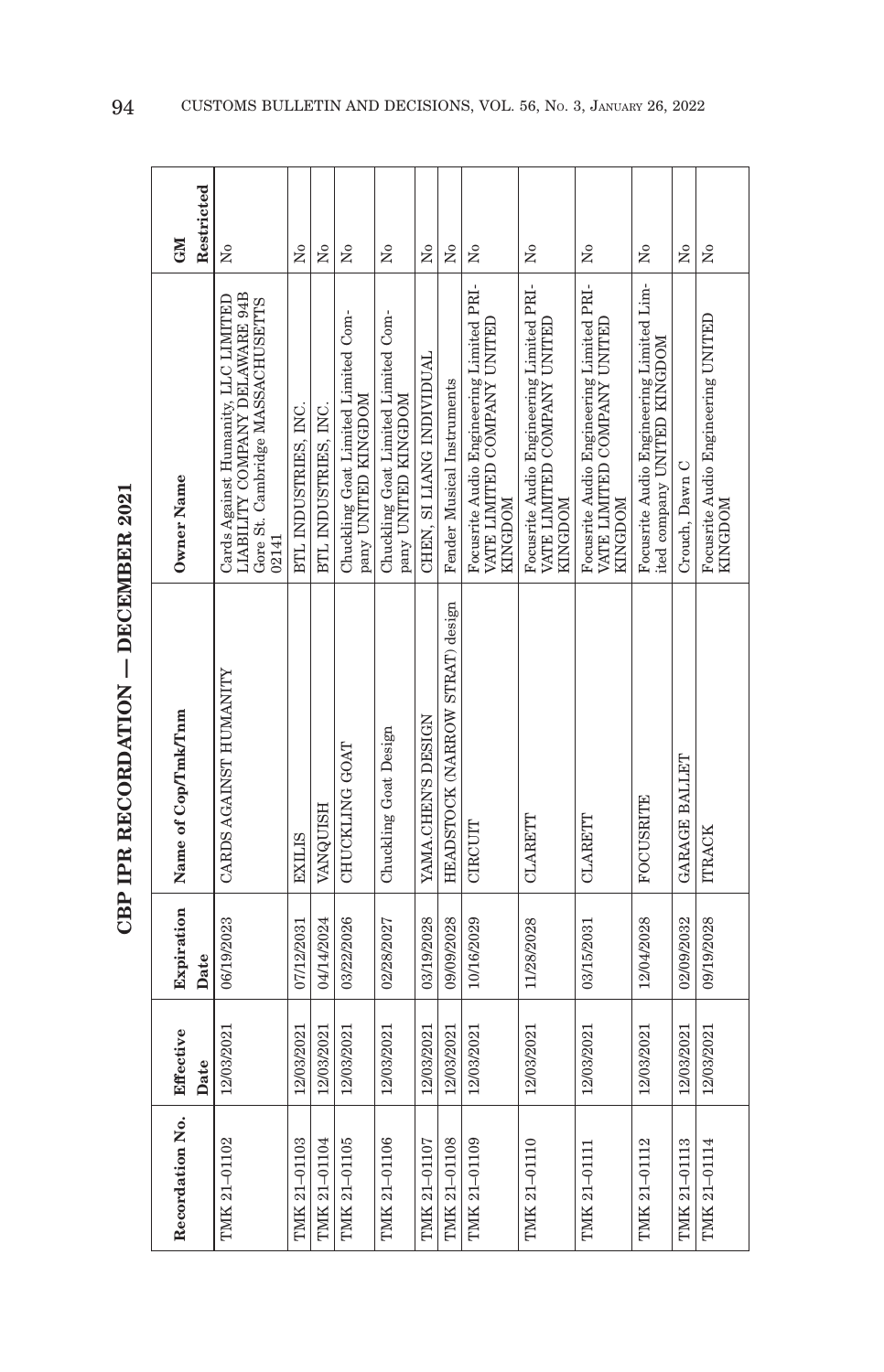| Recordation No. | Effective  | Expiration | Name of Cop/Tmk/Tnm             | Owner Name                                                                                                                               | <b>NE</b>            |
|-----------------|------------|------------|---------------------------------|------------------------------------------------------------------------------------------------------------------------------------------|----------------------|
|                 | Date       | Date       |                                 |                                                                                                                                          | Restricted           |
| TMK 21-01115    | 12/03/2021 | 09/12/2028 | <b>LAUNCH</b>                   | Focusrite Audio Engineering UNITED<br>MOCDOM                                                                                             | $\tilde{\mathbf{X}}$ |
| TMK 21-01116    | 12/03/2021 | 09/19/2028 | LAUNCHKEY                       | Focusrite Audio Engineering UNITED<br><b>KINGDOM</b>                                                                                     | Σó                   |
| TMK 21-01117    | 12/03/2021 | 02/28/2028 | <b>LAUNCHPAD</b>                | Focusrite Audio Engineering UNITED<br>KINGDOM                                                                                            | $\tilde{\mathbf{z}}$ |
| TMK 21-01118    | 12/03/2021 | 02/03/2031 | stylized letter "N" DESIGN MARK | Focusrite Audio Engineering UNITED<br>KINGDOM                                                                                            | $\tilde{\mathbf{z}}$ |
| TMK 21-01119    | 12/03/2021 | 03/26/2028 | NOVA                            | Focusrite Audio Engineering UNITED<br>KINGDOM                                                                                            | Σò                   |
| TMK 21-01120    | 12/03/2021 | 12/10/2026 | <b>JAGUAR</b>                   | FENDER MUSICAL INSTRUMENTS<br>CORPORATION                                                                                                | $\tilde{\mathbf{z}}$ |
| TMK 21-01121    | 12/03/2021 | 06/27/2031 | <b>JAZZMASTER</b>               | Fender Musical Instruments Corporation                                                                                                   | $\tilde{\mathbf{z}}$ |
| TMK 21-01122    | 12/03/2021 | 04/08/2029 | METEORA                         | Fender Musical Instruments Corporation                                                                                                   | $\mathsf{\hat{z}}$   |
| TMK 21-01123    | 12/03/2021 | 02/13/2025 | SQUIER                          | Fender Musical Instruments Corporation                                                                                                   | $\tilde{z}$          |
| TMK 21-01124    | 12/06/2021 | 08/01/2028 | REDNET                          | Focusrite Audio Engineering Limited Pri-<br>vate Limited Company UNITED KING-<br><b>NOU</b>                                              | Σò                   |
| TMK 21-01125    | 12/06/2021 | 10/02/2029 | <b>OCTOPRE</b>                  | Focusrite Audio Engineering Limited Lim-<br>ited company UNITED KINGDOM                                                                  | $\tilde{\mathsf{z}}$ |
| TMK 21-01126    | 12/06/2021 | 04/09/2028 | NOVATION                        | Focusrite Audio Engineering Limited<br>UNITED KINGDOM                                                                                    | ż                    |
| TMK 21-01127    | 12/06/2021 | 05/19/2028 | WHOLE EARTH FARMS               | SOCIETE DES PRODUTS NESTLE                                                                                                               | $\tilde{\mathbf{z}}$ |
| TMK 21-01128    | 12/06/2021 | 06/14/2027 | <b>BELLA</b>                    | ZERLAND Brand IP Case Postale 353<br>Nestle SA société anonyme (sa) SWIT-<br>(REGISTRANT) Societe des Produits<br>Vevey SWITZERLAND 1800 | $\tilde{R}$          |

CBP IPR RECORDATION - DECEMBER 2021 **CBP IPR RECORDATION — DECEMBER 2021**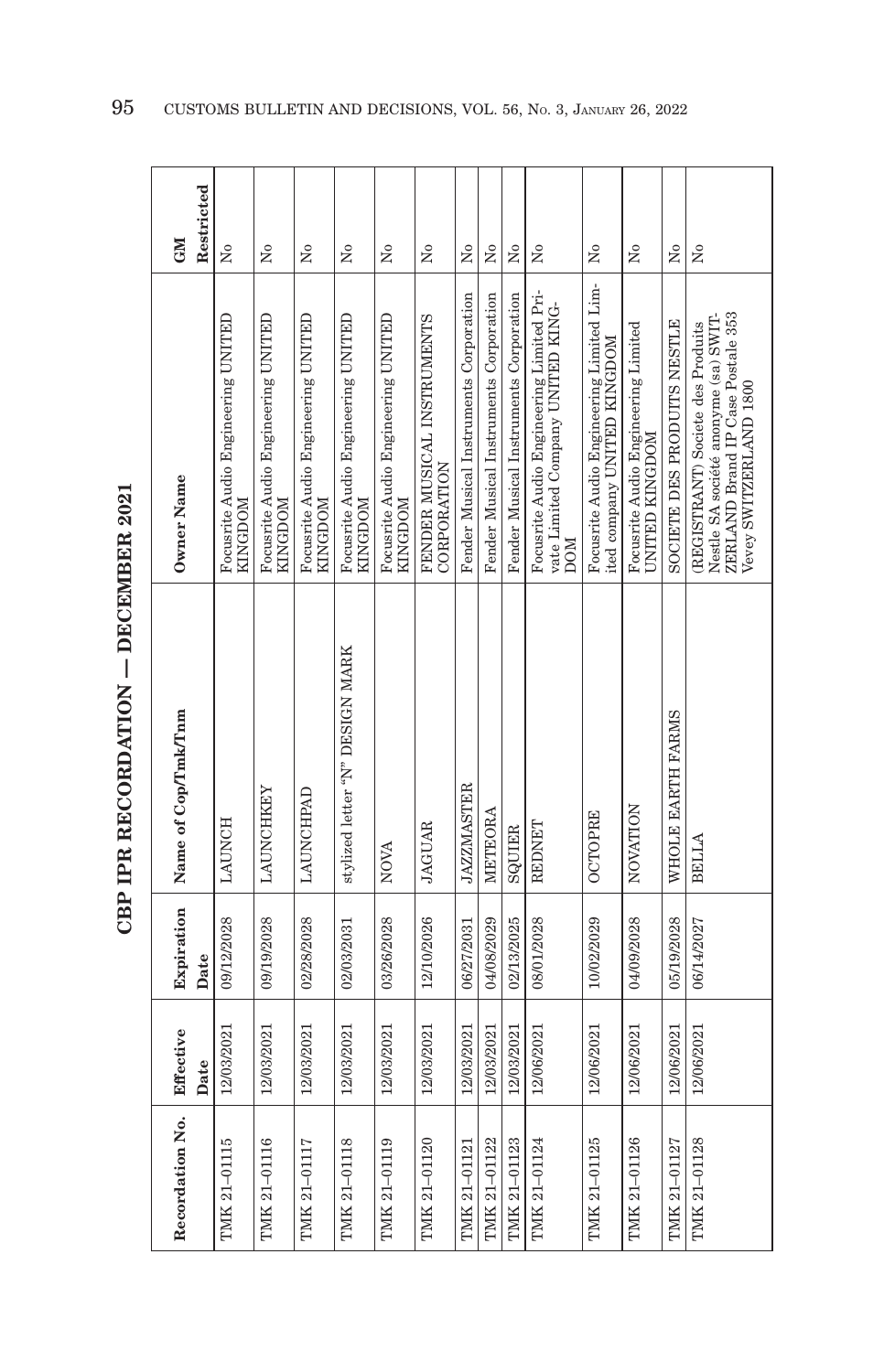| キーてい                  |
|-----------------------|
|                       |
| -<br>-<br>-<br>-<br>- |
| F CONTACT C           |
| i                     |
|                       |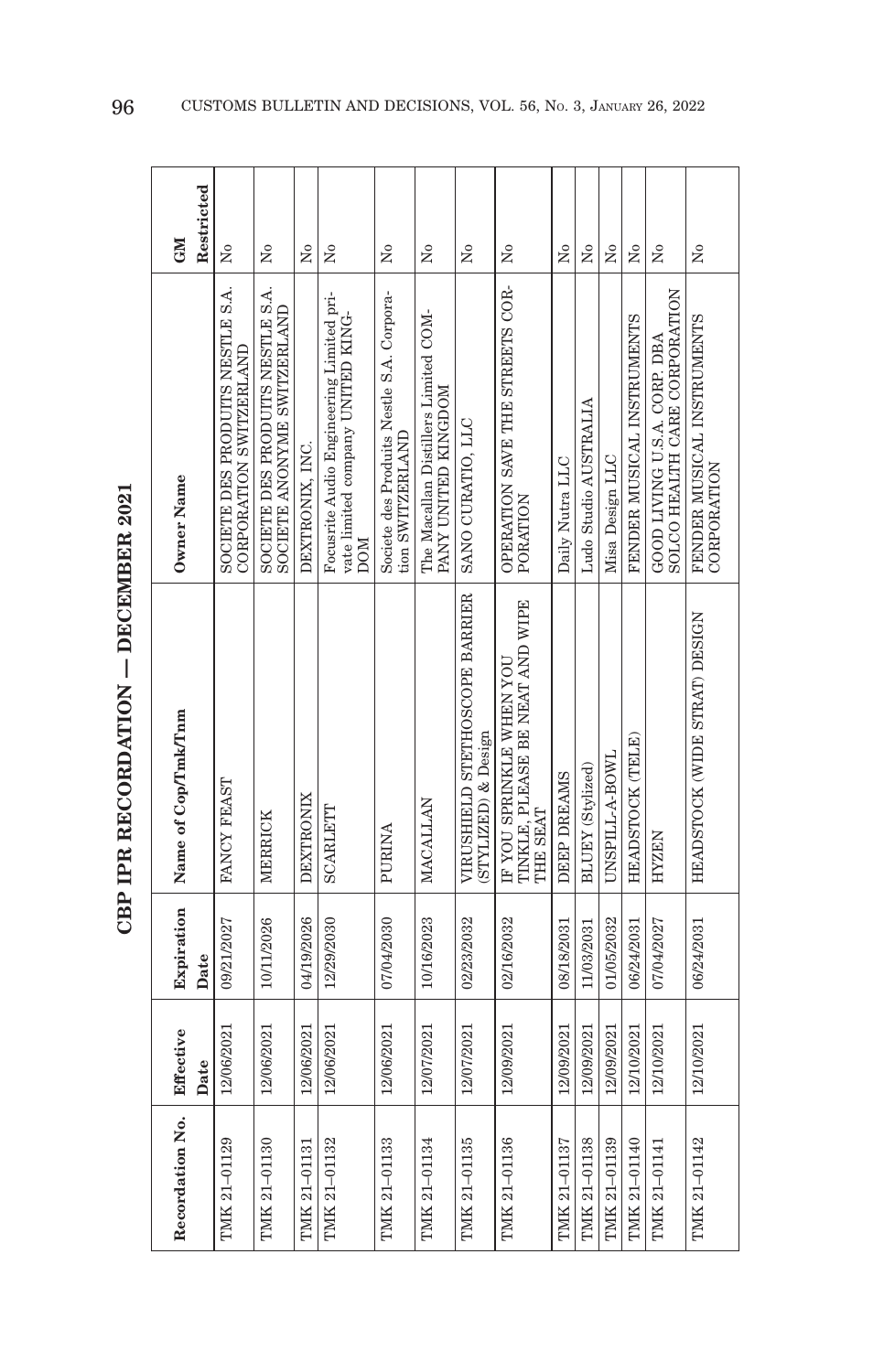| $\frac{1}{2}$<br>I<br>ーくし<br>í |
|--------------------------------|
|                                |
| くりにちょう<br>・インパード               |
|                                |
| $\frac{1}{2}$                  |
|                                |

| Recordation No. | Effective  | Expiration | Name of Cop/Tmk/Tnm                   | Owner Name                                                     | <b>CNI</b>             |
|-----------------|------------|------------|---------------------------------------|----------------------------------------------------------------|------------------------|
|                 | Date       | Date       |                                       |                                                                | Restricted             |
| TMK 21-01143    | 12/14/2021 | 10/16/2029 | V VALYANTAI & DESIGN                  | Valyant AI LIMITED LIABILITY COM-<br><b>PANY</b>               | ż                      |
| TMK 21-01144    | 12/14/2021 | 12/10/2029 | SMART KID BELT & DESIGN               | ITED LIABILITY COMPANY POLAND<br>SMART KID SPÓLKA AKCYJNA LIM- | å                      |
| TMK 21-01145    | 12/14/2021 | 04/28/2030 | INDEPENDENT TRADING COMPANY           | BRAD RAMBO & ASSOCIATES, INC.<br>DBA INDEPENDENT TRADING CO.   | Σó                     |
| TMIK 21-01146   | 12/14/2021 | 12/06/2026 | LASHBOMB                              | LASH BOMB, LLC                                                 | $\tilde{X}^{\circ}$    |
| TMK 21-01147    | 12/14/2021 | 02/16/2032 | OPERATION GLOW                        | Clik Entertainment, LLC                                        | Χo                     |
| TMK 21-01148    | 12/14/2021 | 01/05/2031 | PRS                                   | Magpul Industries Corp.                                        | Σó                     |
| TMK 21-01149    | 12/14/2021 | 01/05/2032 | TRIBECA CHAIR                         | Global Views L.P.                                              | $\tilde{\mathbf{X}}$   |
| TMK 21-01150    | 12/15/2021 | 06/30/2031 | THE BUTTERLAND                        | Pearsall, Paris INDIVIDUAL                                     | $\overline{M}$         |
| TMK 21-01151    | 12/15/2021 | 08/01/2030 | <b>BOSS</b>                           | HUGO BOSS TRADE MARK MANAGE-<br>MENT GMBH & CO. GERMANY        | Σó                     |
| TMK 21-01152    | 12/17/2021 | 12/28/2031 | TREASURE BAY                          | Theresa Nehmer Baybutt DBA Treasure<br>Bay Jewelry             | ż                      |
| TMK 21-01153    | 12/17/2021 | 07/20/2031 | WELRY.COM                             | Richline Group, Inc. CORPORATION                               | Σó                     |
| TMK 21-01154    | 12/17/2021 | 03/18/2029 | VELO <sub>3</sub> D                   | VELO3D, INC. CORPORATION                                       | ż                      |
| TMK 21-01155    | 12/17/2021 | 03/18/2029 | VELO                                  | VELO3D, INC.                                                   | ż                      |
| TMK 21-01156    | 12/17/2021 | 11/13/2029 | <b>SAPPHIRE</b>                       | Velo3D, Inc.                                                   | $\tilde{\mathbf{z}}$   |
| TMK 21-01157    | 12/17/2021 | 05/09/2031 | INTELLIGENT FUSION                    | Velo3D, Inc. CORPORATION                                       | Σò                     |
| TMK 21-01158    | 12/17/2021 | 06/30/2030 | ZEISS & DESIGN                        | Carl Zeiss AG CORPORATION GER-<br><b>NANY</b>                  | $_{\rm N_0}$           |
| TMK 21-01159    | 12/17/2021 | 04/12/2031 | VoltAlert Trade Dress (Yellow & Gray) | <b>Fluke Corporation</b>                                       | Σó                     |
| TMK 21-01160    | 12/17/2021 | 11/06/2029 | KAPA NUI                              | KAPA NUI L.L.C.                                                | $\overline{N}^{\circ}$ |
| TMK 21-01161    | 12/20/2021 | 03/07/2032 | MINI WANDER                           | Yashchenko, Roman                                              | $_{\rm N_o}$           |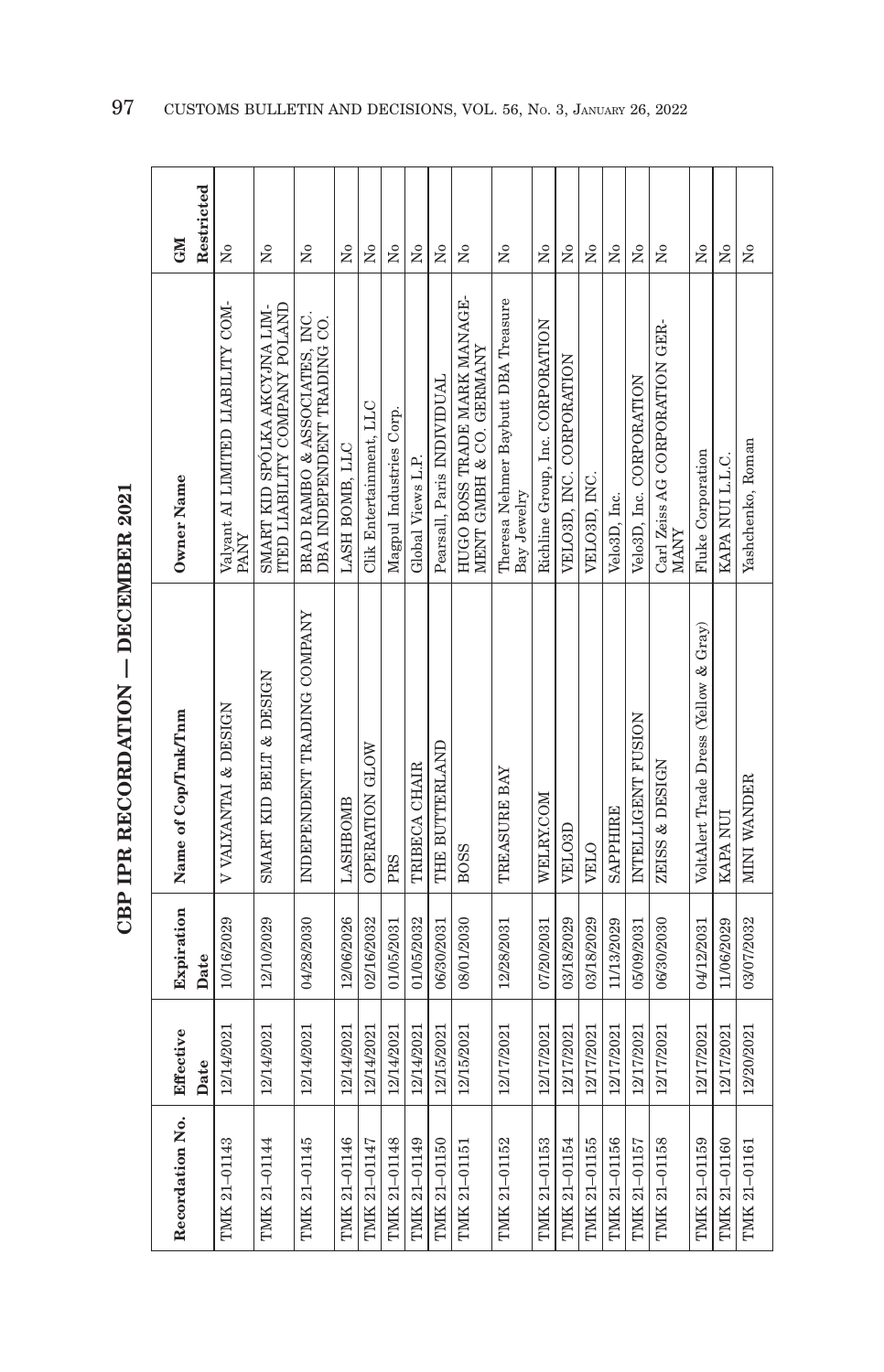| <br> <br> <br> |                             |
|----------------|-----------------------------|
|                |                             |
|                | ֧֧ׅ֧ׅ֧ׅ֚֚֓֜֜֓֜֓֜֓<br>トイペストイ |
|                |                             |
|                |                             |

| Recordation No. | Effective<br>Date | Expiration<br>Date | Name of Cop/Tmk/Tnm        | Owner Name                                                                                                 | Restricted<br><b>CNI</b> |
|-----------------|-------------------|--------------------|----------------------------|------------------------------------------------------------------------------------------------------------|--------------------------|
| TMK 21-01162    | 12/21/2021        | 02/09/2032         | FOREVER 21                 | F21 IPCO, LLC                                                                                              | Σó                       |
| TMK 21-01163    | 12/21/2021        | 12/06/2031         | FOREVER 21                 | F21 IPCO, LLC                                                                                              | Σò                       |
| TMK 21-01164    | 12/21/2021        | 10/20/2031         | FOREVER 21                 | F21 IPCO, LLC                                                                                              | Σó                       |
| TMK 21-01165    | 12/21/2021        | 09/21/2031         | LUCKY BRAND                | ABG-LUCKY, LLC                                                                                             | Σó                       |
| TMK 21-01166    | 12/21/2021        | 10/19/2031         | <b>LUCKY BRAND</b>         | ABG-LUCKY, LLC                                                                                             | $\tilde{\mathbf{z}}$     |
| TMK 21-01167    | 12/21/2021        | 07/08/2028         | LUCKY BRAND                | ABG-LUCKY, LLC                                                                                             | ż                        |
| TMK 21-01168    | 12/21/2021        | 10/19/2026         | Altayskaya Skazka & DESIGN | nostyu "Altayskaya skazka" LIMITED LI-<br>Obschestvo s ogranichennoy otvetstven-<br>ABILITY COMPANY RUSSIA | ż                        |
| TMK 21-01169    | 12/21/2021        | 11/24/2030         | <b>NAUTICA</b>             | Nautica Apparel, Inc.                                                                                      | $\overline{R}$           |
| TMK 21-01170    | 12/21/2021        | 04/10/2025         | NAUTICA                    | Nautica Apparel, Inc.                                                                                      | Σó                       |
| TMK 21-01171    | 12/21/2021        | 12/26/2029         | NAUTICA                    | NAUTICA APPAREL, INC.                                                                                      | Χo                       |
| TMK 21-01172    | 12/21/2021        | 10/09/2029         | <b>NAUTICA</b>             | Nautica Apparel, Inc.                                                                                      | $\tilde{X}^{\circ}$      |
| TMK 21-01173    | 12/21/2021        | 06/16/2031         | TIGER SUGAR & DESIGN       | TIGERSUGAR INTERNATIONAL EN-<br>TERPRISE CO.TAIWAN                                                         | Σò                       |
| TMK 21-01174    | 12/21/2021        | 10/02/2029         | TIGER SUGAR & DESIGN       | TIGERSUGAR INTERNATIONAL EN-<br>TERPRISE CO.TAIWAN                                                         | Σó                       |
| TMK 21-01175    | 12/21/2021        | 09/01/2031         | TIGER SUGAR & DESIGN       | TIGERSUGAR INTERNATIONAL EN-<br>TERPRISE CO. TAIWAN                                                        | Σó                       |
| TMK 21-01176    | 12/21/2021        | 09/09/2029         | <b>EDDIE BAUER</b>         | EDDIE BAUER LICENSING SERVICES<br><b>DTT</b>                                                               | $\tilde{\rm X}^{\rm o}$  |
| TMK 21-01177    | 12/27/2021        | 09/01/2031         | TIGER SUGAR & DESIGN MARK  | TIGERSUGAR INTERNATIONAL EN-<br>TERPRISE CO.TAIWAN                                                         | ż                        |
| TMK 21-01178    | 12/27/2021        | 11/25/2028         | <b>GEOFFREY BEENE</b>      | ABG IZOD LLC                                                                                               | $\overline{X}^{\circ}$   |
| TMK 21-01179    | 12/27/2021        | 02/09/2032         | LISTEN TO YOUR HEART       | Thais Zoe Creative, LLC                                                                                    | $\tilde{z}$              |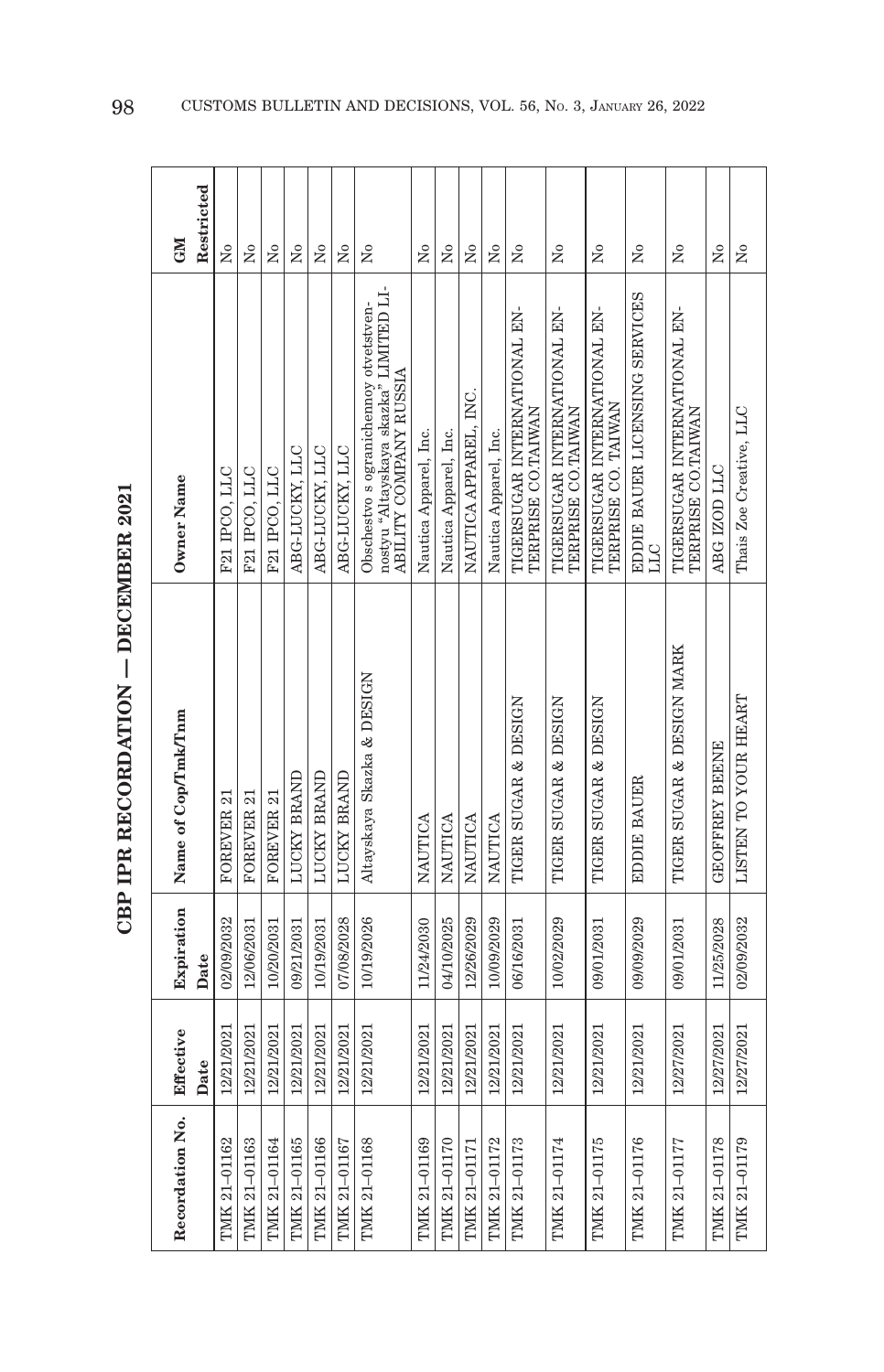| $\frac{1}{2}$      |
|--------------------|
| $\frac{1}{2}$<br>i |
|                    |
|                    |
| トレース にくしょう         |
| ĺ<br>Î.            |
|                    |

| Recordation No.     | Effective |                                     | Expiration   Name of Cop/Tmk/Tnm                                       | Owner Name                                             | GM         |
|---------------------|-----------|-------------------------------------|------------------------------------------------------------------------|--------------------------------------------------------|------------|
|                     | Date      | Date                                |                                                                        |                                                        | Restricted |
| <b>IMK 21-01180</b> |           | 12/27/2021 12/11/2022               | <b>INVADI</b>                                                          | ACOTE S.r.I. LIMITED LIABILITY<br><b>COMPANY ITALY</b> |            |
| MK 21-01181         |           | 12/29/2021   12/14/2031   KOTTAKKAL |                                                                        | Ayuryoga, Inc. DBA                                     | ž          |
| PMK 21-01182        |           |                                     | 12/29/2021   12/18/2030   KINESIO (STYLIZED)                           | KINESIO IP LLC                                         | ş          |
| IMK 21-01183        |           |                                     | 12/29/2021   03/07/2032   JOE PAMELIA COLLECTIONS & DE-<br><b>SIGN</b> | Joseph J. Pamelia DBA JoePameliaCollec-   No<br>tions  |            |